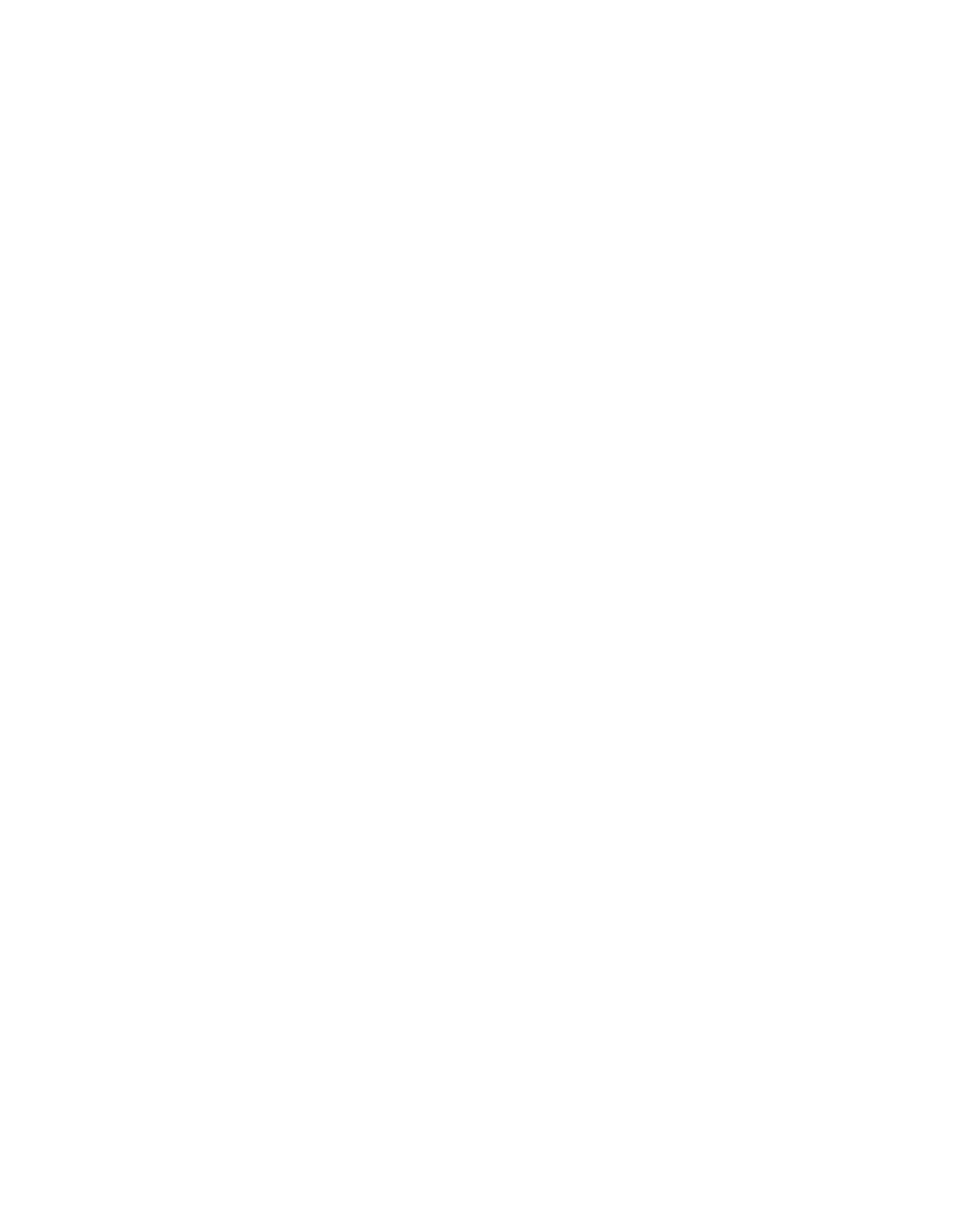# **TABLE OF CONTENTS**

| 1. |      |                                                         |  |
|----|------|---------------------------------------------------------|--|
|    | 1.1  |                                                         |  |
|    | 1.2  |                                                         |  |
|    | 1.3  |                                                         |  |
|    | 1.4  |                                                         |  |
|    | 1.5  |                                                         |  |
|    | 1.6  |                                                         |  |
|    | 1.7  |                                                         |  |
|    | 1.8  |                                                         |  |
| 2. |      |                                                         |  |
|    | 2.1  | UNION RECOGNITION/BARGAINING UNIT DESCRIPTION           |  |
|    | 2.2  |                                                         |  |
|    | 2.3  |                                                         |  |
|    | 2.4  |                                                         |  |
|    | 2.5  |                                                         |  |
|    | 2.6  |                                                         |  |
|    | 2.7  | UNION REPRESENTATION (FPSE REPRESENTATIVE) 10           |  |
|    | 2.8  |                                                         |  |
|    | 2.9  | NON-BARGAINING UNIT EMPLOYEES/BARGAINING UNIT WORK11    |  |
|    | 2.10 |                                                         |  |
|    | 2.11 | TRANSFERS AND MERGERS OF COLLEGES/INSTITUTES 11         |  |
|    | 2.12 |                                                         |  |
| 3. |      |                                                         |  |
|    | 3.1  |                                                         |  |
|    | 3.2  |                                                         |  |
|    | 3.3  |                                                         |  |
|    | 3.4  |                                                         |  |
|    | 3.5  |                                                         |  |
| 4. |      |                                                         |  |
|    | 4.1  |                                                         |  |
|    | 4.2  |                                                         |  |
|    | 4.3  |                                                         |  |
|    | 4.4  |                                                         |  |
|    | 4.5  |                                                         |  |
| 5. |      |                                                         |  |
|    | 5.1  | THE UNION AGREES TO ADVISE THE EMPLOYER OF THE NAMES OF |  |
|    |      |                                                         |  |
|    | 5.2  |                                                         |  |
|    | 5.3  |                                                         |  |
|    | 5.4  |                                                         |  |
|    | 5.5  |                                                         |  |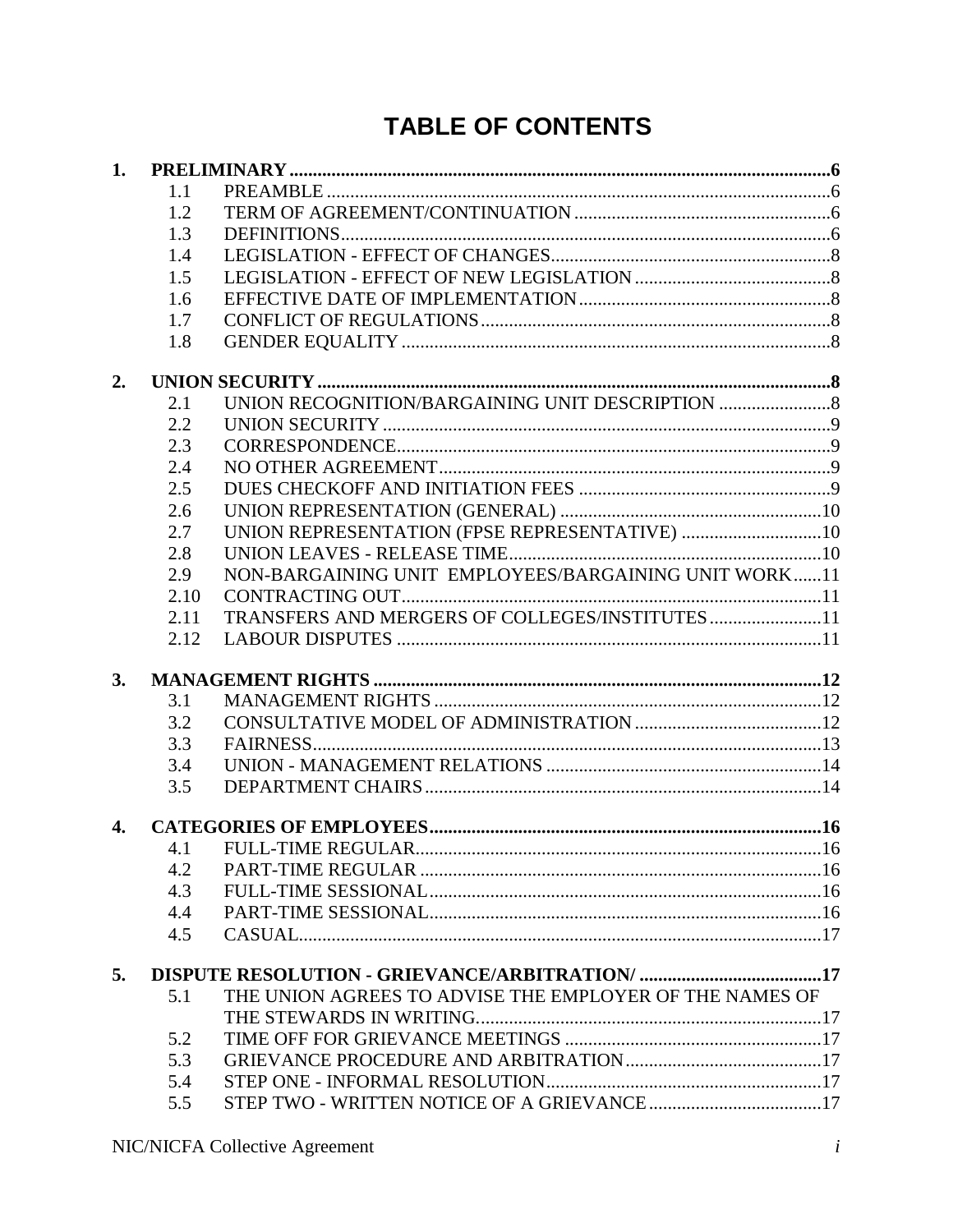|    | 5.6  |                                                              |  |
|----|------|--------------------------------------------------------------|--|
|    | 5.7  |                                                              |  |
|    | 5.8  |                                                              |  |
|    | 5.9  |                                                              |  |
|    | 5.10 |                                                              |  |
|    | 5.11 |                                                              |  |
| 6. |      | PROBATIONARY EMPLOYEES, SENIORITY, HIRING, RELOCATIONS AND   |  |
|    |      |                                                              |  |
|    | 6.1  |                                                              |  |
|    | 6.2  |                                                              |  |
|    | 6.3  |                                                              |  |
|    | 6.4  |                                                              |  |
|    | 6.5  |                                                              |  |
|    | 6.6  |                                                              |  |
|    | 6.7  |                                                              |  |
| 7. |      |                                                              |  |
|    | 7.1  |                                                              |  |
|    | 7.2  |                                                              |  |
|    | 7.3  |                                                              |  |
|    | 7.4  |                                                              |  |
|    | 7.5  |                                                              |  |
|    | 7.6  |                                                              |  |
|    | 7.7  |                                                              |  |
|    | 7.8  |                                                              |  |
|    | 7.9  | DISCIPLINARY ACTION ARISING FROM AN EVALUATION 29            |  |
|    | 7.10 | EVALUATION OF SESSIONAL EMPLOYEES LESS THAN 50% OR FOUR      |  |
|    |      |                                                              |  |
|    | 7.11 |                                                              |  |
|    | 7.12 | EVALUATION OF NON-INSTRUCTIONAL COORDINATORS 31              |  |
| 8. |      | PERSONNEL RECORDS, DISCIPLINE, SUSPENSION AND DISCHARGE31    |  |
|    | 8.1  |                                                              |  |
|    | 8.2  |                                                              |  |
|    | 8.3  |                                                              |  |
|    | 8.4  |                                                              |  |
| 9. |      |                                                              |  |
|    | 9.1  |                                                              |  |
|    | 9.2  |                                                              |  |
|    | 9.3  |                                                              |  |
|    | 9.4  |                                                              |  |
|    | 9.5  | CALCULATION OF WORKLOAD: INSTRUCTIONAL UNITS36               |  |
|    | 9.6  |                                                              |  |
|    | 9.7  | <b>COURSE PREPARATION IN ACADEMIC AND CAREER PROGRAMS 39</b> |  |
|    | 9.8  |                                                              |  |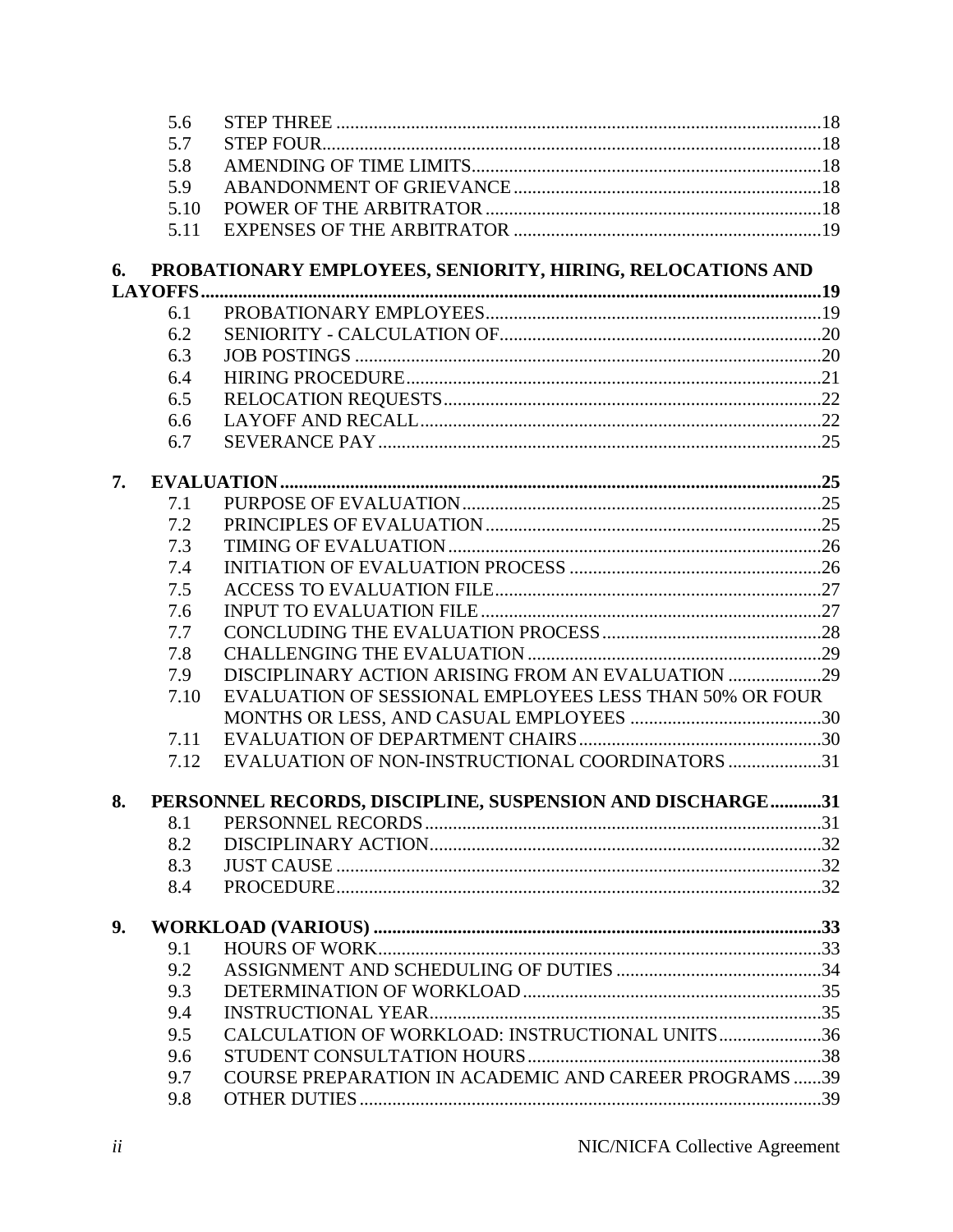| 9.9   |                                                                |  |
|-------|----------------------------------------------------------------|--|
| 9.10  | STUDENT LOAD: UNIVERSITY TRANSFER, ADVANCED AND                |  |
|       |                                                                |  |
| 9.11  |                                                                |  |
| 9.12  |                                                                |  |
| 9.13  |                                                                |  |
| 9.14  |                                                                |  |
| 9.15  | COURSE SUPERVISION/MARKERS FOR U.T., PROVINCIAL AND            |  |
|       |                                                                |  |
| 9.16  |                                                                |  |
| 9.17  | ASSIGNMENT OF TEACHING LOCATIONS OR TEMPORARY DUTIES45         |  |
| 9.18  |                                                                |  |
| 9.19  |                                                                |  |
| 9.20  |                                                                |  |
| 9.21  | ESTABLISHMENT OF WORKLOAD FOR NEW PROGRAMS/COURSES 47          |  |
|       |                                                                |  |
| 10.1  |                                                                |  |
| 10.2  |                                                                |  |
| 10.3  |                                                                |  |
| 10.4  |                                                                |  |
| 10.5  |                                                                |  |
| 10.6  |                                                                |  |
| 10.7  |                                                                |  |
| 10.8  |                                                                |  |
| 10.9  |                                                                |  |
| 10.10 |                                                                |  |
| 10.11 |                                                                |  |
|       |                                                                |  |
|       |                                                                |  |
|       |                                                                |  |
|       |                                                                |  |
| 11.2  |                                                                |  |
| 11.3  | TIME ALLOCATED FOR PROFESSIONAL DEVELOPMENT 55                 |  |
| 11.4  |                                                                |  |
| 11.5  | CLASSIFICATION OF PROFESSIONAL DEVELOPMENT ACTIVITIES 56       |  |
| 11.6  |                                                                |  |
| 11.7  |                                                                |  |
| 11.8  |                                                                |  |
| 11.9  |                                                                |  |
| 11.10 |                                                                |  |
| 11.11 |                                                                |  |
|       | 11.12 GENERAL PROVISIONS - ALL LEAVES COVERED BY SECTION 11 60 |  |
|       |                                                                |  |
|       |                                                                |  |
|       |                                                                |  |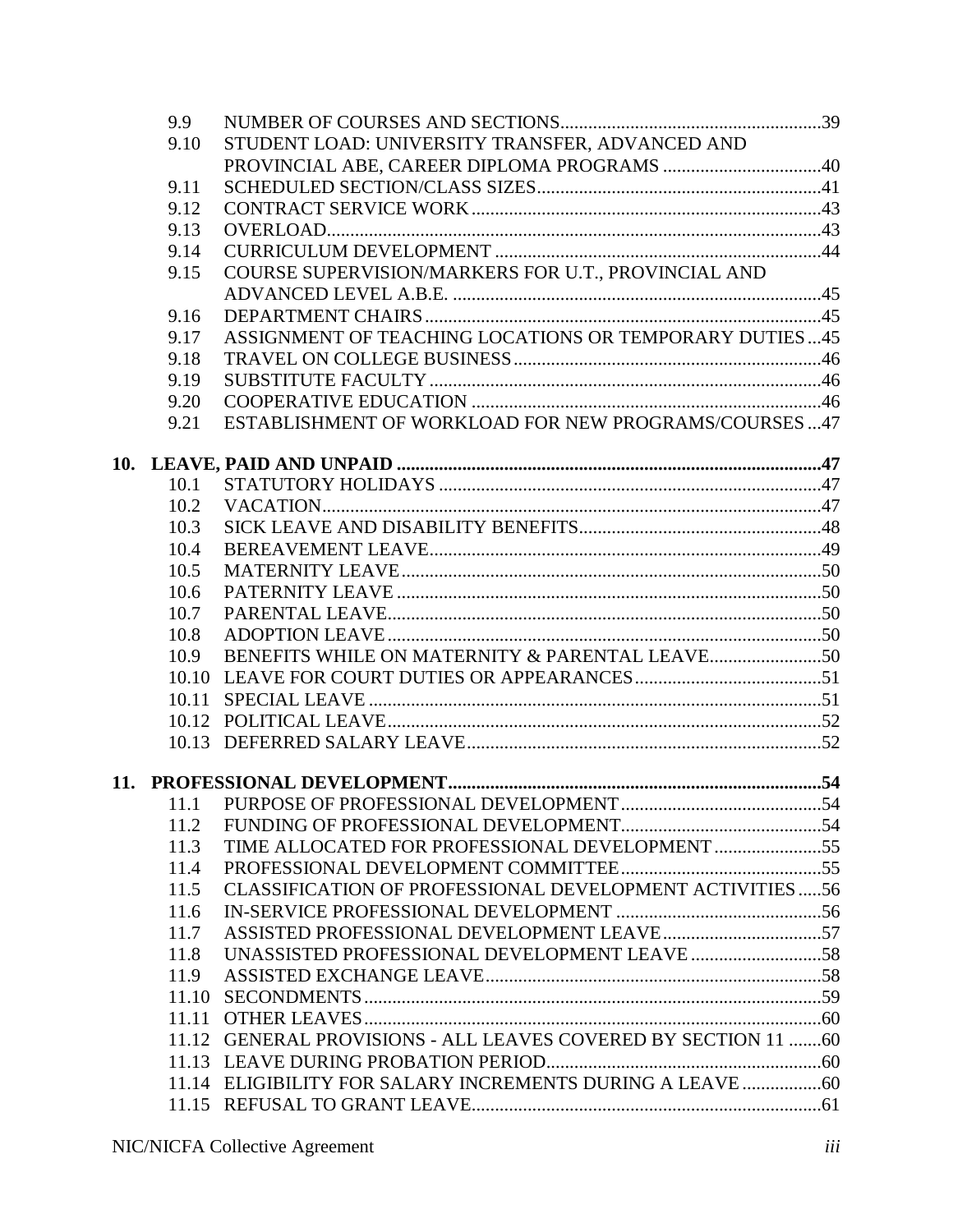| 12.1  |                                                      |  |
|-------|------------------------------------------------------|--|
| 12.2  |                                                      |  |
| 12.3  |                                                      |  |
| 12.4  | GROUP LIFE INSURANCE AND ACCIDENTAL DEATH AND        |  |
|       |                                                      |  |
| 12.5  | BENEFITS FOR SESSIONAL EMPLOYEES LESS THAN HALF-TIME |  |
|       |                                                      |  |
| 12.6  |                                                      |  |
| 12.7  |                                                      |  |
| 12.8  |                                                      |  |
| 12.9  |                                                      |  |
| 12.10 |                                                      |  |
|       |                                                      |  |
| 12.12 |                                                      |  |
|       |                                                      |  |
|       |                                                      |  |
|       |                                                      |  |
|       |                                                      |  |
| 13.1  | CREATION OF REGULAR POSITIONS THROUGH AUTOMATIC      |  |
|       |                                                      |  |
| 13.2  |                                                      |  |
| 13.3  |                                                      |  |
|       |                                                      |  |
| 14.1  |                                                      |  |
| 14.2  |                                                      |  |
| 14.3  |                                                      |  |
| 14.4  |                                                      |  |
|       |                                                      |  |
|       |                                                      |  |
| 15.1  |                                                      |  |
| 15.2  |                                                      |  |
| 15.3  |                                                      |  |
| 15.4  |                                                      |  |
| 15.5  |                                                      |  |
| 15.6  |                                                      |  |
| 15.7  |                                                      |  |
| 15.8  |                                                      |  |
| 15.9  |                                                      |  |
| 15.10 |                                                      |  |
| 15.11 |                                                      |  |
|       |                                                      |  |
| 15.13 |                                                      |  |
|       |                                                      |  |
|       |                                                      |  |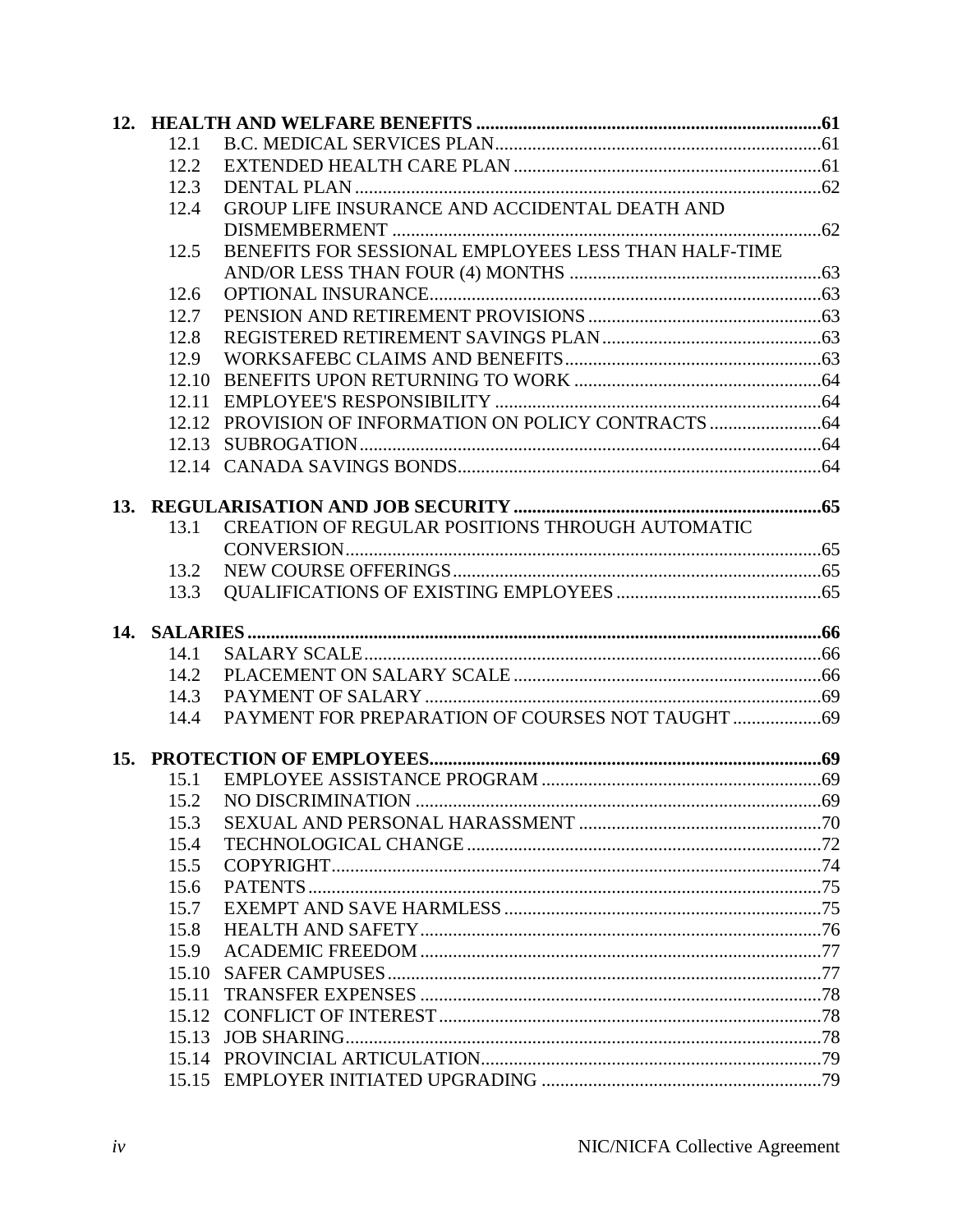|     |      | 15.16 MOVEMENT OF FACULTY BETWEEN FACULTY AND |  |
|-----|------|-----------------------------------------------|--|
|     |      |                                               |  |
| 16. |      |                                               |  |
|     | 16.1 |                                               |  |
|     | 16.2 |                                               |  |
|     | 16.3 |                                               |  |
|     | 16.4 |                                               |  |
|     | 16.5 |                                               |  |
|     | 16.6 |                                               |  |
|     |      |                                               |  |
|     |      |                                               |  |
|     |      |                                               |  |
|     |      |                                               |  |
|     |      |                                               |  |
|     |      |                                               |  |
|     |      |                                               |  |
|     |      |                                               |  |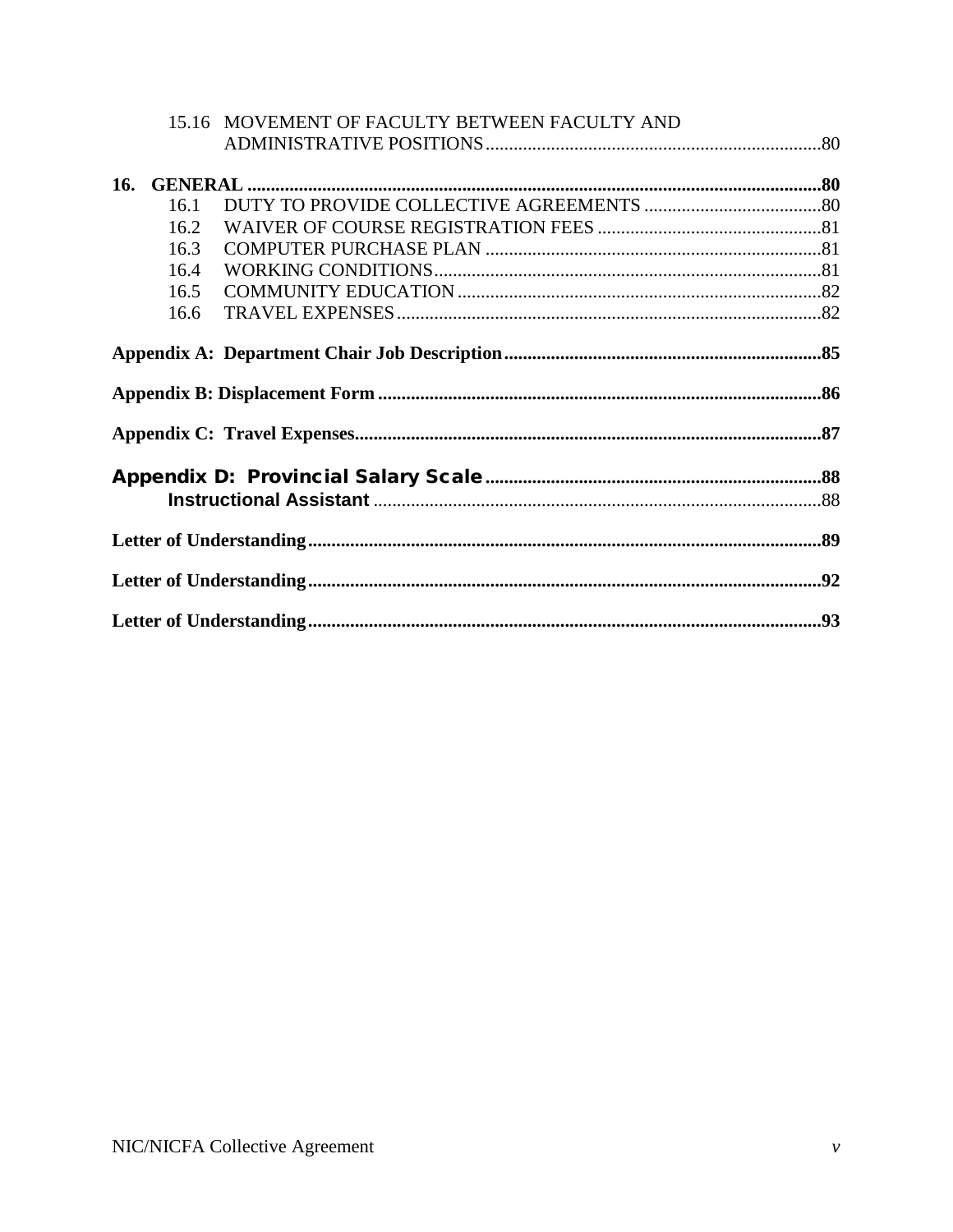# **Collective Agreement**

#### **Between: NORTH ISLAND COLLEGE**  (herein called the 'Employer')

**And: NORTH ISLAND COLLEGE FACULTY ASSOCIATION (herein** called the 'Union')

#### **WHEREAS** the College is an Employer within the meaning of the Labour Relations Act;

**AND WHEREAS** the Union is the bargaining authority for all employees of the College covered by the Certificate of Bargaining Authority;

<span id="page-7-0"></span>**Therefore, it is agreed that:**

# 1. PRELIMINARY

#### <span id="page-7-1"></span>**1.1 PREAMBLE**

This Agreement is designed to provide a fair and reasonable method by which employees covered by this Agreement can participate through their exclusive bargaining agent in the establishment of terms and conditions of their employment. It also provides orderly procedures for the resolution of any differences between the Employer and the Union.

# <span id="page-7-2"></span>**1.2 TERM OF AGREEMENT/CONTINUATION**

- 1.2.1 This Agreement is binding on the respective parties from April 1, 2012 to and including March 31, 2014.
- 1.2.2 This Agreement shall continue thereafter from year to year unless written notice of intent to amend or terminate the Agreement is given by either party to the other party any time within four (4) months prior to the expiration of the Agreement. Both parties shall be deemed to have given notice of the intent to renegotiate if no notice is given by either party ninety (90) days before the expiry of the agreement.
- 1.2.3 This agreement shall continue in full force and effect during such period of negotiations.

# <span id="page-7-3"></span>**1.3 DEFINITIONS**

**Academic Year:** A period of one (1) year beginning on September 1 and ending on August 31.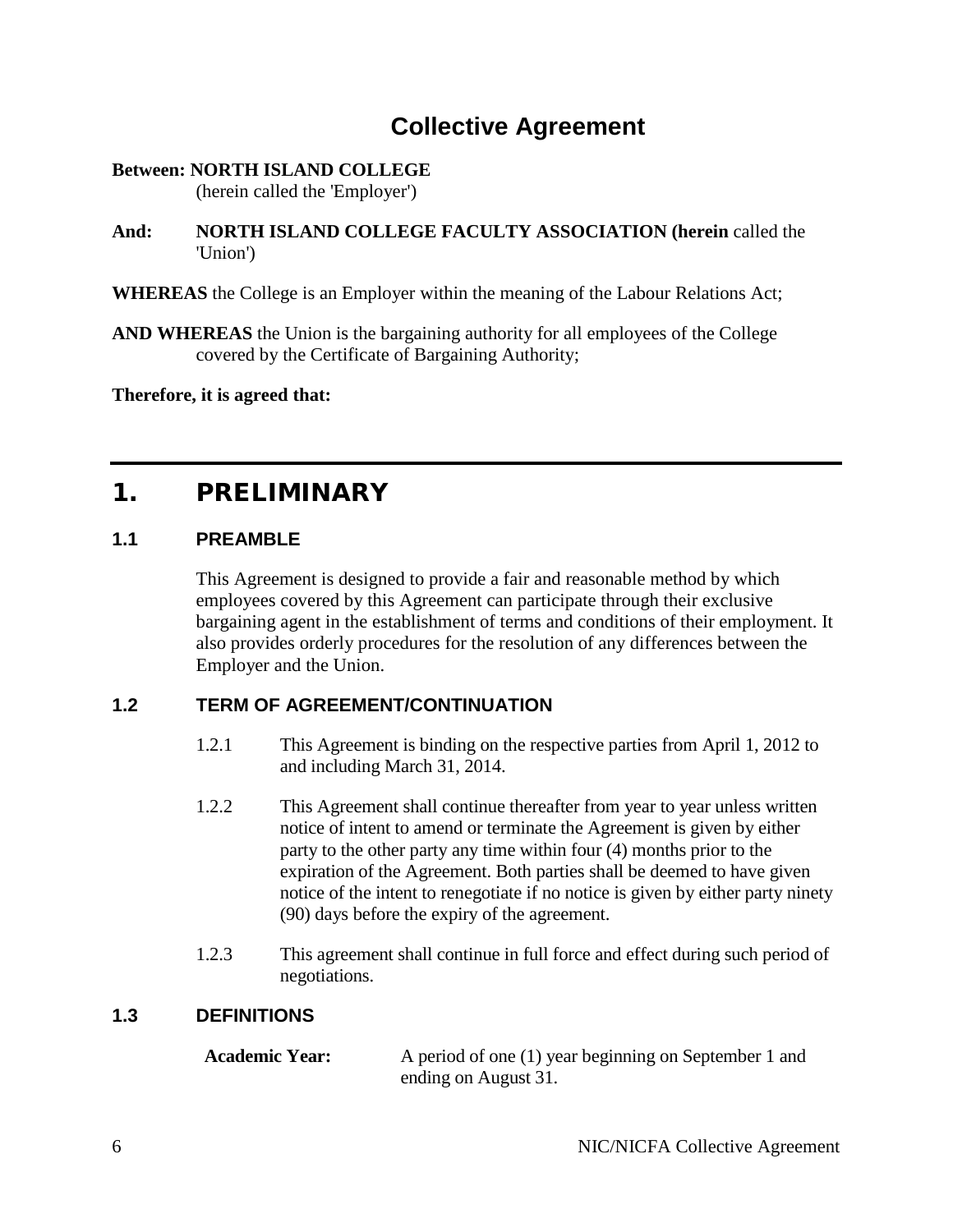| <b>Agreement:</b>                                                               | The entirety of the current Collective Agreement entered<br>into between the Union and the Employer, including the<br>appendices, letters of agreement and any alterations or<br>amendments, which may, from time to time, be mutually<br>agreed to by the parties and specifically incorporated into<br>the Agreement. |
|---------------------------------------------------------------------------------|-------------------------------------------------------------------------------------------------------------------------------------------------------------------------------------------------------------------------------------------------------------------------------------------------------------------------|
| <b>Collective Agreement:</b>                                                    | The combination of provisions of the Common<br>Agreement with local provisions that constitute a<br>collective agreement between an institution and a local<br>union.                                                                                                                                                   |
| <b>College:</b>                                                                 | North Island College; North Island College Board of<br>Governors; Board; the Employer.                                                                                                                                                                                                                                  |
| <b>Employee:</b>                                                                | As defined in Article 4.                                                                                                                                                                                                                                                                                                |
| <b>Employer:</b>                                                                | North Island College Board.                                                                                                                                                                                                                                                                                             |
| <b>Joint Labour-</b><br><b>Management</b><br><b>Committee:</b>                  | A committee formed by local parties with equal<br>representation from a local union and an institution.                                                                                                                                                                                                                 |
| <b>Local Parties:</b>                                                           | The institution and local bargaining unit where both have<br>ratified this Agreement.                                                                                                                                                                                                                                   |
| <b>Local Provision:</b>                                                         | A provision of a collective agreement established by<br>negotiations between an individual employer and a local<br>union.                                                                                                                                                                                               |
| <b>Local Union:</b>                                                             | A bargaining unit representing employees at an<br>institution that has ratified this Agreement.                                                                                                                                                                                                                         |
| <b>Ministry:</b>                                                                | The Ministry responsible for advanced education in the<br>Province of British Columbia                                                                                                                                                                                                                                  |
| <b>Parties or Common</b><br><b>Parties:</b>                                     | The Employers and Unions identified in the Protocol<br>Agreement that have ratified this Agreement.                                                                                                                                                                                                                     |
| <b>Post-Secondary</b><br><b>Employers'</b><br><b>Association"</b> or<br>"PSEA": | The Employers' association established for post-<br>secondary colleges and institutes under the Public Sector<br>Employers' Act.                                                                                                                                                                                        |
| <b>President:</b>                                                               | The Chief Executive Officer of the College.                                                                                                                                                                                                                                                                             |
| <b>Union:</b>                                                                   | The North Island College Faculty Association or trade<br>union certified as a bargaining agent.                                                                                                                                                                                                                         |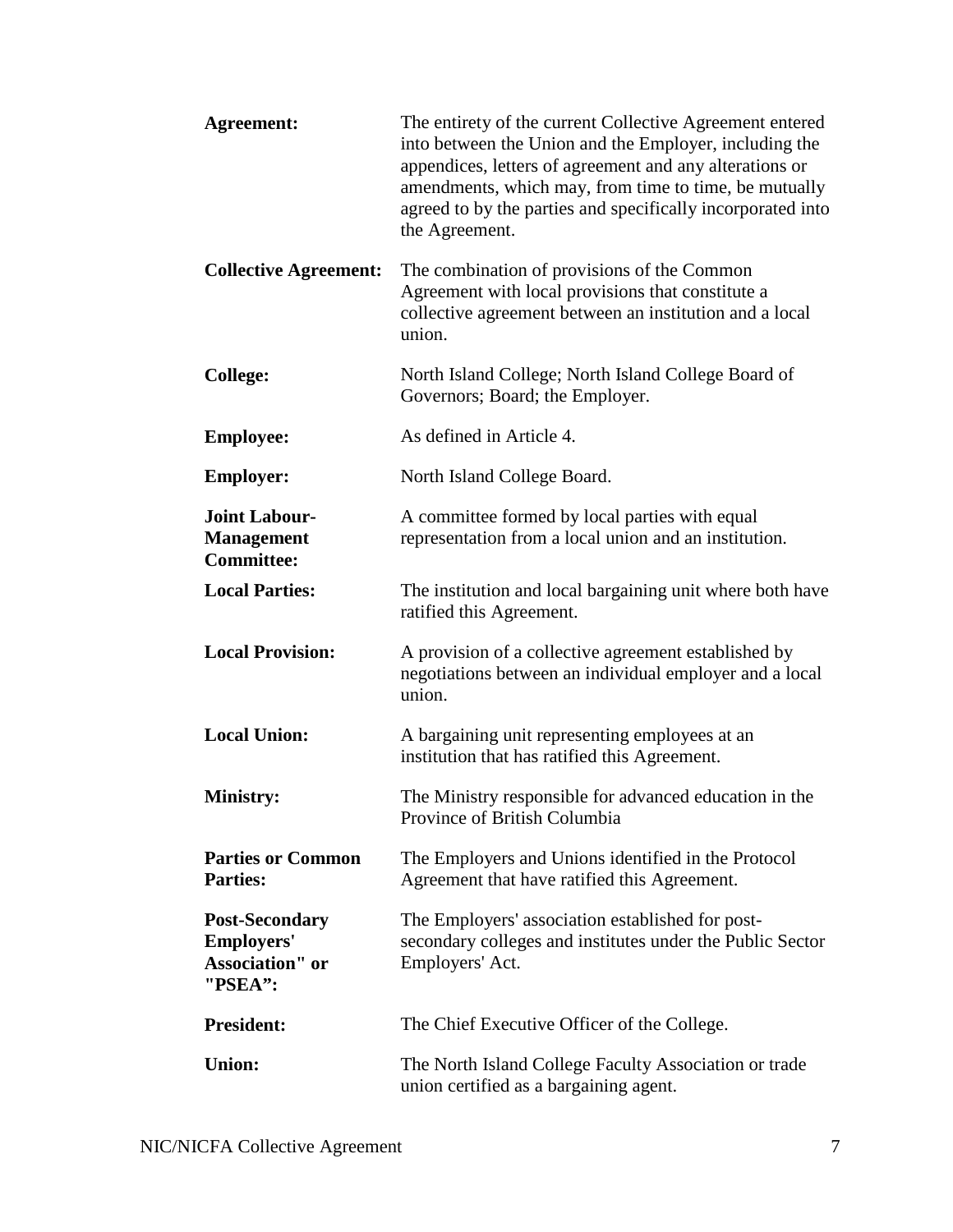# <span id="page-9-0"></span>**1.4 LEGISLATION - EFFECT OF CHANGES**

In the event that any future legislation renders null and void or materially alters any provision of this Agreement, the remaining provisions shall remain in effect for the term of this Agreement, and the parties shall negotiate a mutually agreeable provision or provisions to be substituted for the provision so rendered null and void or materially altered.

#### <span id="page-9-1"></span>**1.5 LEGISLATION - EFFECT OF NEW LEGISLATION**

If at any time, the Provincial or Federal government introduces new legislation, or changes existing legislation, which makes any part of this Agreement a lesser benefit than the law, the greater benefit shall take effect as soon as possible. The Labour Management Committee will determine mutually agreeable procedures for implementation of the legislation in compliance with the terms of the legislation.

#### <span id="page-9-2"></span>**1.6 EFFECTIVE DATE OF IMPLEMENTATION**

The terms and conditions of this Agreement shall become effective as of the signing date of the Agreement except where otherwise clearly identified as being effective on a different date.

# <span id="page-9-3"></span>**1.7 CONFLICT OF REGULATIONS**

- 1.7.1 In the event that there is a conflict between the contents of the Agreement and any regulations made by the College, this Agreement shall take precedence over the said regulations.
- 1.7.2 In the event that there is a conflict between the contents of this Agreement and past practice at the College, this Agreement shall take precedence over past practice.

#### <span id="page-9-4"></span>**1.8 GENDER EQUALITY**

Where either the masculine or singular is used, this Collective Agreement shall be interpreted to include the feminine and the plural.

# <span id="page-9-5"></span>2. UNION SECURITY

# <span id="page-9-6"></span>**2.1 UNION RECOGNITION/BARGAINING UNIT DESCRIPTION**

The Bargaining Unit shall comprise all employees included in the bargaining unit as described in the Certificate of Bargaining Authority issued by the Industrial Relations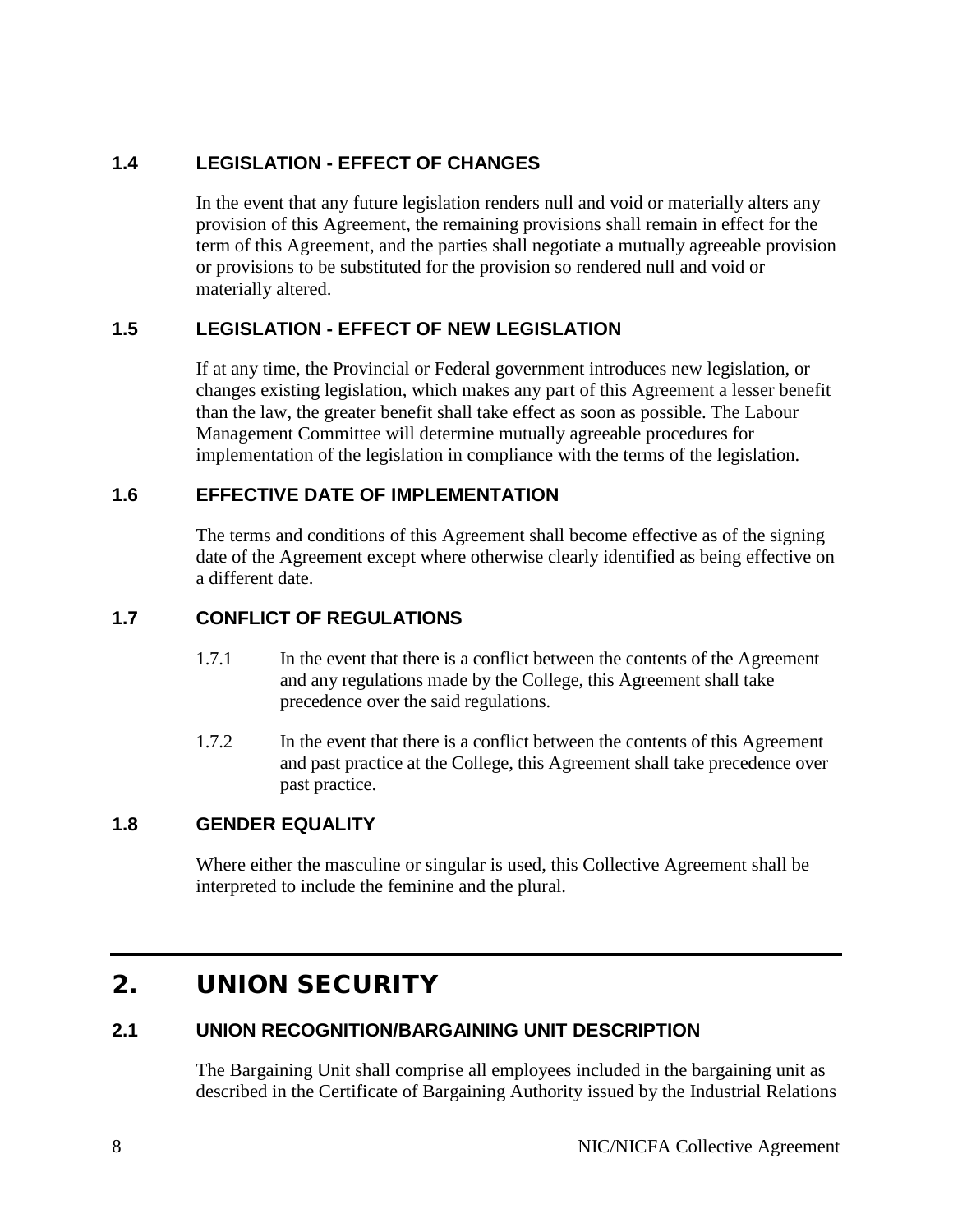Council. The College recognizes the Union as the sole bargaining agent for all such employees.

# <span id="page-10-0"></span>**2.2 UNION SECURITY**

All faculty employed by the College at the date of ratification shall be deemed to be members of the Union. All new employees shall, as a condition of employment, become members of the Union upon completion of twenty (20) cumulative working days with the College. Exemption from Union membership can only be obtained by application to the Labour Relations Board.

# <span id="page-10-1"></span>**2.3 CORRESPONDENCE**

The Employer agrees that all correspondence between the Employer and the Union related to matters covered in this Agreement shall be sent to the Union President or a designate to be identified by the Union.

# <span id="page-10-2"></span>**2.4 NO OTHER AGREEMENT**

No employee covered by this Agreement shall be required or permitted to make a written or oral agreement with the Employer, which may conflict with the terms of this Agreement, or any Federal or Provincial statute. Any such agreement shall be null and void.

# <span id="page-10-3"></span>**2.5 DUES CHECKOFF AND INITIATION FEES**

- 2.5.1 From every pay cheque, the Employer agrees to deduct from all employees an amount equal to the monthly dues, initiation fees and assessments of the Union, upon receipt of a written assignment for this purpose. Dues shall be deducted from the employee except when the employee is terminated, discharged, or retired.
- 2.5.2 In the event of employees on leave wherein they are required to pay Union dues, the Employer shall deduct such dues from the first pay cheque upon return to work, unless the total dues owing are greater than 10% of the employee's gross earnings on first pay cheque, in which case such dues deduction shall be distributed over more than one pay period.
- 2.5.3 The Union shall advise the Employer in writing of all dues and assessments required by the Union.
- 2.5.4 All Union Dues and initiation fees or assessments so deducted shall be remitted by the Employer to the Treasurer within seven (7) working days after the date said deductions were made. The monies shall be remitted together with a list of the names of the employees from whom such deductions were made, the amount of the deduction made on behalf of each employee, the address and telephone number of the employee, and the employee payroll number.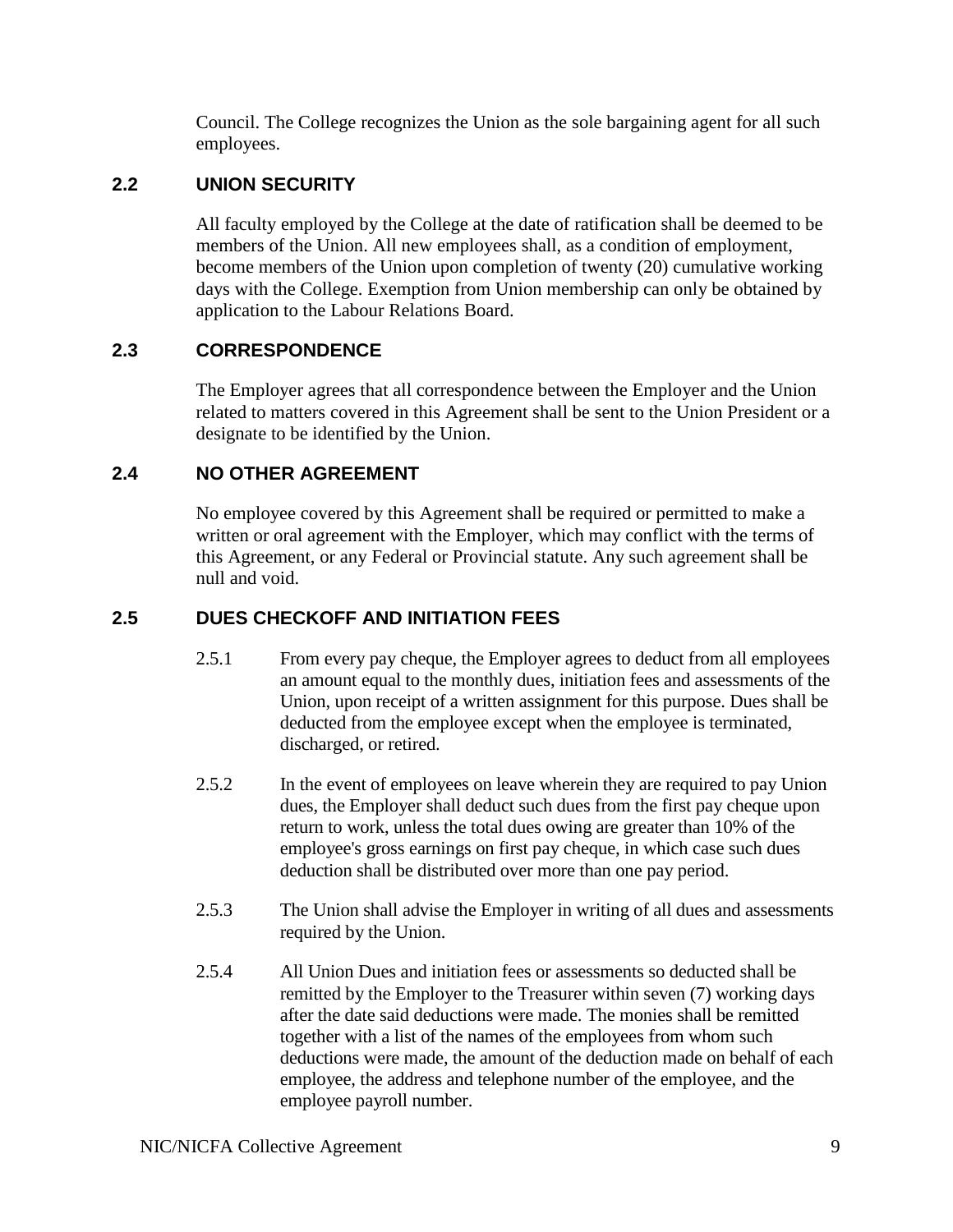2.5.5 Names of employees hired, transferred, discharged, on Workers Compensation, on leave of absence, absent due to illness or injury and all employees who have left the employ of the Employer shall be submitted to the Union once each month.

### <span id="page-11-0"></span>**2.6 UNION REPRESENTATION (GENERAL)**

The Employer agrees to recognize all elected and appointed members authorized to act on behalf of the Union, and agrees to cooperate with the committees selected by the Union.

2.6.1 An Employee has the right to Union representation at any meeting between the Employer and the Member.

#### <span id="page-11-1"></span>**2.7 UNION REPRESENTATION (FPSE REPRESENTATIVE)**

The Employer agrees to recognize representatives of the Federation of Post Secondary Educators (FPSE) who may be requested by the Union to assist in the negotiation and administration of the Collective Agreement.

#### <span id="page-11-2"></span>**2.8 UNION LEAVES - RELEASE TIME**

- 2.8.1 An Employee selected for a full-time position in the Federation of Post Secondary Educators (FPSE) or any successor organization to FPSE shall be granted full-time leave of absence subject to the following conditions:
	- (a) As soon as possible in advance of the leave, the Union shall notify the Employer of the possibility of this Article being invoked. The Union shall provide the Employer with written notice by June 15th requesting leave under this Article.
	- (b) An employee on leave under this Article shall continue to receive full salary and benefits from the Employer. The Union shall, on a monthly basis, reimburse the Employer for the full amount of the employee's salary and benefits.
- 2.8.2 Union members required to serve in elected union positions shall be granted the release time approved by the Executive of the Union. Such release time shall be arranged in consultation with the appropriate supervisor to ensure continuity of instructional and other duties.
- 2.8.3 The Employer shall be reimbursed by the Union for the actual costs of the substitutes or replacements employed to replace employees engaged in Union business.
- 2.8.4 Members of the Union Bargaining Committee shall be granted the time off as approved by the Executive of the Union for committee meetings, but in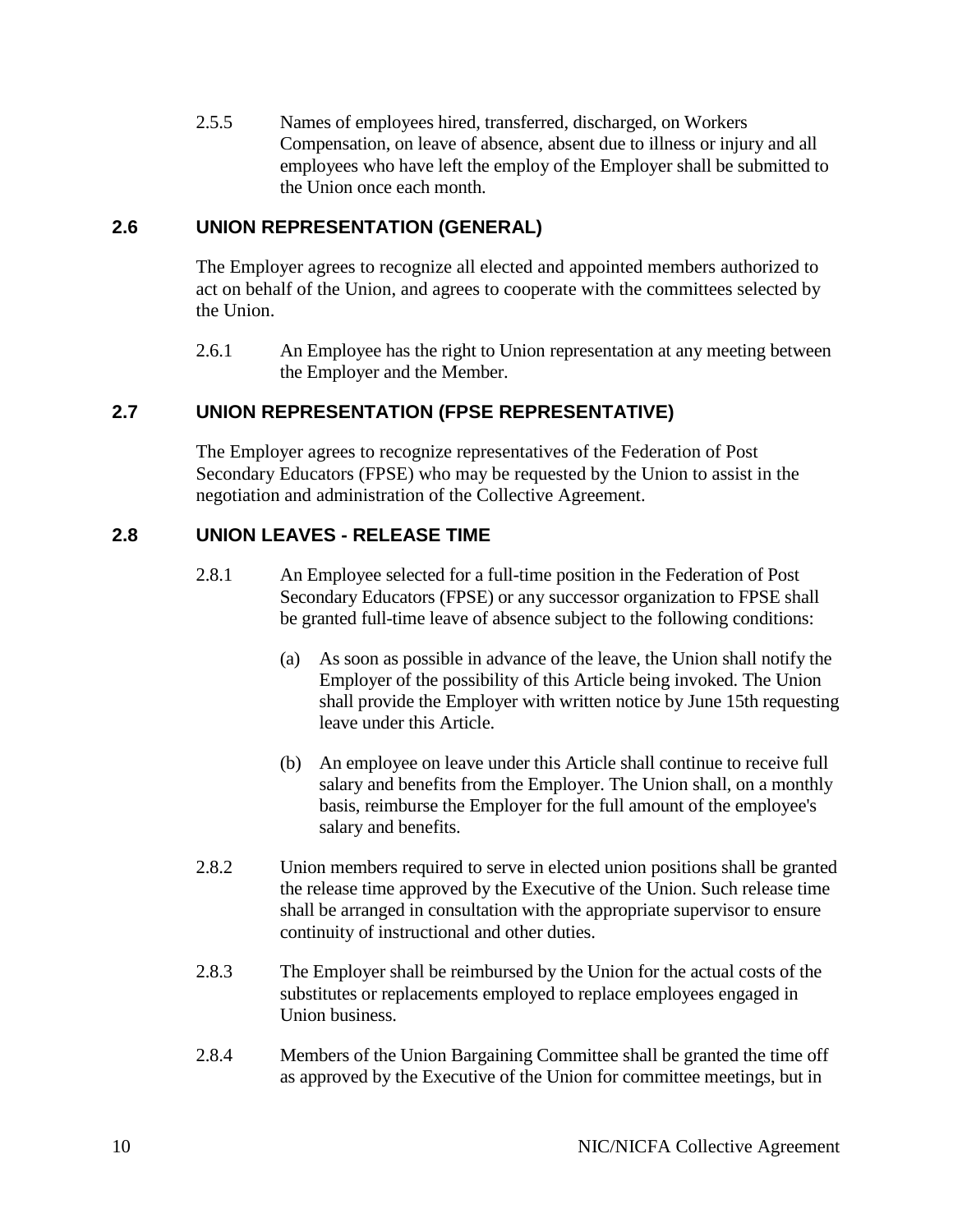consultation with the appropriate supervisor to ensure continuity of instructional and other duties.

2.8.5 Substitute costs for faculty involved in direct negotiations with the Employer shall be paid for by the Employer to a maximum of three (3) employees. Employees engaged in bargaining shall continue to receive normal salaries and benefits.

# <span id="page-12-0"></span>**2.9 NON-BARGAINING UNIT EMPLOYEES/BARGAINING UNIT WORK**

Only members of the Union shall perform the work of the faculty as described in the Certificate of Bargaining Authority.

# <span id="page-12-1"></span>**2.10 CONTRACTING OUT**

The College shall not contract out any of the duties and responsibilities reserved by this agreement to the bargaining unit, except as herein provided:

- 2.10.1 The parties recognize and agree that there may be special situations or programs which require supplementary or special expertise, and which necessitate the contracting out of work otherwise normally performed within the bargaining unit. In such cases, the contracting out will be undertaken only after discussion and agreement between the parties. The Union shall respond as quickly as possible, and shall not unreasonably withhold authorization.
- 2.10.2 Faculty within the bargaining unit may not undertake contract work that will conflict with existing course assignments or result in overloads.

# <span id="page-12-2"></span>**2.11 TRANSFERS AND MERGERS OF COLLEGES/INSTITUTES**

- 2.11.1 This agreement shall be binding upon the parties hereto and their successors, administrators and executors, consistent with the provisions of the Labour Relations Code.
- 2.11.2 If at any time the Employer intends to transfer or merge the entire college, or any portion thereof, or engage in cooperative or joint ventures, it shall give notice of the existence of the Agreement to any transferee or assignee. Such notice shall be in writing not later than thirty (30) days prior to the transaction being completed, with a copy to the Union.

# <span id="page-12-3"></span>**2.12 LABOUR DISPUTES**

- 2.12.1 There shall be no strikes or lockouts during the life of this Agreement.
- 2.12.2 All employees covered by this Agreement shall have the right to refuse to cross a picket line arising out of a dispute as defined by the Labour Relations Code of British Columbia.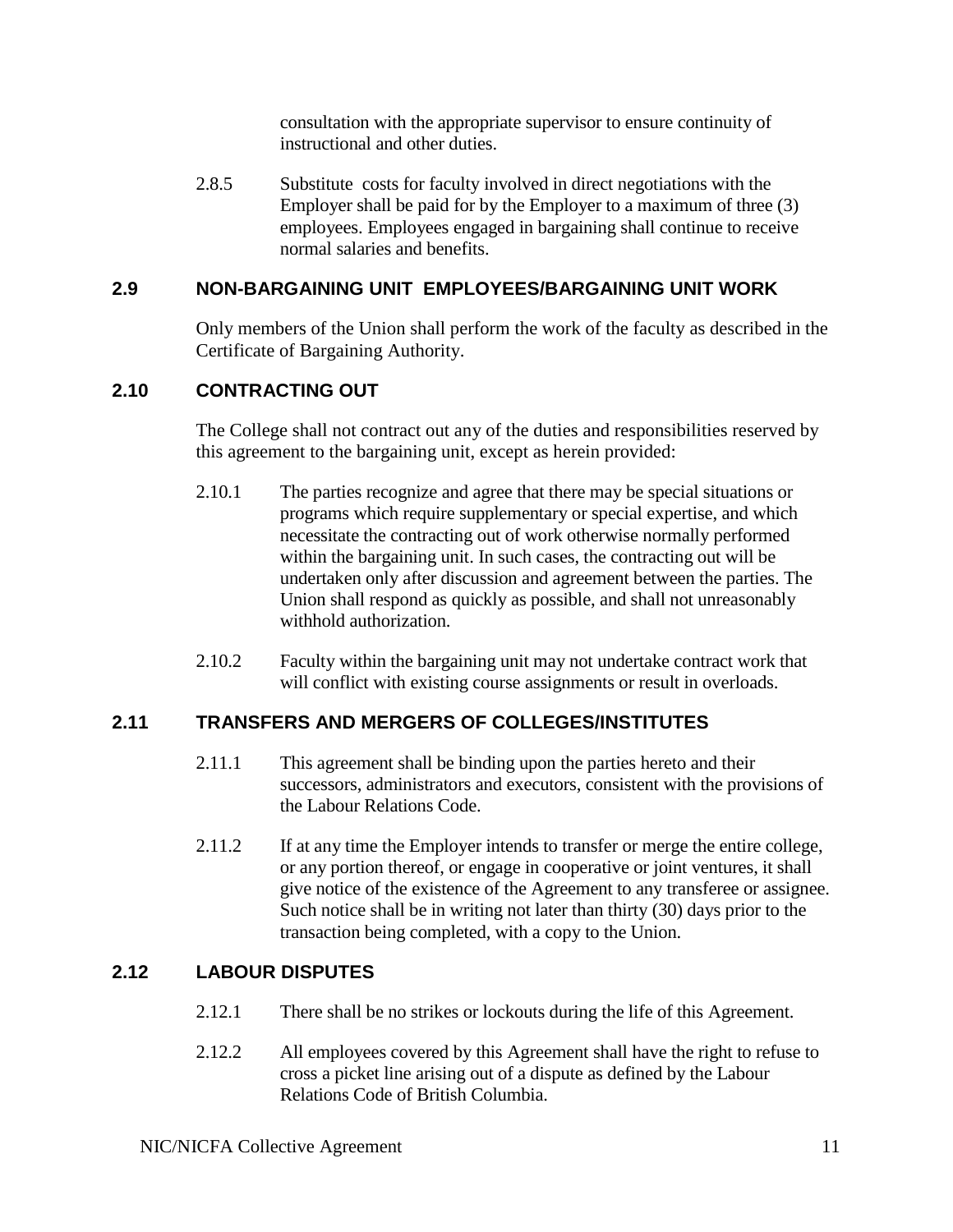- (a) Where an employee chooses not to cross a picket line, the Employee shall be considered absent without pay.
- (b) When employees go to a work site other than any North Island College site, and cannot perform their duties due to the existence of a picket line, they shall notify their supervisor or designate and a reassignment of duties will be made. In this instance, the employee shall not suffer any loss of pay or benefits although the contract period may be adjusted.
- 2.12.3 Refusal to cross a picket line encountered in carrying out the Employer's business shall not be considered a violation of this Agreement nor shall it be grounds for disciplinary action.
- 2.12.4 In the event of a labour dispute, the Employer shall continue to pay the benefit premiums for the duration thereof. When job action is concluded, reimbursement of the Employer for the employees' and Employer's share for that period shall occur according to a repayment schedule worked out with the Union.

# <span id="page-13-0"></span>3. MANAGEMENT RIGHTS

# <span id="page-13-1"></span>**3.1 MANAGEMENT RIGHTS**

The right to manage the College and direct the workforce is vested exclusively in the Employer. Except as specifically restricted by provisions of this Agreement, the College retains and may exercise all management rights and prerogatives at its discretion. The College shall exercise such rights in a fair and reasonable manner.

# <span id="page-13-2"></span>**3.2 CONSULTATIVE MODEL OF ADMINISTRATION**

3.2.1 The Employer supports a consultative model of administration, which enables the views of faculty to be known and considered with respect to educational policies, practices and decisions made by the Employer. The Employer endorses a collegial working environment whereby faculty and management personnel endeavour to work collectively to serve the overall best interests and needs of the College community. Specifically, the College commits to involving the faculty in the discussion

and, whenever possible, the resolution of education issues, such as, but not limited to, the following:

- (a) curricular policy and curricular structure, including any proposal to introduce new programs or courses;
- (b) library policies and acquisition policies;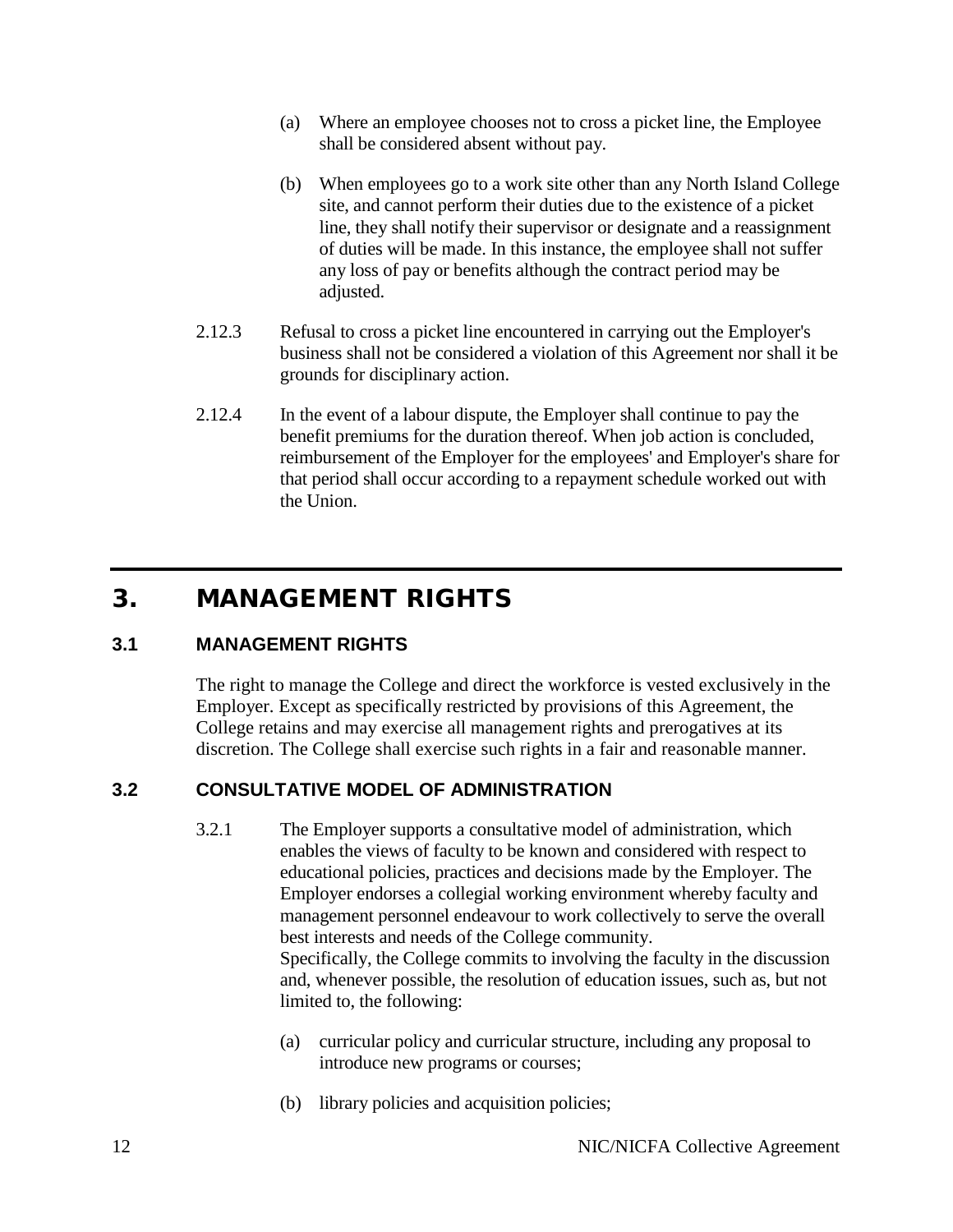(c) policies for recruitment and admission of students.

Discussion of these and other matters of academic concern may be initiated by the Union, the Department or the Employer through the regular departmental and committee structures of the College. Where possible, resolution of such matters shall be by consensus.

#### 3.2.2 CONSULTATION IN THE EVENT OF WORKLOAD REDUCTION

- (a) In the event that consideration is given to the reorganization or reduction of instructional services in a Department, program, campus or centre that negatively affects the workloads of regular employees or upon the reasonable expectations of future work assignments of sessional employees, the following procedures shall be adopted in addition to Article 6.6.2 - Layoff Procedure.
- (b) The College will provide at least one (1) month written notice to the Union and employee(s), with details and reasons for the anticipated action. Such advance notice shall not constitute layoff notice, and layoff notice(s) may not be issued until the advanced notice period has expired.
- (c) The Union will respond, within five (5) working days of receipt of notice, indicating whether they wish to meet to discuss the matter.
- (d) In the event that meetings are requested, the Employer and the Union shall meet to discuss alternative courses of action where possible, and failing these, to determine how the changes can be achieved most equitably. Every effort shall be made to reach consensus between the Employer and the Union.
- (e) The Employer and/or the Union may meet with the affected Department and/or employee(s).
- 3.2.3 The College shall involve faculty in the recruitment of senior administrators. When the administrative position has an instructional support function, a minimum of two (2) faculty appointed by the President of the College shall serve on the Selection Committee. It is recognized that the selection process for the recruitment of the position of the President is determined by the Board of Governors.

#### <span id="page-14-0"></span>**3.3 FAIRNESS**

The Employer shall treat all employees in a fair and equitable manner consistent with the terms of this Agreement.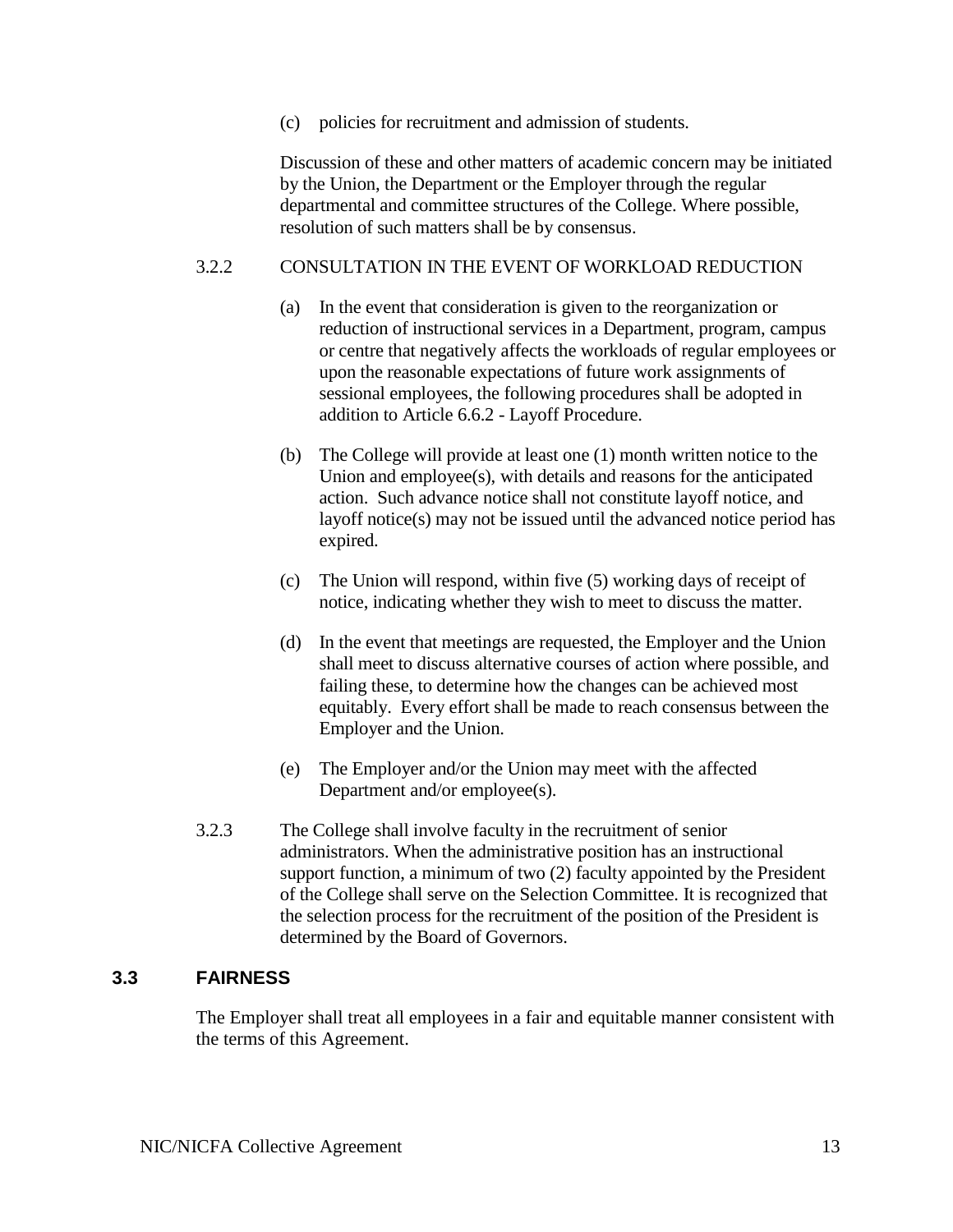#### <span id="page-15-0"></span>**3.4 UNION - MANAGEMENT RELATIONS**

- 3.4.1 Within one (1) month of the signing of this Agreement, the Labour Management Committee shall be constituted and shall meet as often as is necessary, at the request of either party, to discuss, make recommendations and resolve issues including, but not confined to:
	- (a) matters of Employer and employee relations arising out of this Agreement;
	- (b) correcting or alleviating conditions which might cause misunderstandings or grievances;
	- (c) reviewing suggestions from employees for improving practices or service.
- 3.4.2 The Labour Management Committee shall be composed of three (3) representatives of the College and three (3) representatives of the Union with alternative representatives invited as necessary by either party as resource persons.
- 3.4.3 The College shall, for a maximum of three (3) employees, pay the substitution costs directly incurred by attendance at Labour Management Meetings or during the discharge of any business authorized by the Labour Management Committee. The Union shall bear the related costs of attendance.

#### <span id="page-15-1"></span>**3.5 DEPARTMENT CHAIRS**

#### 3.5.1 ELECTION PROCESS

- (a) All Department Chairs shall be elected from and by the faculty in the department concerned.
- (b) All regular faculty are eligible to run for the position of Department Chair.
- (c) In those instances where no regular faculty member is available to fill the position, the Department, in consultation with the Dean**,** may elect a sessional employee as Chair.
- (d) The positions shall be declared vacant and posted for one (1) month, two (2) months prior to the end of the three-year term.
- (e) Applications shall be submitted to the Dean, who, at the end of the posting period, shall pass them to an Election Committee, composed of faculty, none of whom shall be candidates for the position.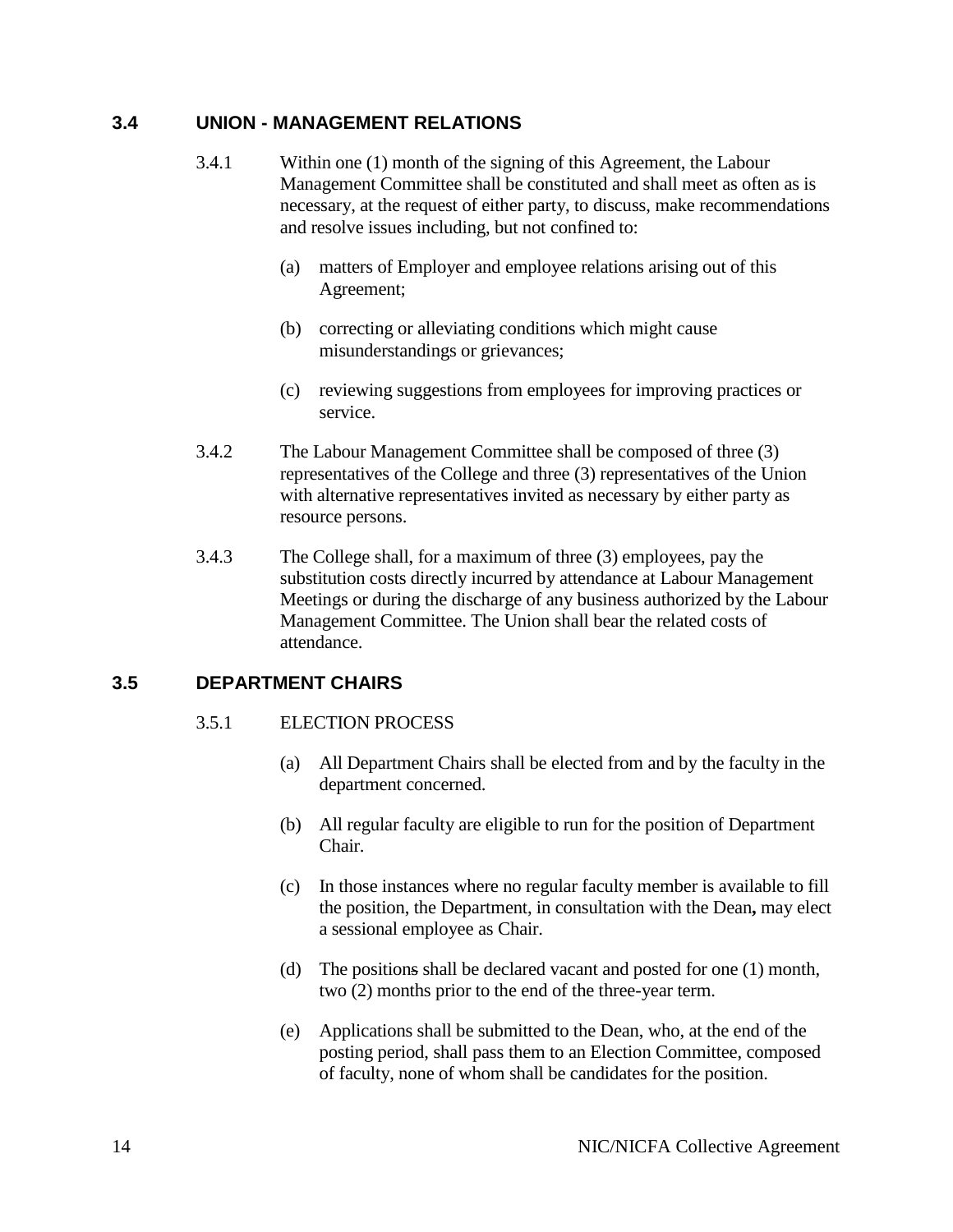(f) The Election Committee shall conduct a secret ballot, and shall refer the elected candidate to the Dean for appointment.

#### 3.5.2 TERM OF OFFICE

- (a) The term of a Department Chair shall be three (3) years.
- (b) Normally, the maximum number of consecutive terms held by a Department Chair shall be two (2).

#### 3.5.3 PROCESS FOR EXCEEDING TWO TERMS

The maximum number of two (2) terms may be exceeded in cases where both of the following conditions apply:

- (a) No other applicants from the department are available to assume the position of chair.
- (b) The incumbent chair has expressed a willingness to continue in the position.

#### 3.5.4 CONDITIONS FOR EXCEEDING TWO TERMS

- (a) To ensure that the above conditions are followed in practice, the following limitations shall apply to the election of a Chair in all cases where an incumbent has served for more than one term:
- (b) The incumbent cannot be an applicant in the initial posting for the Department Chair, as described in Article 3.5.1 of this Agreement.
- (c) If no applicant comes forward in the initial posting process described in Article 3.5.1, the position shall be posted for a second time. The incumbent can be an applicant for the Department Chair during the second posting period.

#### 3.5.5. INTERIM CHAIR

If the position of Department Chair becomes vacant, the Dean shall immediately post the position and appoint an interim replacement until an election is conducted.

#### 3.5.6 DUTIES OF DEPARTMENT CHAIR

The specific duties of Department Chairs shall be as described in the position description attached in Appendix A.

3.5.7 TIME FOR DEPARTMENT CHAIR DUTIES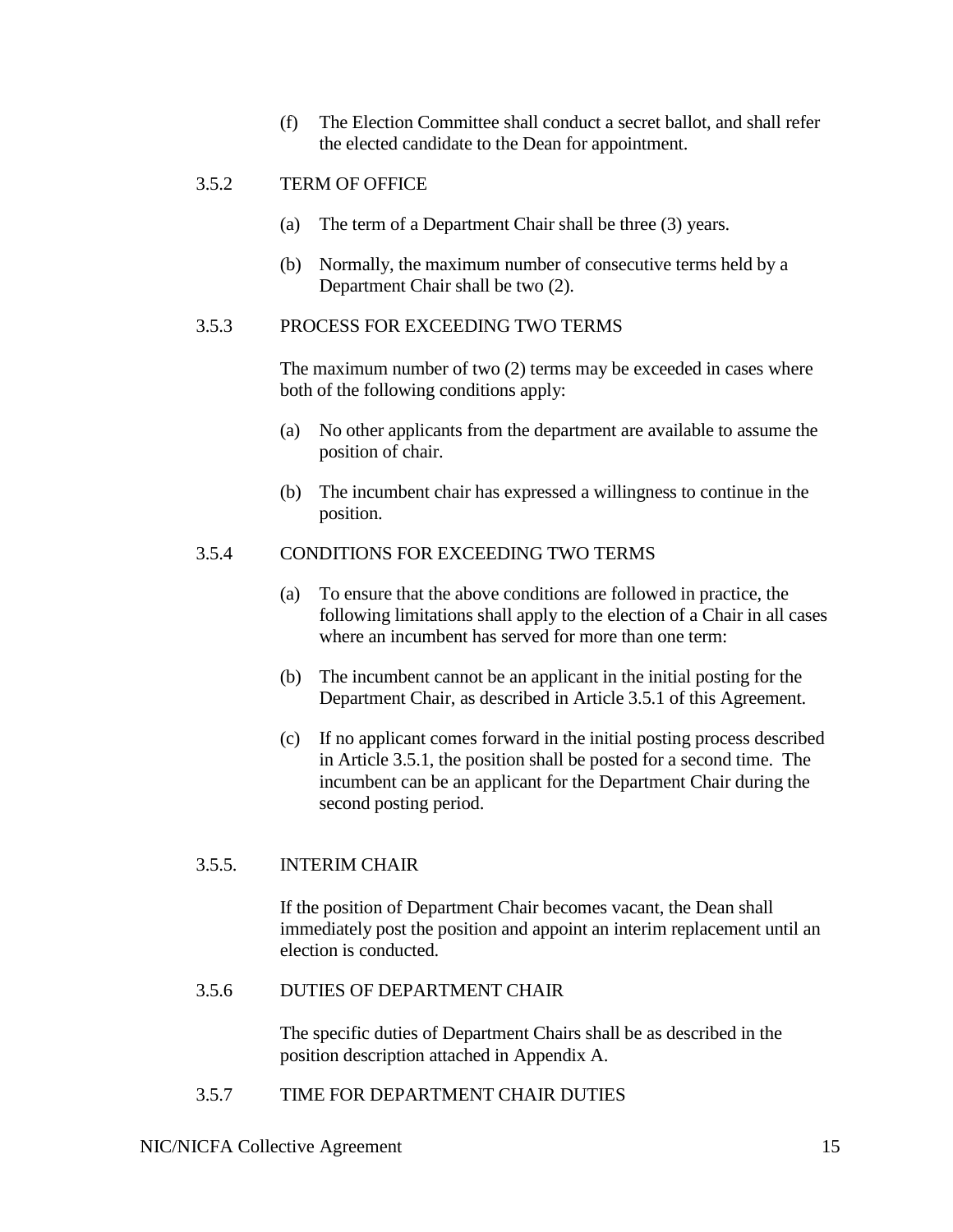- (a) The time to perform Department Chair duties shall normally be between the limits of twenty (20%) percent and sixty (60%) percent, and shall be determined jointly by the Dean and the Department.
- (b) The time for Department Chair duties may be a release from or an addition to the work assignment.

#### 3.5.8. DEPARTMENT CHAIR EVALUATION

For information on the process for department chair evaluation, refer to Article 7.11.

3.5.9 Coordinator positions that are entirely non-instructional and not associated with any specific department shall be filled using the normal hiring procedure for faculty, as described in this Agreement.

#### 3.5.10 COORDINATOR EVALUATION

For information on the process for coordinator evaluation, refer to Article 7.12.

# <span id="page-17-0"></span>4. CATEGORIES OF EMPLOYEES

# <span id="page-17-1"></span>**4.1 FULL-TIME REGULAR**

Is an employee hired by the College in a full-time position established by the Board and whose appointment is continuous from year to year.

#### <span id="page-17-2"></span>**4.2 PART-TIME REGULAR**

Is an employee hired by the College in a part-time position established by the Board and whose appointment is continuous from year to year.

#### <span id="page-17-3"></span>**4.3 FULL-TIME SESSIONAL**

Is an employee who is appointed on a full-time basis with a stipulated starting and ending date.

#### <span id="page-17-4"></span>**4.4 PART-TIME SESSIONAL**

Is an employee who is appointed on a part-time basis with a stipulated starting and ending date.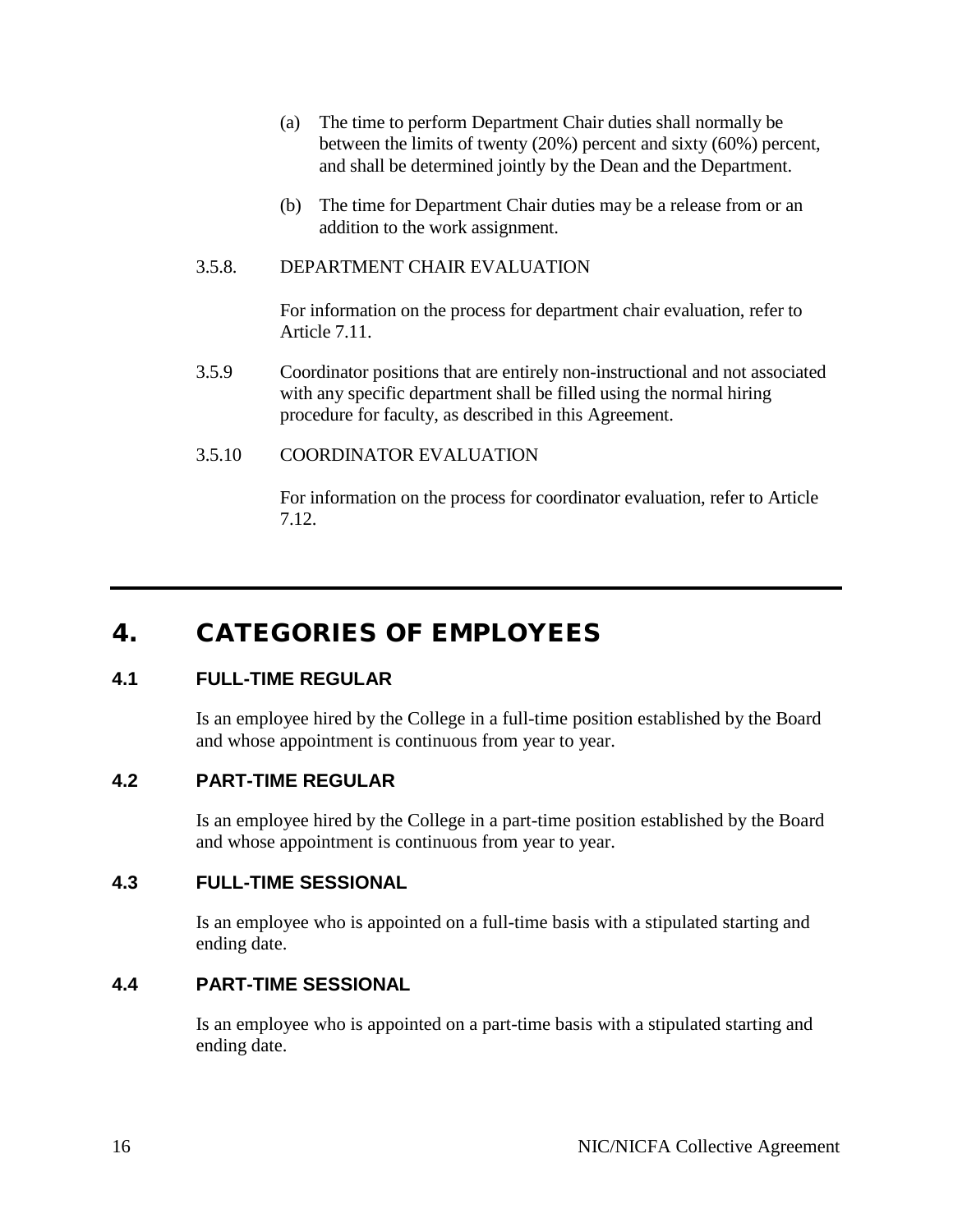# <span id="page-18-0"></span>**4.5 CASUAL**

Is an employee hired on a temporary basis to replace a member of the regular or sessional staff.

# <span id="page-18-1"></span>5. DISPUTE RESOLUTION - GRIEVANCE/ARBITRATION/

#### <span id="page-18-2"></span>**5.1 THE UNION AGREES TO ADVISE THE EMPLOYER OF THE NAMES OF THE STEWARDS IN WRITING.**

#### <span id="page-18-3"></span>**5.2 TIME OFF FOR GRIEVANCE MEETINGS**

The Stewards shall be afforded such time off with pay as may be required to attend to the adjustment of grievances including meetings with the grievor and the Employer.

#### <span id="page-18-4"></span>**5.3 GRIEVANCE PROCEDURE AND ARBITRATION**

Any differences arising between the parties bound by this Agreement concerning its interpretation, application, operation, or any alleged violation thereof, and other matters affecting or involving employees covered by this Agreement, including any question as to whether any matter is arbitrable, shall be resolved without work stoppage, and the following steps shall be undertaken without delay.

#### <span id="page-18-5"></span>**5.4 STEP ONE - INFORMAL RESOLUTION**

Every effort shall be made to resolve problems through informal channels before using the formal process. The employee will meet with the immediate exempt supervisor to discuss and attempt to resolve the issue before a formal grievance is initiated. The supervisor shall render a decision within five (5) working days.

Any informal resolution of a grievance or complaint shall be consistent with this Agreement. If the Union is of the opinion that a complaint has been informally resolved in a manner inconsistent with the terms of this Agreement, then the Union may grieve the informal resolution.

Step One shall not apply to group, Union or policy grievances initiated by the parties to this Agreement. These grievances shall commence at Step Two.

# <span id="page-18-6"></span>**5.5 STEP TWO - WRITTEN NOTICE OF A GRIEVANCE**

5.5.1 The aggrieved employee(s) shall submit details in writing or discuss the alleged grievance with the Union, stating the circumstances and history of the grievance.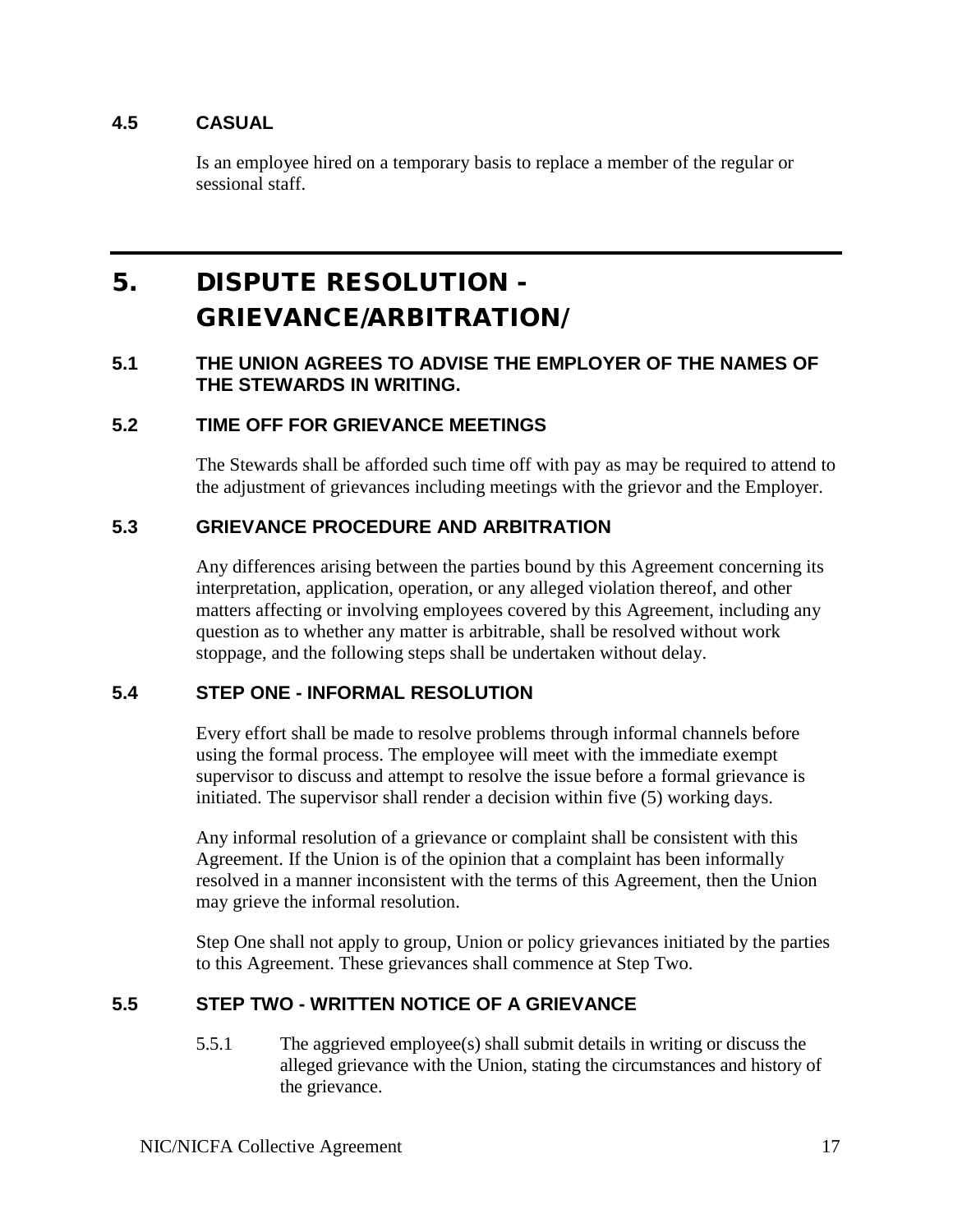- 5.5.2 If the Union considers the grievance justified, within five (5) working days the Union will send full details of the grievance in writing to the Dean or designate. Where possible, the remedy or solution sought should be identified.
- 5.5.3 The Dean or designate shall conduct a meeting with a Union representative and the aggrieved party to occur within five (5) working days of receipt of the written grievance to discuss and settle the dispute.
- 5.5.4 The Dean or designate shall respond in writing to the grievance within five (5) working days of the meeting in Article 5.5.3.

# <span id="page-19-0"></span>**5.6 STEP THREE**

Where resolution of the grievance fails at Step Two, either party may forward the grievance in writing within five (5) working days to the President of the College. The President shall hold a meeting within five (5) working days with the affected employee's immediate supervisor, the Chief Steward, and the employee if the employee wishes to attend.

Within seven (7) working days of this meeting, the President of the College shall, in writing, inform the Union of the decision and the reason for the decision.

#### <span id="page-19-1"></span>**5.7 STEP FOUR**

Failing satisfactory settlement being reached at Step Three, the Union within twenty (20) working days shall inform the College of its intention to submit the grievance to arbitration.

The parties shall select a sole Arbitrator from an agreed-to list. The decision of the Arbitrator will be final and binding on both parties.

#### <span id="page-19-2"></span>**5.8 AMENDING OF TIME LIMITS**

Any time limits or stage in the grievance may be amended by mutual agreement between the parties.

#### <span id="page-19-3"></span>**5.9 ABANDONMENT OF GRIEVANCE**

If an unresolved grievance is not advanced to the next stage after completion of the preceding stage, it shall be deemed to have been abandoned.

# <span id="page-19-4"></span>**5.10 POWER OF THE ARBITRATOR**

It is distinctly understood that the Arbitrator is not vested with the power to change, modify or alter this Agreement in any of its parts. The Arbitrator may, however, interpret the provisions of this Agreement, and has the power to relieve technical irregularities, including time limits, and to fashion just and equitable remedies. The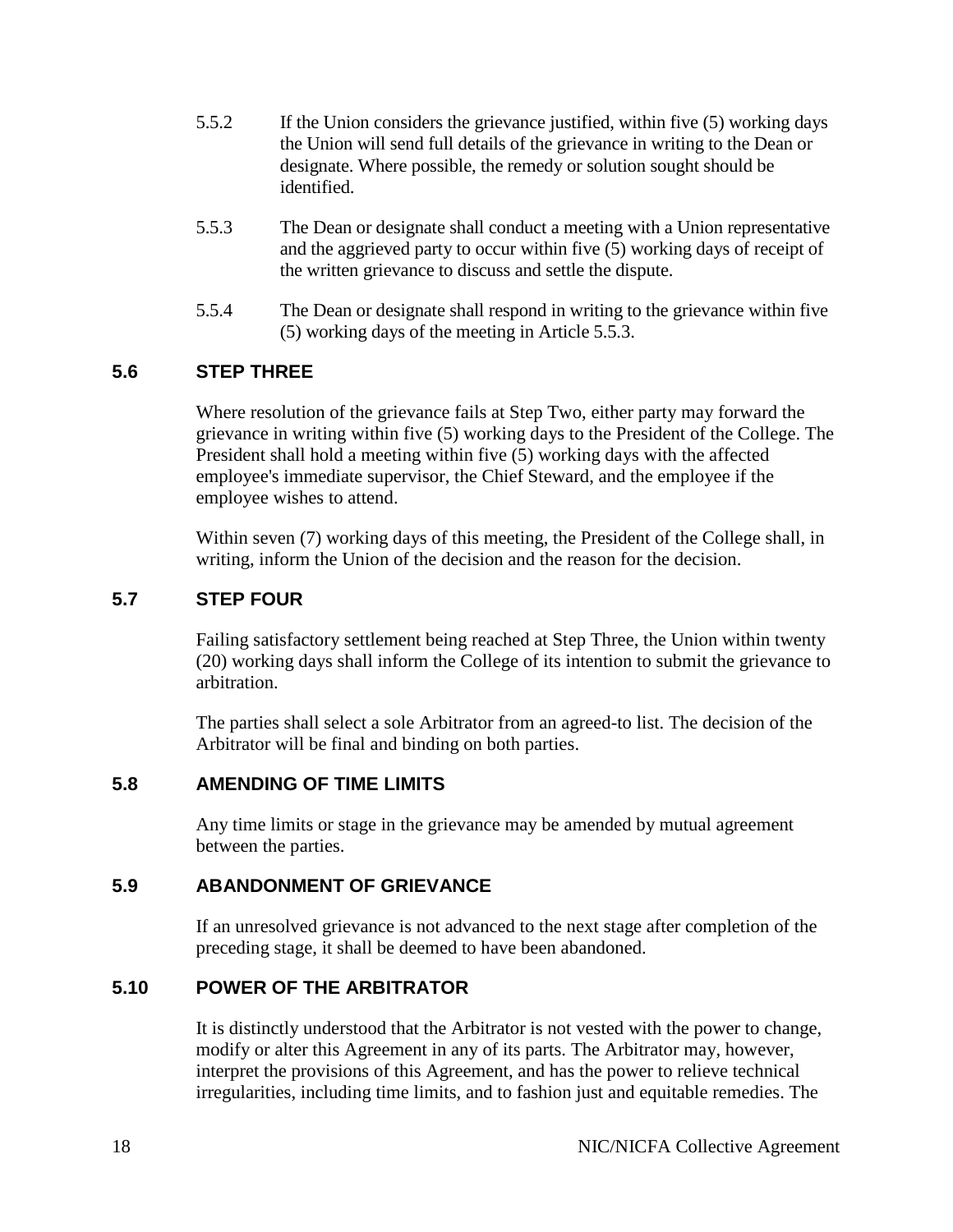Arbitrator shall give full opportunity to all parties to present evidence and make representations.

# <span id="page-20-0"></span>**5.11 EXPENSES OF THE ARBITRATOR**

Each party shall pay its own expenses and costs of arbitration, and one-half of the compensation and expenses of the Arbitrator and other expenses of the arbitration.

# <span id="page-20-1"></span>6. PROBATIONARY EMPLOYEES, SENIORITY, HIRING, RELOCATIONS AND LAYOFFS

#### <span id="page-20-2"></span>**6.1 PROBATIONARY EMPLOYEES**

- 6.1.1 (a) All regular employees, and sessional employees 50% or more and more than four (4) months, shall be regarded as probationary for their initial twelve (12) months in that position.
	- (b) The names of the employees regarded as probationary shall be placed on the seniority list with their probationary status noted as either RP (regular probationary) or SP (sessional probationary).

#### 6.1.2 EVALUATION OF PROBATIONARY EMPLOYEES

Every probationary employee shall be evaluated at least once in the probationary period but not normally earlier than four (4) months into the appointment.

#### 6.1.3 EXTENSION OF PROBATION PERIOD AND TERMINATION OF A REGULAR, PROBATIONARY EMPLOYEE DURING PROBATION

- (a) A probationary regular employee shall not be terminated for reasons associated with job performance until an evaluation has been performed in accordance with the procedures described in this Agreement.
- (b) In special circumstances, the probationary period may be extended by the Employer, in consultation with the appropriate Department Chair, for an additional six (6) months to permit improvements in performance. Such an extension will not be construed as disciplinary action. The Union shall be advised, in writing, when the probationary period of a faculty member is extended.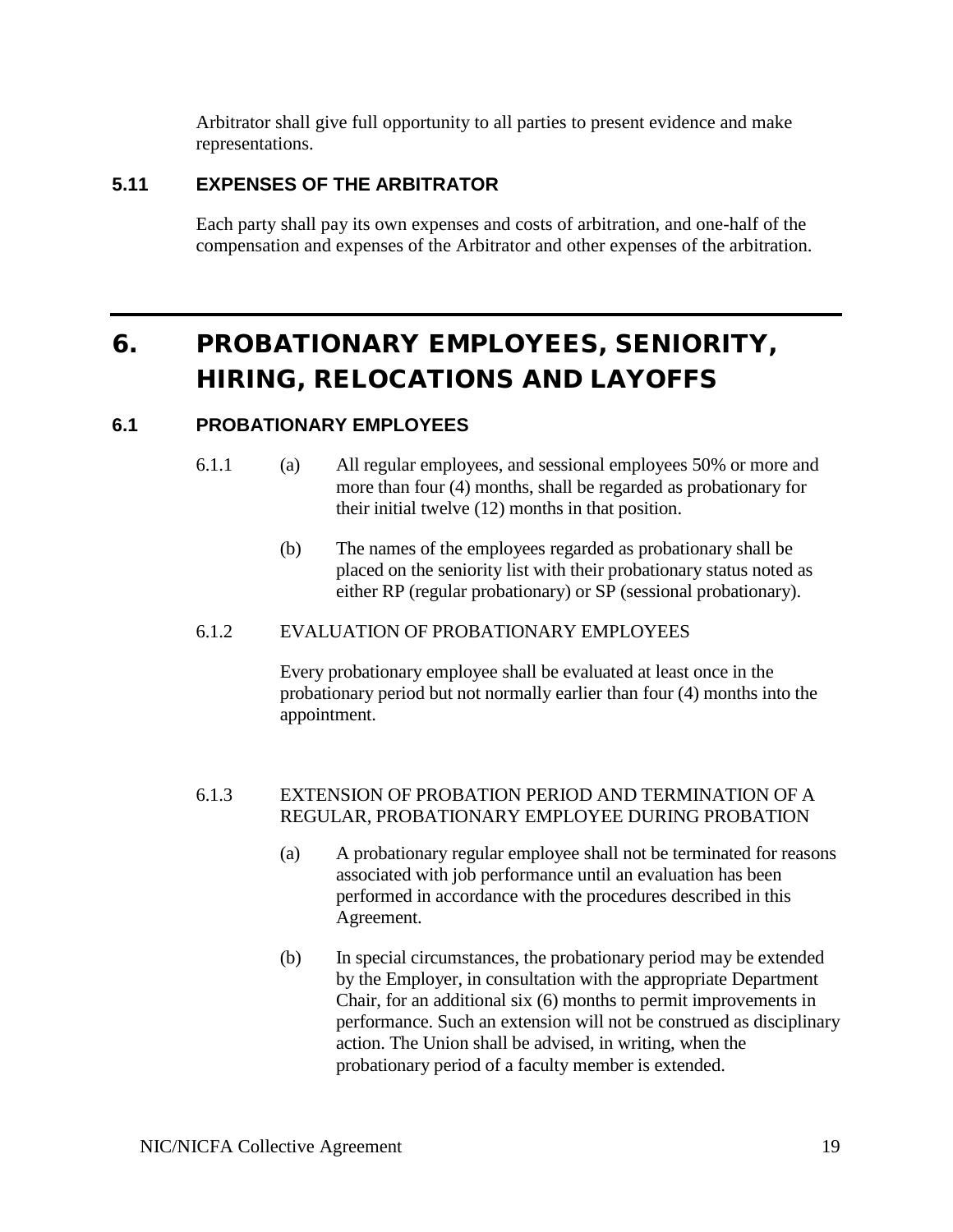(c) When a regular probationary employee has been evaluated as stipulated in Article 7 of this Agreement, and when that evaluation has indicated that the employee is not suitable for a regular position, the College will give a minimum of two (2) months written notice to the employee that his/her performance has been deemed unsatisfactory and that employment will be discontinued at the conclusion of the probationary period.

# <span id="page-21-0"></span>**6.2 SENIORITY - CALCULATION OF**

There shall be one (1) seniority list for all employees covered by this Agreement. The name of each employee shall be placed on the list in seniority order. Seniority shall be determined as follows:

- 6.2.1 Full-time employees shall accrue seniority on the basis of ten-(10) months service equals one full year seniority.
- 6.2.2 Regular part-time or sessional employees shall accrue seniority prorated on the basis of ten (10) months full-time service equals one full year of seniority.

Casual employees shall accrue seniority when a specific teaching assignment extends beyond five (5) days.

- 6.2.3 The seniority list shall be recalculated on June 30 and January 1 every year and shall be posted in each College campus and centre, with a copy to the Union.
	- (a) Employees whose employment with the College has terminated shall forfeit all accrued seniority.
	- (b) Sessional and Casual employees who have not been employed by the College within a two-year period of the last appointment shall forfeit all accrued seniority.

# <span id="page-21-1"></span>**6.3 JOB POSTINGS**

- 6.3.1 All vacant positions over four (4) months duration or more than half time shall be posted for a period of ten (10) working days, with a copy to the Union. Positions shall, at the same time, be advertised externally as required. Employees shall apply in writing to the Office of Human Resources.
- 6.3.2 The job posting will contain the working title, brief description of duties, qualifications, skill, ability and experience required, salary, hours of work, whether the position is regular, sessional or casual, the deadline for applications, expected start date and any other pertinent information.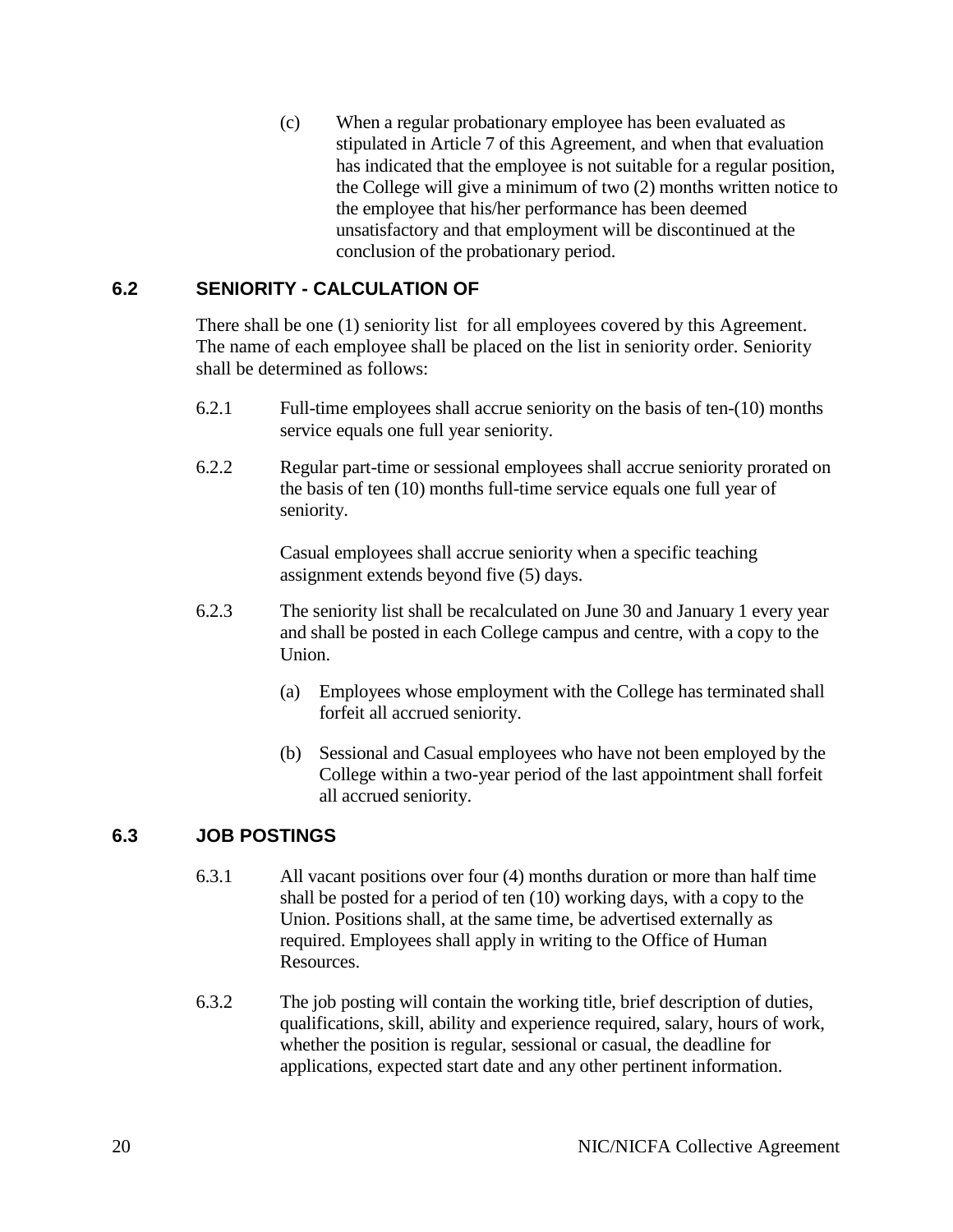- (a) The Job Posting and Hiring Procedure Sections are intended to complement and not disadvantage each other.
- (b) Where postings are for a new position, the Selection Committee will meet to draw up the requirements for the position, and information to be used in the Job Posting.
- (c) Where the same or similar position has been previously posted, the Selection Committee chair may review the previous posting to see that it is still relevant for the position. This may be done by means of a conference call to expedite the process.
- (d) The final copy of the posting and/or advertisement will be reviewed by the appropriate department and initiated by the Selection Committee faculty designate prior to release.

# <span id="page-22-0"></span>**6.4 HIRING PROCEDURE**

- 6.4.1 The Administrator responsible for recruitment shall establish a Selection Committee, normally comprised of two members representing the Employer and two members representing the faculty, one of whom shall be the relevant Department Chair or designate, and the other faculty member selected by the department in which the vacancy exists.
	- (a) The Selection Committee shall follow the hiring qualifications and criteria as established in Article 6.3.2(d), and shall interview shortlisted applicants for the vacant position taking into consideration the qualifications and experience required. Internal candidates shall have priority, in order of seniority, over other applicants, provided they meet the criteria of the job description of the position, including qualifications and experience.
	- (b) The Committee shall refer its choice of candidate to the College President for appointment.
- 6.4.2 The successful applicant shall be notified by the Employer in writing. The letter shall include the starting date, and where possible, a job description.
- 6.4.3 All internal candidates shall be advised of the results of a competition in writing.
- 6.4.4 Only employment appointments of individuals can be made under this Agreement. The College cannot offer appointments to corporations, partnerships or proprietorships.
- 6.4.5 Priority for a vacant position of less than four (4) months duration and less than half time shall normally be given to the Union member who has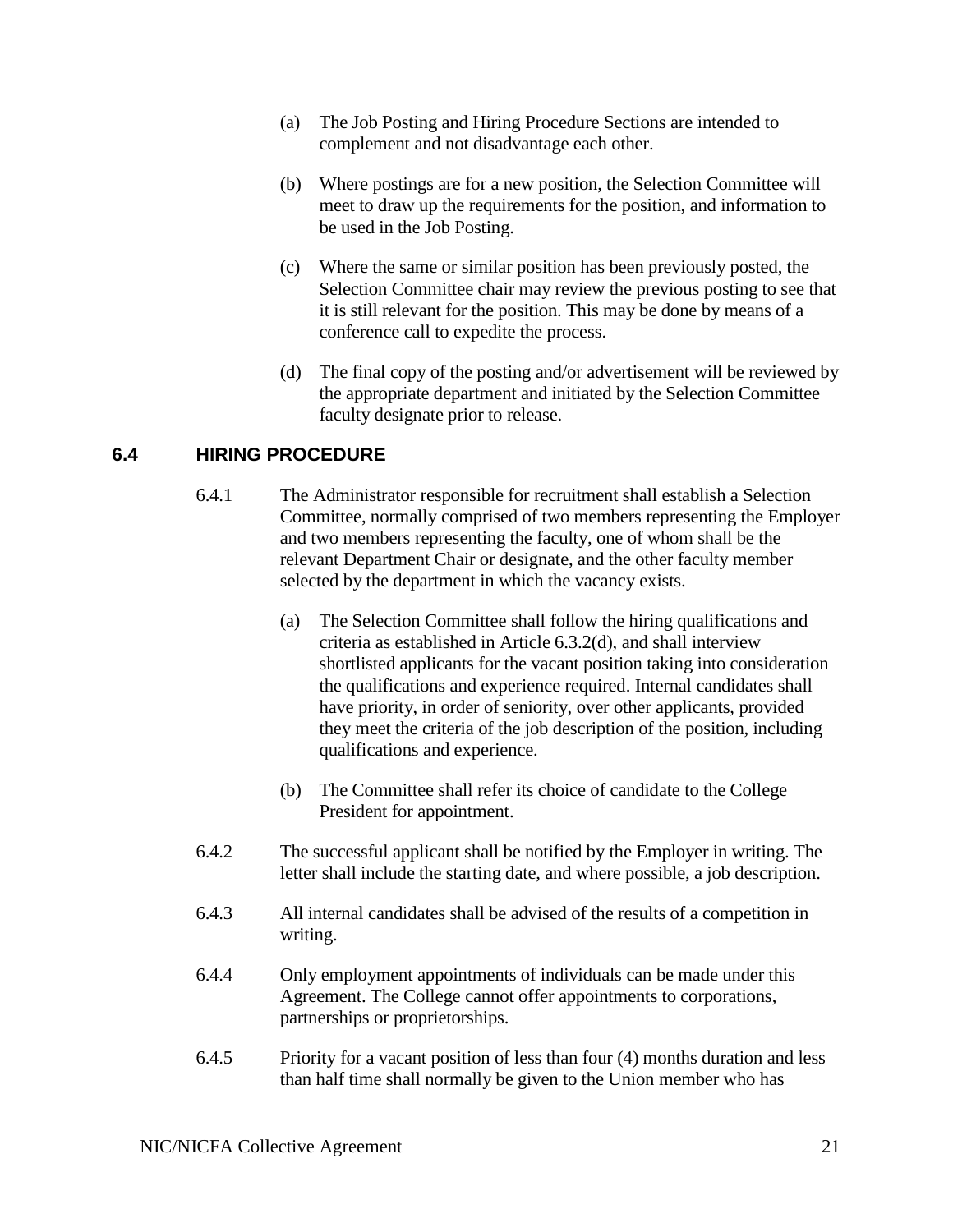previously and satisfactorily taught the same or similar course(s), provided the applicant has the qualifications for the position.

#### <span id="page-23-0"></span>**6.5 RELOCATION REQUESTS**

Employees on a regular appointment may request a relocation to fill a new or vacant position within their current area of expertise at another College campus or centre. Such relocation shall normally be granted provided the employee meets the criteria of the position, including qualifications and experience, as judged by the Selection Committee. In the event of two or more suitably qualified internal applicants, seniority shall be the deciding factor.

#### <span id="page-23-1"></span>**6.6 LAYOFF AND RECALL**

6.6.1 A layoff shall be defined as a reduction in the work force or a reduction in the regular hours of work as defined in this Agreement.

#### 6.6.2 LAYOFF PROCEDURE

When the College determines that a reduction in the number of employees or a reduction in the employee's hours of work is necessary, the following procedures will be adopted:

- (a) The College will provide advance notice to the Union and the affected employee(s), with reasons for the anticipated layoff, in accordance with Article 6.6.3 and Article 3.2.2.
- (b) During the notice period, the College and the Union shall meet to discuss alternatives to layoff.
- (c) Length of service and category of employee shall be the deciding factors governing layoff and recall after layoff except where by mutual agreement between the Employer and the Union, the senior employee does not have the qualifications and experience necessary to perform the work to be done.
- (d) The order of layoff shall be as follows:
	- (i) casual employees shall be laid off first;
	- (ii) sessional employees shall be laid off second;
	- (iii) regular employees shall be laid off last.

#### 6.6.3 NOTICE OF LAYOFF

(a) Regular employees whose positions have been eliminated, or whose working hours have been reduced, and who have completed their probationary period, shall receive two (2) months notice of layoff, or pay in lieu of notice. All notices will be in writing with a copy to the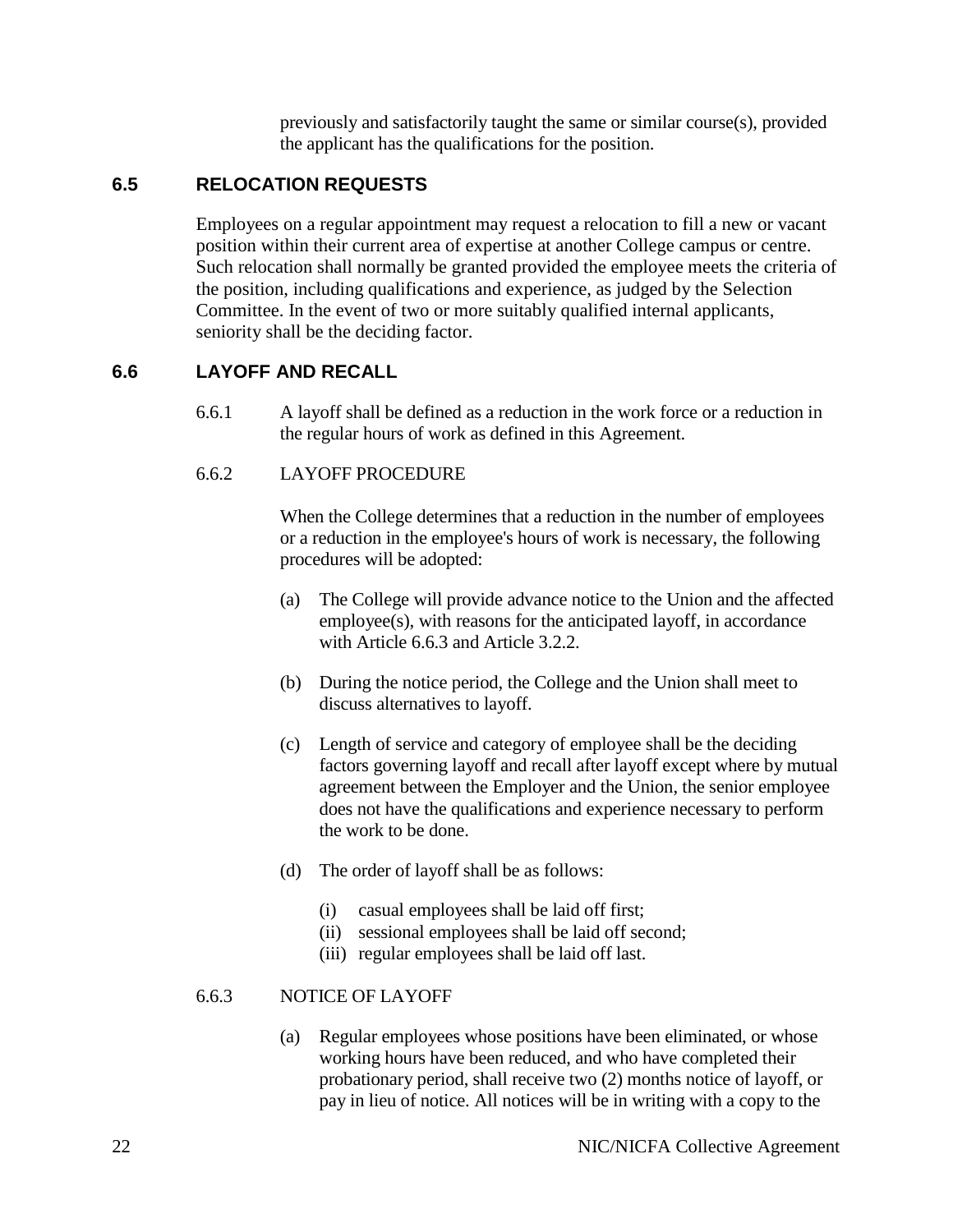Union stating the date of the notice and the date on which the layoff is to occur.

(b) The expiry of a specific term of appointment is neither a layoff nor a discharge.

#### 6.6.4 DISPLACEMENT OF LESS SENIOR EMPLOYEES

- (a) The Employer and the Union agree to a seniority based displacement provision that will allow faculty who have received layoff notices or who are the subject of bumping to displace the least senior faculty member within his or her area of expertise that will allow the faculty member to either maintain their current level of work assignment prior to the layoff notice, or minimize any reduction in their work assignment, providing the employee is qualified to perform the work of an employee with less seniority.
- (b) The Employee must give written notice, within ten (10) working days of receipt of the layoff notice, of an intention to displace an employee using the Intention to Displace form (Appendix B).
- (c) The Employee exercising displacement rights will be required to meet the qualifications described in the departmental postings.
- (d) At the same time as an employee is given lay-off notice, an updated Seniority List will be provided.
- (e) Once an employee exercises displacement rights, no claim can be made to yet another job position at that time. Further moves can only be made when the College decides to fill a vacant position by competition.
- (f) Faculty hired into Non-Instructional Positions
	- (i) Individuals hired into a non-instructional faculty position will be advised in their letter of appointment, that in the event of regularization and subsequent layoff, their qualifications do not automatically enable them to bump into other departments of divisions.
	- (ii) In the event of bumping or displacement to a different position, department or division, faculty will be required to participate in a hiring procedure in accordance with Article 6.4.1(a), which will establish whether they hold the required qualifications.
- (g) Faculty electing to bump within the same Division

If a faculty in an instructional position is laid off and elects to bump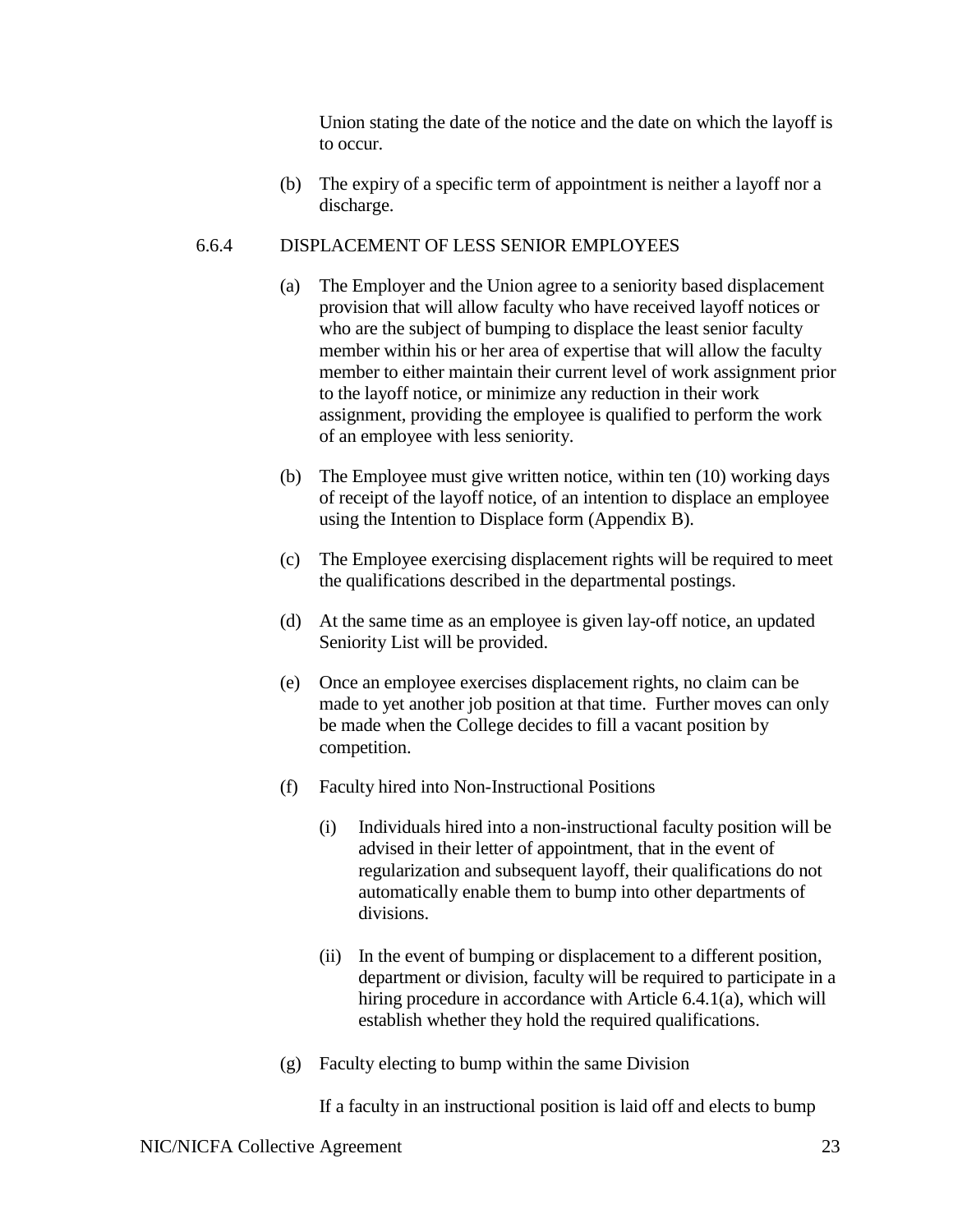into an instructional or non-instructional position in his or her own department or division, then his or her Dean will determine that the faculty member has the appropriate qualifications for the position.

(h) Faculty electing to bump into another Division

If a faculty in an instructional position is laid off and elects to bump into an instructional or non-instructional position in another division, then the Dean will require the faculty member to participate in a hiring procedure in accordance with Article 6.4.1(a), to determine whether they hold the required qualifications.

#### 6.6.5 RECALL RIGHTS

- (a) No new employees shall be hired in areas for which there are qualified people on the recall list.
- (b) When a layoff occurs, the College shall establish a recall list and a laid off employee's name shall remain on the recall list for a period of twenty-four (24) months, commencing with the effective date of the layoff. The recall list shall include employees who have received layoff notices.
- (c) An employee on the recall list must keep the College and the Union informed in writing of the employee's current address and telephone number. Failure to provide this information shall relieve the College of any obligation or liability in connection with the recall process.
- (d) Employees who have satisfactorily served a probationary period in the College, and who are recalled to work following a layoff, will not be required to serve a new probationary period.
- (e) In the event that an employee refuses a recall offer to the former job position, or to a job position that is substantially the same as the former position with the same rate of pay, then the employee will forfeit further recall rights unless there are extenuating circumstances acceptable to the College.
- (f) Notice of recall shall be made, by telephone when possible, and also in writing, by registered mail. A copy of the recall notice shall be sent to the Union at the same time. The notice will include a time and date by which the employee must report for work if recall is accepted. Employees so notified shall be given ten (10) working days from receipt of the written notification to indicate acceptance of the recall. Failure to report shall constitute voluntary termination of rights.
- (g) Seniority shall be lost if an employee has been laid-off for two (2) years.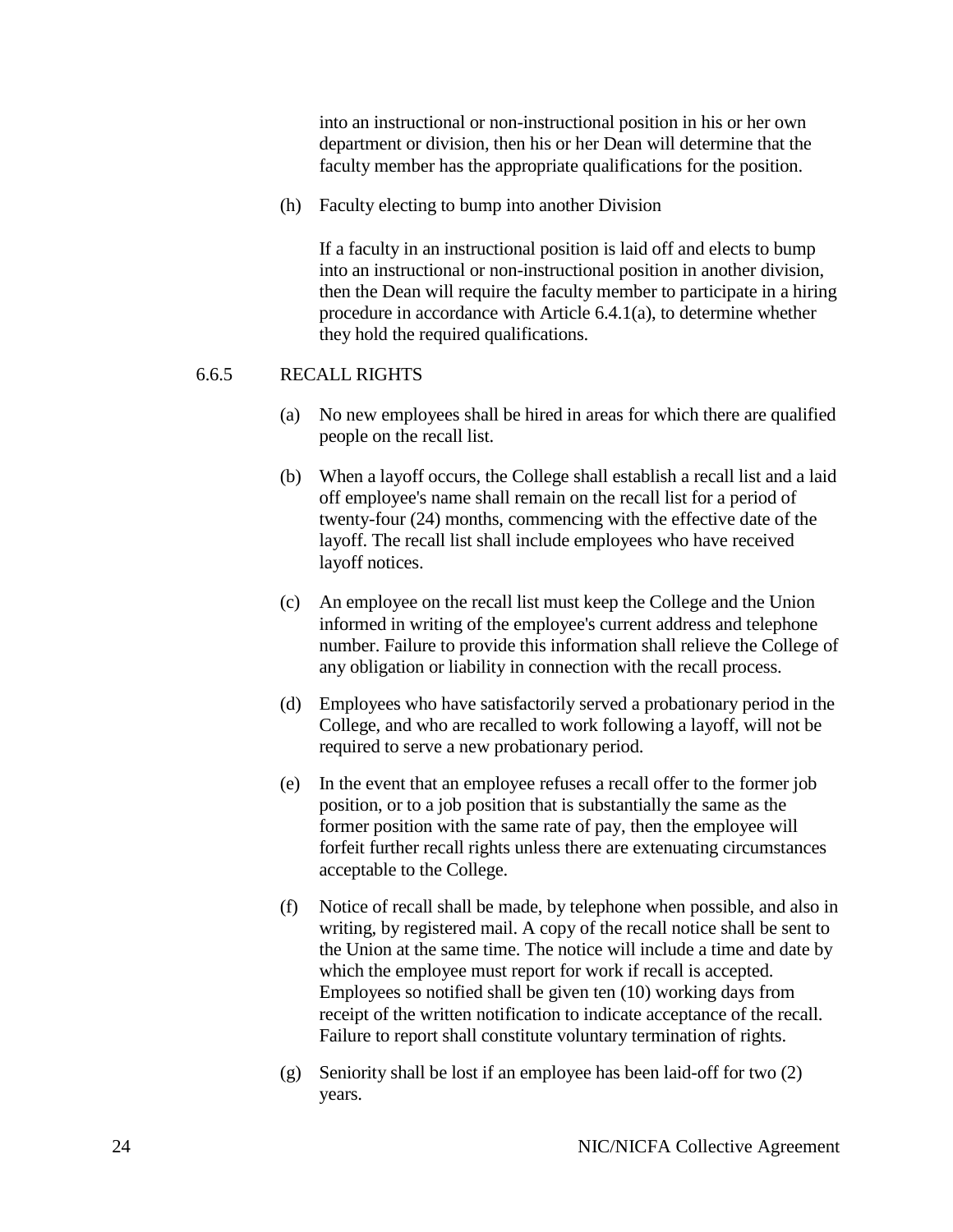(h) Employees on the recall list shall be recalled in the reverse order of layoff.

# <span id="page-26-0"></span>**6.7 SEVERANCE PAY**

- 6.7.1 A regular employee who has been laid off shall be eligible for severance pay provided:
	- (a) there has been no successful exercising of displacement rights;
	- (b) there is no vacant position for which the employee has the necessary qualifications.
- 6.7.2 A regular employee who has been laid off may elect to take severance pay at the time of layoff, or at any time up to two years after layoff, at which time seniority is lost.
- 6.7.3 At the time of accepting severance pay, all rights, claims or entitlements are waived, and the employee severs the relationship with the College.
- 6.7.4 The amount of severance pay shall be equal to two (2) weeks of pay, calculated on the rate of pay at the time of layoff, for each completed year of service, to a maximum of six (6) months of pay.

# <span id="page-26-1"></span>7. EVALUATION

Article 7.1 to Article 7.9 applies to all regular and sessional employees appointed at 50% or more, and more than four (4) months and sessional employees on a regularization track in accordance with Article 13.1.1. Article 7.10 applies to Sessional Employees with an appointment less than 50% or four months or less, and casual employees. Articles 7.11 and Article 7.12 apply to department chairs and coordinators.

# <span id="page-26-2"></span>**7.1 PURPOSE OF EVALUATION**

- (a) The purpose of the evaluation is to provide an employee with information that will enable them to monitor and improve job skills and effectiveness and to assess their suitability for reappointment or continuing appointment.
- (b) A student complaint alone shall not invoke the evaluation process.

# <span id="page-26-3"></span>**7.2 PRINCIPLES OF EVALUATION**

7.2.1 Depending on the employee category, evaluations conducted under Article 7 may include some or all of the following criteria: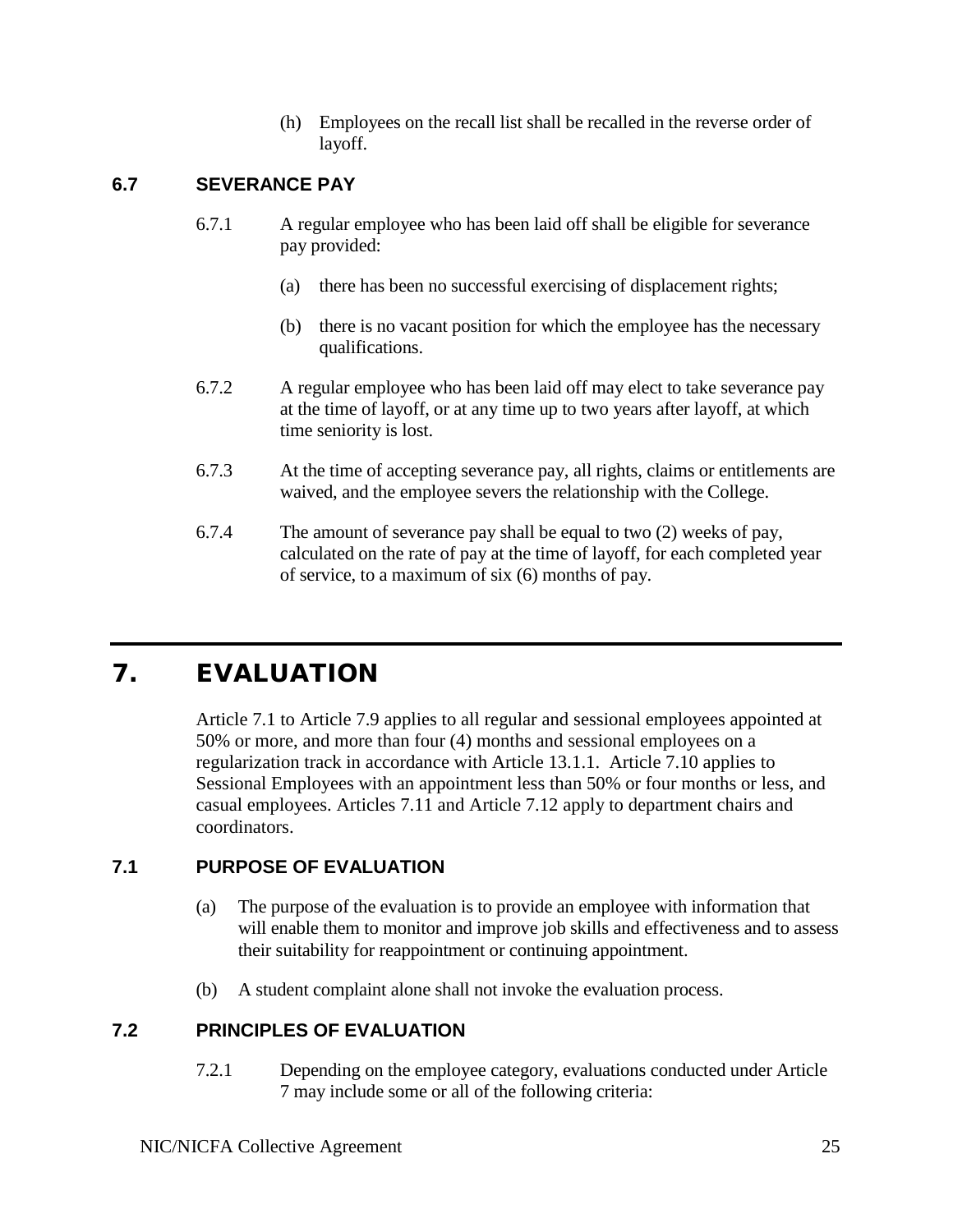- (a) Performance of instructional assignments
- (b) Professional expertise
- (c) Interaction with students
- (d) Working relationship with colleagues
- (e) Contribution to department and College-wide activities

#### <span id="page-27-0"></span>**7.3 TIMING OF EVALUATION**

- 7.3.1 Probationary employees shall be evaluated at least once in their probationary period.
- 7.3.2 Sessional Employees on a Regularization Track under Article 13.1.1 shall be evaluated in each of the two (2) years leading up to regularization.
- 7.3.3 Regular employees shall be evaluated at least once in every three (3) year period.
- 7.3.4 An employee, as per Article 7.3.2, may request an evaluation at any time.
- 7.3.5 Regular Employees who have successfully completed their probationary period are encouraged to participate in the Formative Evaluation Process and shall contact their Department Chair to initiate the process.

A brief report on the outcome(s) of the Formative Evaluation process shall be forwarded to the Dean and placed in the employee's personnel file.

Where an employee participates in the Formative Evaluation Process, the Dean will waive the requirement for an evaluation under Article 7, unless Article 7.3.6 is invoked.

7.3.6 An evaluation may be initiated when, in the judgment of the appropriate administrator, there are specific reasons to give cause for concern about an employee's performance.

#### <span id="page-27-1"></span>**7.4 INITIATION OF EVALUATION PROCESS**

- 7.4.1 An employee shall be provided with information on how they will be evaluated as follows:
	- (a) The Evaluation process will be coordinated by the appropriate administrator and relevant Department Chair.
	- (b) The Dean and the relevant Department Chair may meet individually or in a group with faculty to describe the process of evaluation.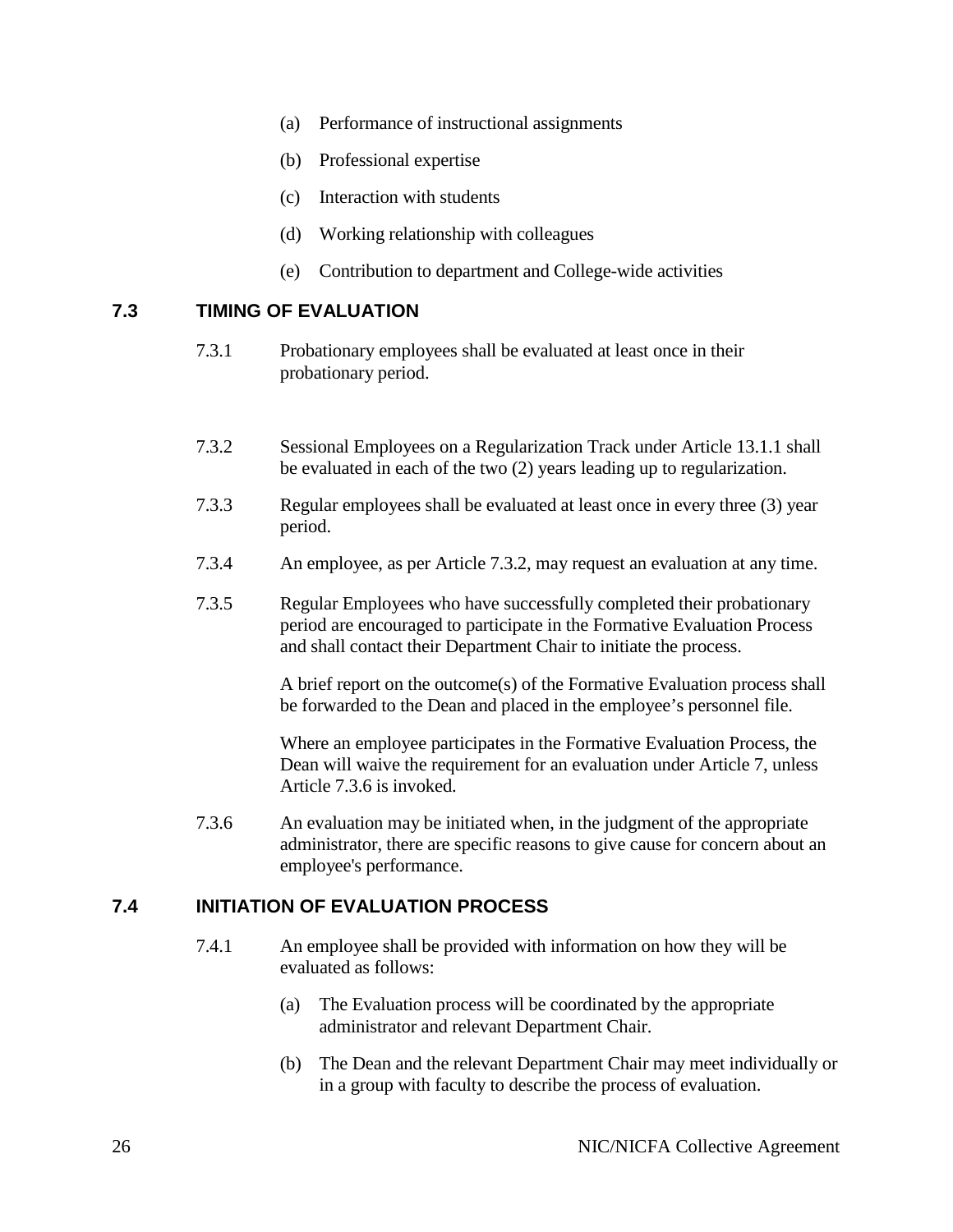- (c) At this meeting, the process and sources of information shall be identified, as well as the classes and/or students to be surveyed (if a teaching faculty member) and the timelines for the process.
- (d) The evaluation process shall commence at this meeting and shall terminate with the evaluation interview (Article 7.7). Only materials collected during the evaluation process shall be admissible to the evaluation file.
- 7.4.2 An employee choosing to participate in the Formative Evaluation Process shall contact their Department Chair to initiate the process.

Information about the Formative Evaluation Process can be found on the NIC Intranet.

# <span id="page-28-0"></span>**7.5 ACCESS TO EVALUATION FILE**

The evaluation file is accessible on request to the employee at any time during normal working hours. The file may not be removed from the place where it is normally kept, but photocopies of any material in it shall be made available to the employee on request. The Dean or designate shall be responsible for ensuring that the materials listed in the evaluation file are present and that they can be reviewed by the employee before the evaluation interview.

# <span id="page-28-1"></span>**7.6 INPUT TO EVALUATION FILE**

- 7.6.1 The evaluation file for regular employees, and sessional employees with an appointment of 50% or more and more than four (4) months, or sessional on a regularization track shall consist of input derived from the following sources:
	- (a) A self-appraisal and supporting documents submitted by the employee.
	- (b) The results of student surveys of at least 60% of a faculty member's current students.
	- (c) Peer evaluation reports.
	- (d) Department Chair evaluation report.
	- (e) Evaluation reports from other college employees and appropriate community respondents, who shall be identified and agreed to by the employee and the responsible administrator.
	- (f) Reports of classroom visits.

Input from students, peers, the appropriate Department Chair and the selfappraisal, are required components of the evaluation of teaching faculty.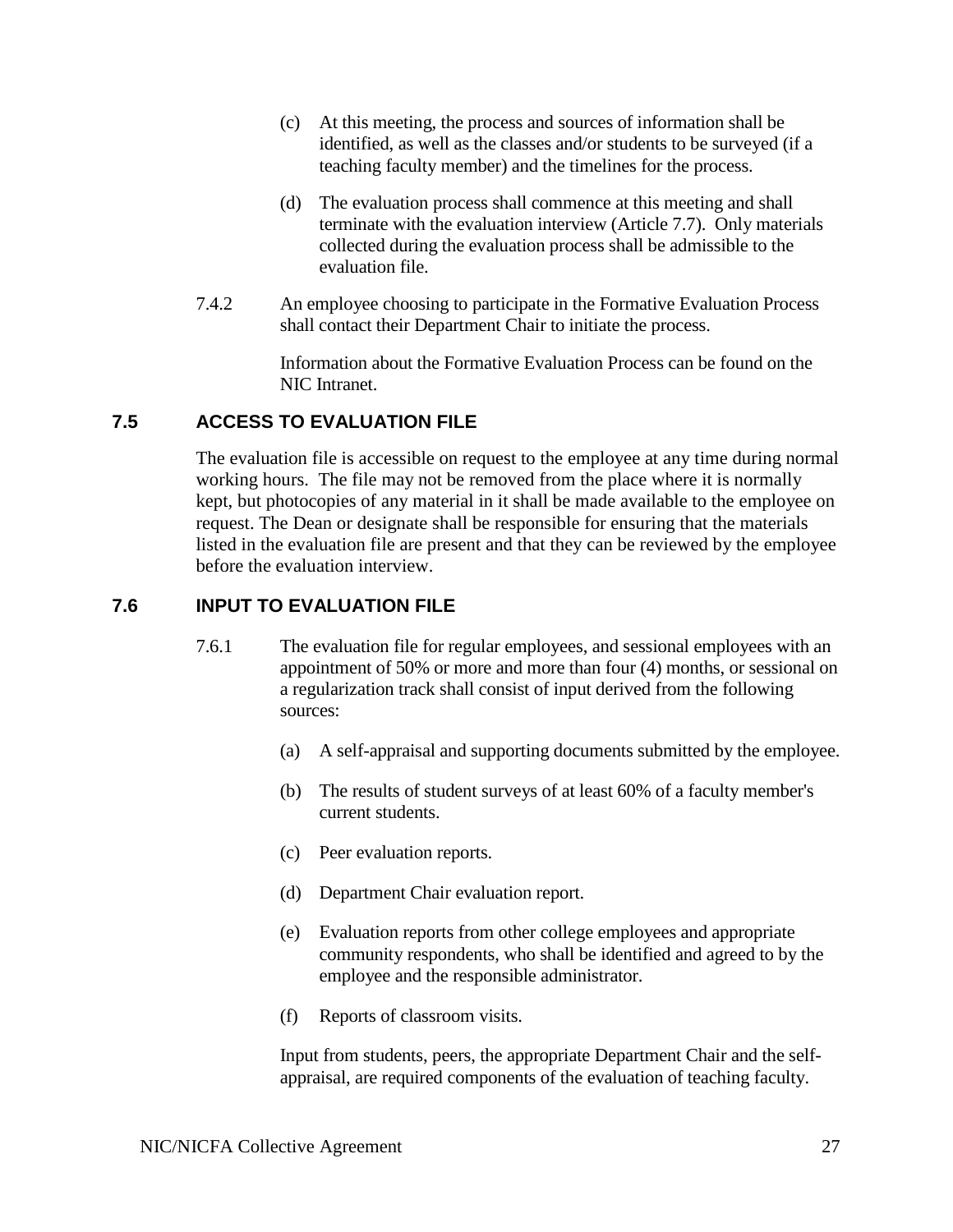- 7.6.2 The forms for reporting such information shall be developed by the Labour Management Committee and reviewed as required.
- 7.6.3 When considering the evaluation information, the evaluating administrator shall give credence only to data reported on the basis of personal contact, investigation and direct observation. Evidence derived from hearsay shall be disallowed.
- 7.6.4 No material may be added to the evaluation file at any time unless a copy is simultaneously sent to the employee.
- 7.6.5 Administrative classroom visits and other classroom observations for evaluation shall take place with a minimum of twenty-four (24) hours notification to the employee.

# <span id="page-29-0"></span>**7.7 CONCLUDING THE EVALUATION PROCESS**

- 7.7.1 Where an evaluation is conducted for a Regular Employee, or a Probationary Employee, or a Sessional Employee with an appointment that is 50% or more and four (4) months or more, or a Sessional Employee on a Regularization Track in accordance with Article 13.1.1, the appropriate administrator shall provide at least seven (7) working days notice of the date of the formal evaluation interview.
- 7.7.2 The evaluating administrator shall write a summary of the evaluation based solely on materials in the evaluation file. This summary will be discussed with the employee at an evaluation interview, at which the evaluating administrator and Department Chair identified in Article 7.4.1 shall be present. The Administrator's Summary, which shall be entered into the employee's personnel file, shall include one, or a combination of, the following:
	- (a) For Probationary Employees:
		- (i) an acknowledgment of satisfactory or unsatisfactory performance;
		- (ii) continuation of employment;
		- (iii) a process for improvement;
		- (iv) further evaluation to be performed within a specified period of time;
		- (v) extension of probation;
		- (vi) discontinuation of employment.

The employee shall acknowledge, in writing, that they have read the evaluation.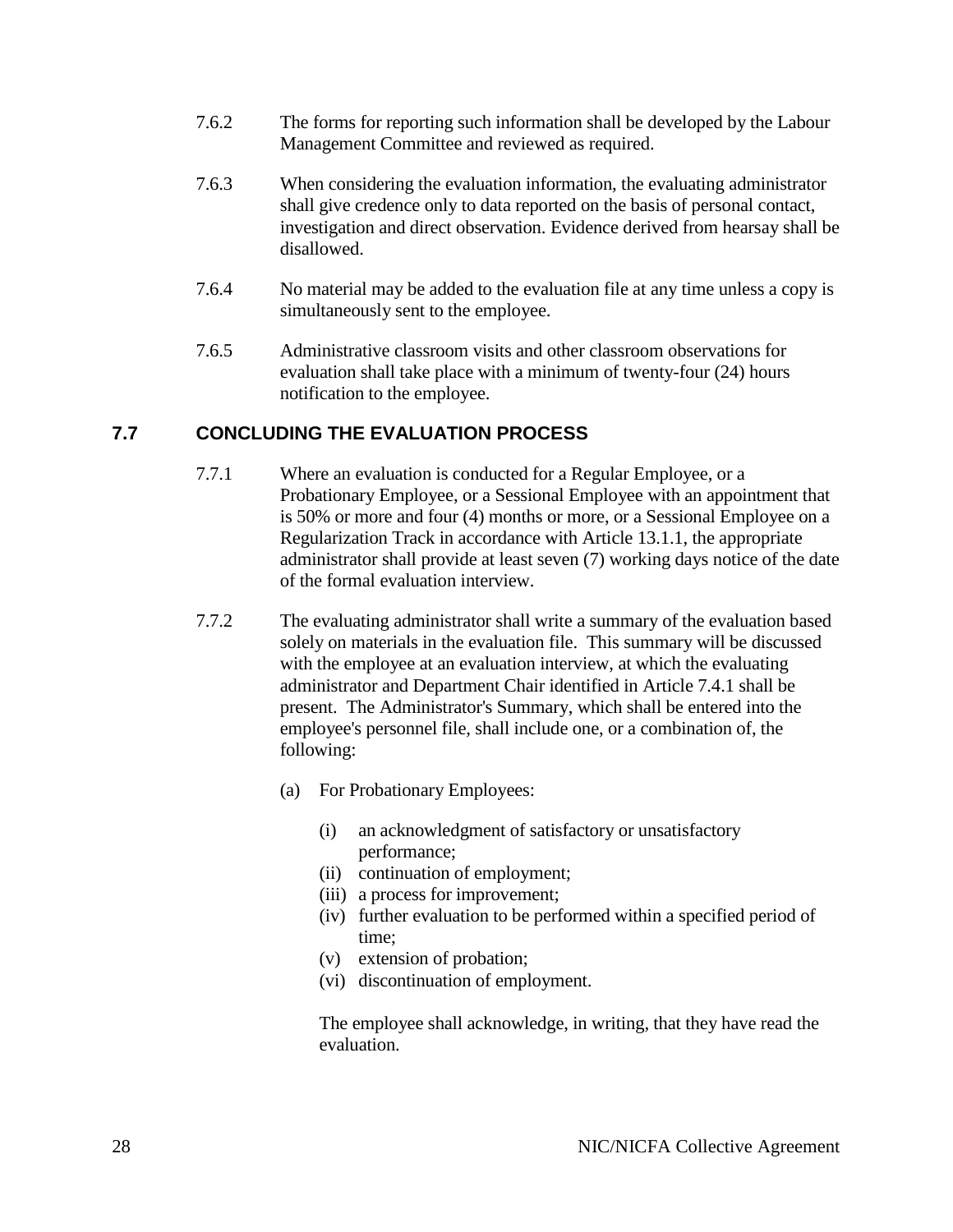- (b) For Sessional Employees with appointments that are 50% or more, and more than four (4) months and Sessional Employees who are on a Regularization Track in accordance with Article 13.1.1:
	- (i) an acknowledgment of satisfactory or unsatisfactory performance;
	- (ii) continuation of present contract;
	- (iii) a process for improvement;
	- (iv) a further evaluation to be performed within a specified period;
	- (v) discontinuation of employment.

The employee shall acknowledge, in writing, that they have read the evaluation.

- (c) For Regular Employees:
	- (i) acknowledgment of satisfactory or unsatisfactory performance;
	- (ii) a process for improvement;
	- (iii) a further evaluation to be performed within a specified period;
	- (iv) discontinuation of employment.

The employee shall acknowledge, in writing, that they have read the evaluation.

#### <span id="page-30-0"></span>**7.8 CHALLENGING THE EVALUATION**

An employee may insert a written challenge into the evaluation file, challenging any statement made in the submissions constituting the materials used in the evaluation. The challenge, which must be submitted within seven (7) working days of the employee being advised that the evaluation is complete, shall relate to the appropriateness of the statements made in the materials on the grounds that they are not relevant, or that they contain information and judgments that are not supported by evidence or materials in the file.

#### <span id="page-30-1"></span>**7.9 DISCIPLINARY ACTION ARISING FROM AN EVALUATION**

- 7.9.1 Suspension or dismissal of a regular employee for unsatisfactory performance as identified in an evaluation, can be justified only when a positive and supportive process for improvement has failed to result in a satisfactory level of performance as judged against the criteria set out in Article 7.2.1.
- 7.9.2 Where an employee is being monitored as a result of unsatisfactory performance, no further evaluation shall be conducted until a minimum of three (3) months has passed.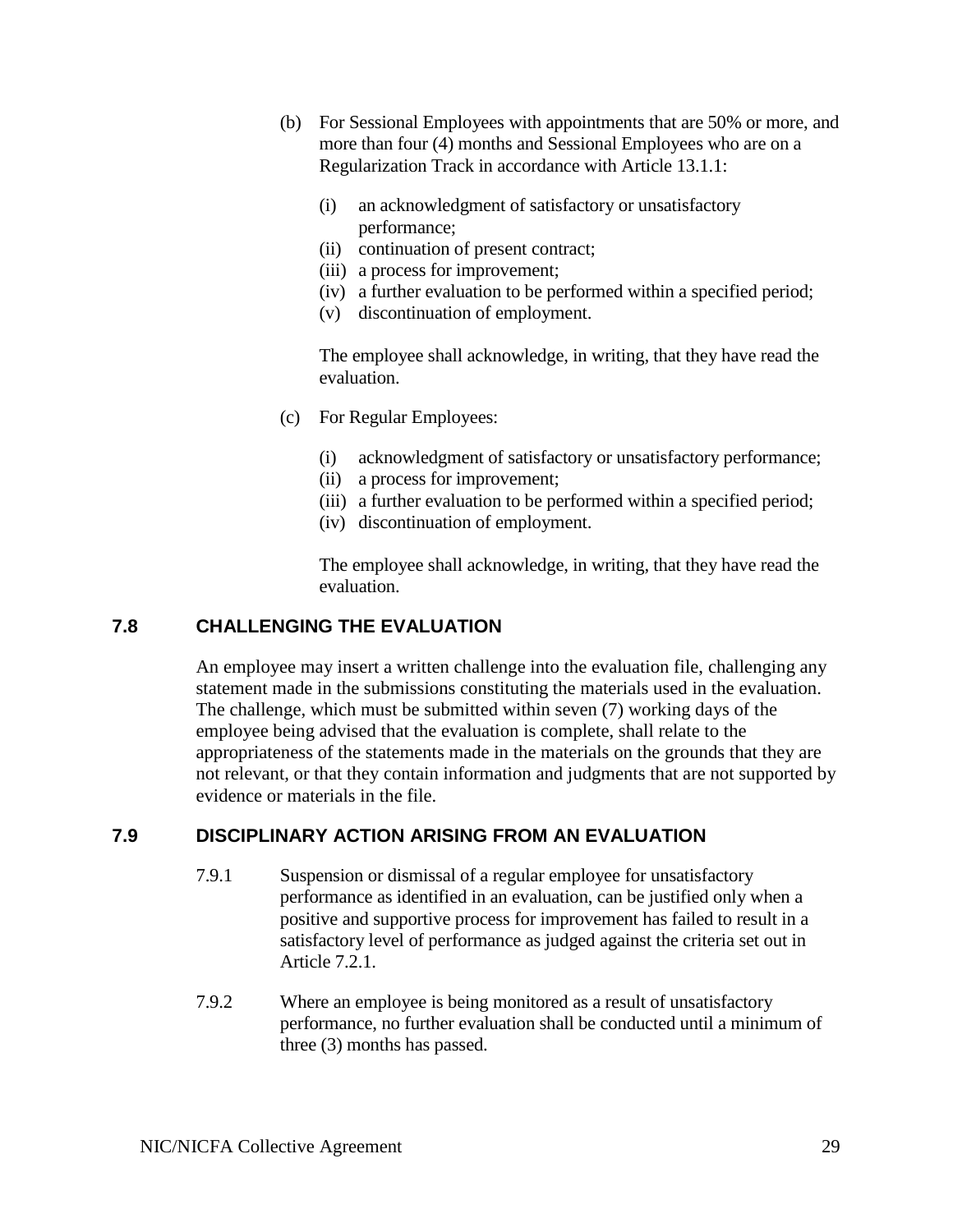#### <span id="page-31-0"></span>**7.10 EVALUATION OF SESSIONAL EMPLOYEES LESS THAN 50% OR FOUR MONTHS OR LESS, AND CASUAL EMPLOYEES**

Where an evaluation is conducted for a Casual Employee, or a Sessional Employee with an appointment that is less than 50% and four months or less, the appropriate Administrator's summary shall include one or a more of the following recommendations:

- (a) acknowledgement, in writing, of satisfactory or unsatisfactory performance;
- (b) continuation of present contract
- (c) discontinuation of employment.

The employee shall acknowledge, in writing, that they have read the evaluation.

#### <span id="page-31-1"></span>**7.11 EVALUATION OF DEPARTMENT CHAIRS**

- 7.11.1 Department Chairs shall be evaluated for performance of duties specifically associated with the Chair position at least once in each term of office. Evaluations may occur at any time after the first four (4) months of the assignment, at the request of Departmental faculty, the Dean or the employee.
- 7.11.2 The evaluation process for a department chair shall be coordinated by another Department Chair acceptable to the employee, in conjunction with the appropriate administrator.
- 7.11.3 All normal evaluation procedures specified in this Agreement shall be followed except that:
	- (a) The evaluation process, as specified in Article 7.4.1, shall be coordinated by the appropriate administrator and the Chair of another Department as identified in consultation with other chairs in the division.
	- (b) Input will be provided from other Department Chairs, the employee being evaluated, departmental faculty, other appropriate college employees and community respondents, as identified during the preevaluation meeting.
	- (c) The evaluation summary, as described in Article 7.7.2, shall include one or more of the following recommendations:
		- (i) a continuation of the term of office;
		- (ii) a change in performance;
		- (iii) a further evaluation to be performed within a specified period;
		- (iv) a termination of the assignment;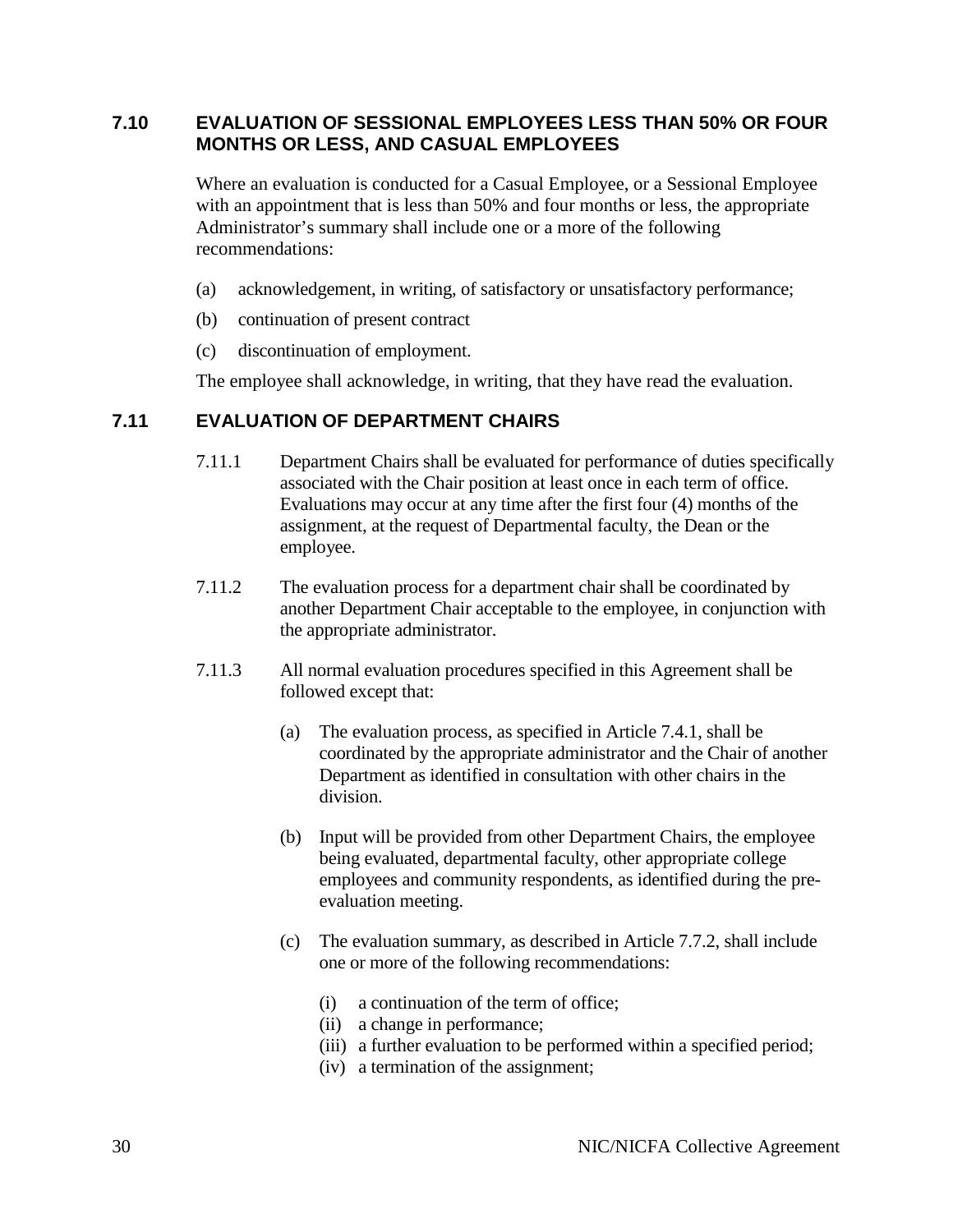The employee shall acknowledge, in writing, that they have read the evaluation.

- 7.11.4 Termination of a Chair's assignment shall normally occur after an adequate and documented process of alerting towards deficiencies and guidance towards improved performance.
- 7.11.5 When a Chair position is vacated during the term of assignment, the position shall be filled by the election process described in Article 3.5.1 of this Agreement, and a new term shall commence at the election date.
- 7.11.6 When a Chair assignment terminates for any reason, the employee shall return to the position held immediately prior to assuming the assignment.

# <span id="page-32-0"></span>**7.12 EVALUATION OF NON-INSTRUCTIONAL COORDINATORS**

- 7.12.1 Coordinators will be evaluated before the end of the probationary period and then at least once in every three (3) year period.
- 7.12.2 The evaluation process will be coordinated by the appropriate administrator in consultation with at least one Department Chair, who shall discuss the process with the Coordinator being evaluated. At this meeting, college employees and community respondents to participate in the evaluation shall be identified and timelines for the process established.
- 7.12.3 Relevant evaluation forms shall be developed in consultation with the Labour Management Committee. Any instructional duties performed by the coordinator shall be evaluated by the procedures established in Article 7.6.
- 7.12.4 The evaluation summary, as described in Article 7.7, shall include one or a combination of the recommendations for evaluation of regular employees, as described in Article 7.7.

# <span id="page-32-1"></span>8. PERSONNEL RECORDS, DISCIPLINE, SUSPENSION AND DISCHARGE

# <span id="page-32-2"></span>**8.1 PERSONNEL RECORDS**

- 8.1.1 Employees may view their personnel records upon request to the Office of Human Resources. Such requests shall be granted at a time mutually agreeable to both parties, and shall not be unreasonably delayed.
- 8.1.2 The Employer shall not use any information contained in the employee's personnel file in a disciplinary way without first notifying the employee in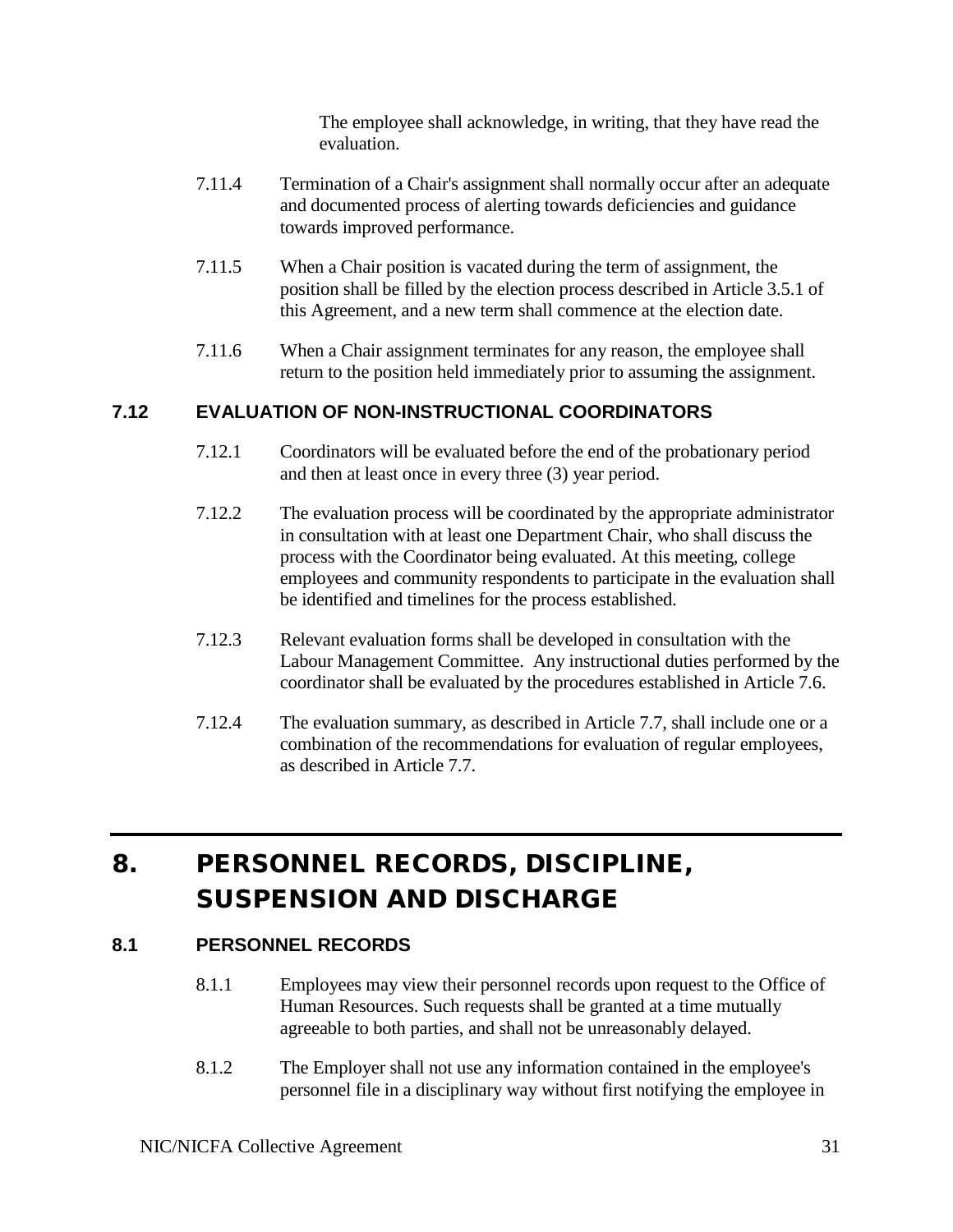writing that the information is being placed in the file, and including a copy of the relevant information from the file.

# <span id="page-33-0"></span>**8.2 DISCIPLINARY ACTION**

Before any formal disciplinary action is initiated, the Employer shall take all reasonable steps to discuss and resolve the issue with the employee. Dismissal, as the most severe course of disciplinary action open to the Employer, shall normally occur only after a positive and supportive process for improvement has failed to result in a satisfactory level of performance.

# <span id="page-33-1"></span>**8.3 JUST CAUSE**

No employee shall be discharged, suspended, or in any way disciplined except for just and reasonable cause and only on the written authority of the Employer. In all cases, the burden of proof of just cause shall rest with the Employer.

# <span id="page-33-2"></span>**8.4 PROCEDURE**

- 8.4.1 An employee shall have the right to have his or her union representative present at any discussion that the employee believes might be the basis for disciplinary action.
- 8.4.2. Where an Administrator intends to interview an employee for disciplinary purposes, the Administrator shall notify the employee and the Union of the purpose of the interview in order for the employee to arrange union representation. Securing union representation shall not unduly delay the meeting or the resulting action to be taken.
- 8.4.3. Disciplinary action and the reasons shall be confirmed in writing within five (5) working days of the meeting held under Article 8.4.1. The reasons shall normally set out the substance and source of the allegations against the employee.
- 8.4.4. When an employee is suspended or dismissed, the Union shall be notified of the suspension or dismissal within five (5) working days, and shall receive a copy of the letter provided to the employee.
- 8.4.5. This Article does not apply to those discussions that are of an operational nature and do not involve disciplinary action.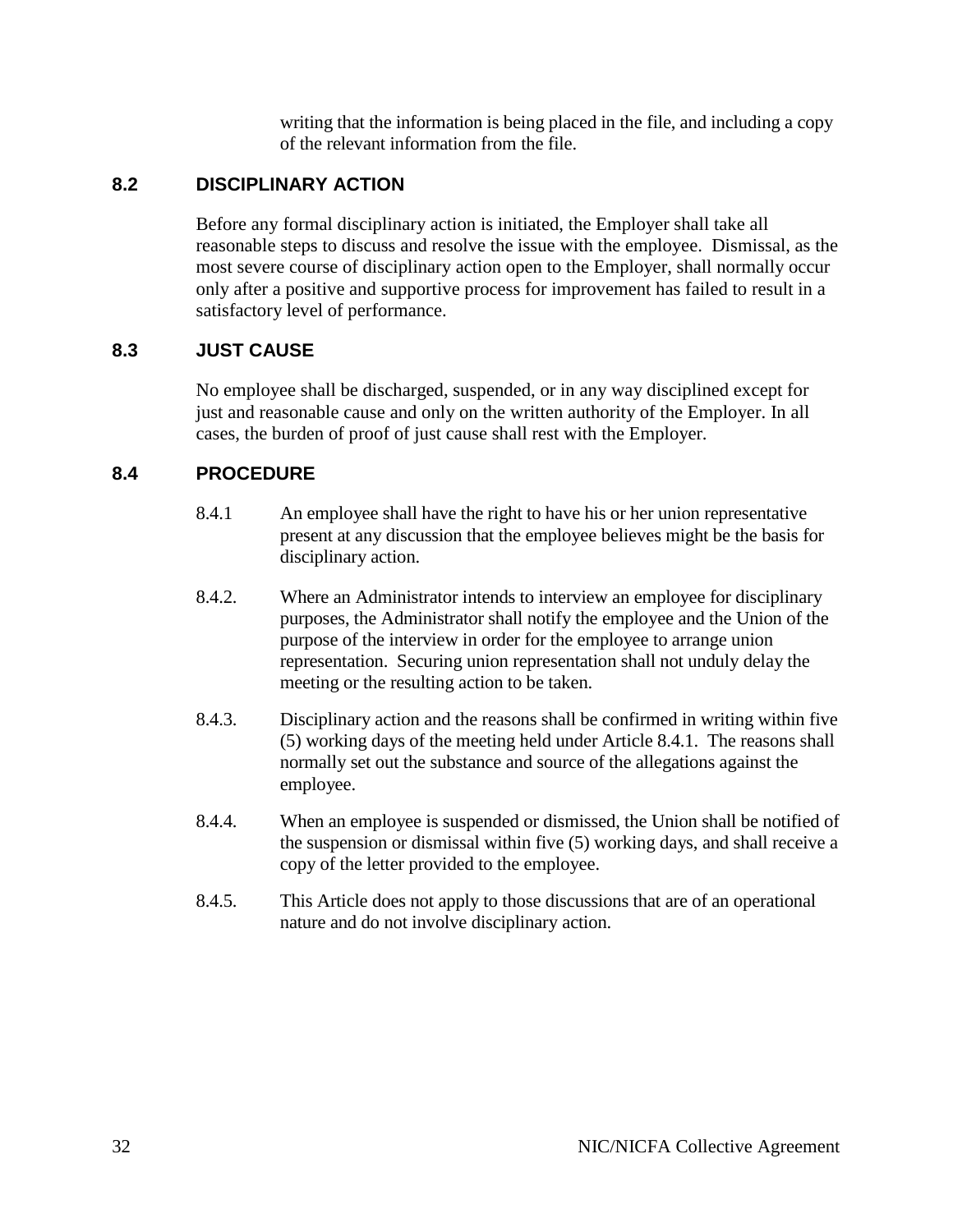# <span id="page-34-0"></span>9. WORKLOAD (VARIOUS)

#### <span id="page-34-1"></span>**9.1 HOURS OF WORK**

- (a) The College's normal hours of operation for credit courses are 8:30 am to 10:00 pm on Monday to Thursday and 8:30 am to 5:30 pm on Friday.
- (b) The regular hours of work for Faculty shall normally be between 8:30 am and 5:30 pm, Monday to Friday, with a one-half (0.5) or one (1) hour lunch period as near to midday as the class schedule permits.
- 9.1.2 Employees may be required to work outside the regular hours of work on no more than two (2) occasions per week, except by consent, or in situations when employment conditions requiring evening or weekend delivery of instruction have been accepted.

Teaching duties will be scheduled on five (5) consecutive days, Monday to Saturday, unless the employee agrees otherwise.

Departments shall, in consultation with the Dean or designate, establish fair and equitable practices for the assignment of instructional duties outside the range of regular daytime and weekday working hours.

9.1.3 Full-time instructional faculty normally will be required to account for 30 hours per week of on-site duties throughout the academic year, and these shall not be altered, except by consent. These include teaching assignments, office hours, travel time and related activities approved as outlined in Article 9.2. When approved committee meetings fall within the time a faculty member is normally scheduled to be on campus, the time involved shall be deemed to be part of the scheduled weekly activity.

> It is understood that activities such as preparation and marking normally will require additional time beyond the thirty (30) hours of required on-site presence each week.

#### 9.1.4 NON-INSTRUCTIONAL FACULTY

Non-Instructional faculty shall have a scheduled workweek not exceeding thirty-five (35) hours per week averaged over any two- (2) week period.

9.1.5 A faculty member's workload shall not extend beyond a maximum of ten (10) continuous hours in any one day unless waived by mutual agreement between the employee and the Dean or designate.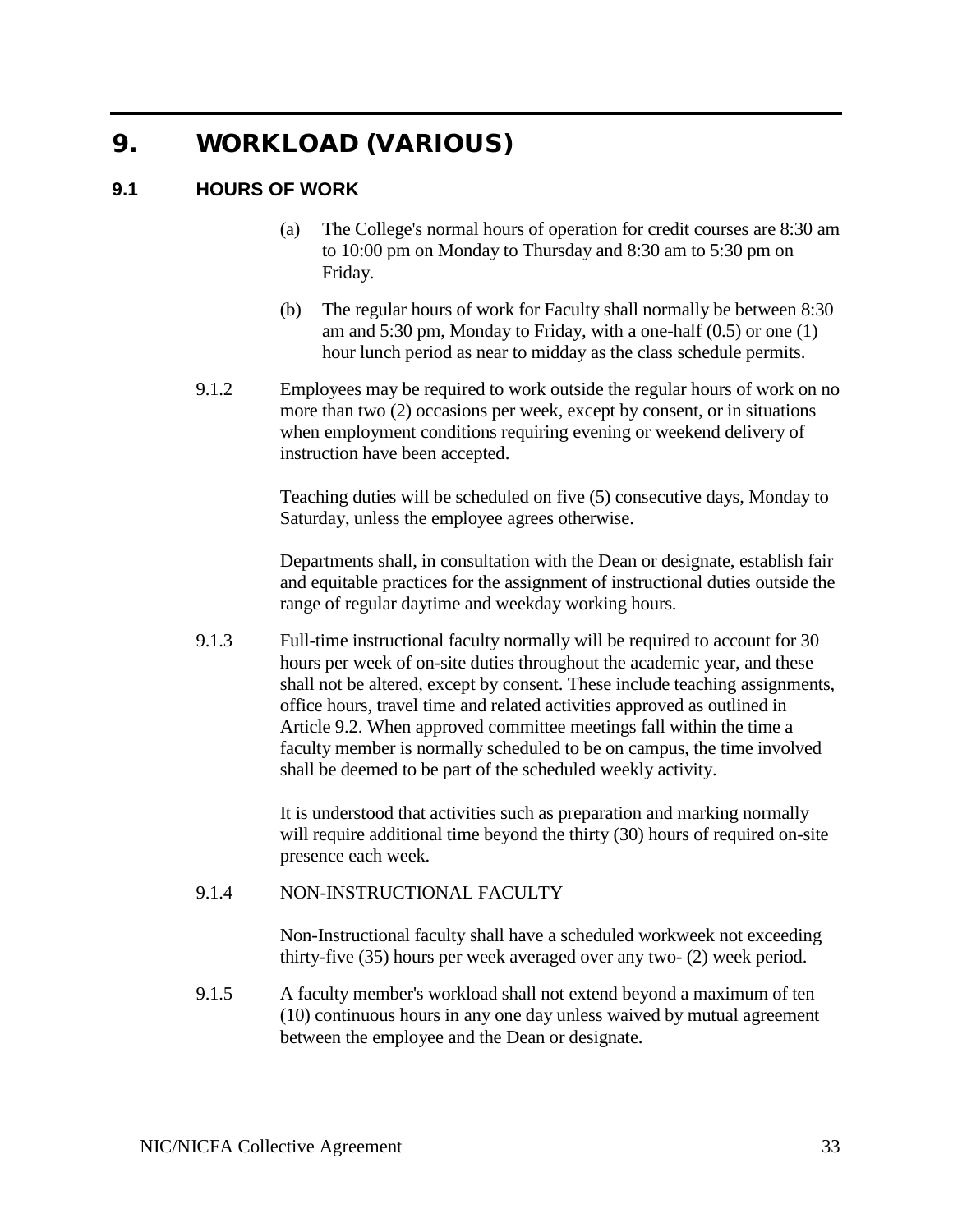9.1.6 A period of twelve (12) consecutive hours must elapse between the completion of an employee's duties on one working day and the commencement of duties on the following day, unless this provision is waived in writing by the employee. Travel time as described in Appendix C shall be counted in determining the elapsed time.

### <span id="page-35-0"></span>**9.2 ASSIGNMENT AND SCHEDULING OF DUTIES**

#### 9.2.1 ASSIGNMENT OF DUTIES

It is clearly understood that the process leading to the assignment of duties is an iterative and consultative process among the Department's faculty, the Department Chair and the Dean or designate.

- (a) In consultation with the Department Chair, the Dean or designate shall determine the teaching load and other duties available to be assigned to the Department's faculty for each semester or instructional year.
- (b) The Department Chair, after consultation with the members of the Department, shall recommend to the Dean or designate, and in accordance with the provisions of this Section, the assignment of employees to courses and other duties. Every reasonable effort shall be made to accommodate the preferences of the employee.
- (c) Assignment of duties and responsibilities must be established and approved by the Dean or designate, no later than thirty (30) workdays before the assignment is to begin, and faculty shall be notified of their assignments in writing at this time. The Employer also shall provide the Union with a summary of all workload assignments.

#### 9.2.2 SCHEDULING OF COURSES

(a) Scheduling of courses shall be coordinated centrally by the Registrar or designate, under the direction of the Vice-President, Education or appropriate designate. In determining faculty schedules, the appropriate administrator shall make every reasonable effort to act in accordance with stated faculty preferences, recognizing that the needs of students must be the first consideration. Seniority shall be used as the deciding factor when conflicts between faculty preferences cannot be resolved in any other way.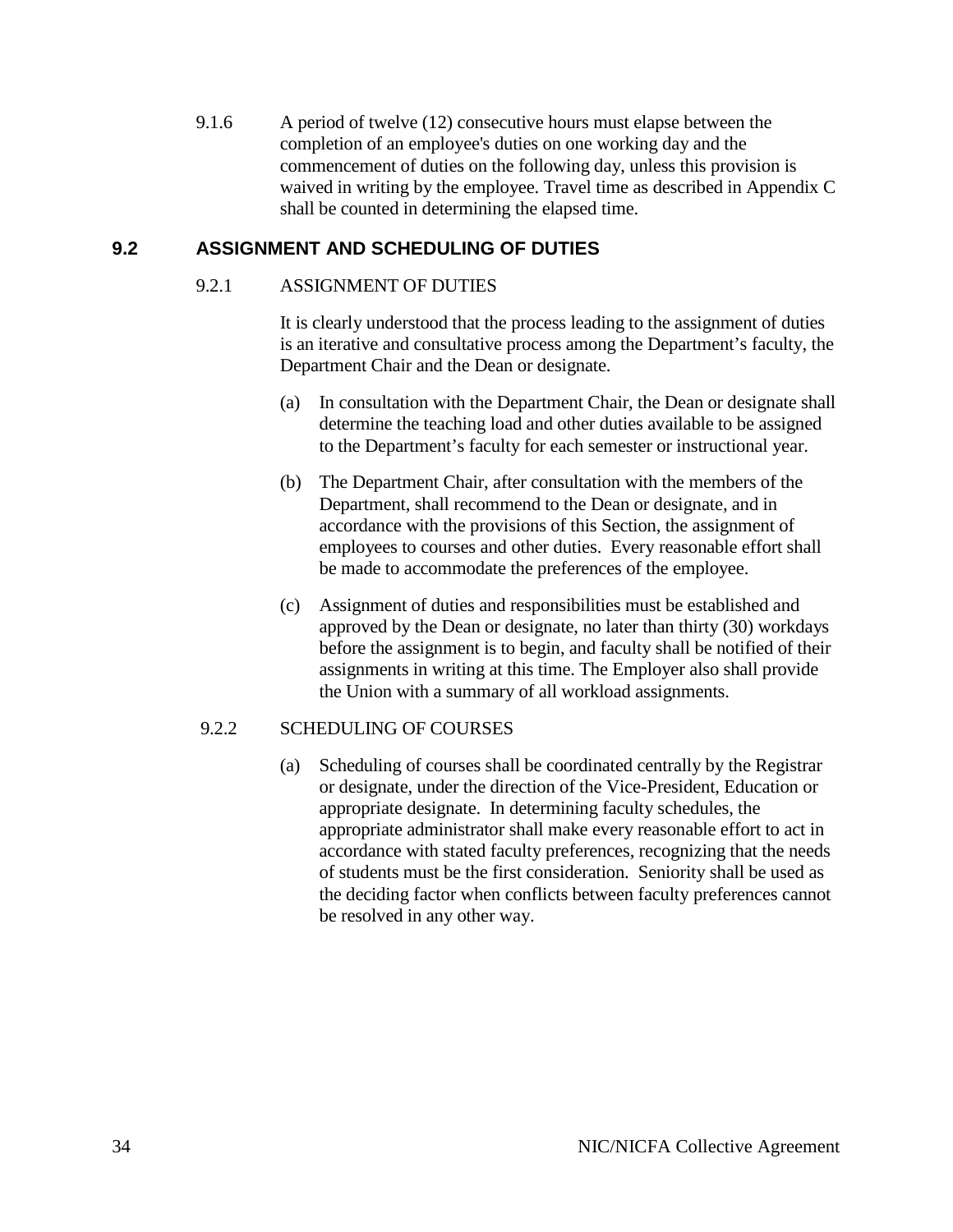#### 9.2.3 TIMETABLING STANDING COMMITTEE

The College shall have a standing committee to deal with the resolution of timetabling problems. Faculty representation shall be as agreed by the Labour Management Committee. Additional faculty members may attend standing committee meetings where the Labour Management Committee sees this as helpful for the resolution of the issues under discussion.

Draft timetables for Fall and Winter offerings shall be prepared no later than June 1; timetables for intersession courses shall be prepared at least 30 (thirty) working days prior to the commencement of the term. Final course timetables shall be posted at least 15 (fifteen) working days before schedule implementation.

9.2.4 In the event of special program funding, where it is not feasible to meet the requirements of Article 9.2.1 and Article 9.2.3, assignments and scheduling of duties and notification of faculty shall be completed as soon as possible.

### **9.3 DETERMINATION OF WORKLOAD**

- 9.3.1 In determining the formal assignment of workloads, the following factors shall be taken into account:
	- (a) size of classes;
	- (b) total number of students dealt with;
	- (c) nature of courses;
	- (d) number of different courses;
	- (e) number of different disciplines taught;
	- (f) responsibilities to open students/courses;
	- (g) need for, and availability of, instructional support;
	- (h) marking requirements;
	- (i) approved committee involvement;
	- (j) concurrent or other course development activities;
	- (k) number of locations at which the employee is required to teach and the travel time involved;
	- (l) approved administrative and other non-instructional responsibilities;
	- (m) whether the employee is teaching the course for the first time;
	- (n) specific instructional needs of students.

### **9.4 INSTRUCTIONAL YEAR**

9.4.1 The regular instructional year for university transfer, advanced and provincial ABE and for career diploma programs shall consist of two (2) semesters. Regular employees may be assigned to teach a single scheduled course in the May-June intersession period not more than once every alternate year, except by consent. Faculty teaching intersession courses will not be required to support open students at the same time, except by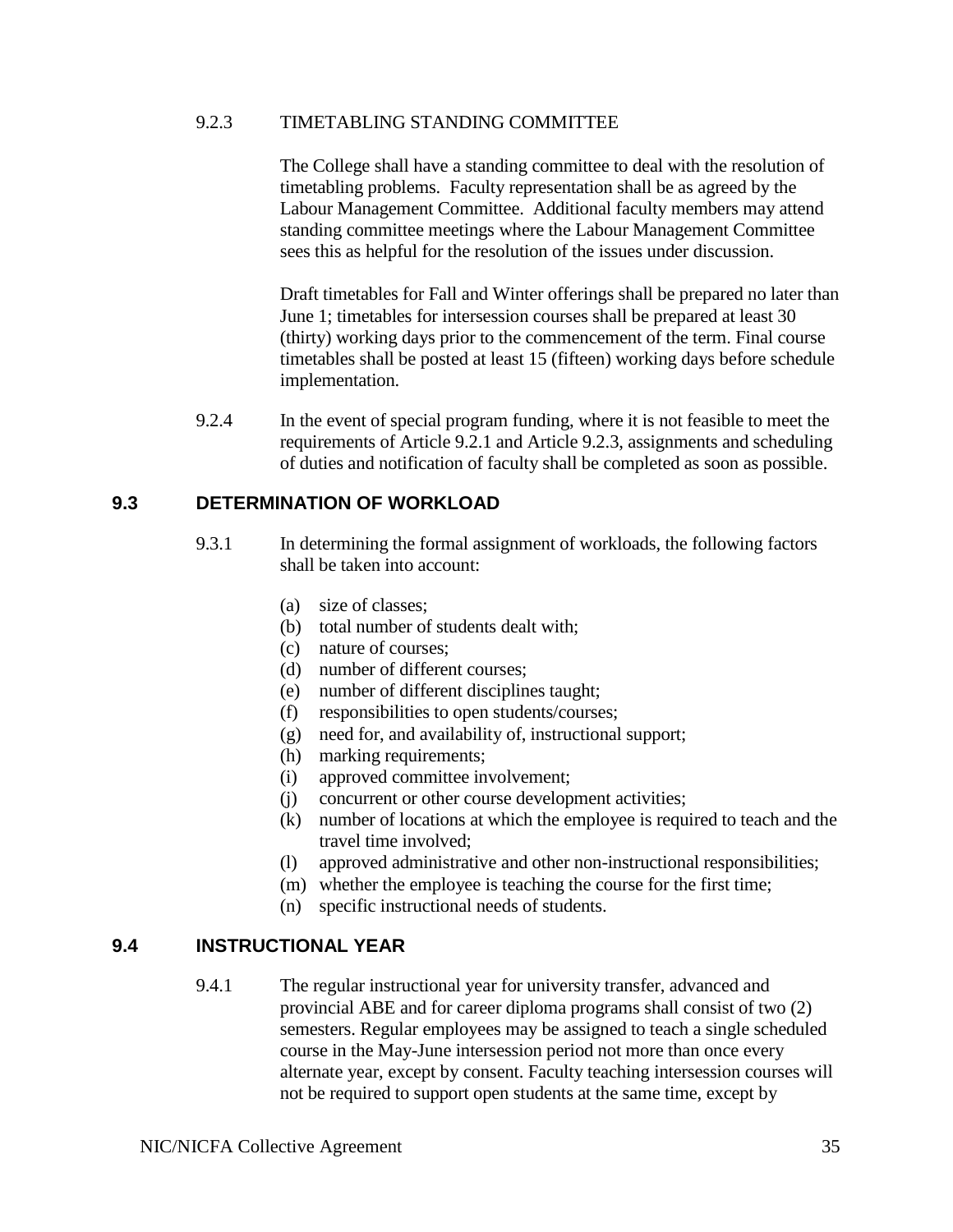Departmental agreement. Faculty not teaching intersession courses and not engaged in approved Professional Development activities shall be required to support open students, conduct curriculum development activities or perform other duties as assigned.

The assignment of duties during intersession periods shall occur as outlined in Article 9.2.1(a).

9.4.2 For all other programs, the instructional year shall normally fall within the months September through June.

### **9.5 CALCULATION OF WORKLOAD: INSTRUCTIONAL UNITS**

- 9.5.1 In order to quantify the major components of an instructional assignment, it is agreed that employees will be assigned instructional units for their various instructional duties and related activities. The total number of instructional units allocated to each employee will be used to determine the employee's overall workload, as outlined in Article 9.5.
	- (a) The maximum full-time instructional load shall not exceed fifteen (15) instructional units per week, averaged over the instructional year, and shall not exceed eighteen (18) instructional units in any one duty week.

One (1) instructional unit is defined as:

- (i) 1 hour of direct instruction using lecture format in which new material, requiring preparation, is presented to a scheduled class;
- (ii) 1.8 hours of lab supervision/instruction if a lab assistant is available, to a maximum of 12 hours per week. Should the total assigned hours of lab instruction exceed twelve (12) per week, this weighting may be altered on the basis of a recommendation by the Department Chair in consultation with the employee and Dean or designate.
- (iii) between 1 and 1.6 hours of lab supervision/instruction if a lab assistant is not available. The figure used shall depend upon the amount of work involved in setting up and dismantling the labs, and shall be determined, on a course by course basis, by the Department Chair in consultation with Departmental employees and the Dean or designate.
- (iv) 1.4 hours of instruction for clinical delivery mode;
- (v) 1.8 hours of trade or technical instruction;
- (vi) 1.8 hours of regular instruction for applied business technology, computer applications and tourism programs;
- (vii) 1.6 hours of practicum supervision;
- (viii) 1.6 hours of classroom instruction in ABE, ESL and language classes where there is a combination of lecture, group work, desk work and lab-like activity;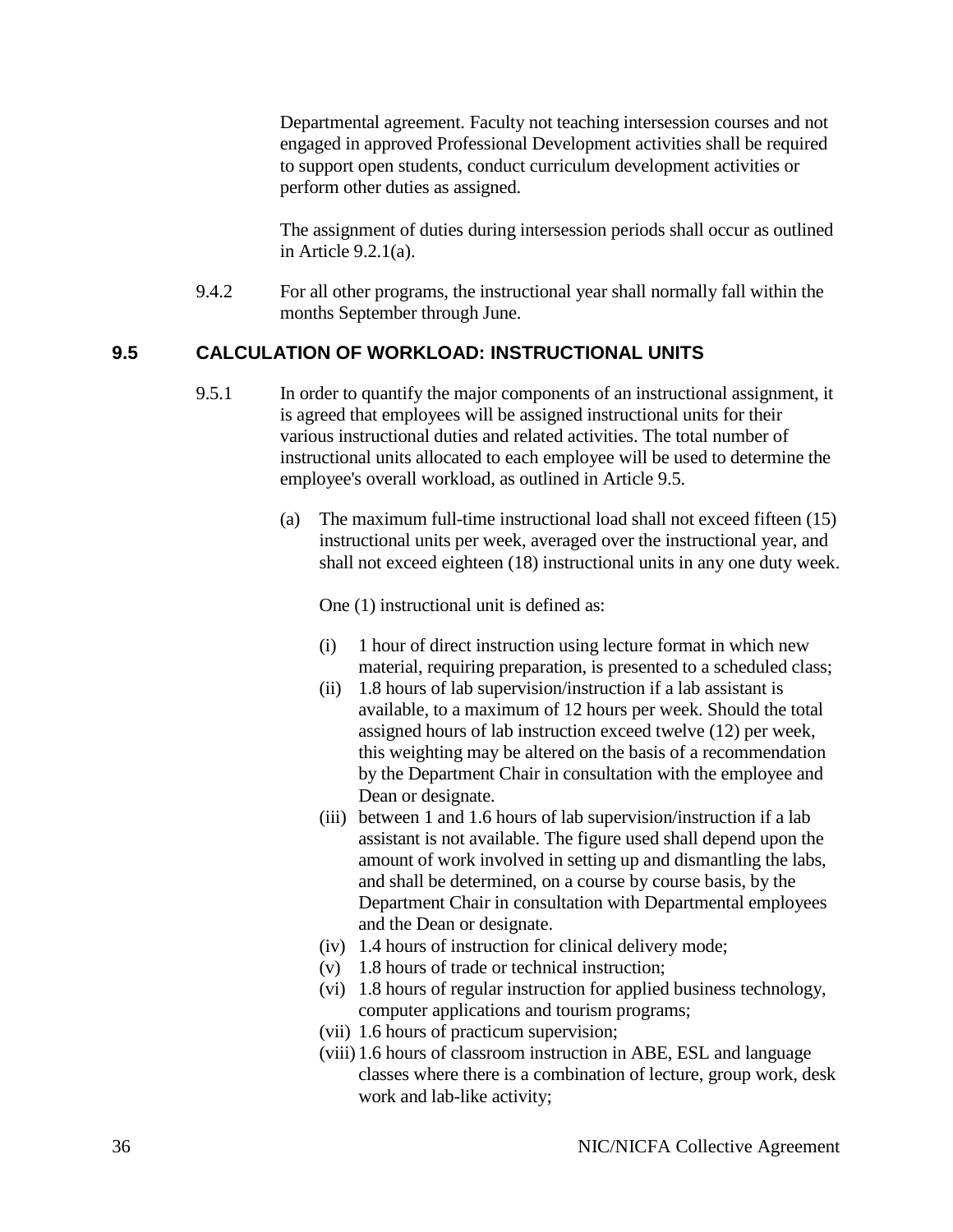- (ix) 1.6 hours of studio instruction for visual arts, a maximum of 8 hours of which, per week, may be used for supervised studio activity;
- $(x)$  1.6 hours of classroom instruction, to include a minimum of six (6) hours of Disabled Student Services where applicable, in A.S.E;
- (xi) 3 hours of direct travel to and from a teaching location other than the work location, as assigned in 9.17.1, when the employee teaches in more than one College campus/centre on the same day or when the employee teaches in a campus/centre located more than sixty (60) km from the home campus/centre.
- (xii) 1.0 instructional unit for every nine (9) assessments where a faculty member is carrying out a college assessment function, not program specific, during the instructional term.

#### 9.5.2 INSTRUCTIONAL UNIT ADJUSTMENTS

Where the complexity of the instructional materials warrant, the allocation of instructional units for any course shall be increased by 20% for any course(s) which the employee has not taught within the previous two (2) years and where no time has been specifically allocated for preparation in advance of the course start date. The amount of preparation time appropriate for any course shall be determined by mutual consent amongst the Dean or designate, Department Chair and departmental employees.

- (a) Where there is a substantial change in course content during the academic year, and the department, in consultation with the Dean or designate, determines that immediate course modification is required, the additional development time will be provided for faculty charged with implementing the changes.
- (b) Instructional Unit Adjustment
	- (i) The maximum full-time instructional workload for faculty teaching Mathematics and Science Laboratory courses shall not exceed eighteen (18) student contact hours in any one duty week.
	- (ii) Sessional Faculty Teaching Non-Laboratory Courses

When a sessional employee teaches a non-laboratory course and the aggregate number of students in those courses is equal to 90% of the capped enrolment, each course shall be increased from 20% to 25%.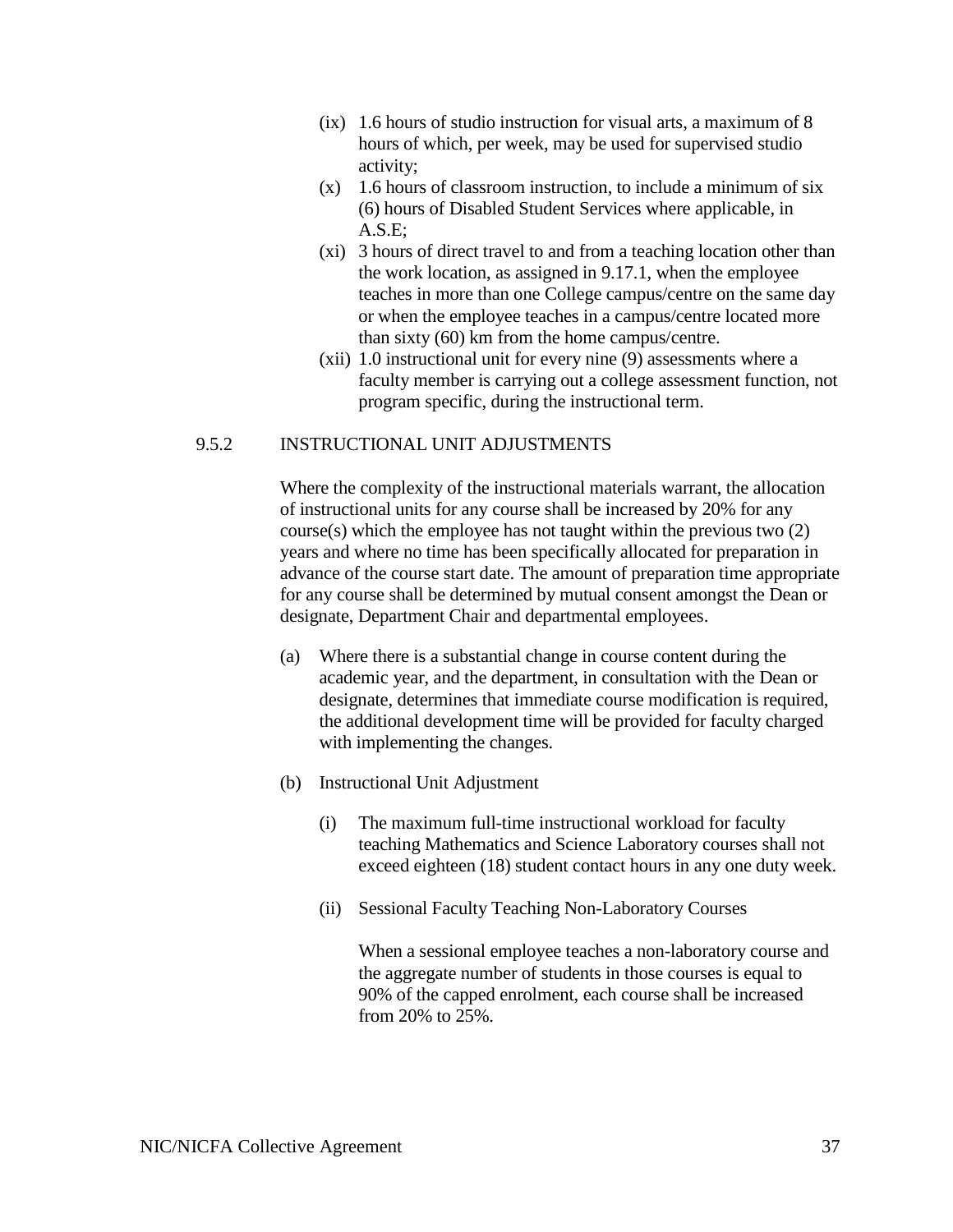(iii) Sessional Faculty Teaching Laboratory Courses

A sessional faculty teaching a science course with a lecture and laboratory component shall be recognized at 30% workload.

#### 9.5.3 OPEN STUDENTS

- (a) Instructional units shall be determined on the following basis for employees instructing open students (with the exception of Applied Business Technology):
	- (i) 0.75 instructional units per week for every six (6) students in non-lab open courses;
	- (ii) 1.2 instructional units per week for every six (6) students in open courses with a regular lab component where no laboratory assistant is present.
	- (iii) 1.0 instructional unit per week for each 1.5 units of open courses tutored, with shorter courses to be pro-rated on unit value, as long as such courses are not being taught concurrently in a scheduled format.

When faculty are employed to deal exclusively with open students as content specialists on a regional or College-wide basis, this Article shall not apply unless three (3) or more courses are involved. For every additional 1.5 unit course beyond two (2) courses, 0.5 instructional units shall be assigned per week, with shorter courses pro-rated on unit value. Article 9.15.4 shall apply in the event the faculty member is assigned course supervisory responsibilities. Agreement of the Union shall be sought for all new positions of this nature prior to recruitment.

(b) The workloads of faculty instructing open students shall be evaluated at the start of each month, and shall include course extensions. It is recognized that the number of open students assigned to an employee may sometimes "peak" in January due to an overlap of completing students with new registrations. This peak will be ignored in calculating workloads for that month provided the situation does not persist into February.

#### **9.6 STUDENT CONSULTATION HOURS**

Department Chairs will determine, in consultation with their departments and the appropriate Dean or designate, the appropriate number of office hours required on a weekly basis for faculty to be available for student consultation. All faculty shall post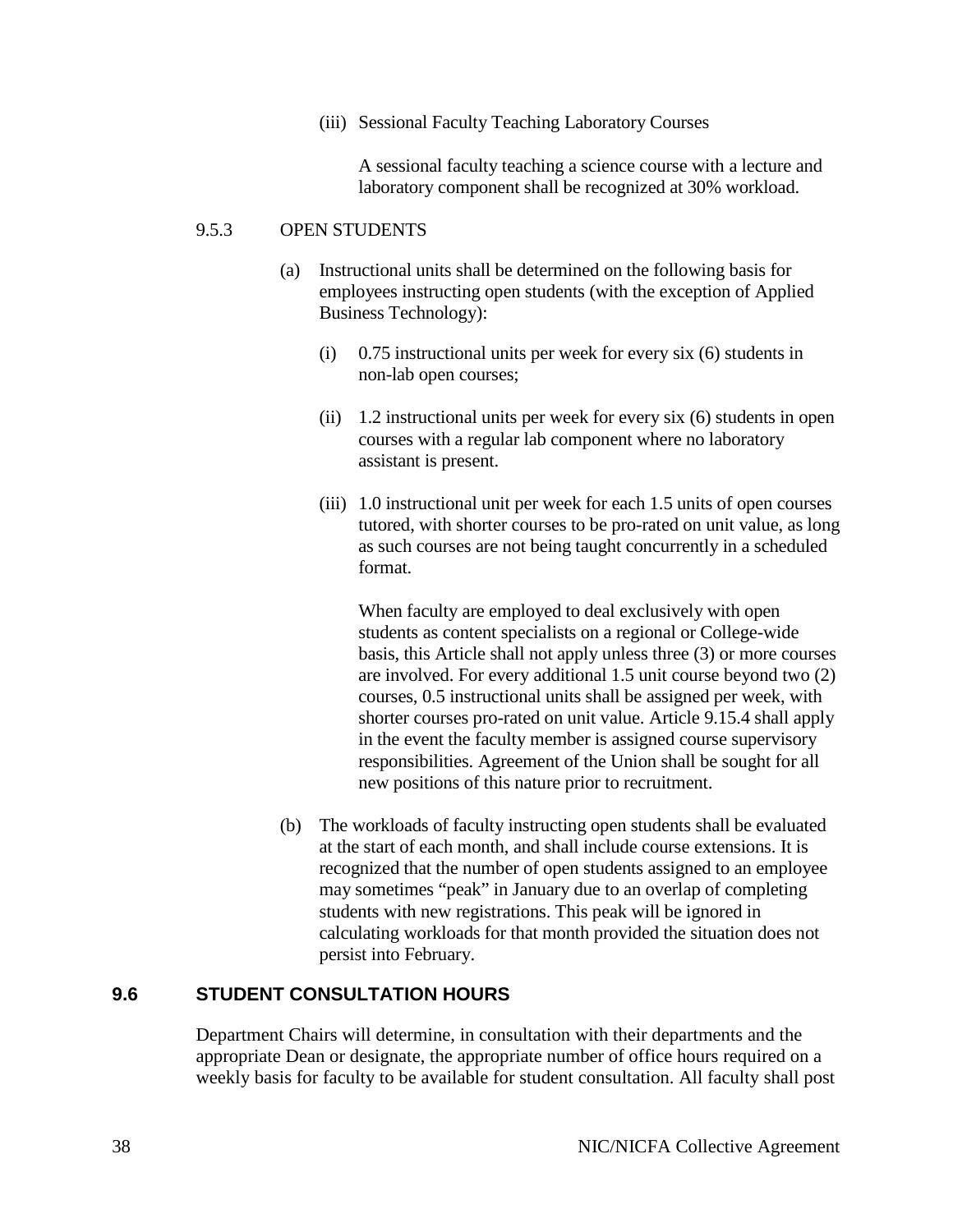their timetables with office hours indicated. In programs where students have constant access to the faculty, the office consultation will be by appointment only.

# **9.7 COURSE PREPARATION IN ACADEMIC AND CAREER PROGRAMS**

Where a faculty member has not taught a course before, then a faculty member shall receive one week's preparation time to a maximum of two weeks based on their workload assignment.

Faculty in academic and career programs shall not be expected to prepare more than three (3) different 3-credit courses in a given semester. This may be exceeded under the provisions outlined in Article 9.10.2 (Underload), or by mutual agreement between the employee and Dean or designate.

### **9.8 OTHER DUTIES**

In the event the College requires faculty to undertake, on a regularly occurring basis, specified duties not mentioned elsewhere in Article 9, such duties shall be considered part of the employee's workload to an extent to be determined by consultation between the employee, the Department Chair and the Dean or designate.

Examples of such duties include, but are not limited to, such things as the arrangement and supervision of work experience placements, assessment related activities, regularly scheduled group advising or pre-registration counselling sessions and region-wide responsibilities, apart from those exercised by Department Chairs.

Where deemed appropriate by the parties, such duties may be assigned an instructional unit value to be used in the quantification of overall workload. The assignment of instructional units shall be agreed upon between the Employer and the Union in consultation with the Department Chair and department employees.

# **9.9 NUMBER OF COURSES AND SECTIONS**

The number of scheduled courses faculty will be assigned in a given semester will vary from program to program and may vary from campus to campus. In academic courses at the university transfer level, and in two-year career diploma programs, the assignment for a full-time faculty member shall not exceed four (4) scheduled courses per semester. An additional section/preparation may be added under the provisions outlined in Article 9.10.2 (Underload). The number of courses may be prorated for courses involving more or fewer than three (3) instructional units per week. This provision shall not be enforced to the extent that it exceeds the workload as specified in Article 9.5.

### 9.9.1 COMPUTER SCIENCE FACULTY

A full (100%) workload teaching only first year courses will be four (4) sections and three (3) preps in each semester.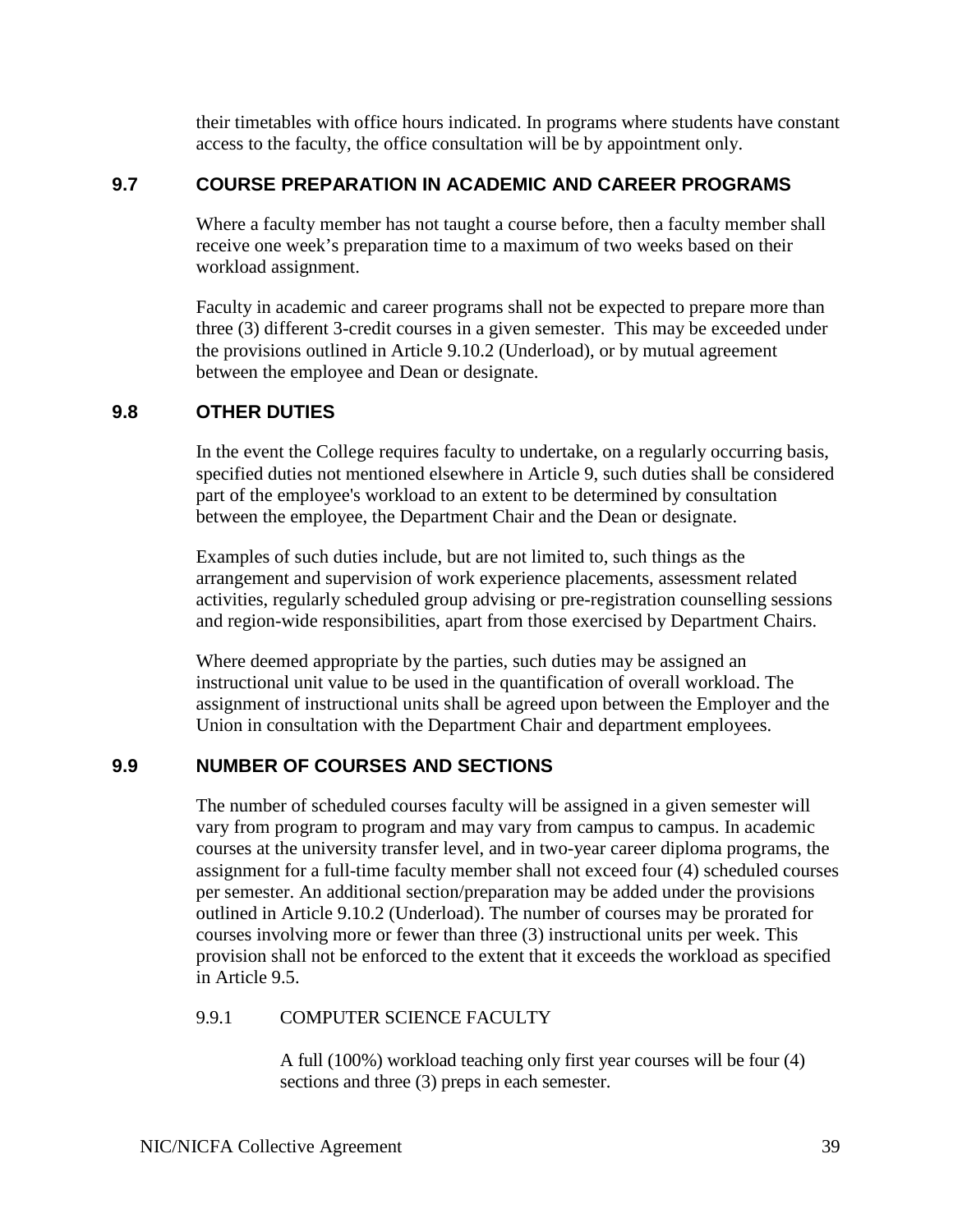A full (100%) workload teaching only second year courses will be three (3) sections and three (3) preps in each semester.

#### 9.9.2 COMPUTER GRAPHICS FACULTY

A full (100%) workload in Computer Graphics will be seven (7) sections and six (6) preps averaged over the academic year.

#### 9.9.3 INTERSESSION

Instructors in Computer Science and Computer Graphics with a full (100%) workload will not be required to teach an intersession course in the May – June period.

#### 9.9.4 HOSPITALITY AND TOURISM FACULTY

A full (100%) workload will be five (5) sections (3 credits each) and five (5) preps in each semester.

### **9.10 STUDENT LOAD: UNIVERSITY TRANSFER, ADVANCED AND PROVINCIAL ABE, CAREER DIPLOMA PROGRAMS**

9.10.1 The student load, which is the total of open and/or scheduled students, shall not at any time exceed one hundred and twenty five (125) students per faculty, unless special circumstances apply. These exceptions shall be negotiated separately and shall include instances where technology or additional support is provided.

> To address specific instructional situations, the following guidelines shall also apply:

- (a) 115 students shall be considered the maximum load for English faculty, except in English Composition, where the maximum shall be 100 students;
- (b) Each student in laboratory science courses with a scheduled, regular laboratory component shall count as 1.5 students for the purposes of calculating student loads.
- (c) The calculation of student numbers for determining workload shall be based on enrolments at the Stable Enrolment date (i.e. the last day students can register).

#### 9.10.2 STUDENT UNDERLOAD

(a) In any semester where academic, advanced or provincial level ABE, or Career diploma faculty carrying a full workload as defined in Article 9.5 have student workloads more than 25% below the maxima defined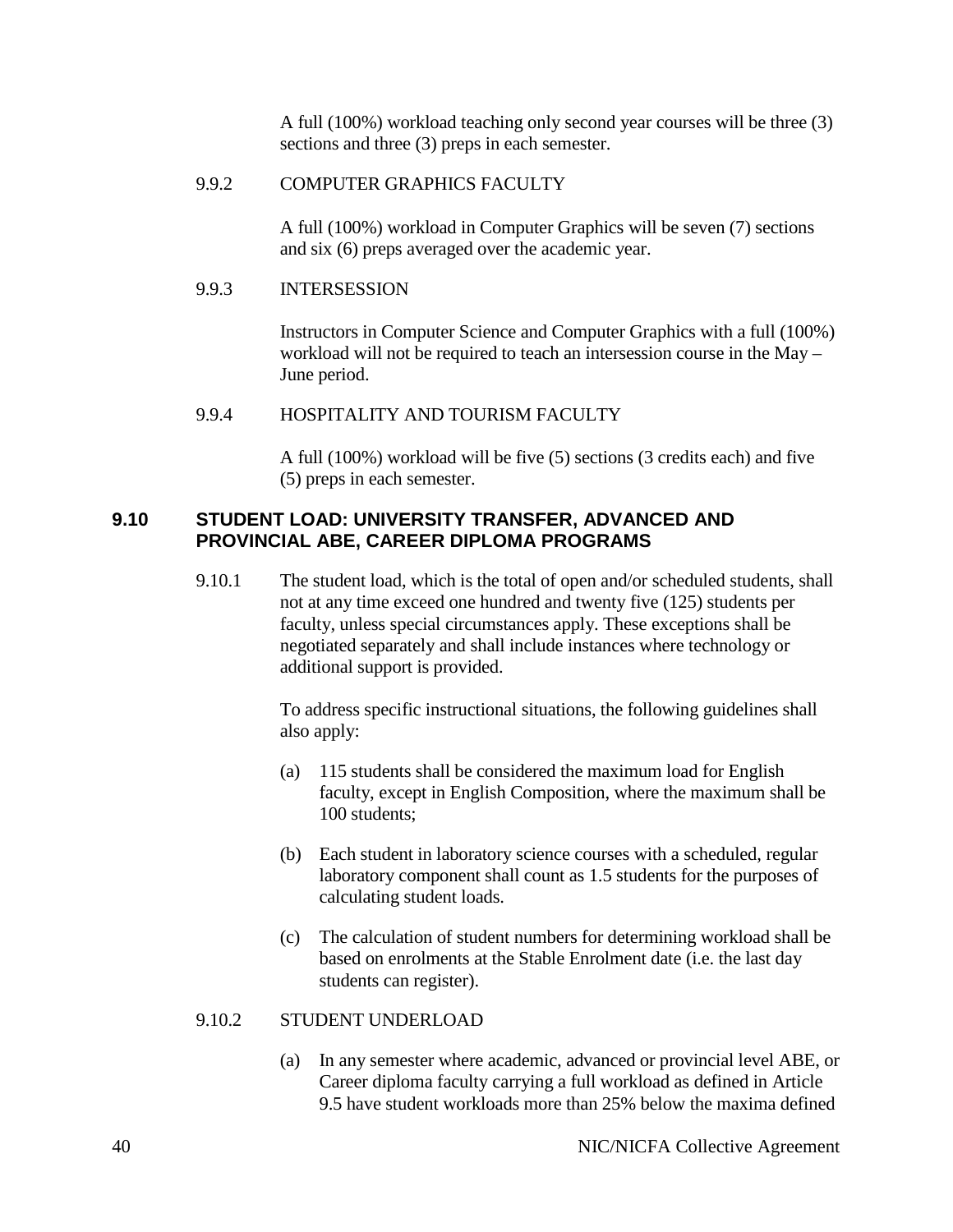in Article 9.10.1, then their workload may be adjusted by one, or a combination of, the following expedients, as determined by consultation among the Department Chair, the Dean or designate and the employee, who shall ensure that the amount of any additional duties is commensurate with the extent of the underload. Part-time employees shall be subject to the same provision, pro-rated according to the percentage of their contracts.

Additional duties may be chosen from, but shall not be confined to the following list:

- (i) teaching a maximum of one (1) additional course, either in the semester in which the shortfall occurs, or in the next semester or intersession period. Additional instructional units accrued in this way shall not be considered in calculating overload;
- (ii) engaging in new or ongoing course development activities;
- (iii) accepting open students;
- (iv) acting as a marker and/or course supervisor.
- (b) It is understood that every possible effort shall be made to prevent underloads arising through lack of adequate instructional space or facilities. Priority in assigning classrooms or other resources shall be given to faculty who might otherwise be forced into an underload situation. Where an underload situation arises on account of insufficient space or resources, no faculty shall be required to teach an additional course or section except by consent.

### **9.11 SCHEDULED SECTION/CLASS SIZES**

- 9.11.1 Academic and Career Diploma classes shall not exceed 35 students except in those situations where it is deemed appropriate by the department or employee to offer lectures to larger groups. The following limits shall also be observed:
	- (a) Part-time vocational programs: Maximum class sizes shall be determined by considering the following factors:
		- (i) limits imposed by external agencies;
		- (ii) practical component requirements;
		- (iii) facilities and location for delivery.

The maximum number of students in any part-time vocational upgrading course will be determined in consultation among the instructors, Department Chair, and the Dean on a course-by-course basis taking into consideration the delivery method and limitations of available training equipment.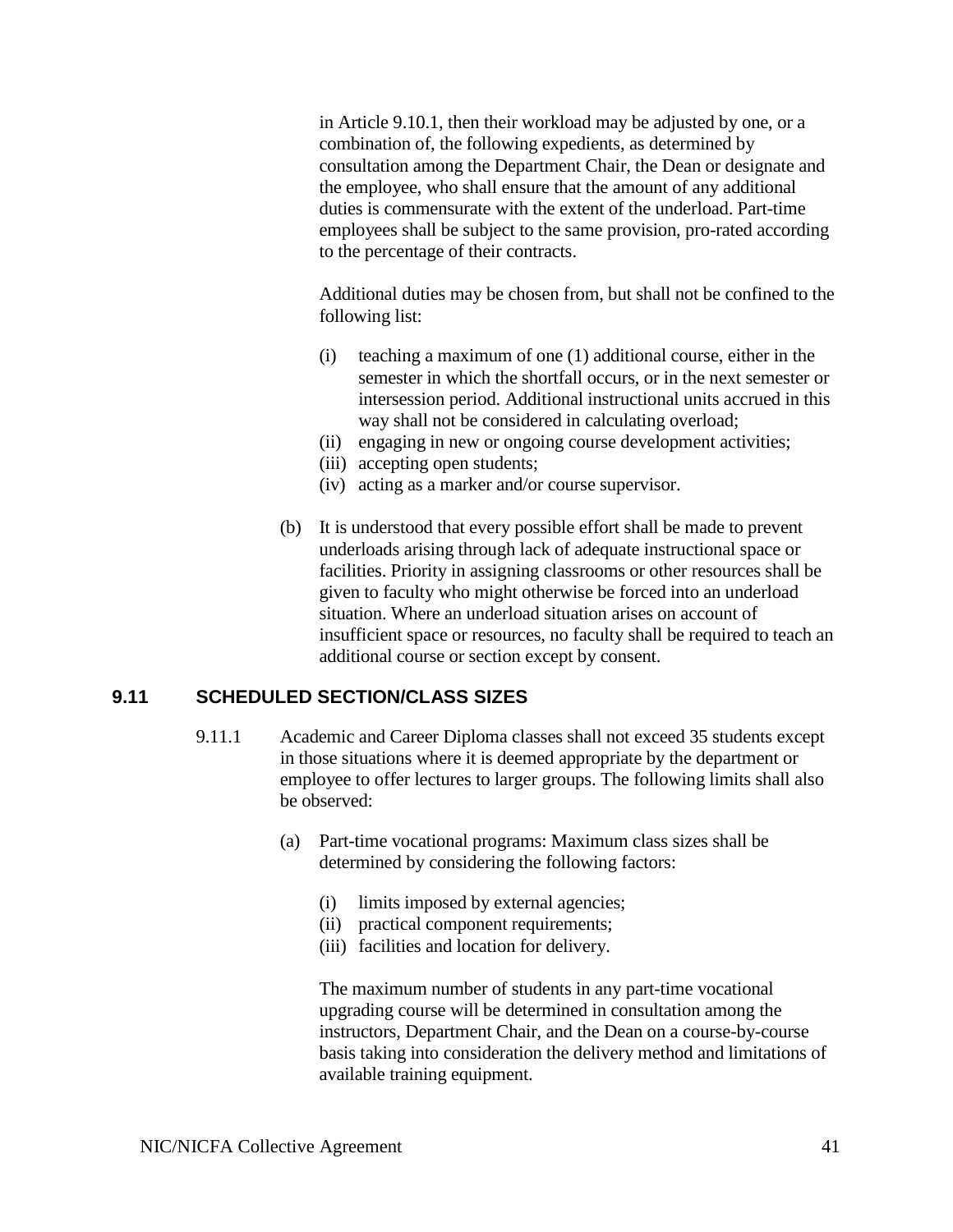# (b) Other vocational programs:

|          |                                                                                                           | <b>Theory</b>                                        | Practical   |
|----------|-----------------------------------------------------------------------------------------------------------|------------------------------------------------------|-------------|
|          | Log Scaling, MED:<br>Nautical, Drafting, Electronics:                                                     | 24 students<br>20 students in all sections           | 12 students |
|          | <b>Driver Training:</b>                                                                                   | 20 students                                          | 4 students  |
|          | Automotive/HD:                                                                                            | 20 students                                          | 16 students |
|          | Welder, Welder/Fabricator:                                                                                | 20 students                                          | 16 students |
|          | Electrical, Entry Level:                                                                                  | 20 students                                          | 16 students |
|          | Trades Upgrading:                                                                                         | 20 students                                          | 12 students |
|          | <b>Chef Training:</b>                                                                                     | 16 students in all sections                          |             |
| (c)      | <b>Applied Business Technology:</b>                                                                       | 18 students                                          |             |
| (d)      | English composition classes in U.T:                                                                       | 25 students                                          |             |
| (e)      | English U.T. literature classes, with<br>a major composition teaching<br>element at the first year level: | 30 students                                          |             |
| (f)      | ESL (all levels):                                                                                         | 16-18 students                                       |             |
| (g)      | <b>ABE</b> Fundamentals:                                                                                  | 12-14 students                                       |             |
| (h)      | <b>ABE</b> Intermediate:                                                                                  | 20 students                                          |             |
| (i)      | <b>ABE</b> Advanced/Provincial:                                                                           | 25 students in Maths/English<br>30 students in other |             |
| (j)      | <b>Adult Special Education (ASE):</b>                                                                     | 12 students                                          |             |
| $\rm(k)$ | Nursing:                                                                                                  | 8 students in clinical                               |             |
|          |                                                                                                           | 12 students in lab                                   |             |
|          |                                                                                                           | 16 students in preceptorship                         |             |
|          |                                                                                                           | 32 students in class                                 |             |
| (1)      | Practical Nursing Program (PNP):                                                                          | 10 students in clinical                              |             |
|          |                                                                                                           | 12 students in lab                                   |             |
|          |                                                                                                           | 16 students in preceptorship                         |             |
|          |                                                                                                           | 32 students in class                                 |             |
| (m)      | Early Childhood Education:                                                                                | 24 students in class                                 |             |
|          |                                                                                                           | 12 students in practicum                             |             |
| (n)      | Human Service Worker (HSW):                                                                               | 24 students in class                                 |             |
|          |                                                                                                           | 12 students in practicum                             |             |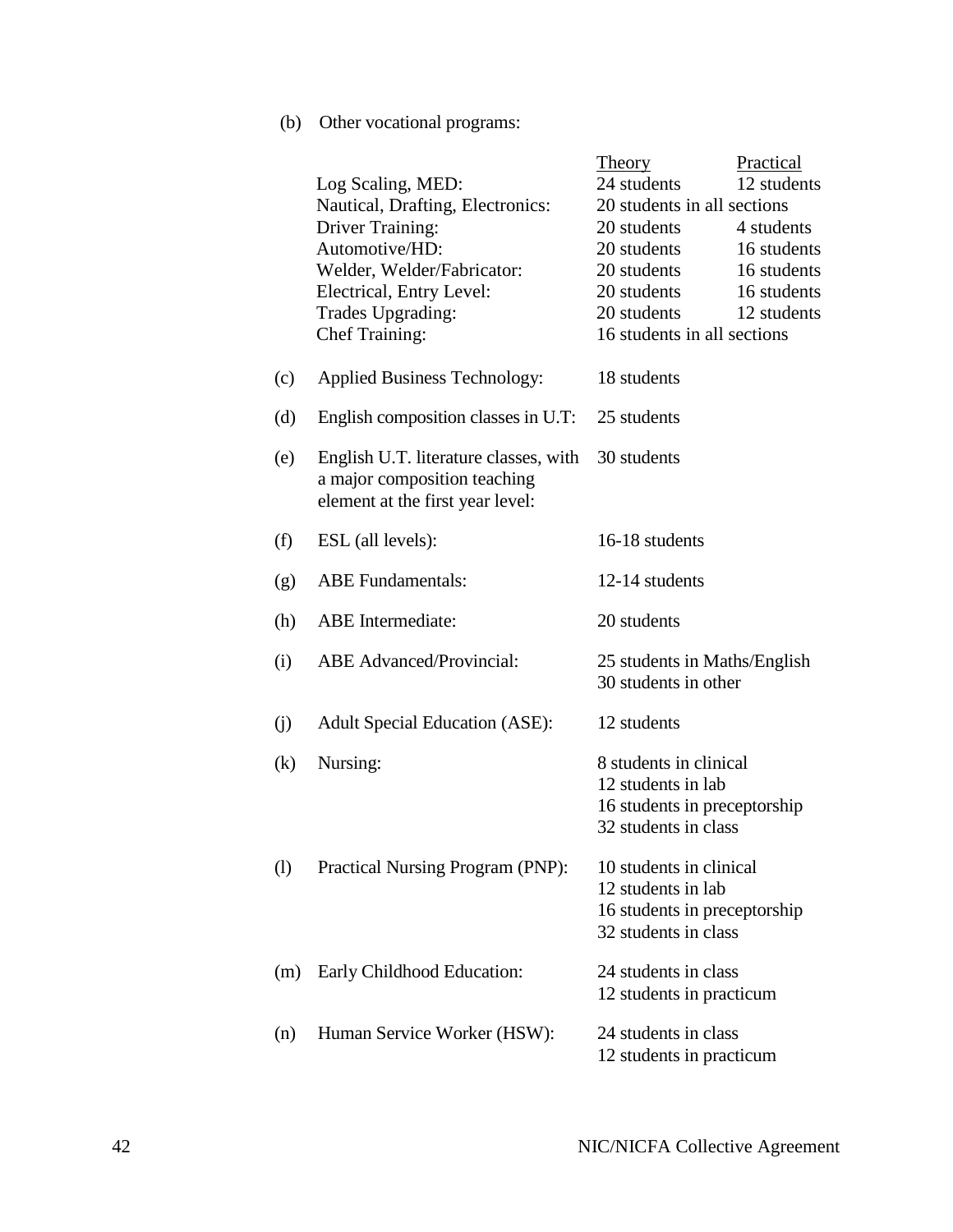|     | Visual Arts:                           | 12-24 students dependent upon<br>studio requirements                  |
|-----|----------------------------------------|-----------------------------------------------------------------------|
| (D) | Home Support/Resident Care<br>Program: | 20 students in class<br>10 students in lab<br>10 students in clinical |

- 9.11.2 Notwithstanding the above limits, class sizes in any course shall not exceed the capacity of the equipment or safe working limits of the facilities available.
- 9.11.3 Class sizes in new program areas shall be established between the Union and the Employer in consultation with the Dean or designate and the Department Chair(s) in the relevant program area.

### **9.12 CONTRACT SERVICE WORK**

When employees covered by this Agreement are involved in contract service work, all hours worked in excess of the weekly workload as defined in Article 9.5 shall be banked and taken as time off between courses.

### **9.13 OVERLOAD**

It is recognized that it is in the best interests of both the employer and employee to avoid overload situations. Acceptance of an overload in any semester is voluntary, but when such overload occurs, the Employer shall make every reasonable effort to arrange a corresponding reduction in workload in the next semester. In addition, the following provisions shall apply:

- 9.13.1 No appointment shall be approved that places an employee in an overload situation, unless there is a corresponding workload reduction in the following semester.
- 9.13.2 If an employee applies for work through the posting process that would place the employee in an overload position, then the employee shall advise their Dean, Department Chair and Department of the application, and give up part of their existing workload in order to maintain their workload at 100%. If it is not practical to adjust the workload, then the employee's application for the position will be denied.
- 9.13.3. In an emergency, when there is no alternative but to assign work that places a faculty member in an overload situation in one semester with no opportunity for a reduction in workload in the next semester, then the employee shall be compensated for work in excess of 100% at the rate of 1.5 times the employee's regular rate of pay for that work.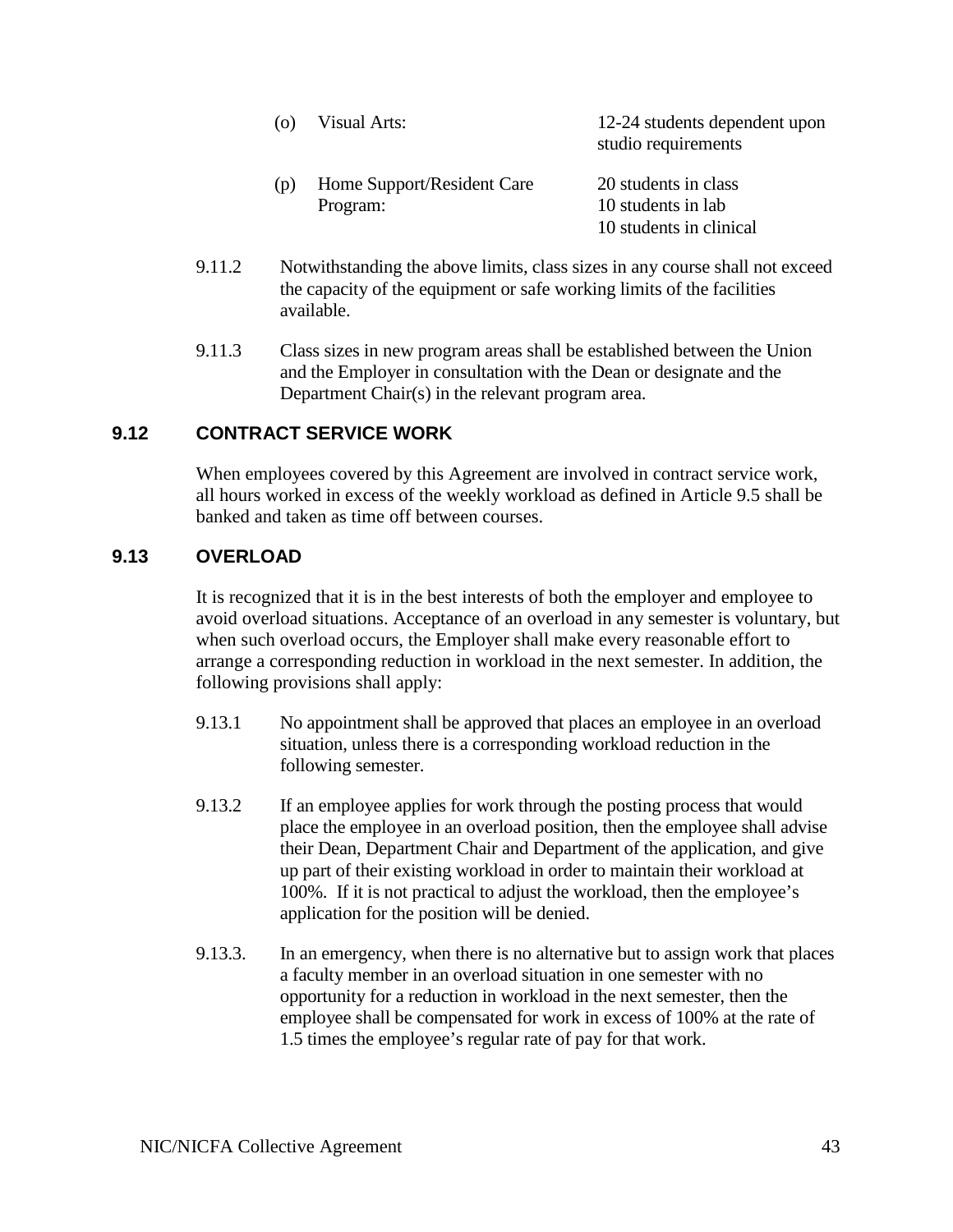### **9.14 CURRICULUM DEVELOPMENT**

- 9.14.1 For the purposes of this section, curriculum development for instructional faculty consists of major development or revision of courses. For noninstructional faculty the equivalent activity will consist of approved projects that enhance service delivery and promote excellence. For course development or revision activity that is not considered major, refer to Article 11.6.
- 9.14.2 The nature and extent of any curriculum development activities shall be determined in consultation with the employee, Department Chair and Dean or designate.

Curriculum development activities shall be authorized by the appropriate Dean or designate on the basis of recommendations received from Department Chairs in consultation with their departments.

The assignment of, or request for, curriculum development activities, by individual faculty, and the time(s) when such activities shall occur, shall be decided by mutual consent of the Department Chair, employee and Dean or designate.

A report describing the completed curriculum development will be filed with the Dean, or designate.

9.14.3. Each regular full-time instructional employee may be assigned a maximum of ten (10) working days of curriculum development time in each year. Additional time may be scheduled by mutual agreement between the employee, the Department Chair and Dean.

> Regular part-time instructional employees shall have the same allocation, prorated to the proportion for their contract. The calculation of curriculum development time shall include any increases to their regular assignment.

In the event there is no Department Chair, faculty member may seek written support for their applications from other colleagues or the Department Chair of the most closely related Department.

9.14.4 When curriculum development occurs concurrently with instructional activities, the time required for development activities shall be calculated as part of the regular workload as defined in Article 9.5, on the basis of two (2) development hours equals one (1) instructional unit. This provision shall be waived when curriculum development is undertaken to adjust work underloads as described in Article 9.10.2. Curriculum Development will not be scheduled during approved vacation or authorized Professional Development.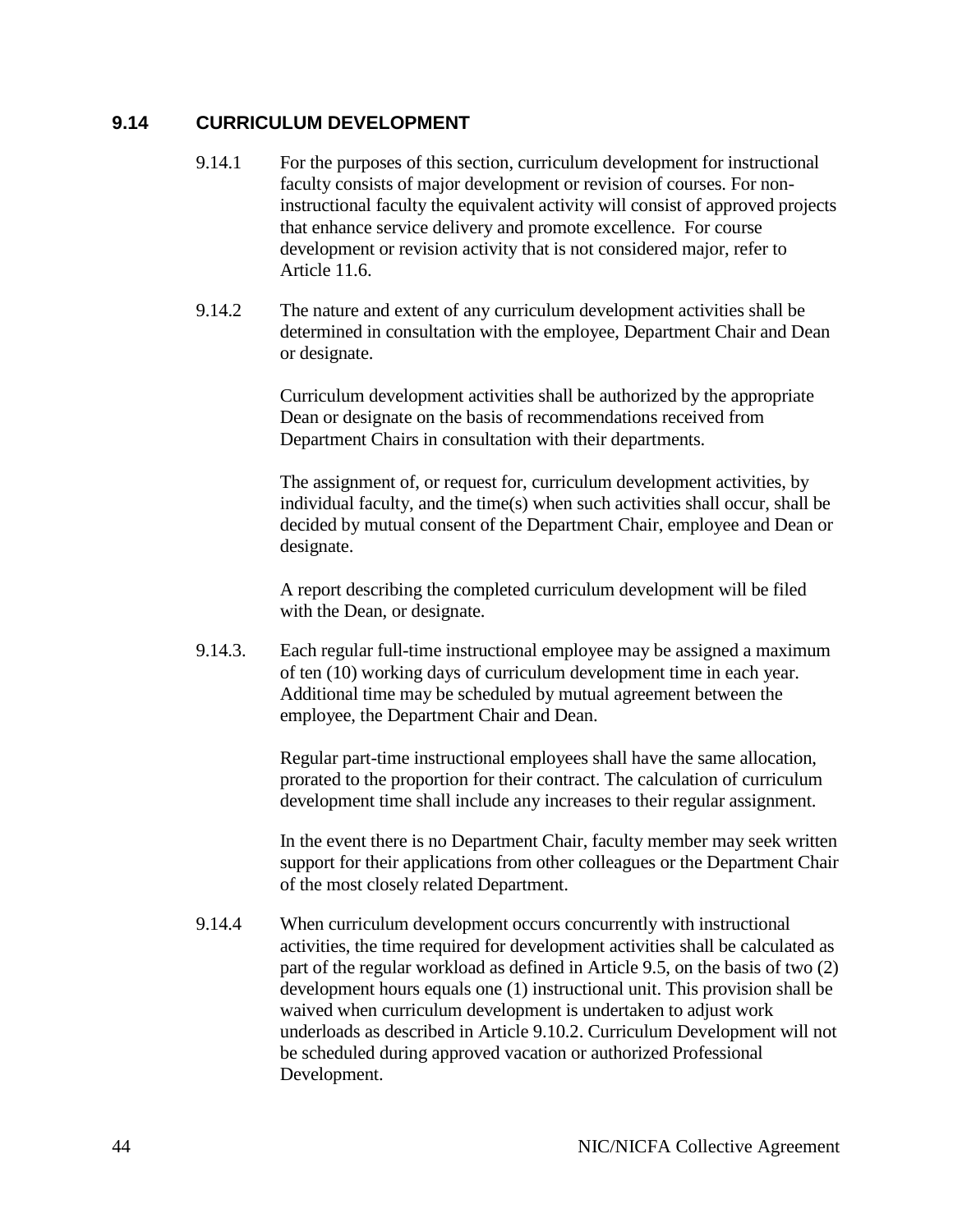### **9.15 COURSE SUPERVISION/MARKERS FOR U.T., PROVINCIAL AND ADVANCED LEVEL A.B.E.**

- 9.15.1 Each open course shall be managed regionally by a Course Supervisor who shall assume the following responsibilities:
	- (a) to ensure the course content meets Provincial and/or other requirements;
	- (b) to identify appropriate instructional materials;
	- (c) to ensure the currency of exams and assignments;
	- (d) to identify major curriculum development needs and make appropriate recommendations to the Department Chair;
	- (e) to identify qualified Markers in consultation with the Department Chair;
	- (f) to collect appropriate annual data and report to the Department.
- 9.15.2 Course Supervisors shall be determined by Department Chairs in consultation with department members.
- 9.15.3 Major revision/development work for open courses as identified above shall occur only as described in Article 9.14.
- 9.15.4 In calculating the workload of course supervisors, each 3 credit course supervised shall contribute 0.2 to 1.0 instructional units per week to the workload of the employee. The Department Chair in consultation with the department and appropriate Dean or designate, shall determine the value within this range, taking into consideration the requirements of the specific course.

# **9.16 DEPARTMENT CHAIRS**

The release time required to perform the administrative functions of the Department Chair positions shall be deducted from the total workload of the Department Chair with no less than fifty percent (50%) of this release taken from direct instructional duties.

# **9.17 ASSIGNMENT OF TEACHING LOCATIONS OR TEMPORARY DUTIES**

9.17.1 An employee shall be assigned to work at a specific campus or centre. Any alteration to the above must be by mutual agreement between the employee and the Employer. Employees shall not be required to teach at more than one other college location within a semester, except by consent.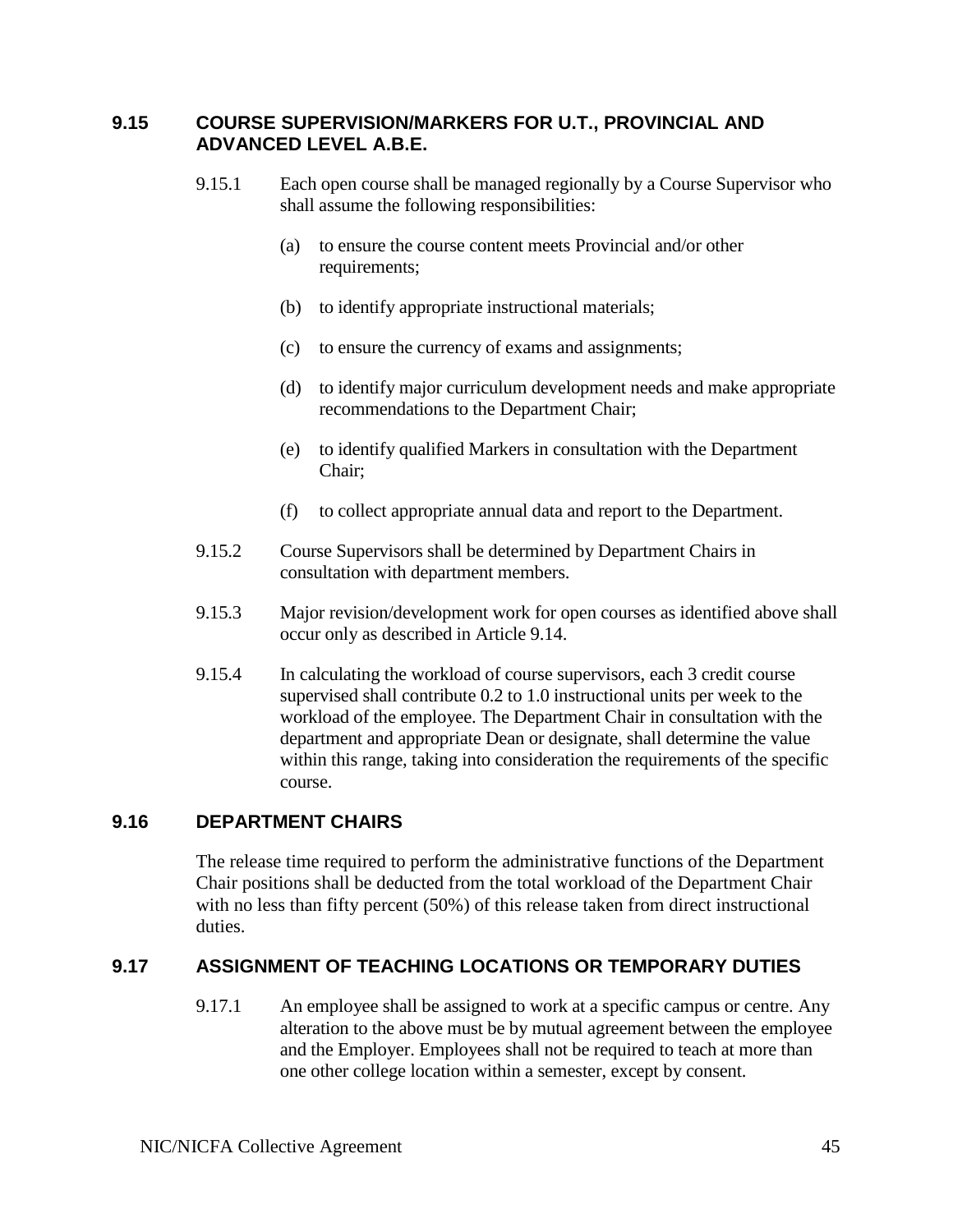9.17.2 When an employee is temporarily assigned a role that carries with it additional compensation, the employee shall receive the higher salary for the duration of the assignment.

### **9.18 TRAVEL ON COLLEGE BUSINESS**

- 9.18.1 The College shall provide substitutes, where possible, for employees travelling on approved College business.
- 9.18.2 In instances where no other means of transportation can be made available, and when an Employee is required to drive their personal vehicle more than 1600 business kilometres in their ICBC year, the Employer shall pay the additional costs of necessary insurance over and above coverage for driving to and from work. Employees shall be responsible for arranging such additional insurance and may claim reimbursement from the College upon providing reasonable justification.

### **9.19 SUBSTITUTE FACULTY**

9.19.1 Whenever possible, the Employer will provide substitute faculty to relieve faculty who are absent as a result of illness or emergency or for other unavoidable reasons. The procedures for recruiting and determining suitability of substitutes shall be in accordance with Article 6.4 of this agreement.

> The procedures for assigning substitutes shall be developed by the Dean and Regional Administrator.

A list of potential substitutes shall be compiled and circulated at the beginning of each semester.

9.19.2 In the event a faculty member requires a substitute, he/she shall provide as much advance notice as possible, and the appropriate administrator or designate shall arrange for a substitute. In emergencies, when advance notice is not possible, the faculty member shall be responsible for arranging substitute coverage.

> The Department Chair, where established, and the Dean shall determine the amount of preparation time allocated to substitute faculty.

# **9.20 COOPERATIVE EDUCATION**

Faculty involved in cooperative education, including the supervision of students, shall be provided with appropriate release time from assigned duties, as agreed in consultation with the employee(s), Department Chair and Dean or designate.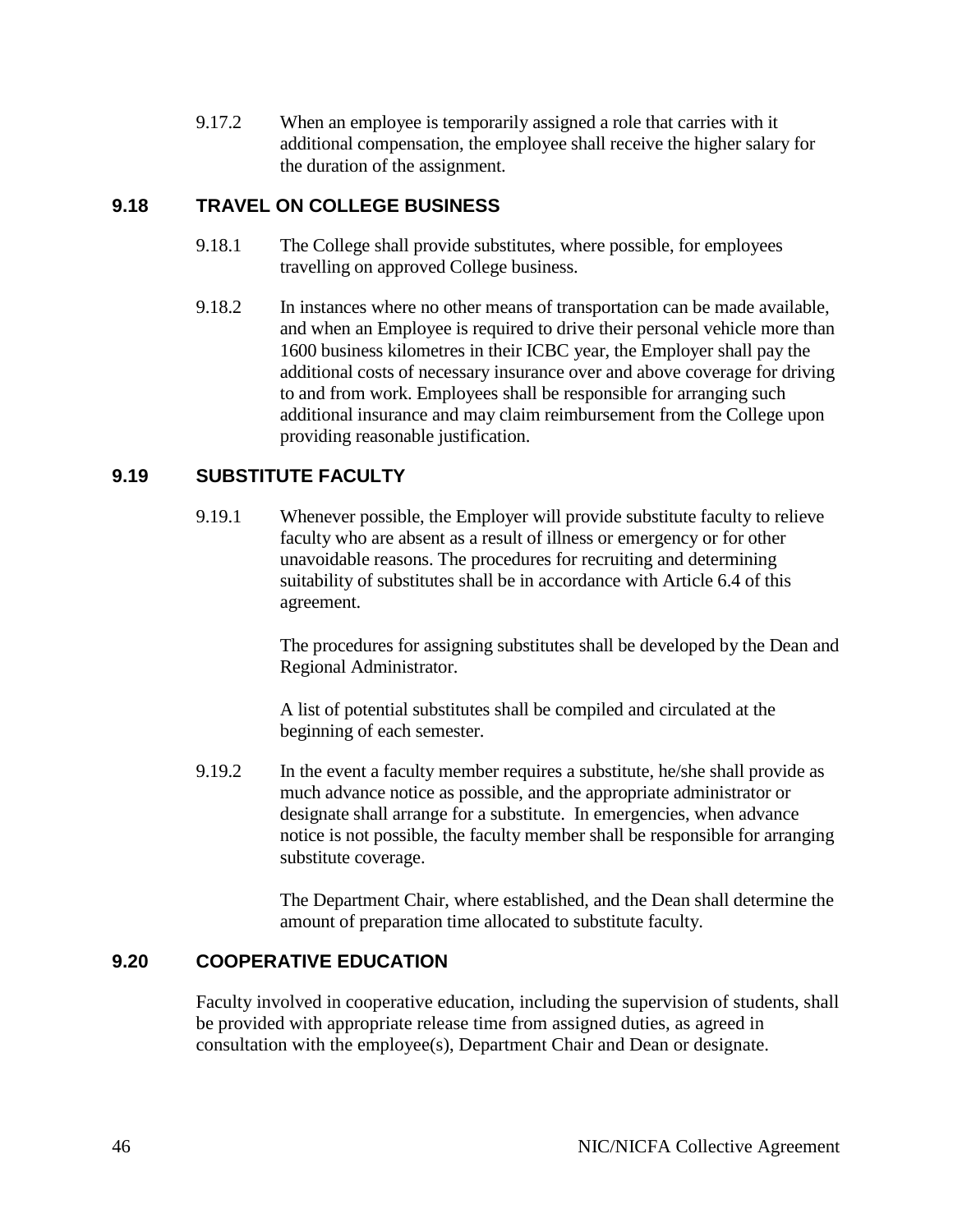### **9.21 ESTABLISHMENT OF WORKLOAD FOR NEW PROGRAMS/COURSES**

In the event that programs or faculty positions are created which are not covered by the provisions of this Article, or where the application does not permit the workload of any employee to be determined realistically, the workload shall be agreed between the Union and the Employer in consultation with the employees in the department.

# 10. LEAVE, PAID AND UNPAID

### **10.1 STATUTORY HOLIDAYS**

10.1.1 The following days are recognized as Statutory Holidays:

| New Year's Day       | B.C. Day          |
|----------------------|-------------------|
| <b>Family Day</b>    | Labour Day        |
| Good Friday          | Thanksgiving Day  |
| <b>Easter Monday</b> | Remembrance Day   |
| Victoria Day         | Christmas Day     |
| Canada Day           | <b>Boxing Day</b> |

and any other day declared a statutory holiday by the Federal or Provincial Government.

- 10.1.2 Employees shall not be assigned to work on a Statutory Holiday.
- 10.1.3 When the holiday falls on a day when the College is officially closed, the next regular working day shall be observed as the holiday.
- 10.1.4 Part-time employees shall receive normal pro-rated pay for any scheduled work day, which coincides with a statutory holiday.
- 10.1.5 CHRISTMAS BREAK

A three- (3) day vacation break shall be granted in addition to the Statutory Holidays between December 25 and January 1.

#### **10.2 VACATION**

10.2.1 The annual vacation entitlement for regular employees shall be forty (40) days. This entitlement shall be in addition to the three- (3) days described in Article 10.1.5.

> Employees with less than one (1) year of service shall have their vacation entitlements pro-rated.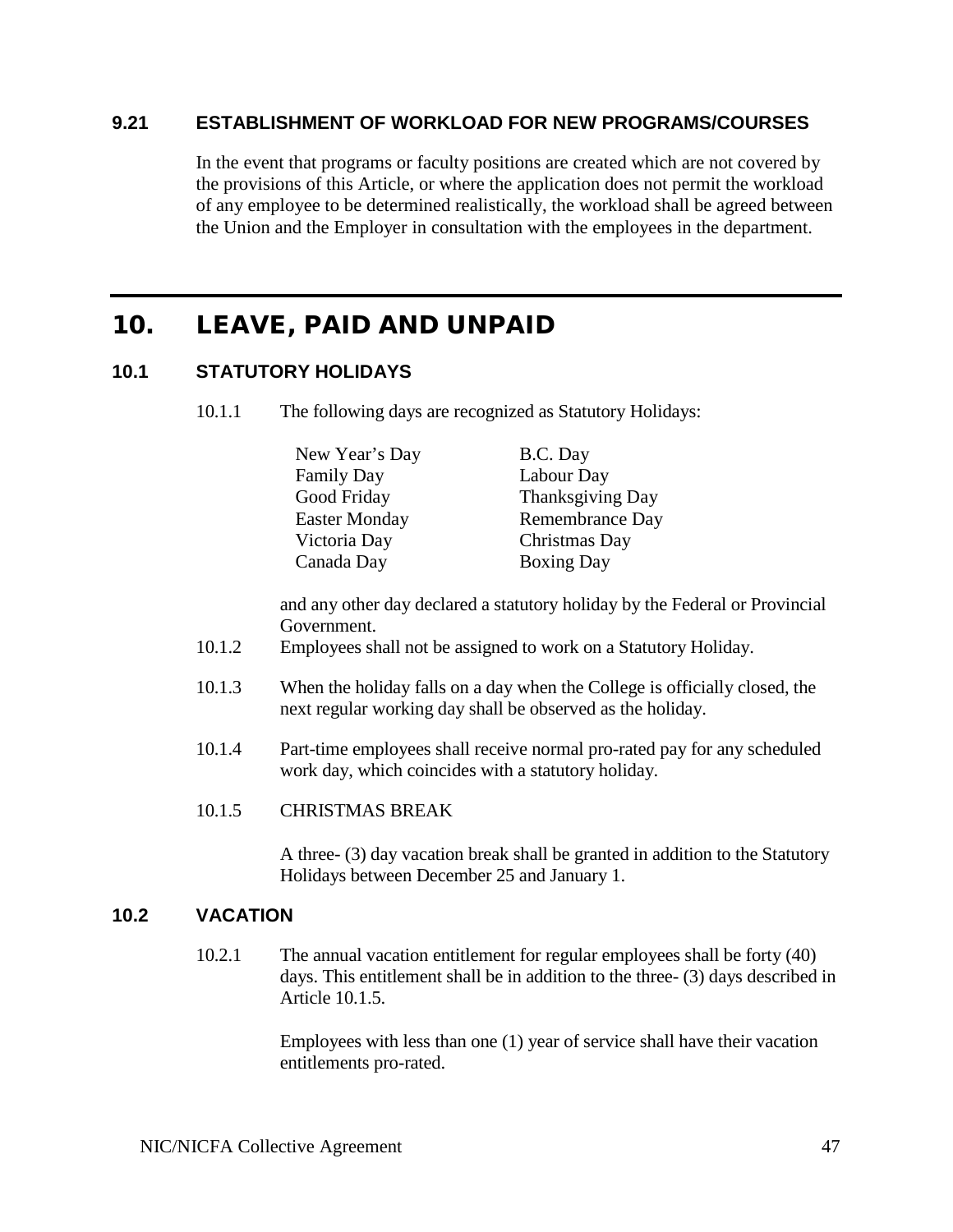- 10.2.2 (a) Vacation dates will be mutually agreed between the employee and the Employer. Vacations shall normally be taken at times free from assigned instructional duties.
	- (b) All vacation entitlement earned in an academic year is deemed to have been used unless alternative arrangements have been made with the Dean.
	- (c) When a faculty member is required to work during his or her vacation period resulting in vacation carryover, the Dean will authorize the vacation carryover in advance of the work being performed. Normally, such vacation carryover shall not exceed ten (10) working days.
	- (d) If vacation cannot be used by the end of the following academic year following the year it is earned, then the College will arrange to payout such carryover.
- 10.2.3 Employees shall receive an extra day's vacation for each statutory holiday that falls during their annual vacation period.
- 10.2.4 Vacation pay shall be calculated at six percent (6%) of pay for sessional faculty and four percent (4%) of pay for casual faculty over the duration of their employment periods.

# **10.3 SICK LEAVE AND DISABILITY BENEFITS**

- 10.3.1 The Employer shall implement a single plan for the provision of disability benefits for eligible employees who are covered by this Agreement.
- 10.3.2 The disability benefits plan is as set out in the findings of the Joint Committee on Benefits Administration (JCBA) entitled *Long-Term Disability Benefit Initiative*, and is an insured plan with the following elements:
	- (a) Benefit level of sick leave at one hundred percent (100%) for the first thirty (30) calendar days, short-term disability at seventy percent (70%) weekly indemnity for the next twenty one (21) weeks, and longterm disability leave of seventy percent (70%) thereafter;
	- (b) Long-term disability as defined on the basis of two-year own occupation and any other occupation thereafter as described by the JCBA plan;
	- (c) Health and welfare benefit premiums will be paid by the Employer or the Plan for employees on sick leave, short-term disability and longterm disability;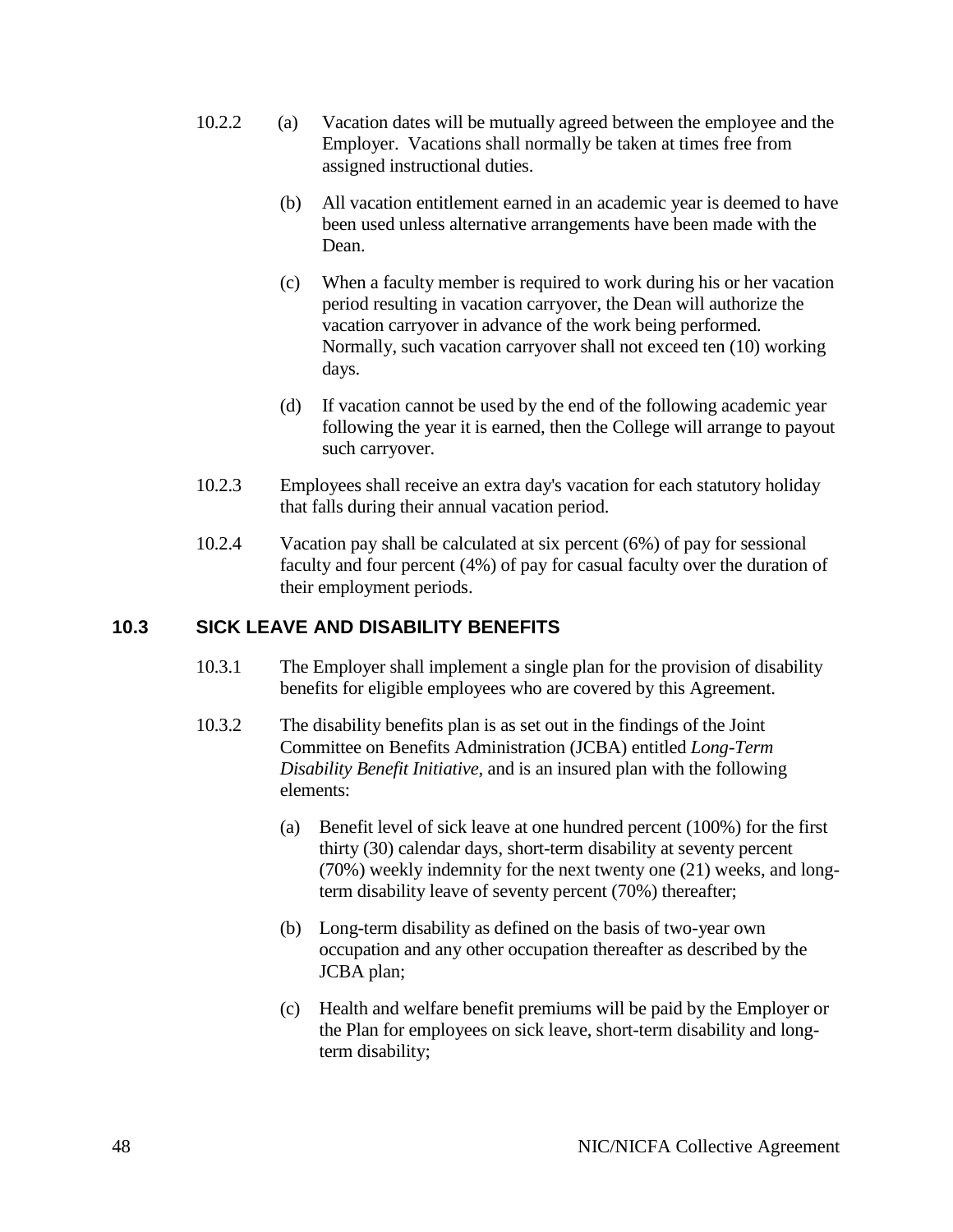- (d) Employer payment of premiums for both short-term and long-term disability benefits;
- (e) Claims Review Committee made up of three (3) medical doctors (one designated by the claimant, one by the Employer and the third agreed to by the first two doctors);
- (f) Mandatory rehabilitation as described in the JCBA plan;
- (g) Subject to provisions of the Plan, enrolment is mandatory for all active regular employees and for active non-regular employees employed on a continuing basis for at least a four (4) month period with fifty percent (50%) or more of a full-time workload as defined by local provisions of Article 10.3.3.

#### 10.3.3 ELIGIBILITY REQUIREMENTS FOR ENROLMENT

- (a) Regular full-time and part-time
- (b) Sessional full-time with contracts of four (4) months or longer;
- (c) Sessional part-time with contracts that are 50% or more and four (4) months or longer.
- 10.3.4 Employees covered by this plan shall retain any sick leave banks accrued up to but not beyond March 31, 2002.
- 10.3.5 The Joint Committee on Benefits Administration (JCBA) shall oversee the plan.
- 10.3.6 Employees not eligible for the disability benefits plan shall receive sick leave credits at 1.5 working days of sick leave for each month of service or portion thereof, pro-rated to the actual hours worked for the duration of the contract.

### **10.4 BEREAVEMENT LEAVE**

10.4.1 In the case of bereavement in the immediate family, an employee not on leave of absence without pay shall be entitled to special leave at the employee's regular rate of pay from the date of death to and including the day of the funeral with, if necessary, an allowance for immediate return traveling time. Such leave shall normally not exceed five (5) working days and shall apply to Regular employees and Sessional employees with contracts of fifty percent (50%) or greater, and with a duration of four (4) months or longer.

> If an employee is on vacation leave at the time of bereavement, the employee shall be granted bereavement leave and be credited the appropriate number of day's vacation.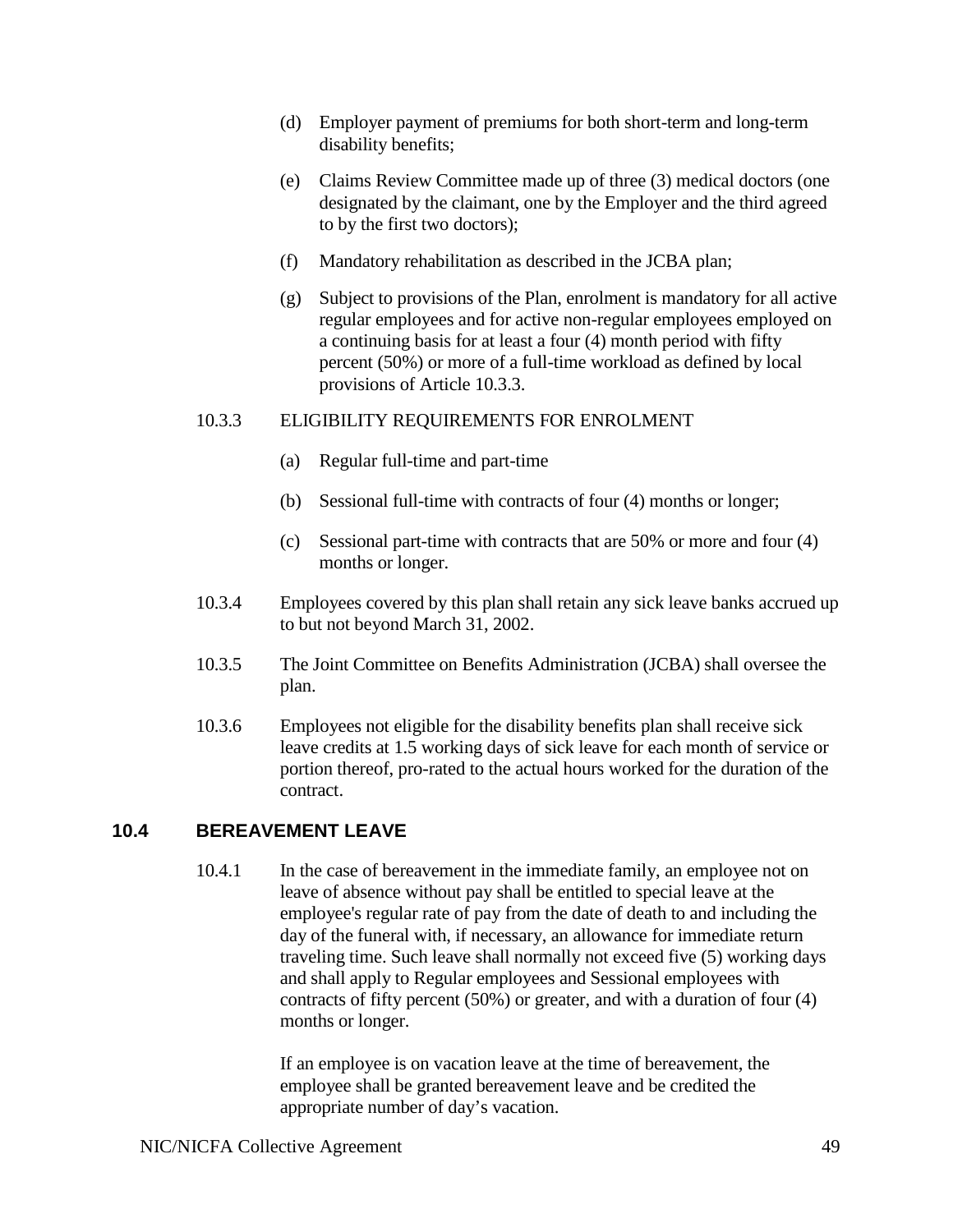- 10.4.2 Immediate family is defined as an employee's parents, spouse, common-law spouse, child, brother, sister, father-in-law, mother-in-law, grandparents, grandchild, and any relative who has been residing in the same household or any other relative for whom an employee is required to administer bereavement responsibilities.
- 10.4.3 In the event an immediate family member suffers a medical crisis in, which death is considered imminent, the employee may take visitation leave of up to five (5) days. This leave may be taken in lieu of bereavement leave, on the understanding that additional leave, if needed to attend a later funeral of the same family member, shall be treated as normal vacation leave or leave without pay, at the option of the employee.
- 10.4.4 In exceptional circumstances, the Office of Human Resources may grant additional bereavement leave.

# **10.5 MATERNITY LEAVE**

An employee, on written request, is entitled to maternity leave in accordance with provincial and federal regulations. The Employer shall defer the commencement of the maternity leave for any period of time requested by the employee and approved by her medical practitioner.

An employee, on written request, is entitled to maternity leave in accordance with the Common Agreement.

### **10.6 PATERNITY LEAVE**

An employee shall be entitled to, upon written request, up to three (3) days time off without pay but with full benefits to attend the birth of his child.

### **10.7 PARENTAL LEAVE**

An employee, on written request, is entitled to maternity leave in accordance with provincial and federal regulations.

An employee, on written request, is entitled to parental leave in accordance with the Common Agreement.

# **10.8 ADOPTION LEAVE**

An employee, on written request, is entitled to up to twelve (12) weeks time off, without pay, and with full benefits in the event of the adoption of a child.

# **10.9 BENEFITS WHILE ON MATERNITY & PARENTAL LEAVE**

10.9.1 The services of an employee who is absent from work under these leaves shall be considered continuous, and the Employer shall continue to make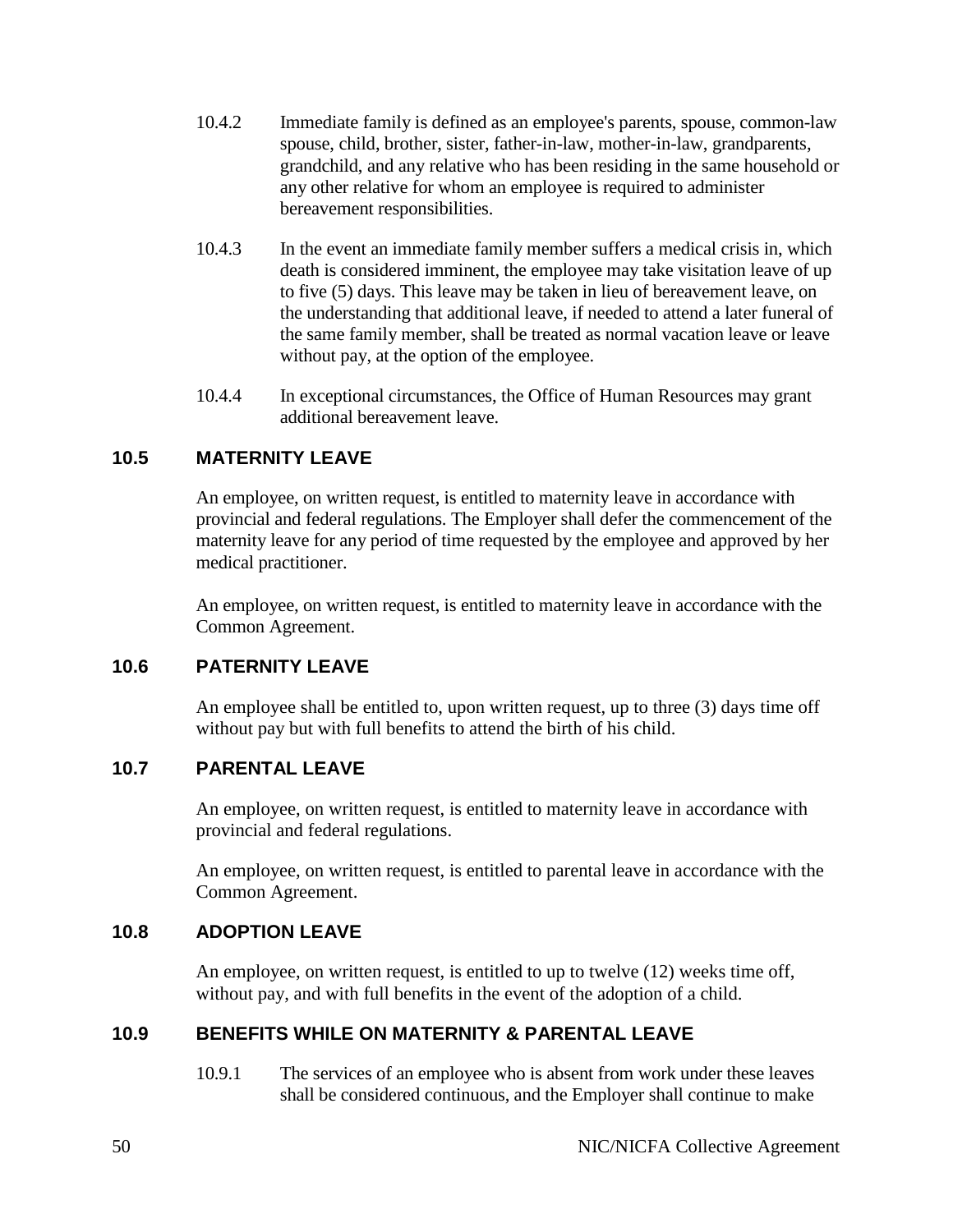payment to any pension, medical or other plan beneficial to the employee in the same manner as if the employee were not absent.

10.9.2 When an employee resumes employment at the expiration of these leaves, the employee shall be reinstated in all respects by the Employer into the position previously occupied and with all increments to wages and benefits to which the employee would have been entitled had the leave not been taken.

# **10.10 LEAVE FOR COURT DUTIES OR APPEARANCES**

- 10.10.1 An employee who is subpoenaed for jury duty or as a witness shall be granted time off with pay for the period of the leave.
- 10.10.2 An employee, in receipt of regular earnings while serving at court, shall reimburse the Employer all monies paid by the Court except travelling and meal allowances not reimbursed by the Employer.
- 10.10.3 Where an employee's private affairs have occasioned a court appearance, a leave of absence, without pay and with full benefits, shall be granted to a maximum of five (5) days for such court appearance.

# **10.11 SPECIAL LEAVE**

- 10.11.1 An employee may request a special leave with pay for the following reasons:
	- (a) marriage of the employee;
	- (b) attending wedding of employee's child;
	- (c) divorce of the employee;
	- (d) moving of household furniture and effects to a different residence;
	- (f) attending a hearing to become a Canadian citizen;
	- (g) attending funeral as a pall bearer or mourner.

Requests for such leave(s) shall not be unreasonably denied and shall not exceed a total of three (3) days leave for all causes in any one (1) calendar year.

Special leaves do not apply during vacation periods.

10.11.2 In the case of illness of a member of the immediate family of the employee, and where no one at home other than the employee can provide for the needs of an ill person, or in the case of care of aging parents, the employee is entitled to use sick leave entitlement up to a maximum of ten (10) working days per year.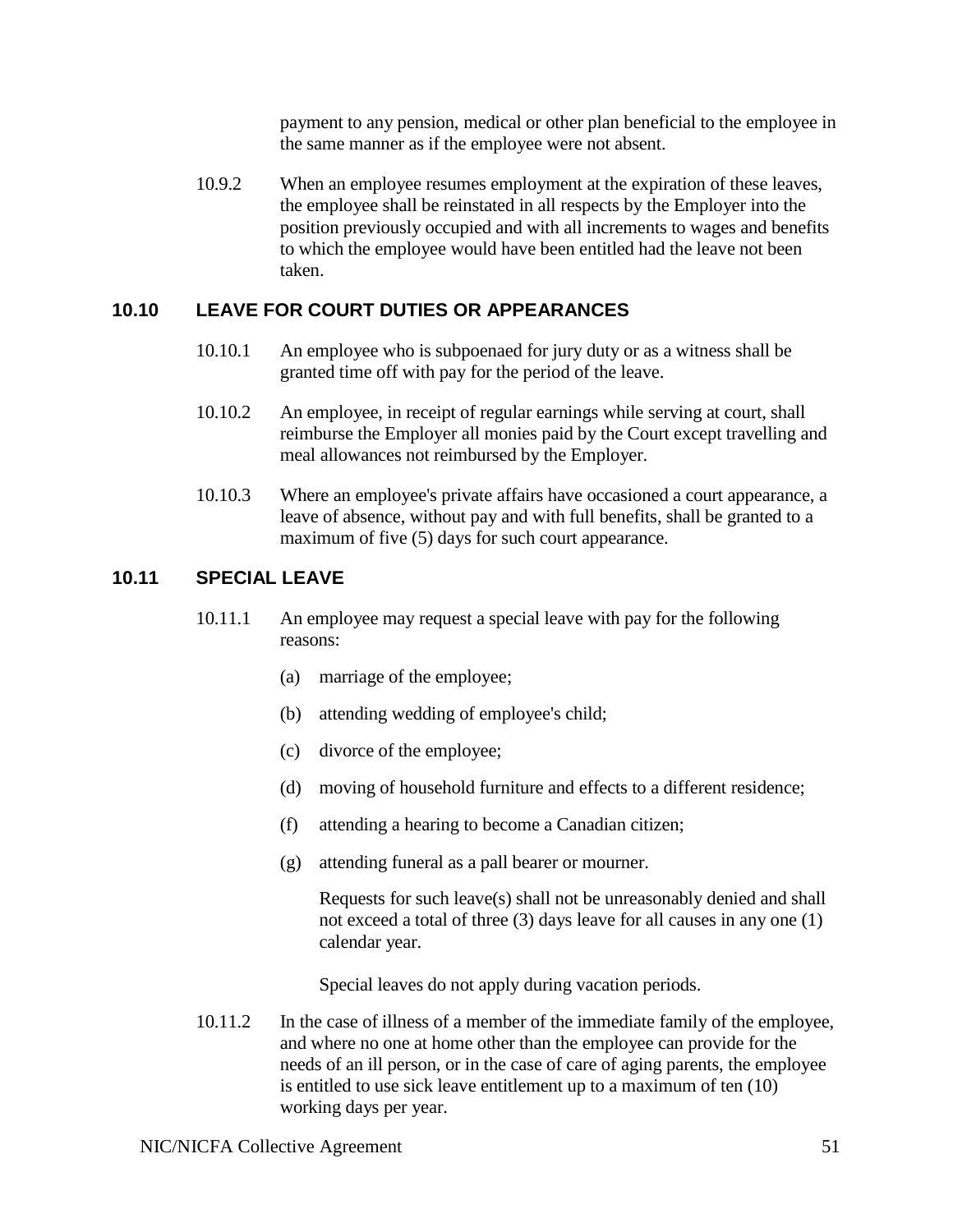# **10.12 POLITICAL LEAVE**

- 10.12.1 If nominated as a candidate for election at the Federal, Provincial, or Municipal level, leave of absence without pay shall be provided during the election campaign.
- 10.12.2 If elected to a full-time office, a leave of absence without pay or benefits shall be provided for one year, renewable each year on request, for the term of office.
- 10.12.3 The employee must make a request in writing at least three (3) months prior to the anticipated commencement of said leave.
- 10.12.4 Employees returning from such leave shall advise the Employer at least three (3) months prior to the expected return to work and shall resume their duties no later than the beginning of the next recognized work period.

### **10.13 DEFERRED SALARY LEAVE**

- 10.13.1 An employee desiring such leave shall make a written application to the Employer at least one (1) month prior to entry to the plan. Approval of entry to the Deferred Salary Leave plan shall not be unreasonably withheld, and where approval is not granted, the reason shall be given to the employee in writing.
- 10.13.2 The maximum period for salary deferral is six (6) years. During this period, the maximum percentage of salary deferred shall not exceed the following:

| one year    | 33 1/3% | two years  | 33 1/3% |
|-------------|---------|------------|---------|
| three years | 33 1/3% | four years | 25%     |
| five years  | 20%     | six years  | 16 2/3% |

The participant may alter the percentage amounts for the next or any subsequent year by providing written notice to the College one (1) month prior to the anniversary date of his/her participation in the plan.

- 10.13.3 The Employer will administer the plan in accordance with the required legislation pertaining to salary deferral plans, and will bear the administrative expenses of the plan.
- 10.13.4 The monies retained by the Employer for participants, including interest thereon, shall be invested and reinvested by the Employer in investments offered from time to time by an investor mutually agreeable to the Employer and the Employee. All investments shall be deposited only in an institution covered by the Canada Deposit Insurance Corporation (CDIC). The Employer and the Union shall not be liable to any participant for investments made under this Article.
- 10.13.5 Interest accruing to the employee shall be paid out annually.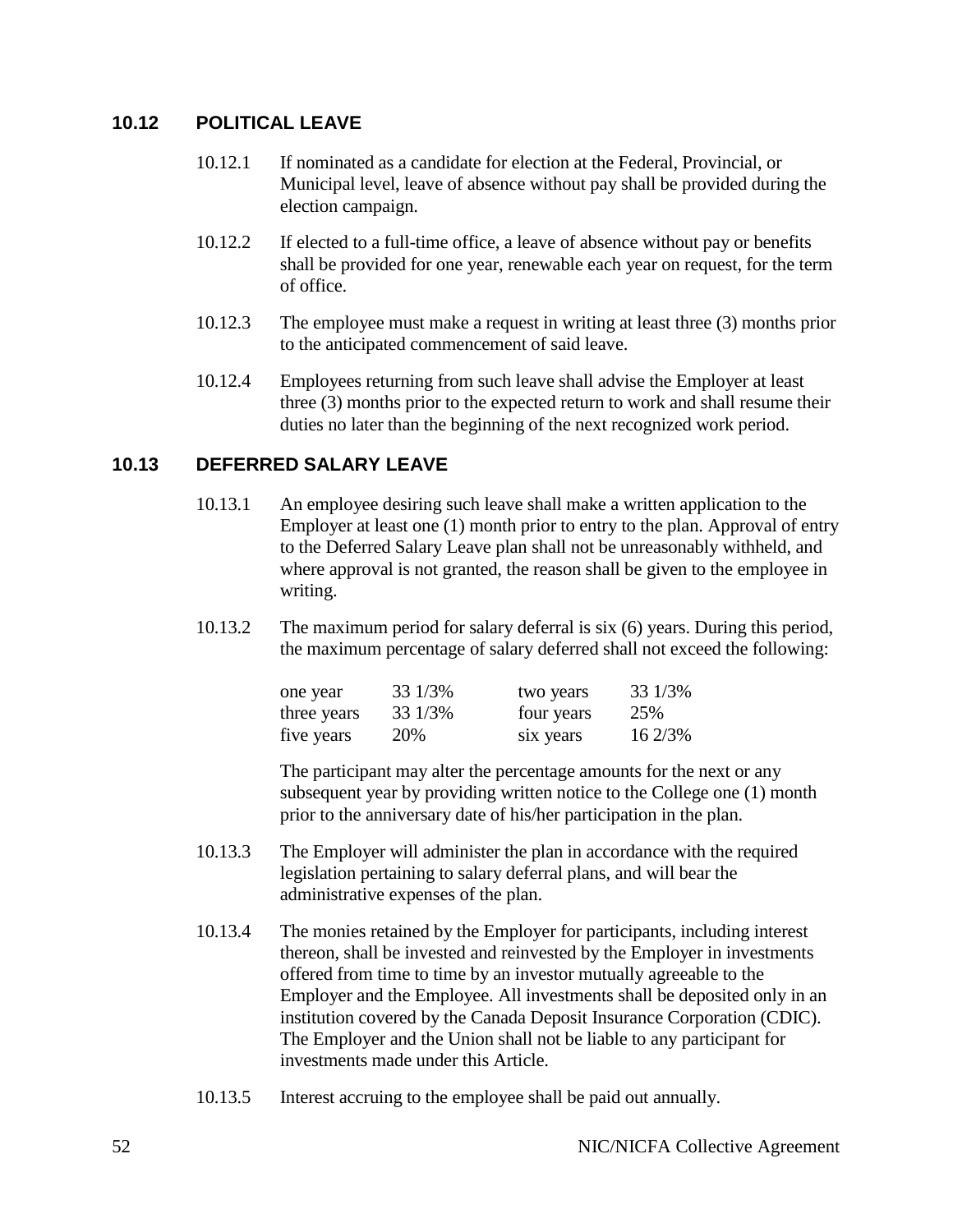10.13.6 The Employer shall make an annual report to each participant as to the amount of deferred salary together with interest accrued to that date. The annual report shall be made not later than Dec.  $31<sup>st</sup>$  of any given year.

### 10.13.7 TAKING OF LEAVE OF ABSENCE

- (a) Participants in the Plan shall give the Employer a minimum of six (6) months notice prior to taking of such leave, which shall not normally be less than four (4) months or greater than one (1) year. At this time, the participant will choose either a lump sum payment at the commencement of the leave, or receive regular biweekly salary payments.
- (b) The salary to be paid to the employee during the leave of absence shall be related to the monies retained by the College under this plan, less any deductions made by the College for health and welfare benefits, as identified in Article 10.13.8.
- (c) If the Employer is genuinely unable to obtain a suitable replacement, the Employer will notify the participant in writing not less than four (4) months prior to the requested leave date, that the leave is postponed. The deferred leave may be postponed by not more than one (1) year. In the event of a postponement, the participant may choose to remain in the plan or withdraw from it; in the latter case the Employer shall pay the participant the deferred compensation in one lump sum payment within sixty (60) days of such withdrawal.
- (d) Participants must take the deferred leave after a maximum of six (6) years within the plan or after salary deductions have totalled one hundred percent (100%). Employees may, no later than six (6) months prior to this date, request a postponement of the commencement of their leave. This postponement shall not normally exceed twelve (12) months.

### 10.13.8 BENEFITS - DEFERRED SALARY LEAVE

Benefits will be as follows:

- (a) The participant shall bear the full cost of health and welfare benefits.
- (b) No sick leave credits will accrue during the period of leave. Sick leave credits accumulated up to the time of the leave will be carried forward and be available upon return from leave.
- (c) Vacation credits do not accumulate during the period of such leave.
- (d) Superannuation deductions will be made in accordance with the Pension (College) Act.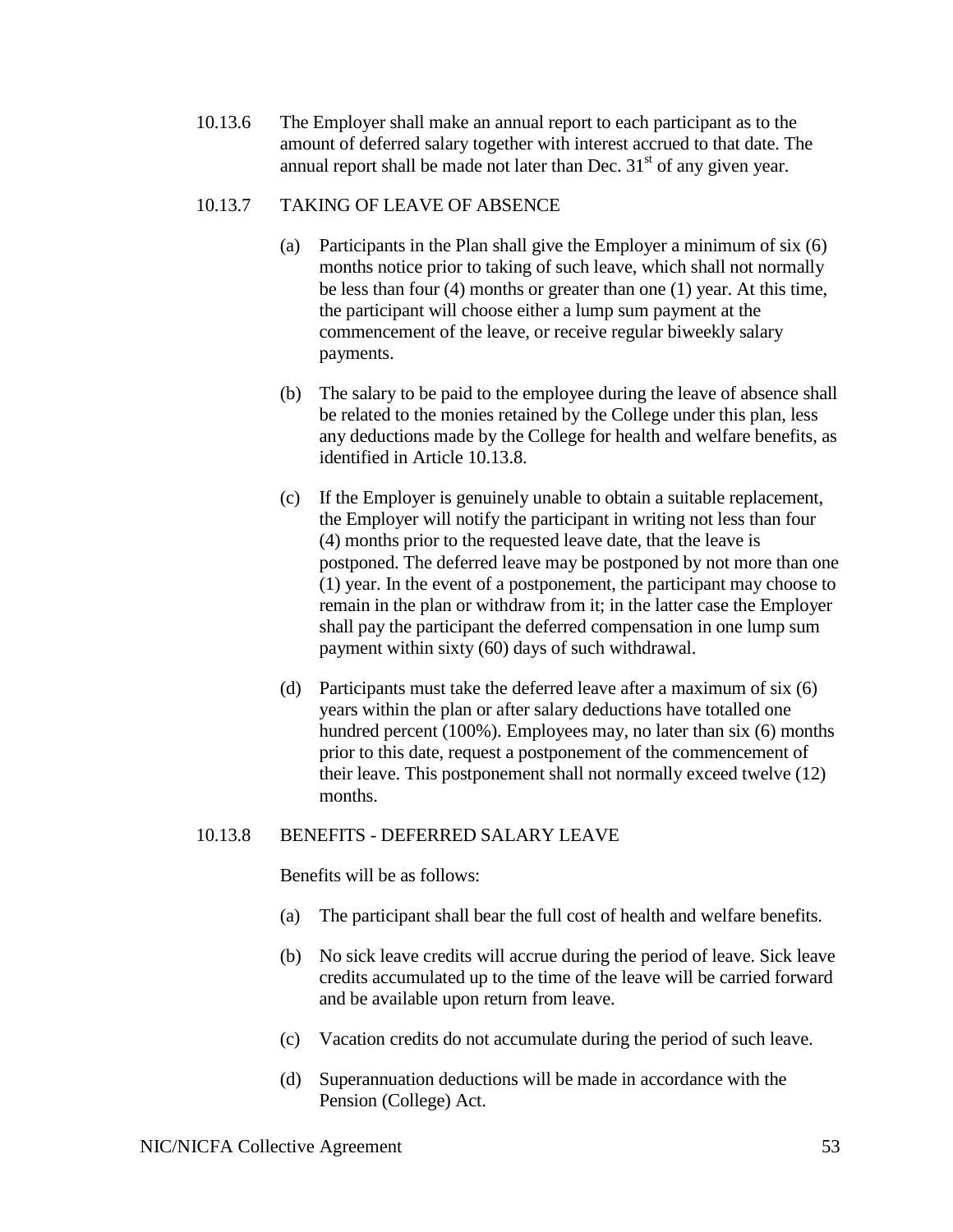#### 10.13.9 WITHDRAWAL FROM THE PLAN

- (a) A participant who ceases to be employed by the College must withdraw from the Plan. Also, under extenuating circumstances, a participant may withdraw from the plan upon giving at least one (1) month's notice of intent to do so. In both cases, the College shall immediately seek redemption from the investor of all monies held on behalf of the participant, and upon receipt, shall remit the full amount to the participant.
- (b) In the event of the death of a participant and upon notice by the executor, the Employer shall pay to the participant's estate the full deferred compensation amount plus accrued interest, subject to the College receiving any necessary clearances and proofs normally required in such situations.
- (c) Participants may, on one occasion, suspend their participation in the plan for a period of not less than six (6) months, or not more than twelve (12) months. When the period of suspension ceases, the participant shall be reinstated in the plan on the first day of the following month.

# 11. PROFESSIONAL DEVELOPMENT

### **11.1 PURPOSE OF PROFESSIONAL DEVELOPMENT**

In order to maintain excellence of instruction and educational service at North Island College, faculty may pursue activities related to professional development. It is recognized that professional development is both an individual and shared responsibility.

### **11.2 FUNDING OF PROFESSIONAL DEVELOPMENT**

- 11.2.1 The Employer shall place an amount equivalent to one-and-one-half percent (1.5%) of total faculty bargaining unit salary budget into the Professional Development Fund.
- 11.2.2 The Professional Development Committee shall submit to the College monthly a statement accounting for all expenditures.
- 11.2.3 The Professional Development Fund shall normally be allocated as follows:
	- 40% In-service professional development
	- 60% Assisted professional development leave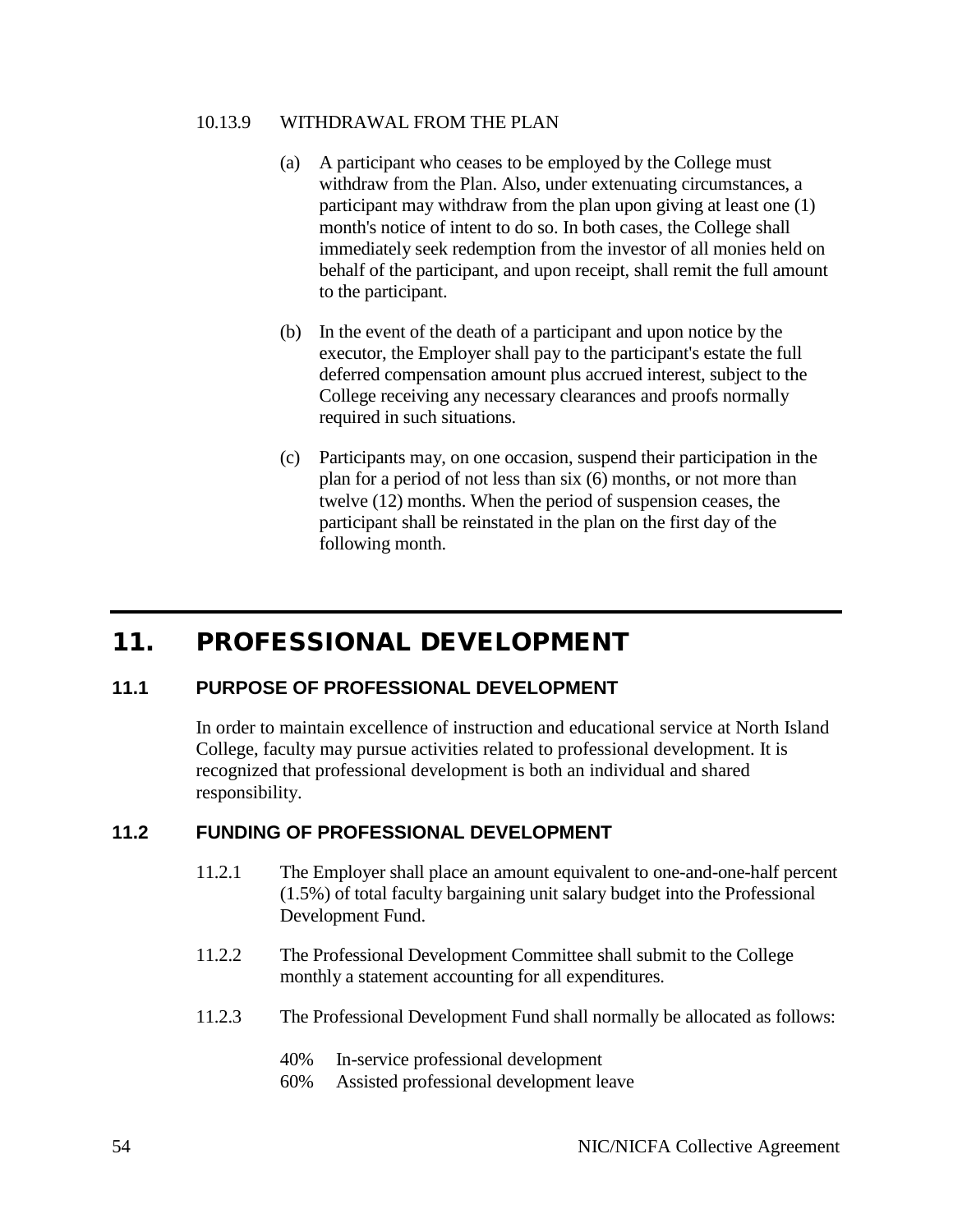- 11.2.4 The Professional Development Committee may, within a fiscal year, alter the percentage funding allocations (Article 11.2.3), at its discretion, and in response to applications for different categories of professional development funding.
- 11.2.5 Any funds unspent at the end of the fiscal year shall accrue to the Professional Development Fund for the next fiscal year.
- 11.2.6 Where approved Professional Development activities can only be taken during scheduled class time, the college shall provide a substitute, who shall be paid out of the college budget.

# **11.3 TIME ALLOCATED FOR PROFESSIONAL DEVELOPMENT**

- 11.3.1 All regular full-time faculty shall have twenty-two (22) working days per year for professional development scheduled in a single block of time or in time periods mutually agreeable to the Employer and the employee.
- 11.3.2 Regular part-time employees shall have the same allocation, pro-rated to the proportion of their contract. The calculation shall include any increases to their regular assignment in that academic year.
- 11.3.3 When employees are prevented by College duties or other circumstances from using the whole, or part of their professional development time entitlements, they may, with the permission of the appropriate Dean, carry a maximum of twelve (12) days forward for one (1) year. The days carried forward shall be added to the entitlement for the following year and shall be taken in that year.

# **11.4 PROFESSIONAL DEVELOPMENT COMMITTEE**

- 11.4.1 The Professional Development Committee will consist of one member appointed by the College and two members elected by the Union. The Professional Development Committee shall be coordinated by the Director, Human Resources who shall be a non-voting member of the Committee.
- 11.4.2. Coordinating duties shall include, but not be limited, to the following:
	- (a) Ensure that a quality program of professional development is provided for all faculty at the College.
	- (b) Establish, maintain, and apply clear guidelines, criteria, and procedures for supported Professional Development applications, in a way that is fair and equitable.
	- (c) The Director, Human Resources shall provide up-to-date information to the Professional Development Committee in order to determine the annual allocation of funding for the in-service funds.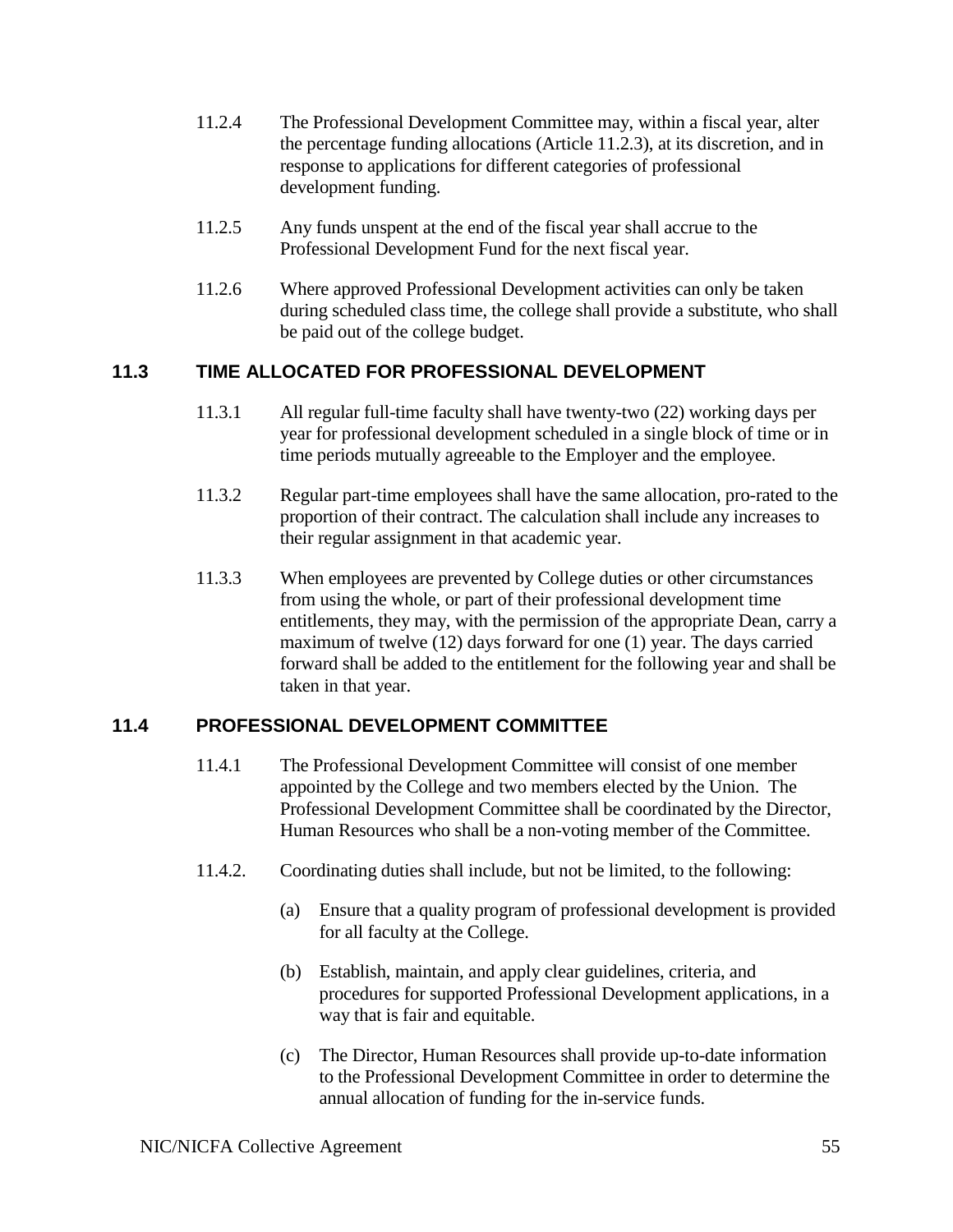- (d) Monitor the Professional Development Fund.
- (e) The Director, Human Resources shall maintain records of all expenditures and will work with the College's Financial Services to ensure that monthly reporting is accurate and up to date.
- (f) The Director, Human Resources shall provide a monthly report on expenditures and activities to the Professional Development Committee and to the Labour-Management Committee.

### **11.5 CLASSIFICATION OF PROFESSIONAL DEVELOPMENT ACTIVITIES**

- 11.5.1 There shall be four (4) categories of professional development activities:
	- (a) In-Service Professional Development
	- (b) Assisted Professional Development Leave
	- (c) Unassisted Professional Development Leave\*
	- (d) Assisted Exchange Leave\*

\*Unassisted leaves and faculty exchanges do not require application to the Professional Development Committee.

### **11.6 IN-SERVICE PROFESSIONAL DEVELOPMENT**

11.6.1 In-service professional development is defined as time off at full pay for the purpose of attending conferences, workshops, seminars, courses and other approved professional development activities. Time taken for such activities shall be deducted from the employee's total professional development time entitlement (Article 11.3.1) and, when possible, shall be taken at a time when the employee is free of regular instructional duties. Normally such activities shall not take the employee away from regular instructional duties for more than five (5) working days at a time, except under exceptional circumstances agreed to by the Employer and the employee.

> Travel expenses, fees and other costs shall normally be paid out of the Professional Development Fund.

11.6.2 It is clearly understood that in-service professional development shall also include activities such as reading or research in areas of instructional expertise, improvement of instructional or organizational techniques and skills and preparation of materials to enhance instructional effectiveness.

> Such activities will normally occur during the time set aside for professional development activities (Article 11.3.1). For major course development or revision activity, refer to Article 9.14.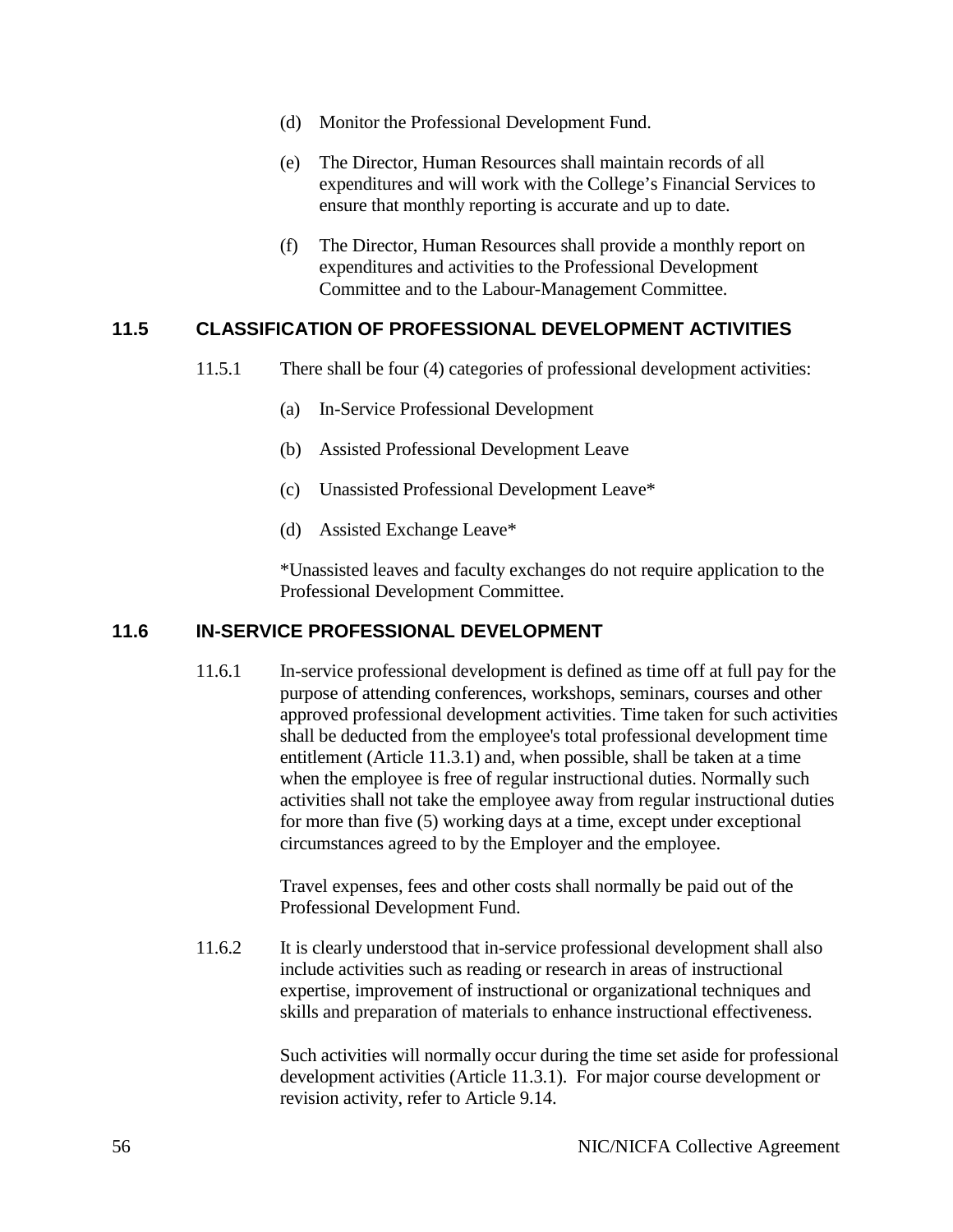11.6.3 The total time taken for activities in Article 11.6.1 shall not exceed twentytwo (22) days in any year, except by agreement with the Employer.

### 11.6.4 ANNUAL PROFESSIONAL DEVELOPMENT ACTIVITIES

- (a) Each Employee shall produce an annual professional development plan
- (b) Employees shall submit details of proposed professional development activities to their Department Chairs at least two (2) months prior to the start date of the activity, unless special circumstances justify shorter notice.
- (c) All professional development activities shall be authorized by the appropriate Dean or designate on the basis of recommendations received from the Department Chair in consultation with their departments. Authorization shall not be unreasonably withheld, and reasons for denial shall be given in writing.

In the event there is no Department Chair, faculty may seek written support of their applications from other colleagues or the Department Chair of the most closely related Department.

(d) On completion of the professional development activity, the employee shall submit a report describing the activity to the Department Chair, with a copy to the Dean.

### 11.6.5 FUNDING FOR ANNUAL PROFESSIONAL DEVELOPMENT **ACTIVITIES**

- (a) The Professional Development Committee shall publish separately the application procedures and advance notice required.
- (b) Employees shall submit requests for professional development funding to the Professional Development Committee.

# **11.7 ASSISTED PROFESSIONAL DEVELOPMENT LEAVE**

- 11.7.1 A regular employee may apply for assisted professional development leave by requesting a release from a section, a portion of their workload or all of their workload for a period between six (6) to seventy-five (75) working days, during which time all wage and benefit provisions shall continue as if the employee was employed in their original work assignment.
- 11.7.2 A regular employee shall be eligible for assisted professional development leave after accumulation of the equivalent of three (3) years of seniority with the College since initial appointment or since completion of the most recent educational leave.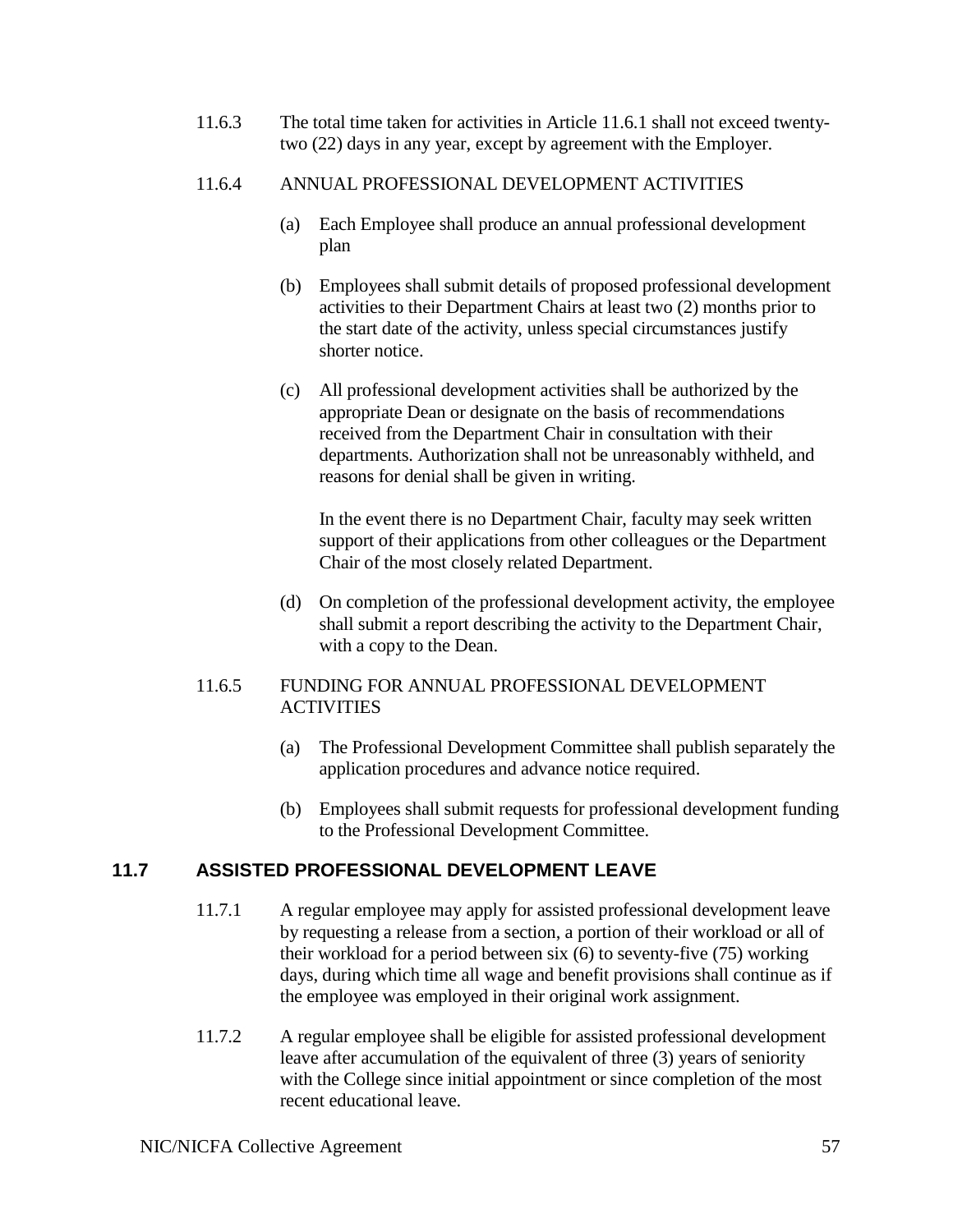### **11.8 UNASSISTED PROFESSIONAL DEVELOPMENT LEAVE**

- 11.8.1 Unassisted professional development leave is defined as leave of up to one (1) year, with the option to extend to a maximum of two (2) years with the consent of the Employer, during which time the employee shall not be paid. An employee shall be eligible for unassisted professional development leave after completion of the probationary period of employment with the College. The employee shall return to the position held at the time of the start of the unassisted leave upon completion of the leave period.
- 11.8.2 Application for such leave shall normally be made to the Employer at least six (6) months before the intended start date, although this requirement may be waived under exceptional circumstances. A request for extension to the unassisted leave shall be made in writing at least three (3) months prior to the expiry of the leave.
- 11.8.3 The employee shall be responsible for the full cost of health, welfare and pension benefits, and shall make the necessary arrangements with the Employer to ensure their maintenance.

# **11.9 ASSISTED EXCHANGE LEAVE**

- 11.9.1 Assisted exchange leave is defined as leave with full pay and benefits whereby qualified faculty, with consent, is exchanged with faculty similarly qualified from another institution for a period up to one (1) year. The Employer will encourage and facilitate such exchanges whenever they are judged to be in the interests of the College and the employee.
- 11.9.2 Faculty exchanges are viewed as professional development activities, rather than concessions or awards to employees.
- 11.9.3 An employee on exchange at another institution shall remain an employee of the College for the purposes of Union membership, basic compensation and employee benefits, but will agree to the working conditions of the host institution while on exchange; similarly, incoming exchange faculty remain employees of their own institution but agree to the working conditions of the Employer while on exchange at the College.
- 11.9.4 The following are the basic procedures to be used for implementation of faculty exchanges:
	- (a) Before a faculty exchange can occur, the relevant department in conjunction with the Dean/designate must approve the assignments and periods of exchange for both the employee and new employee concerned, normally at least four (4) months in advance of the exchange. The Union shall be advised of the outgoing and incoming faculty.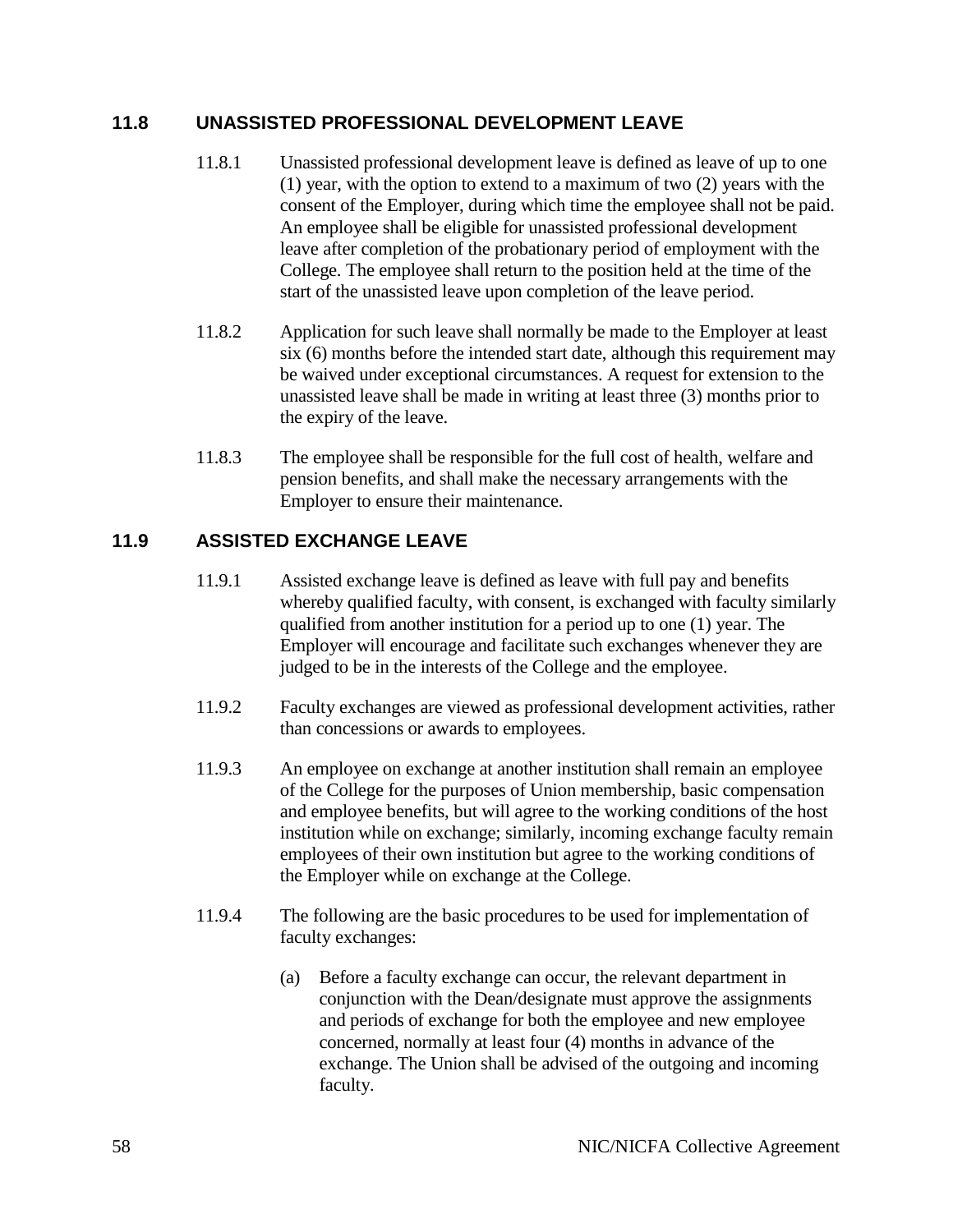- (b) For the purposes of seniority and salary placement, the employee on exchange shall be considered as being on regular assignment.
- (c) Formal evaluation of performance of the employee on exchange will be deferred.
- (d) Specific professional development projects will not be required of employees on exchange, although a period of professional development may be included in the exchange assignment.
- (e) A report to the Department and to the Dean or designate on the experiences while on exchange shall be required of all employees returning from exchange. The character of this report shall be established by the employee, the Department and the Dean or designate as part of the determination of the assignment.
- (f) The process of selecting exchange employees from other institutions should be similar to that for faculty appointments to the College. A review of credentials will be required along with an alternative to a personal interview by the host department of the College if a personal interview cannot be arranged.
- (g) The Employer shall disseminate information on faculty exchange possibilities and shall provide the Union with the information.
- 11.9.5 Should an exchange prove unsatisfactory, or fail altogether, for any reason, from the viewpoint of the College or the visiting employee, then the College employee on assisted exchange leave shall not be held in any way responsible for any expenses or problems occasioned by this failure.
- 11.9.6 Leave granted under this Article shall not exceed two (2) years.

# **11.10 SECONDMENTS**

- 11.10.1 An employee shall be granted part or full-time release for secondment, for a period not exceeding one (1) year, with the possibility of an extension for a further period not to exceed one (1) year. This release shall be subject to the reasonable and bona fide curriculum and scheduling requirements of the Employer.
- 11.10.2 An employee granted the release shall continue to receive full salary and benefits from the Employer.
- 11.10.3 The College shall arrange for reimbursement of the full cost of salary and benefits.
- 11.10.4 The employee shall continue to accrue seniority equal to the seniority that would have accrued had the secondment not occurred.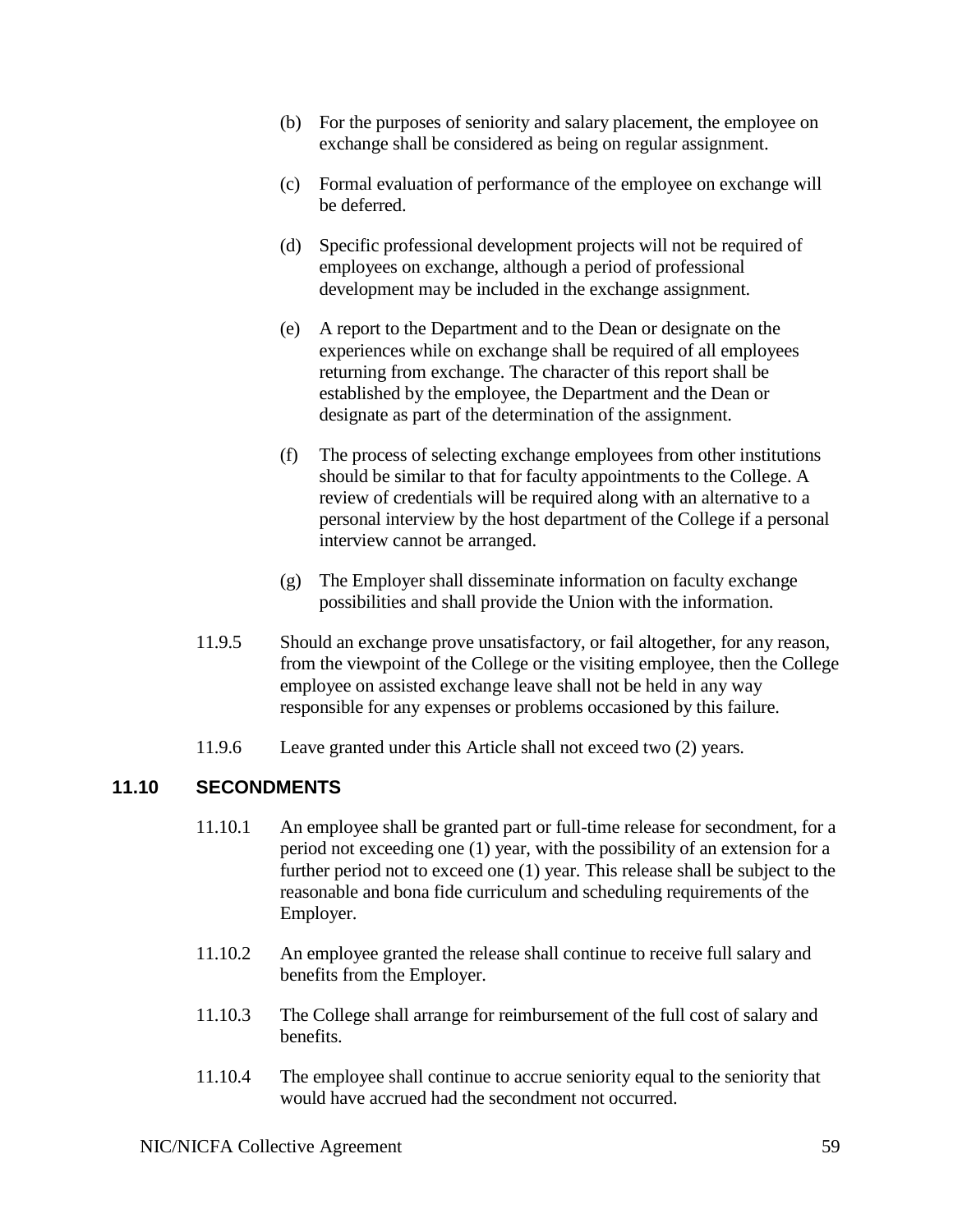# **11.11 OTHER LEAVES**

- 11.11.1 Leave of absence may be granted an employee without pay for a period not exceeding two (2) calendar years. An employee applying for such leave shall apply in writing at least four (4) months prior to the leave commencement date. In extenuating circumstances, the four- (4) month's notice may be waived.
- 11.11.2 Employees granted a leave of absence shall provide the Employer with six- (6) month's notice of his or her intention to return to work.

### **11.12 GENERAL PROVISIONS - ALL LEAVES COVERED BY SECTION 11**

- 11.12.1 Any employee or group of employees applying for assisted leaves of any type, shall do so on the understanding that they return to the employ of the College for a period of not less than the term of the leave, or one (1) year, whichever is less. In the case of assisted leaves, failure to do so will require the employee to reimburse the Professional Development Fund for all salary and other benefits paid during the term of the leave.
- 11.12.2 On return from leave, the employee will be returned to the same centre or campus and position as at the point of taking leave and with the applicable salary and benefits.
	- (a) An employee granted any type of professional development leave will be required to maintain contact with the Employer and, where leaves have been approved by the Professional Development Committee, to provide such information as will allow the Professional Development Committee to determine whether or not the conditions of the leave are being met. Further, the employee, upon return, will be required to submit a report on the activity to the Professional Development Committee.

An employee who defaults on these conditions may have the professional development leave revoked.

### **11.13 LEAVE DURING PROBATION PERIOD**

An employee commencing any leave during the probation period will be required to complete the unexpired portion of the probation upon returning to work.

# **11.14 ELIGIBILITY FOR SALARY INCREMENTS DURING A LEAVE**

An employee on leave of absence with pay shall be eligible for any salary increments as they occur during the leave of absence. The granting of increment for employees on leave of absence without pay shall be deferred until the employees return to their position with the college.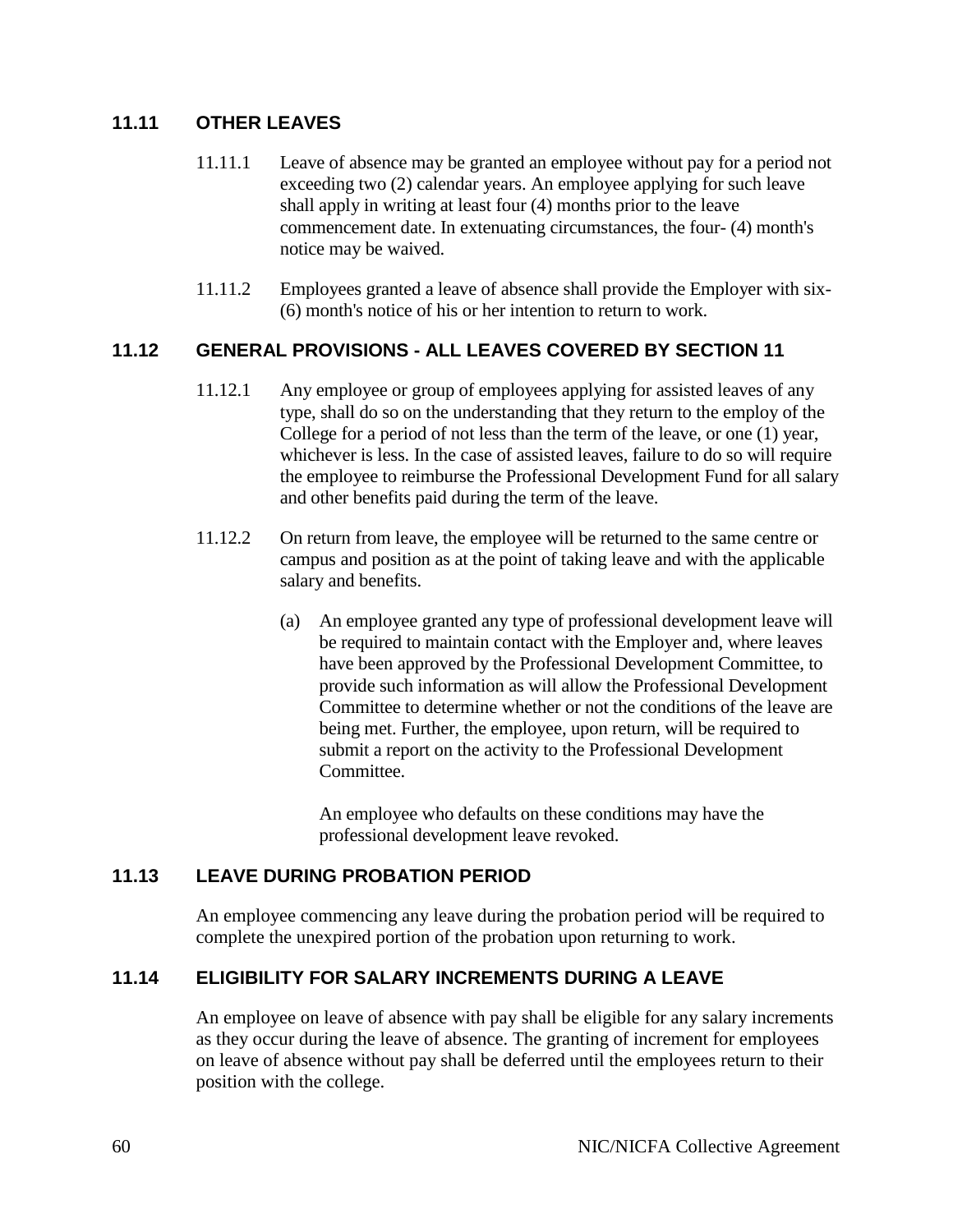# **11.15 REFUSAL TO GRANT LEAVE**

The College may refuse to grant leaves under Article 11 where such leaves would adversely affect the operation of the department or campus to an unacceptable extent. Decisions regarding such refusals shall be made in consultation with the affected employee and such refusals shall not extend beyond one academic year.

# 12. HEALTH AND WELFARE BENEFITS

The Employer agrees to continue the following for the duration of this Agreement, and no changes will be put into effect unless mutually agreed between the Employer and the Union. The College cannot be held responsible for the rejection of any claim(s) by the insurers.

# **12.1 B.C. MEDICAL SERVICES PLAN**

- 12.1.1 All regular employees shall participate in the B.C. Medical Services Plan on the first day of the month following their appointment. The College shall pay one hundred percent (100%) of all premiums.
- 12.1.2 Sessional employees who are full-time with appointments for a minimum of four (4) months shall participate in the B.C. Medical Services Plan. The College shall pay one hundred percent (100%) of the monthly premiums.
- 12.1.3 Sessional employees who are half time or more and who are hired for a minimum of four (4) months shall participate in the B.C. Medical Services Plan. The College shall pay the proportion of the premium that is the same as the employee's work assignment.
- 12.1.4 Employees who have equivalent coverage elsewhere must exclude themselves from participation in one of the plans.

# **12.2 EXTENDED HEALTH CARE PLAN**

- 12.2.1 All regular employees shall participate in the Extended Health Care Plan on the first day of the month following their appointment. The College shall pay one hundred percent (100%) of the monthly premiums.
- 12.2.2 Sessional employees who are full-time with appointments for a minimum of four (4) months are entitled to participate in the Extended Health Care Plan. The College shall pay one hundred percent (100%) of the monthly premiums.
- 12.2.3 Sessional employees who are half-time or more and who are hired for a minimum of four (4) months are entitled to participate in the Extended Health Care Plan. The College shall pay the proportion of the premium that is the same as the employee's work assignment.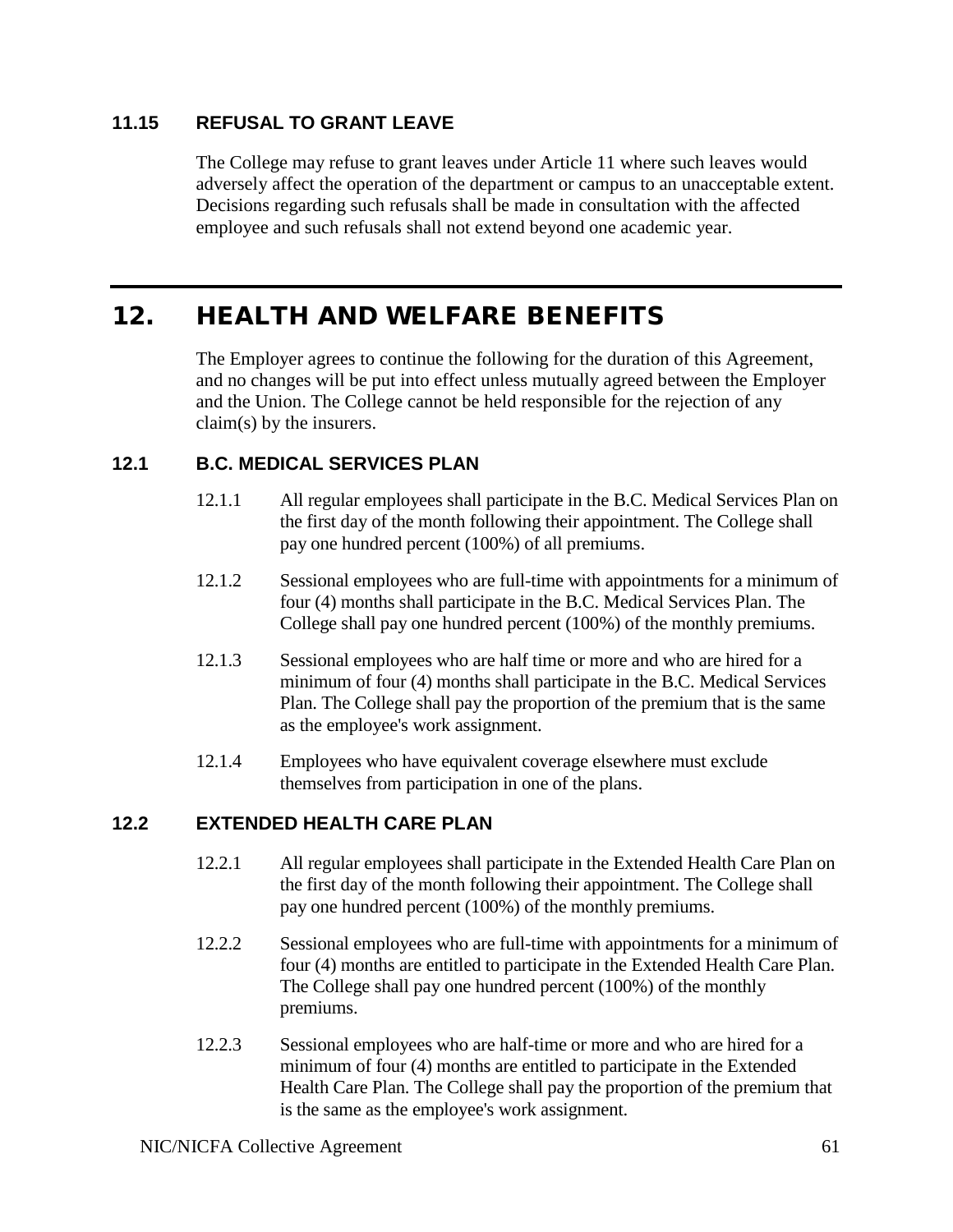- 12.2.4 The Extended Health Care Plan shall be sustained for the employees described in Article 12.2.1 to Article 12.2.3 and their dependents at the following level:
	- (a) 100% reimbursement for hospital, professional and medical care and prescription drugs in accordance with the benefits policy;
	- (b) Vision care including eyeglasses and contact lenses in the amount of Five Hundred Dollars (\$500.00) every twenty-four (24) months.
	- (c) Additional Out-of-Province coverage shall be purchased as required for employees who are away on secondment or College business beyond the term of coverage of the College plan.

# **12.3 DENTAL PLAN**

- 12.3.1 All regular employees, and sessional employees with full-time contracts that are four (4) months or longer, shall participate in the Dental Plan. The College shall pay one hundred percent (100%) of the monthly premiums for employees and dependents.
- 12.3.2 Sessional employees with part-time contracts, that are half time or more and at least four (4) months in duration, are eligible to participate in the Dental Plan. The College shall pay the proportion of the premiums that is the same as the employee's work assignment.
- 12.3.4 The Dental Plan shall be sustained at the following level:

| (a) Basic Treatment | $100\%$ :                                                                             |
|---------------------|---------------------------------------------------------------------------------------|
| (b) Major Treatment | 80% to an annual maximum of \$2000;                                                   |
|                     | (c) Orthodontic Treatment $50\%$ to a maximum of \$2000 per person<br>lifetime limit. |

### **12.4 GROUP LIFE INSURANCE AND ACCIDENTAL DEATH AND DISMEMBERMENT**

- 12.4.1 All regular employees and sessional employees with full-time contracts that are four (4) months or longer in duration shall participate in the Group Life Insurance plus Accidental Death and Dismemberment Insurance. Group Life Insurance shall provide a benefit level of three times (3X) the annual salary of the employee to a maximum of \$300,000.00.
- 12.4.2 Regular part-time employees and sessional employees with appointments which are half-time or more and four (4) months or more in duration shall participate in Group Life Insurance and Accidental Death and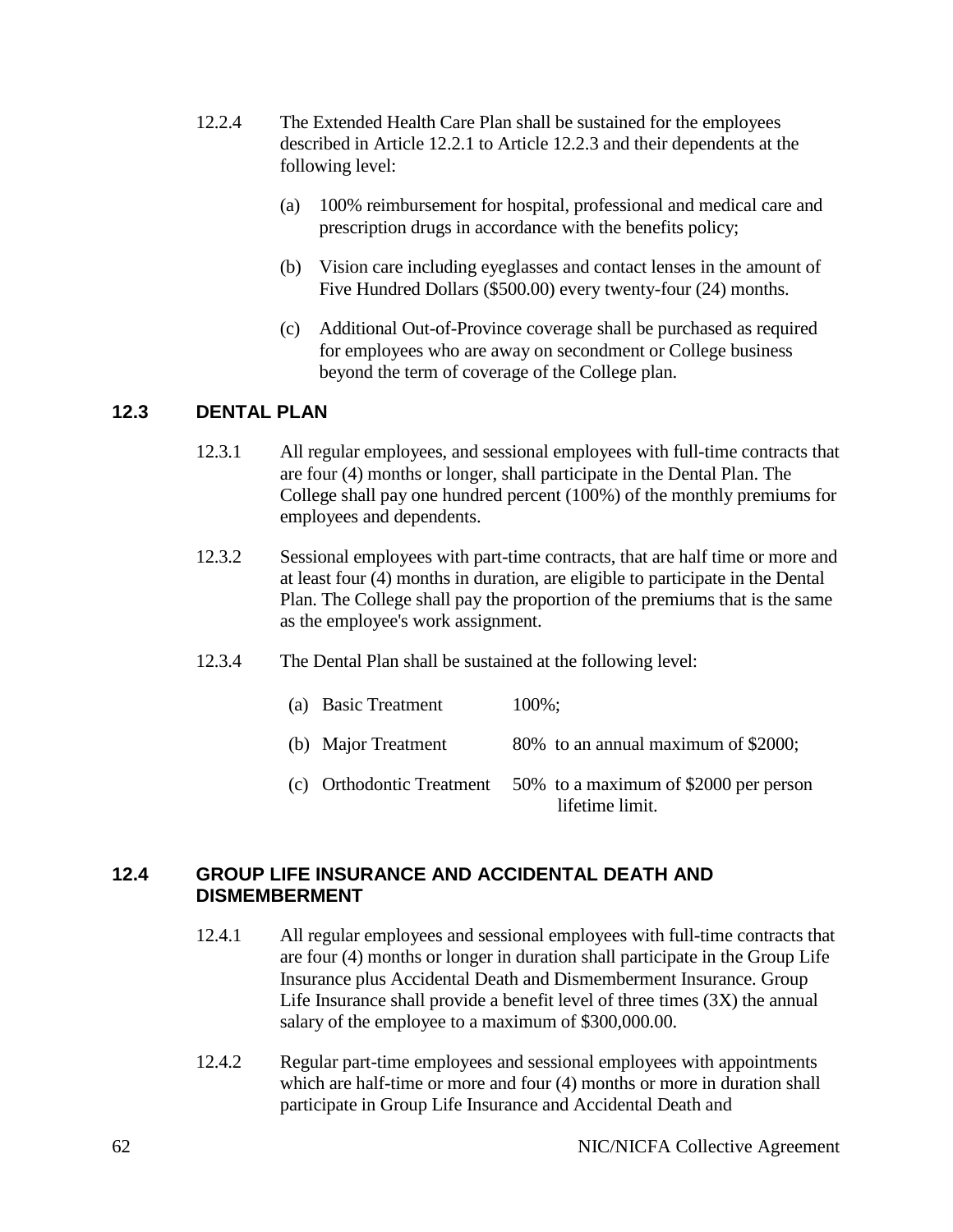Dismemberment Insurance. The College shall pay the proportion of the premiums that is the same as the employee's work assignment.

12.4.3 When employees leave the employ of the College, they may arrange with the carrier for the conversion of their policy to a personal plan.

### **12.5 BENEFITS FOR SESSIONAL EMPLOYEES LESS THAN HALF-TIME AND/OR LESS THAN FOUR (4) MONTHS**

Sessional employees who are appointed less than half-time and/or less than four (4) months shall receive five percent (5%) on all wages in lieu of benefits.

### **12.6 OPTIONAL INSURANCE**

Eligible employees who choose to participate in any optional insurance plans offered by the College will pay one hundred percent (100%) of premiums. A normal conversion privilege will be provided within thirty-one (31) days after termination of, or retirement from, employment. The employee shall be responsible for the payment of any premiums arising from the conversion.

# **12.7 PENSION AND RETIREMENT PROVISIONS**

- 12.7.1 All new employees must participate in the College Pension Plan as described in the Pension (College) Act. The College will contribute to the cost of such coverage to the extent described by the Plan.
- 12.7.2 A new employee already in receipt of a pension under the BC Pension Plans, or a recognized pension plan from BC or another Province, may waive the right to enrolment in the College Pension Plan.

### **12.8 REGISTERED RETIREMENT SAVINGS PLAN**

The Employer shall deduct, on behalf of any employee who makes written application, any amount requested, which will be placed in the Registered Retirement Savings Plan selected by the College. The employer shall ensure that such payments are deducted before taxes.

### **12.9 WORKSAFEBC CLAIMS AND BENEFITS**

- 12.9.1 All employees shall be covered by the Workers' Compensation Act. No employees shall have their employment terminated as a result of absence from work due to a compensable accident.
- 12.9.2 Pending implementation of payments by WorkSafeBC on an insurable claim, the employee shall continue to receive the full pay and benefits described in this Agreement.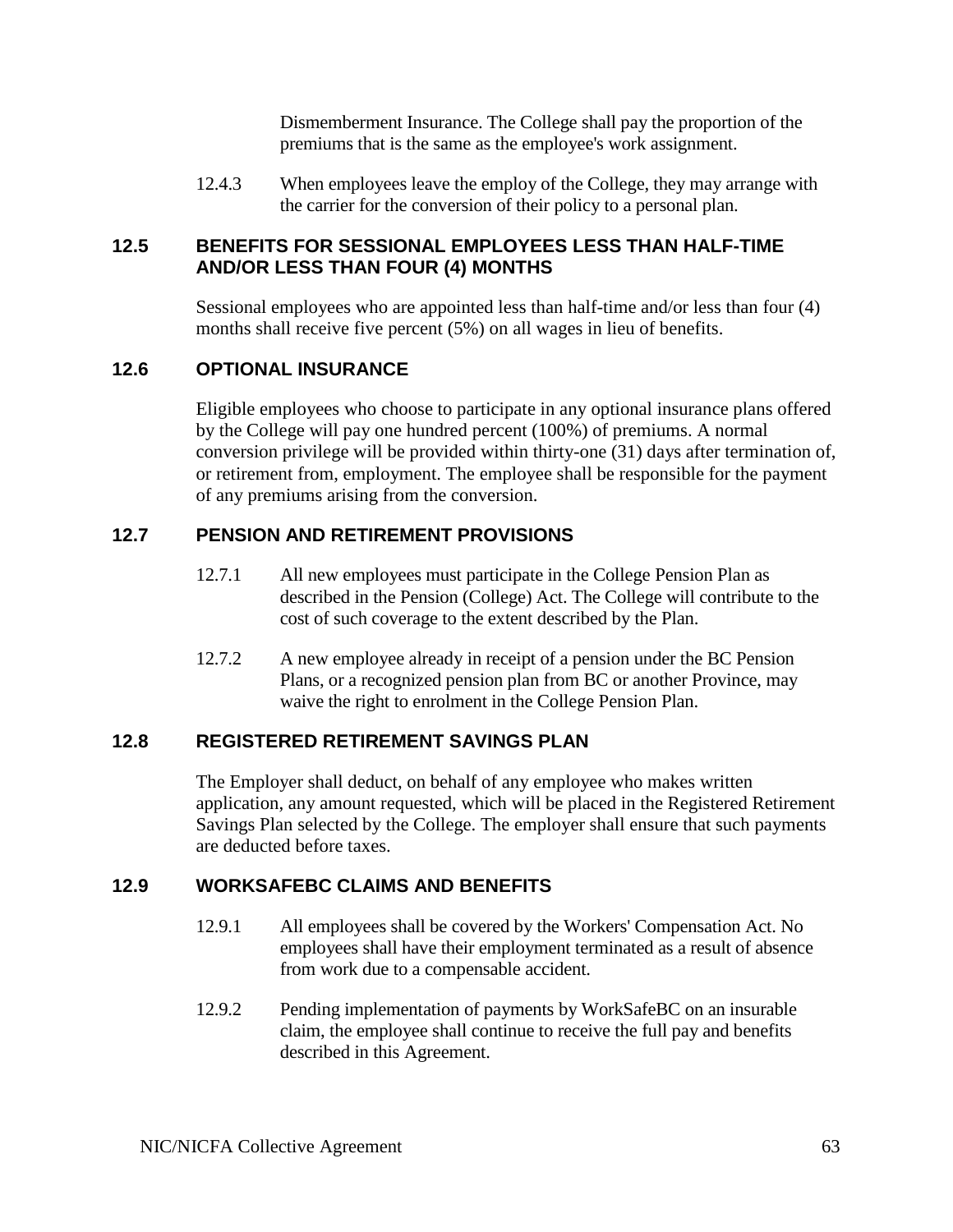- 12.9.3 If the employee is compensated by WorkSafeBC for any period of time for which wages are paid by the Employer, the Employee shall arrange to reimburse the Employer for such monies received from the Workers' Compensation Board.
- 12.9.4 During the period an employee is receiving Workers' Compensation benefits, the Employer shall continue to pay all required premiums for pension, and health and welfare benefits in order to maintain the employee's benefit coverage.
- 12.9.5 An employee who is declared totally and permanently disabled by the WorkSafeBC, and who cannot return to employment, will cease to be covered by the benefits no earlier than two (2) years after the date that the disability began.

### **12.10 BENEFITS UPON RETURNING TO WORK**

Employees returning to work without a break in service shall be entitled to all benefits on their first day of re-employment.

### **12.11 EMPLOYEE'S RESPONSIBILITY**

It is understood that it is the responsibility of each employee to be familiar with the specific details of coverage and eligibility requirements of all benefit plans.

### **12.12 PROVISION OF INFORMATION ON POLICY CONTRACTS**

Copies of the actual policy contracts will be kept on file in the Office of the Bursar. Upon reasonable notice, access to these policy contracts will be granted to authorized representatives of the Union. The College and the Union will make every reasonable effort to provide information regarding the benefit plans to any employee.

### **12.13 SUBROGATION**

Employees who receive sick leave benefits as a result of an injury for which they also receive wage loss payments from the Insurance Corporation of British Columbia must reimburse the College for the wage loss payments received from I.C.B.C. for the same time period as covered by the sick leave. In such cases, the employee shall be re-credited with the sick leave benefits.

# **12.14 CANADA SAVINGS BONDS**

The College shall arrange payroll deductions for Canada Savings Bonds upon receipt of instructions from the employee.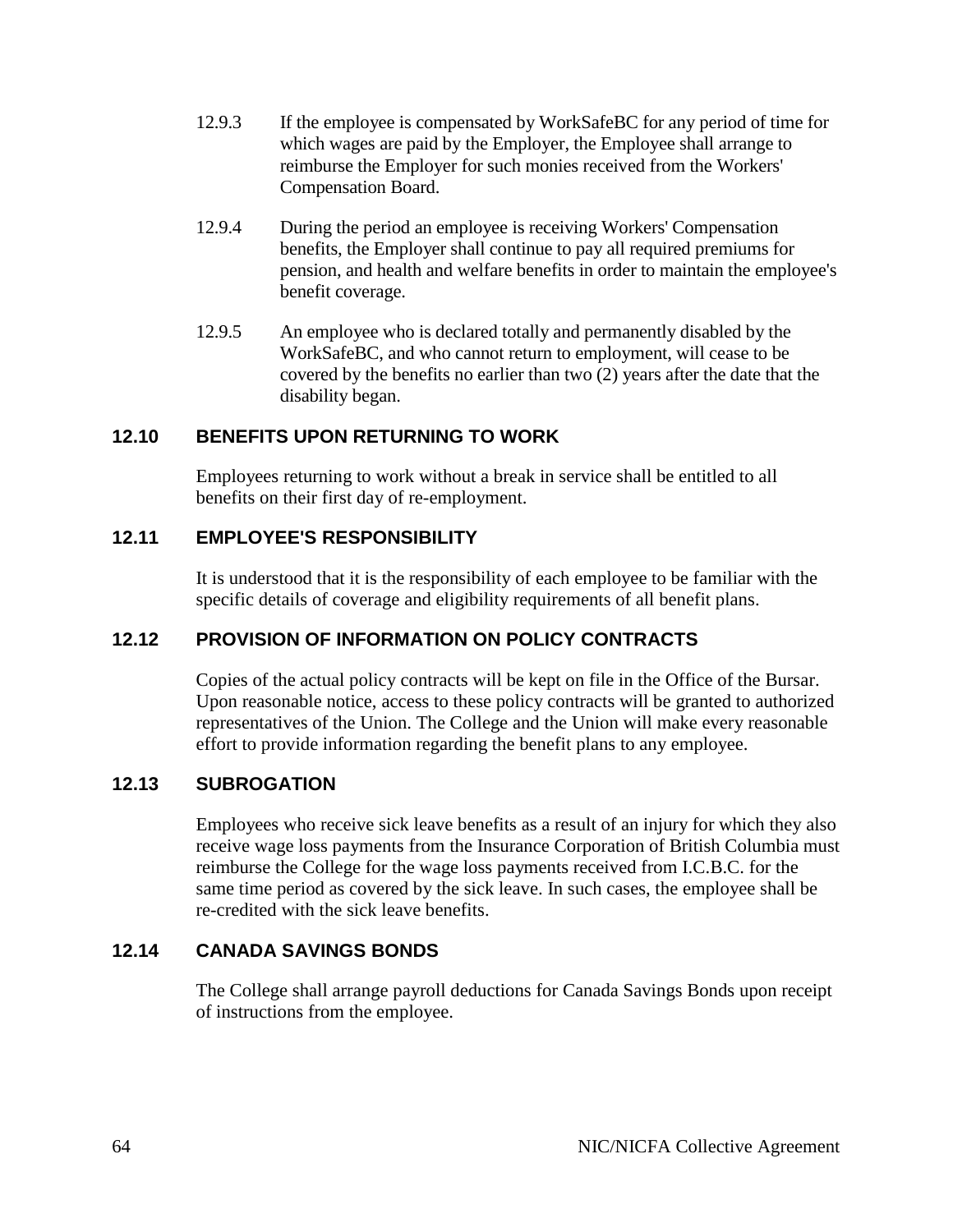# 13. REGULARISATION AND JOB SECURITY

### **13.1 CREATION OF REGULAR POSITIONS THROUGH AUTOMATIC CONVERSION**

13.1.1 An employee who has been employed with a workload of fifty percent (50%) or greater for two (2) consecutive years shall be regularized.

> An employee who is regularized, and who has served two (2) years of service with the College, will receive an immediate service increment at the date of regularization.

#### 13.1.2 PROBATIONARY PERIOD FOLLOWING REGULARIZATION

An Employee who is regularized, and who has served two (2) years of service with the College is deemed to have served his or her probationary period.

13.1.3 A sessional employee hired to replace a regular employee on leave of absence accumulates seniority but does not accumulate service towards regularization.

#### **13.2 NEW COURSE OFFERINGS**

- 13.2.1 When new or additional courses are offered, the right of first refusal shall be given first to qualified employees on the recall list and then to other existing, qualified, part-time employees. Seniority shall be the deciding factor when disputes arise which can be resolved in no other way.
- 13.2.2 New or additional work assigned to regular employees that is of four- (4) month duration or longer will be considered to be an addition to the employee's regular appointment.
- 13.2.3 New or additional work assigned to regular employees that is less than four- (4) month duration will be considered a sessional appointment.

### **13.3 QUALIFICATIONS OF EXISTING EMPLOYEES**

In the event an employee has successfully completed a probationary period or has been regularized through the processes described in this Agreement, the employee shall be deemed qualified for the position held.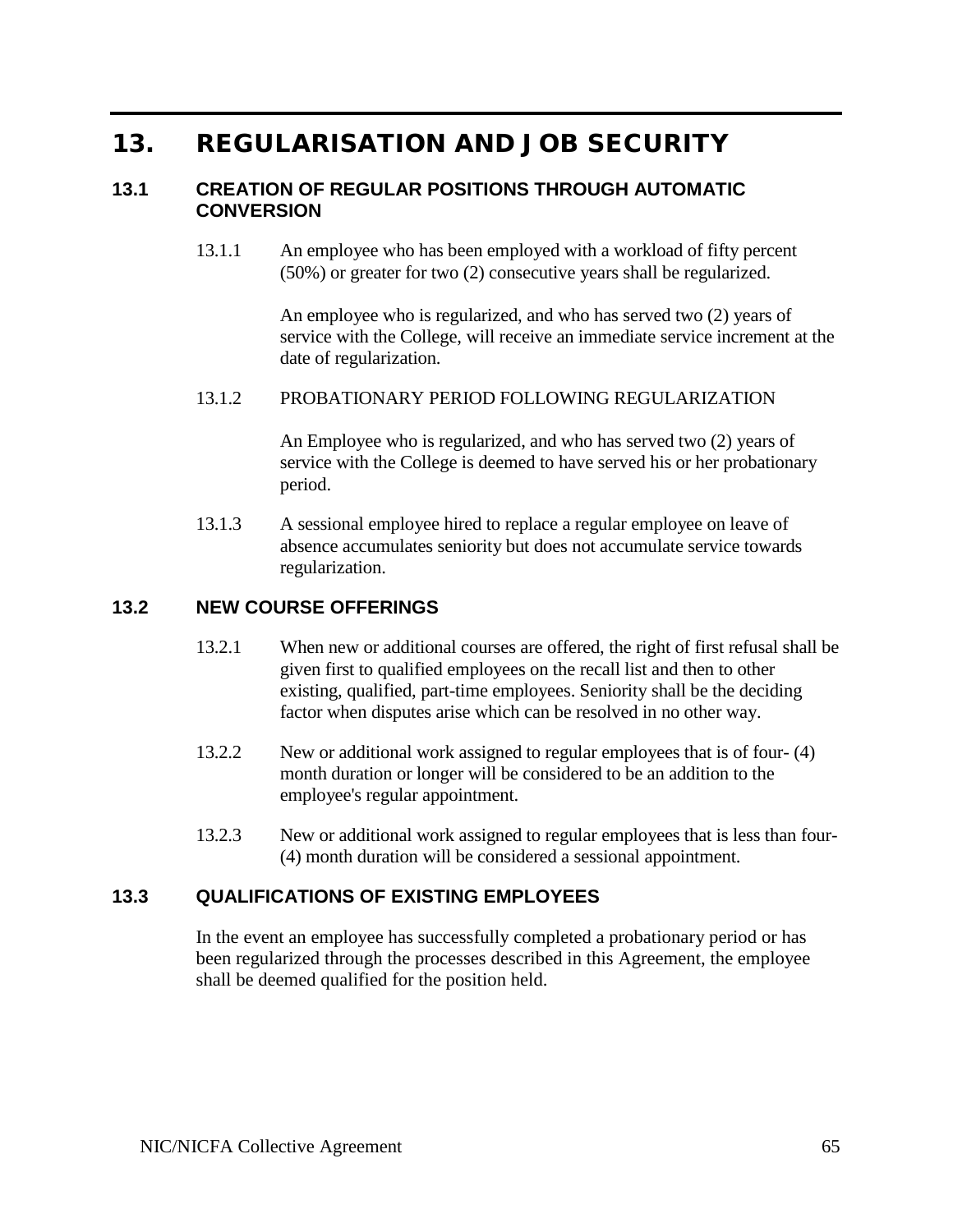# 14. SALARIES

### **14.1 SALARY SCALE**

14.1.1 The salary scale is attached hereto and known as Appendix D.

### **14.2 PLACEMENT ON SALARY SCALE**

#### 14.2.1 PLACEMENT CRITERIA

An employee's placement on the salary scale shall be determined by taking into consideration:

- (a) Qualifications at time of hiring;
- (b) Prior years of relevant work or teaching experience;
- (c) Number of years at the College;
- (d) Additional qualifications earned while employed at the College.

#### 14.2.2 QUALIFICATIONS AT THE TIME OF HIRING

- (a) The minimum placement upon hiring shall be Step Eleven (11).
- (b) Additional steps shall be awarded as follows:
	- (i) one (1) step for a Masters degree directly related to the discipline to be taught;
	- (ii) two (2) steps for a Doctoral degree directly related to the discipline to be taught, or one step for a doctoral degree when a masters degree is also held;
	- (iii) one (1) step for a valid teaching certificate, or successful completion of the Provincial Instructor's Diploma Program, or accreditation as a technician or technologist;
	- (iv) one (1) step for any additional trade qualifications when required for the position.

#### 14.2.3 PRIOR YEARS OF WORK OR TEACHING EXPERIENCE

Additional steps shall be awarded as follows:

(a) one (1) step for each full year of teaching, librarianship, counselling, or directly related work experience in a college, technical institute, vocational school or university where the work is directly related to the duties to be performed for the College;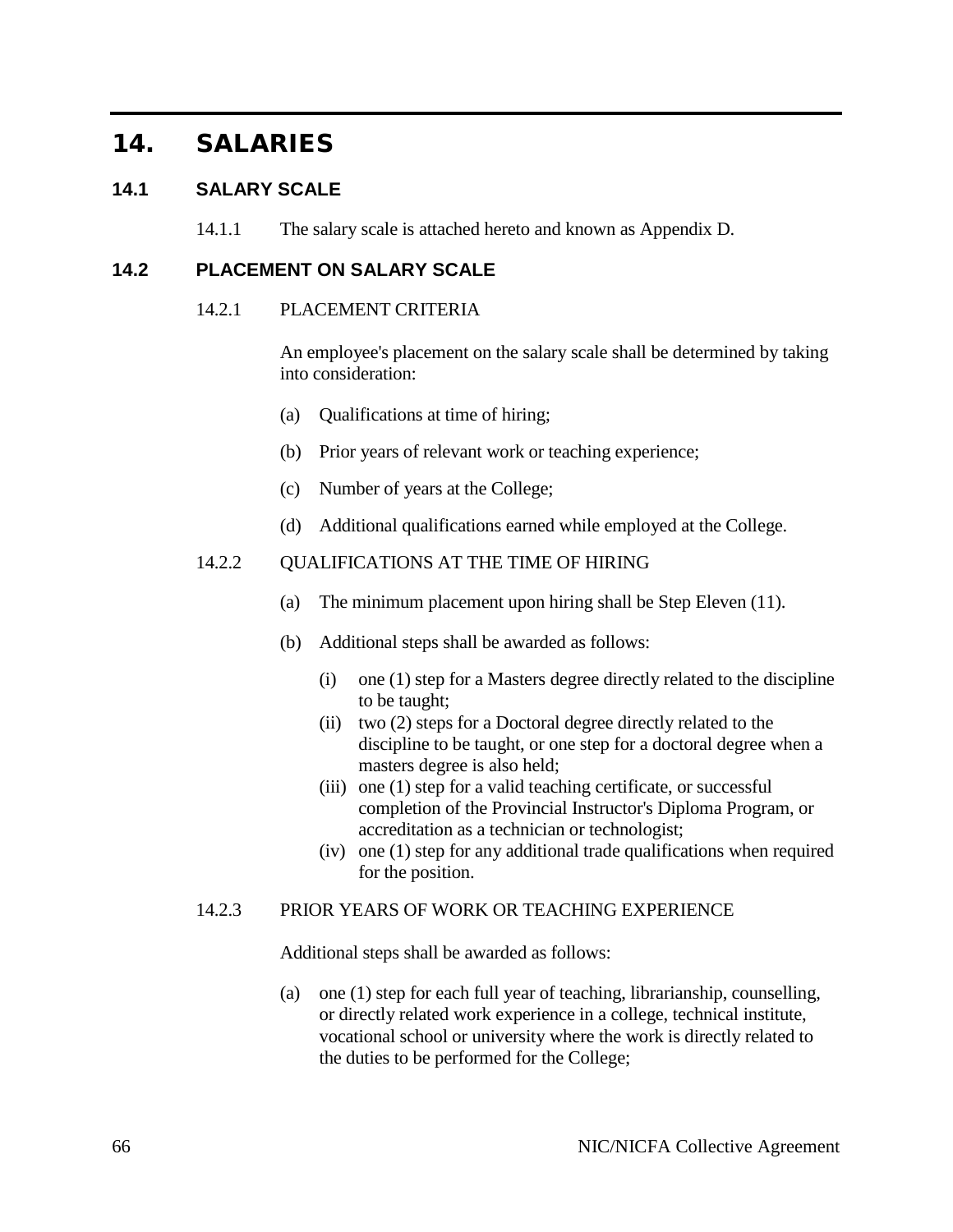- (b) one (1) step for each two (2) years of directly related work experience in an educational institution, other than a post secondary institution, or at a workplace where the work performed is at a post-certification level and directly relates to the duties to be performed for the College;
- (c) one (1) step for each year of full-time post-doctoral research experience in a field directly related to the duties performed for the College.

### 14.2.4 SUBMISSION OF DOCUMENTATION FOR INITIAL PLACEMENT

- (a) The onus is on the prospective employee to submit all required documentation for initial placement on the salary scale prior to appointment.
- (b) Initial placement on the salary scale shall be determined, according to the above guidelines, by Human Resources and verified by the Dean of designate.
- (c) In the event that any formal qualifications require evaluation for equivalency then a sub-committee of Labour/Management will be struck to decide on appropriate equivalency.
- (d) The Union shall be advised of the names and initial placement of all employees upon confirmation of employment.
- (e) Faculty will be advised in writing of their initial placement on the salary scale. If there is disagreement with the application of the placement criteria, written notification should be forwarded to Human Resources within sixty (60) days for the matter to be reviewed. Changes resulting from a review will be rectified by adjusting the initial placement on the salary scale and shall be retroactive to the date of appointment.

In the event of an error in the initial placement on the salary scale, discovered and documented within a period of one (1) year of the initial placement, by either the College or the faculty involved, adjustment of the placement shall occur, retroactive to the date of appointment.

### 14.2.5 MAXIMUM INITIAL PLACEMENT - NEW EMPLOYEES

- (a) The maximum initial placement for new employees shall be Step Five (5) on the salary scale.
- (b) In the event that recruitment difficulties are encountered and the hiring of a particular individual is considered to be important to a program, but the salary established by initial placement is unacceptable, up to two (2) additional steps may be applied at the recommendation of the Selection Committee and with prior discussion with the Union and approval of the College President.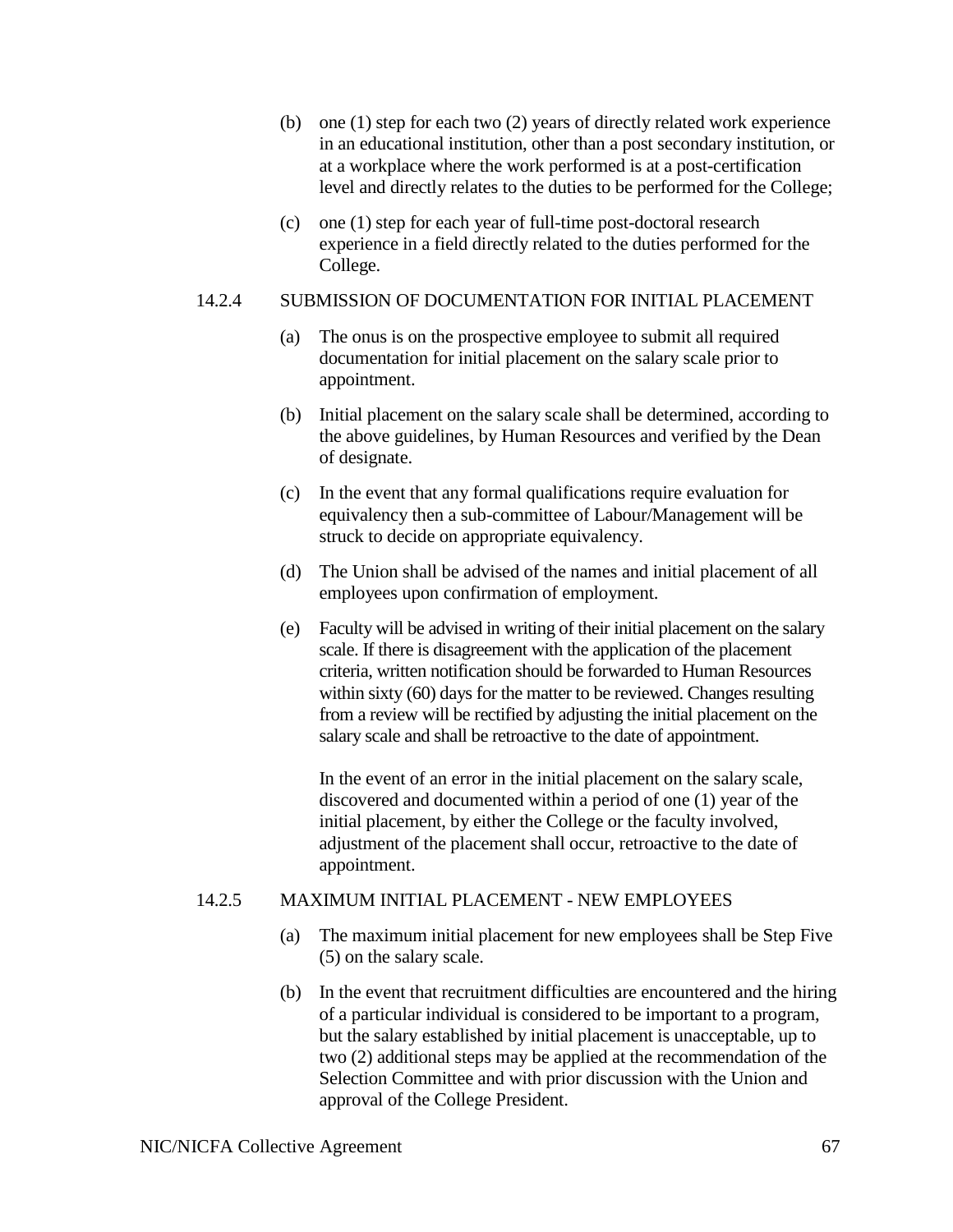#### 14.2.6 SESSIONAL AND CASUAL EMPLOYEES

The salary scale and placement procedures shall apply to sessional and casual employees, to a maximum of Step Eight (8).

#### 14.2.7 SERVICE INCREMENTS

- (a) All Regular employees shall advance one step on the salary scale after completion of each year of service.
- (b) In the event that an employee is on leave without pay the increment will be delayed for the period of absence. Increments will not be delayed when the purpose of the leave is related to the employee's normal duties, responsibilities or professional development and shall be considered approved at the time the leave is granted.
- (c) In the case of absence due to illness, no change in increment date shall be made except when the absence is for more than one hundred and twenty (120) working days.
- (d) Leaves of absence with pay shall not result in a delay of annual increments.

#### 14.2.8 ADDITIONAL ADVANCEMENTS ON THE SCALE

- (a) Employees may apply to advance one (1) step on the salary scale per annum following completion of professional activities such as the following:
	- (i) one (1) increment for completing a Masters degree directly relating to the discipline being taught;
	- (ii) two (2) increments for completing a Doctoral degree directly relating to the discipline being taught, or one (1) increment for a Doctoral degree when a Masters degree is already held;
	- (iii) one (1) increment for completion of an approved professional program equivalent to 1 or 2;
	- (iv) one (1) increment for accreditation as a technician or technologist such ASTTBC or equivalent;
	- (v) one (1) increment for completing the Instructor's Diploma or Teacher's Certificate.
- (b) Application for an additional step in recognition of the completion of professional activities not covered in Article 14.2.8(a) may be made to a sub-committee of the Labour management Committee to be established for this purpose. A copy of the request shall be forwarded to the appropriate Dean or designate.
- (c) The increment(s) shall be granted effective the first day of the month following submission of documentation as evidence of completion of the professional activities.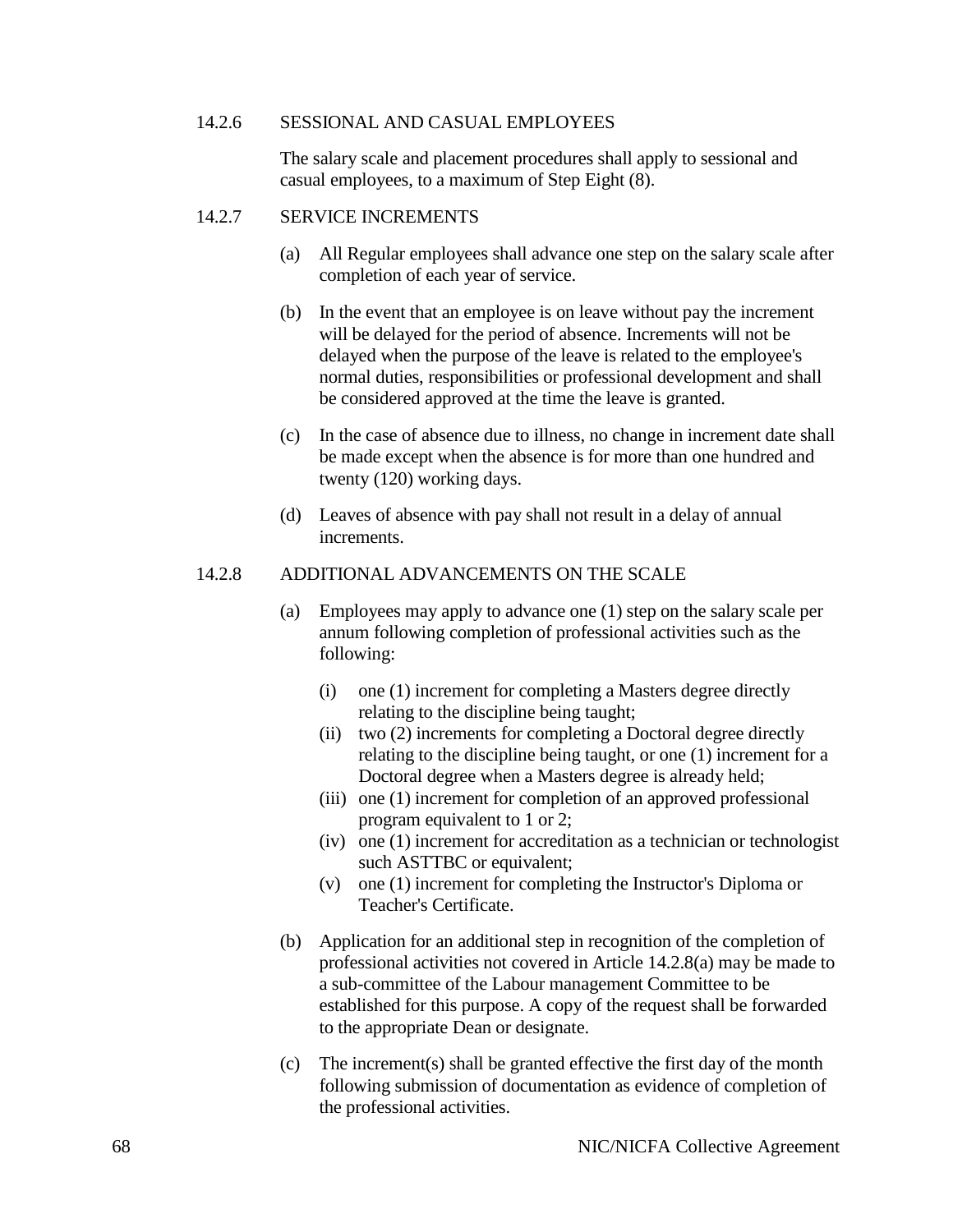### **14.3 PAYMENT OF SALARY**

14.3.1 Regular employees shall be paid an annual salary as determined by Appendix D. The salary shall be paid in biweekly instalments equal to one twenty sixth (1/26) of the annual salary.

> Sessional and casual employees shall be paid a biweekly amount pro-rated to the actual time worked.

- 14.3.2 Where the salary increases during the year, the salary for the period remaining in the academic year shall be paid in equal instalments of the revised annual entitlement.
- 14.3.3 Employees who commence or terminate employment during the academic year shall have their total remuneration pro-rated on the basis of their completed workload.
- 14.3.4 The Employer will deposit the employee's pay cheques in an account at a financial institution designated by the employee.

# **14.4 PAYMENT FOR PREPARATION OF COURSES NOT TAUGHT**

If sessional employees have prepared a course which they have been assigned but have not taught within the previous two (2) years, and for which they have not been provided paid development time, they shall be paid fifteen percent (15%) of the intended course contract should the College cancel the course.

# 15. PROTECTION OF EMPLOYEES

# **15.1 EMPLOYEE ASSISTANCE PROGRAM**

The college agrees to maintain an Employee Assistance Program.

### **15.2 NO DISCRIMINATION**

The parties agree that the provisions of the Human Rights Act of British Columbia related to employment shall apply as though included in, and forming part of, this Agreement.

Further, the parties agree there shall be no discrimination. Without limiting the generality of the foregoing, personal lifestyle, sexual orientation, physical disability unrelated to job performance, previous and current psychiatric treatment unrelated to job performance, and number of dependents shall not constitute cause for discrimination.

The Employer further agrees that it will not discriminate against any person who is authorized to act on behalf of the Union for carrying out duties proper to these positions.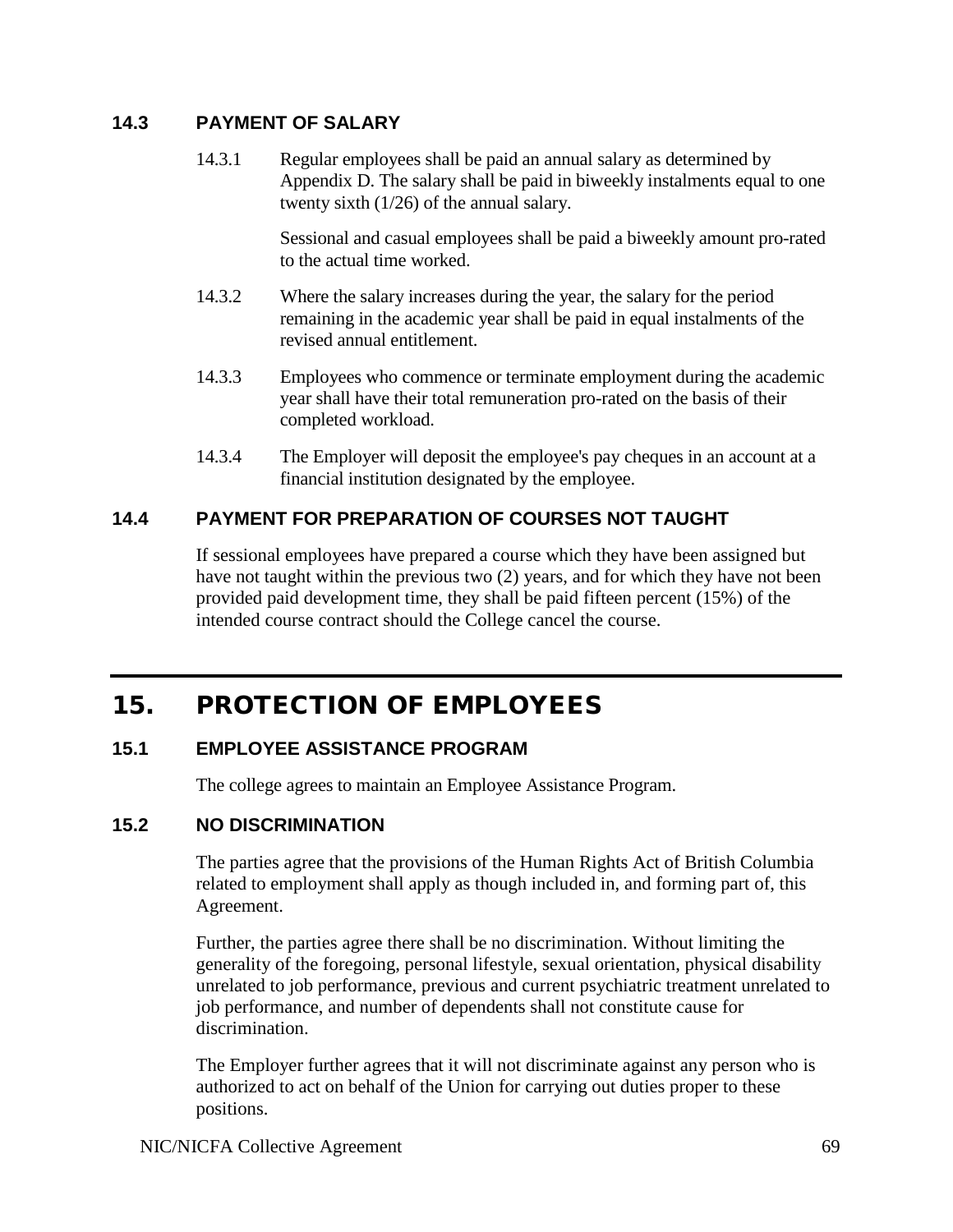### **15.3 SEXUAL AND PERSONAL HARASSMENT**

All faculty have the right to work in an environment free from sexual and personal harassment.

#### 15.3.1 SEXUAL HARASSMENT

Notwithstanding the definition(s) of harassment that may appear from time to time in the College's Human Rights Policy, for the purposes of this Article, sexual harassment includes:

- (a) Unwanted sexual attention made by a person who knows or ought reasonably to know that such attention is unwanted, or
- (b) unwanted physical contact such as touching, patting, pinching or punching, or
- (c) implied or expressed promise of reward for complying with a sexually oriented request, or
- (d) implied or expressed threat of reprisal, in the form either of actual reprisal or the denial of opportunity, for refusal to comply with a sexually oriented request, or
- (e) sexually oriented literature or pornographic material when presented outside the norms of academic discourse and investigation, or
- (f) sexually oriented remarks or behaviour, which may reasonably be perceived to create a negative environment for work and study.

### 15.3.2 ACADEMIC FREEDOM RELATED TO SEXUAL HARASSMENT

Neither the College Policy nor any definition of sexual harassment defined in Article 15.3.1 limits a faculty member's right to present sexually explicit material, sexually oriented literature or pornographic material within an appropriate academic context subject to the norms of academic discourse and investigation.

#### 15.3.3 PERSONAL HARASSMENT

Notwithstanding the definition(s) of personal harassment that may appear from time to time in College policies and procedures for dealing with personal harassment, personal harassment includes:

(a) physical threat, intimidation, or assault, or unwelcome physical contact such as touching, patting, pinching or punching, or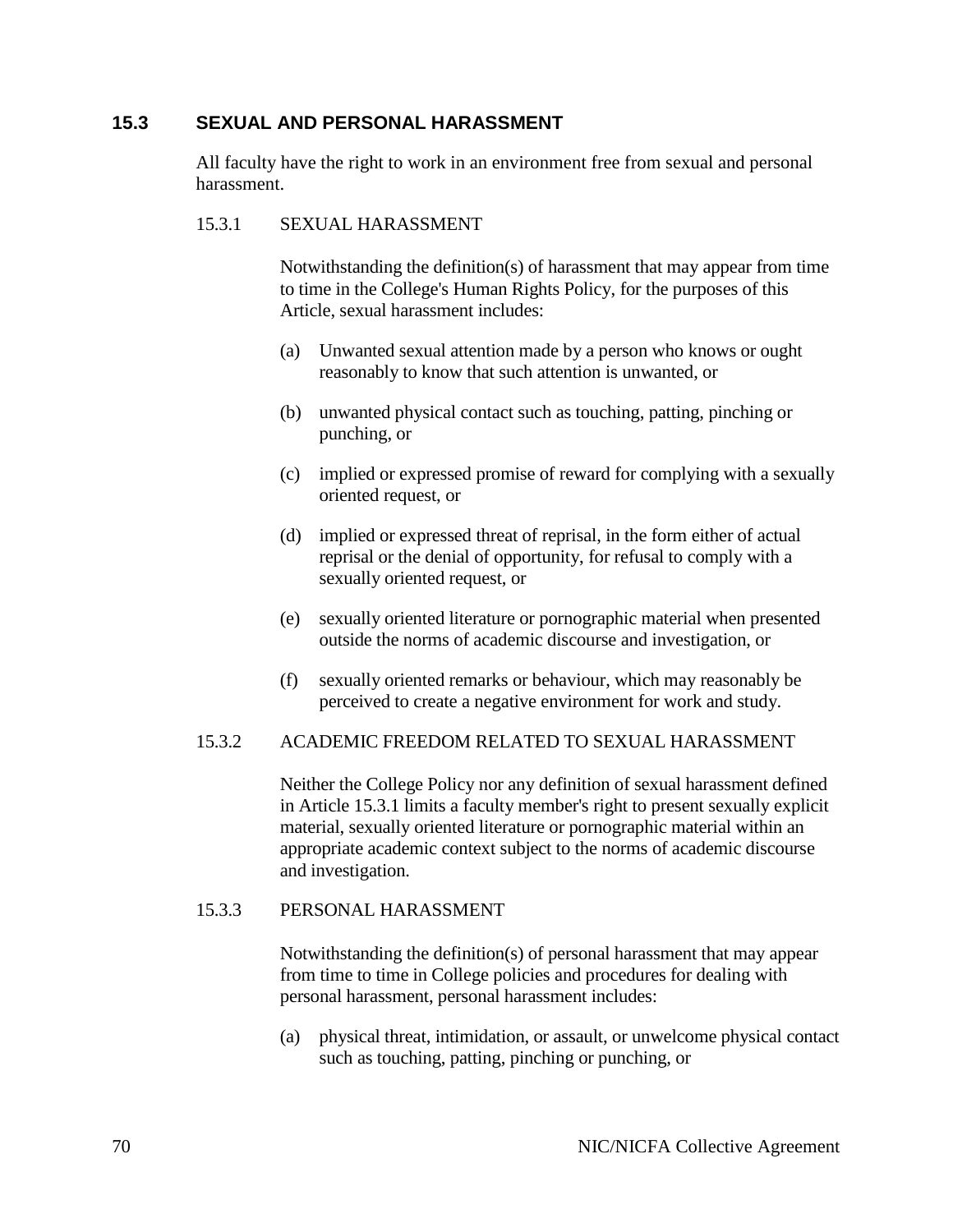- (b) unwelcome behaviour or comment that is directed at, or offensive to, any employee that demeans, belittles, causes personal humiliation or embarrassment to that faculty member or any other employees, or
- (c) implied or expressed promise of reward, or threat of reprisal, or the denial of the opportunity for refusal to comply with a request that is unrelated to a faculty member's assigned duties, or
- (d) the improper use of power or authority to endanger a faculty member's job, threaten the economic livelihood of the faculty member, or in any way interfere with or influence the career of such a faculty member. This includes misuse of power such as intimidation, threats, blackmail or coercion.

Comments or actions that serve a legitimate, work-related purpose shall not be deemed to constitute personal harassment.

# 15.3.4 PROCESSING OF HARASSMENT COMPLAINTS

- (a) Employees may process harassment complaints either through the Grievance Procedure (Article 5) or the appropriate College policy. However, when the Grievance Procedure is invoked, use of the College's Human Rights Policy is precluded.
- (b) Nothing in this Article shall preclude an employee from filing a harassment complaint under the Human Rights Act.
- (c) An employee who chooses to file a complaint in accordance with the College's Human Rights Policy, and does not achieve a satisfactory resolution, may file a grievance and normal time limits shall be waived. The employee may commence the grievance at Step 2 in the Grievance Procedure if he/she wishes.
- (d) All participants in the course of investigating a complaint of harassment shall have due regard to the privacy and confidentiality of any and all persons involved in the complaint.

#### 15.3.5 HARASSMENT COMPLAINTS FILED THROUGH THE GRIEVANCE **PROCEDURE**

Complaints processed through the grievance procedure shall be subject to the following:

(a) In the event the person who is the subject of the complaint is the management representative at any step of the grievance procedure, or if the employee has reason for going to an administrator other than the immediate supervisor, the Union, in consultation with the Employer, will identify another appropriate management representative.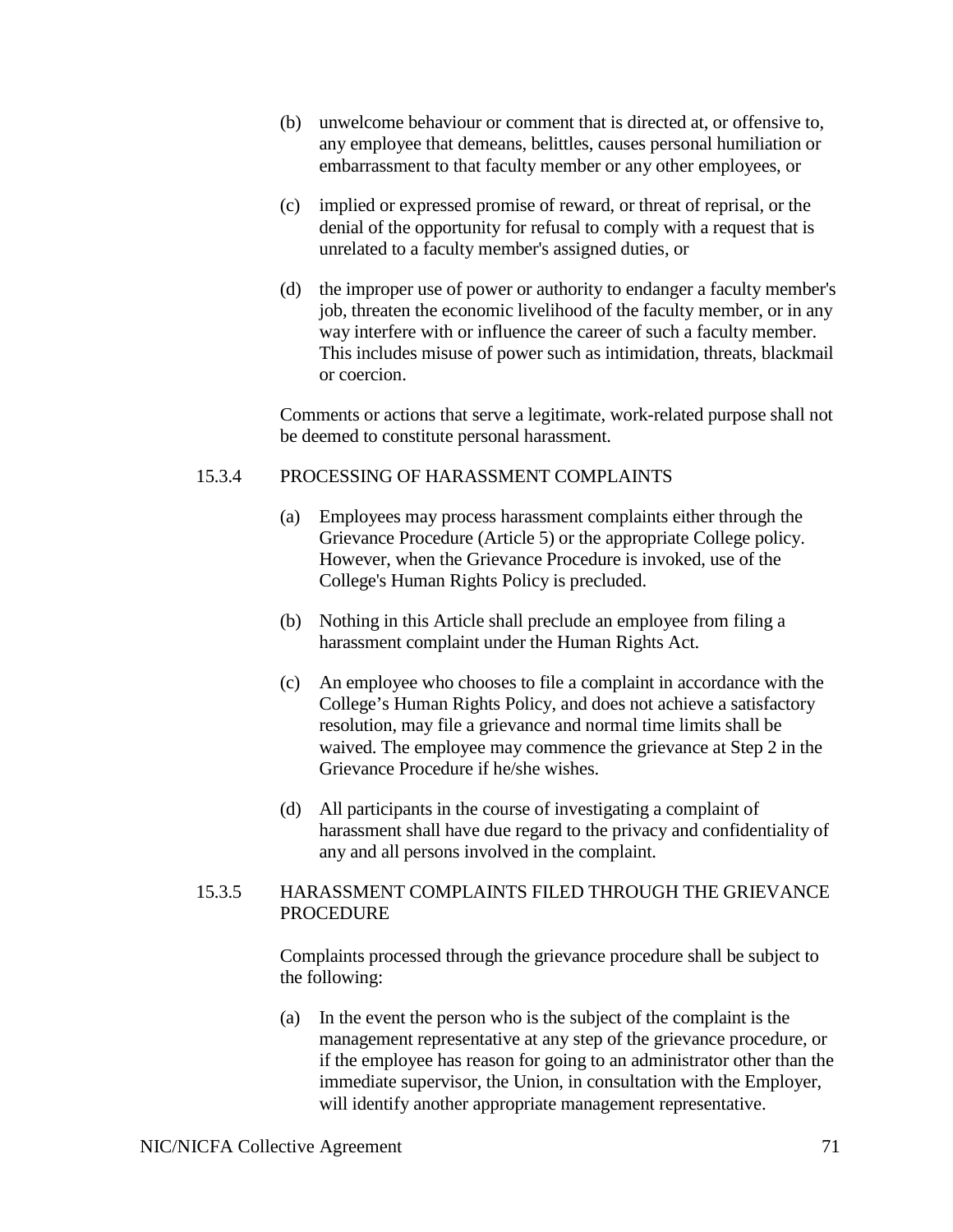- (b) An arbitrator, in the determination of a complaint of harassment, shall take reasonable steps to protect the interest of all parties in privacy and confidentiality in the determination of procedural and evidentiary matters, subject to the requirement of fairness to all parties.
- (c) Where the complainant and the person who is the subject of the complaint are both members of the Union, then the arbitrator seized with a grievance of harassment shall also have jurisdiction in respect of any grievance arising from related discipline of the employee who is the subject of the complaint.
- (d) Information relating to the grievor or alleged harasser's personal background or lifestyle shall not be admissible during the grievance or arbitration process and shall not be used as the basis for a judgment or decision.
- (e) Time limits shall be waived for grievances filed under this Article.

#### 15.3.6 UNION REPRESENTATION FOR FACULTY

- (a) Faculty against whom a complaint has been filed shall have the right to know what allegations have been made against them, and shall have the right to Union representation at all meetings, interviews and hearings where the member's presence is requested.
- (b) A faculty member who is a complainant has the right to Union representation at all meetings, interviews and hearings where the complainant's presence is requested.

# **15.4 TECHNOLOGICAL CHANGE**

# 15.4.1 DEFINITION OF TECHNOLOGICAL CHANGE

For the purposes of this Agreement the term "technological change" shall be understood to mean changes in the manner in which the Employer carries out educational operations, delivery and services where such change or changes significantly affect the terms and conditions or security of employment of members of the Union or alter significantly the basis on which this Agreement was negotiated.

- 15.4.2 Such changes as anticipated above shall include, but not be limited to:
	- (a) The introduction, because of technological change or development, of equipment, material or processes different in nature, type or quantity from that previously utilized.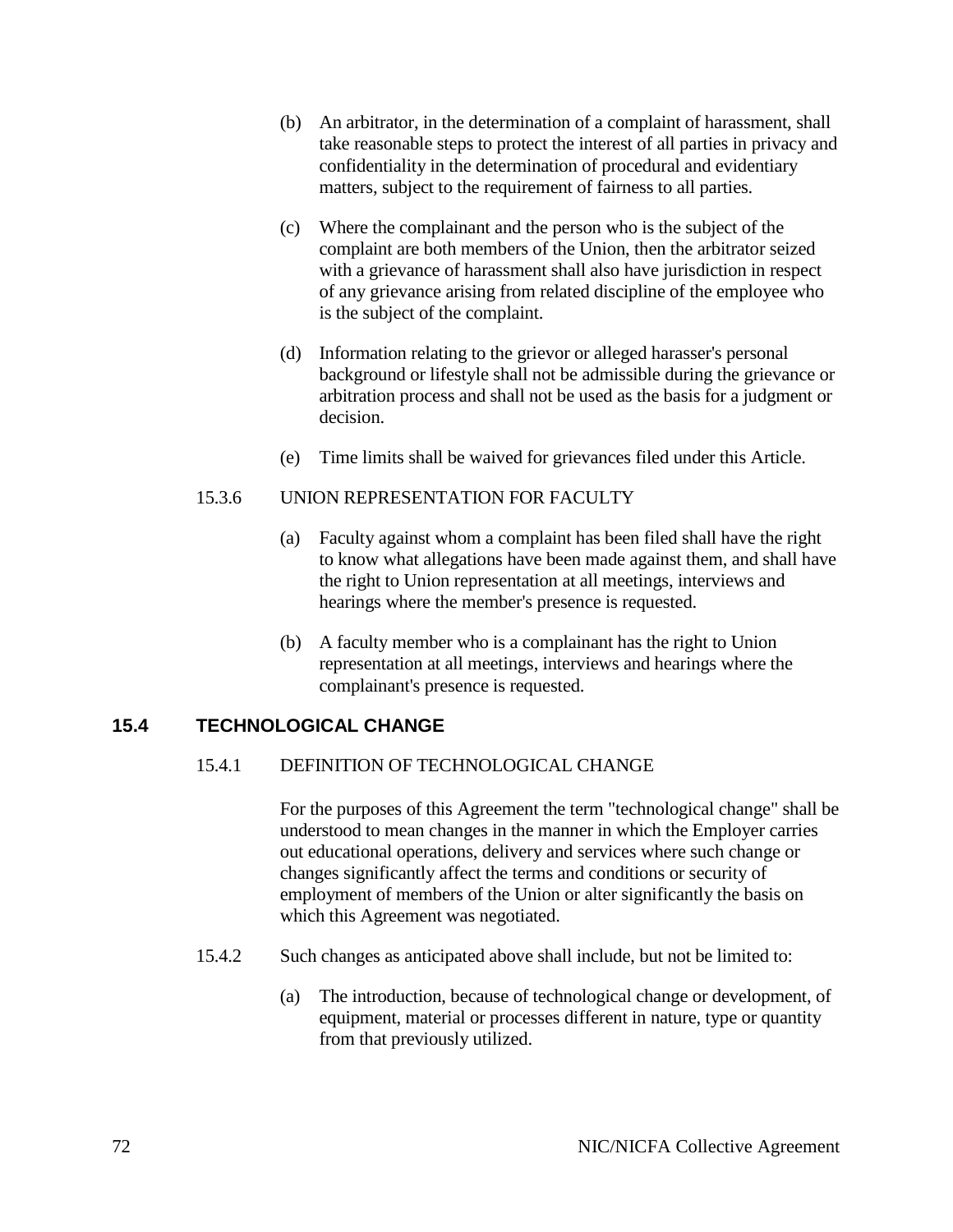- (b) A change related to the introduction of this equipment, material or process, in the manner in which the Employer carries out its educational objectives and operations.
- (c) A change in work methods, organization, operations, or processes which would result in the layoff or reduction in workload of one or more employees.
- (d) A structural change in the mode of instructional delivery.
- 15.4.3 When the Employer intends to introduce a technological change:
	- (a) The Employer agrees to notify the Union as far as possible in advance of its intentions and to update the information provided as new developments arise and modifications are made.
	- (b) The foregoing notwithstanding, the Employer shall provide the Union, at least one hundred and twenty (120) calendar days before the introduction of a technological change is intended, with a detailed description of the change it intends to carry out disclosing the anticipated impact on employees.
- 15.4.4 This notice mentioned above shall be given in writing and shall contain pertinent data, including:
	- (a) the nature of the change;
	- (b) the date on which the Employer proposes to effect the change;
	- (c) the approximate number, type and location of employees likely to be affected by the change;
	- (d) the effects the change may be expected to have on the employees' working conditions and terms of employment.

# 15.4.5 NOTICE TO AFFECTED EMPLOYEES

The notice mentioned in Article 15.4.3 and the information specified in Article 15.4.4 shall also be given to the faculty who will be affected by the technological change.

# 15.4.6 CONSULTATION

Where the College has notified the Union of the intention to introduce technological change(s), the College and the Union will undertake to meet within thirty (30) calendar days of giving notice, to hold constructive and meaningful consultation in an effort to minimize any adverse effects of technological change on employees.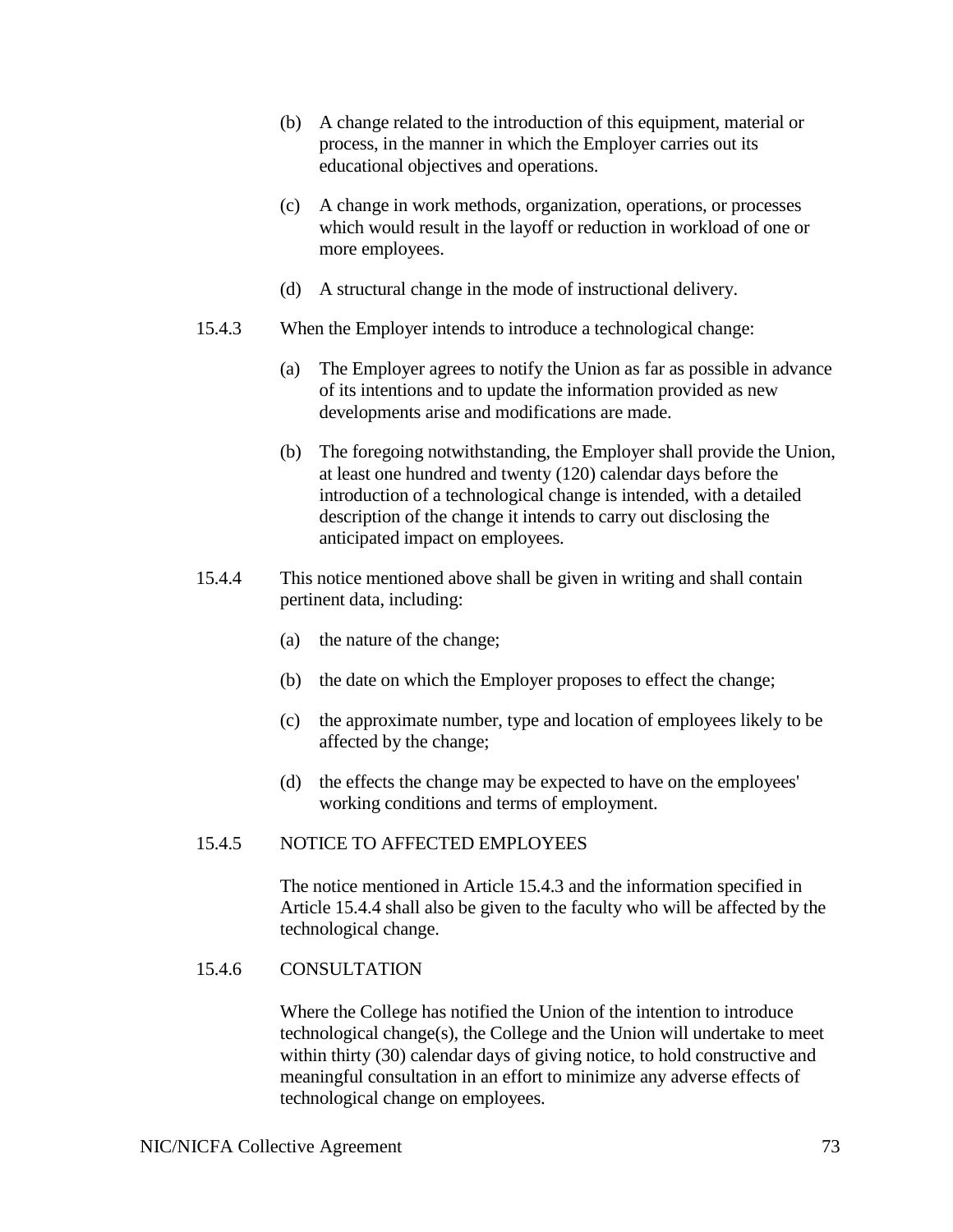# 15.4.7 OPTIONS IN THE EVENT OF ELIMINATION OF A POSITION THROUGH TECHNOLOGICAL CHANGE

- (a) In the event that the College implements technological change as defined in Article 15.4.1 and Article 15.4.2, following the one hundred and twenty (120) calendar day notice period, the College will:
	- (i) offer the employee an existing, equivalent, vacant position provided the employee is qualified in accordance with the selection criteria for the position, or
	- (ii) the employee shall be given the option of selecting either: 1. severance, as defined in Article 6.7 of this Agreement, or
		- 2. layoff and having his/her name placed upon the recall list, and then being subject to the full recall and displacement rights as defined in Article 6.6.5 of this Agreement.
- (b) During the period of employment between notice of reduction on account of technological change and reduction taking effect, employees shall retain their level of earnings regardless of any transfer or reduction of duties performed by the employee.

# **15.5 COPYRIGHT**

- 15.5.1 When an employee is assigned by the Employer to develop instructional materials, copyright law provides that the ownership of copyright of these materials rests with the Employer. Recognizing that the potential for royalties is strong motivation to authors and creators of innovative instructional materials, the College shall not unreasonably withhold a request for copyright to be released to the author(s). The College shall retain the right in perpetuity and without penalty to use the materials in any way it sees fit, providing authorship is acknowledged.
- 15.5.2 For the purposes of this Agreement, copyright material shall include but not be limited to written material, artistic material, software, video or audio tapes, training aids, audiovisual materials or test equipment.
- 15.5.3 Notwithstanding the provision outlined in Article 15.5.1 for the transfer of copyright, the College may under special circumstances require that a percentage of royalties paid to, for, or on behalf of the author be paid to the Employer to defray a portion of the costs of the development or production of materials. The amount to be recovered, to a maximum of ten percent (10%) of royalties received, will be a matter for negotiation between the College and the author at the time that copyright is ceded.

If the event the College considers that the nature of the materials being developed reasonably justifies an expectation of more than ten percent (10%) of any royalties earned by the author(s), then at the time the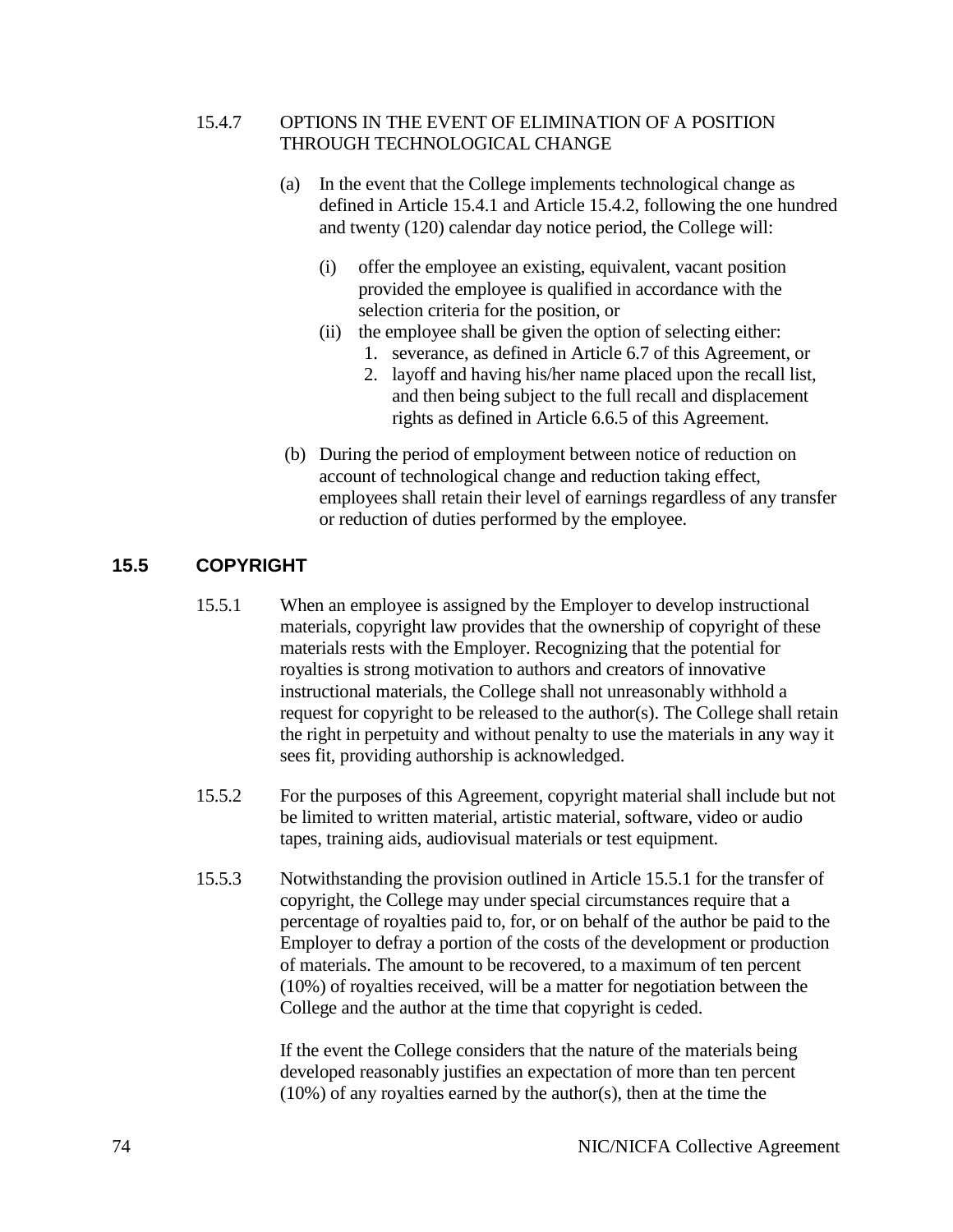assignment is made, the College shall negotiate with the author(s) the maximum percentage of royalties payable, and these shall not exceed the original development costs.

15.5.4 In the event creation of the materials has not been assigned by the Employer and no College space or equipment has been used, both ownership and copyright shall rest with the employee.

# **15.6 PATENTS**

- 15.6.1 The development of patentable inventions or discoveries is not the primary purpose of the research activities of the faculty. However, it is recognized that certain patentable inventions and discoveries may result from such work. To provide incentive for the development and utilization of discoveries arising out of research performed for the Employer, with the assurance that such inventions will not be used in a manner contrary to public interest, it is agreed that:
	- (a) The employee shall share with the Employer a proportion of the royalties derived from such patents, up to a maximum of ten percent (10%), when the activities that led to a patentable invention are part of the work for which the Employer has paid the employee, or the activities involved the use of any College space or equipment.
	- (b) In the event the patent has derived from activities outside the work performed for the Employer, and no College space or equipment has been used, both ownership and copyright shall rest with the employee.

# **15.7 EXEMPT AND SAVE HARMLESS**

The Employer agrees to:

- 15.7.1 exempt and save harmless each employee from any liability action arising from the proper performance of their duties for the Employer; and
- 15.7.2 assume all costs, legal fees and other expenses arising from such action; and
- 15.7.3 provide advance notice to those employees who may be affected by an investigation, inquiry or complaint under this Article as soon as the College becomes aware; and
- 15.7.4 Provide full disclosure to potentially affected employees and former employees of all matters concerning a liability action under this Article, subject to the legislation pertaining to the Freedom of Information and Protection of Privacy Act.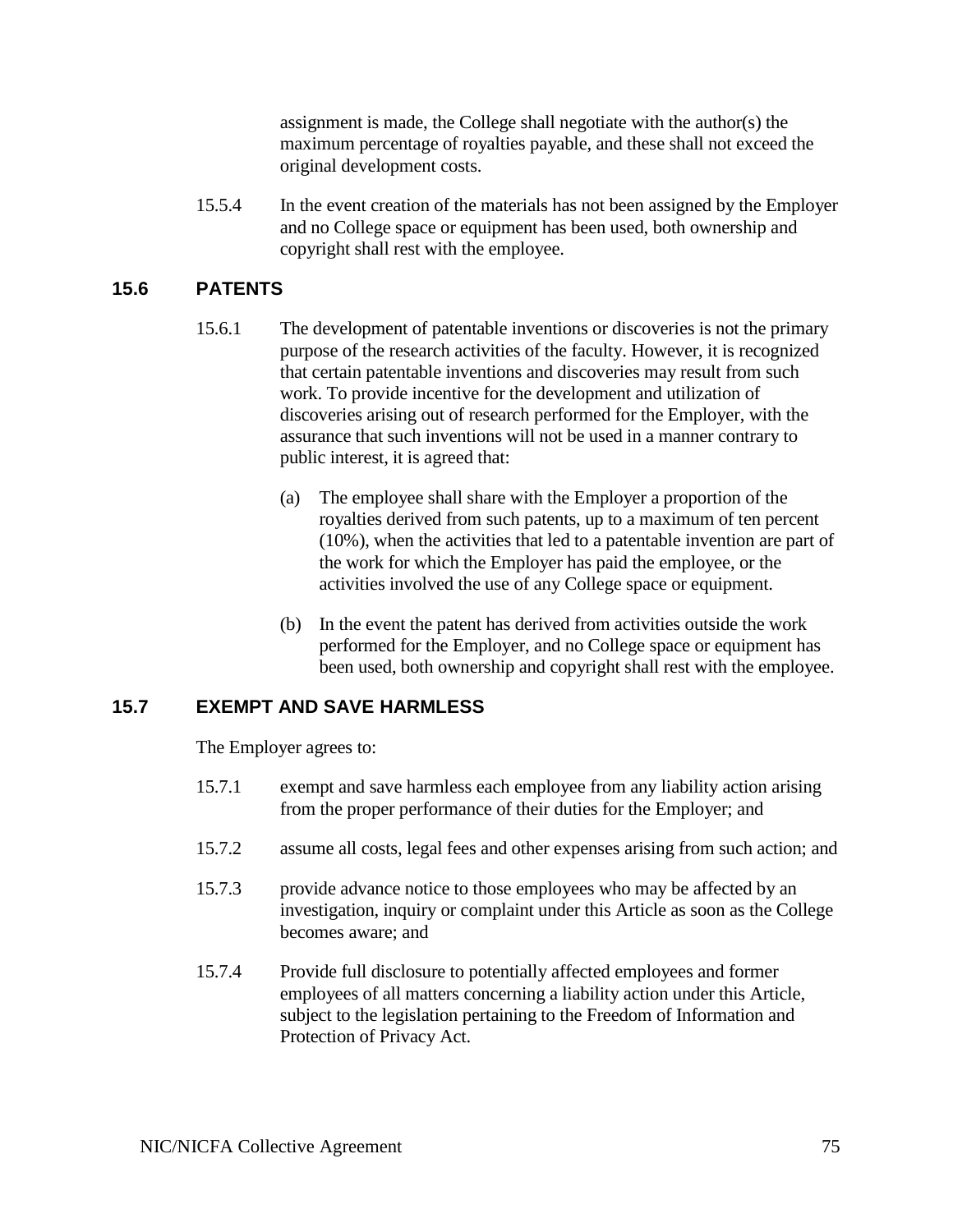# **15.8 HEALTH AND SAFETY**

#### PREAMBLE

A healthy and safe work environment is beneficial to all, and only possible with the commitment and cooperation of the College, the Union and the employees.

Accordingly, the parties agree that any applicable Federal or Provincial legislation or regulations dealing with occupational health and safety shall be fully complied with and that the resources will be made available to achieve such compliance.

#### 15.8.1 COLLEGE OCCUPATIONAL HEALTH AND SAFETY COMMITTEE

The Employer and the Union agree to establish and maintain a Collegewide Occupational Health and Safety Committee, composed of equal representation from the Employer, the Union and the Canadian Union of Public Employees, Local 3479. The Committee will meet as required to consider any matters pertaining to occupational health and safety, and especially to make recommendations on unsafe or dangerous conditions with the aim of preventing or reducing risk of occupational injury or illness.

A copy of the minutes of the Occupational Health and Safety Committee shall be sent to the Employer, the Union, Canadian Union of Public Employees, Local 3479 and to WorkSafe BC via the Ministry.

# 15.8.2 LOCAL SAFETY COMMITTEES

- (a) There shall be a Safety Committee in each College Region composed of equal representation from the Employer and both Unions, plus representation from the Student Association.
- (b) The Safety Committee shall normally hold monthly meetings to consider all local issues related to safety in the workplace, and shall attempt local remediation of problems where possible, as well as bringing wider or more serious concerns to the attention of the College Occupational Health and Safety Committee.

# 15.8.3 INDUSTRIAL FIRST AID REQUIREMENTS

- (a) The Employer and the Union agree that the first aid regulations made pursuant to the Workers' Compensation Act shall be fully complied with.
- (b) Where the Employer requires an employee to obtain or renew a Survival or Industrial First Aid Certificate, all costs shall be borne by the Employer.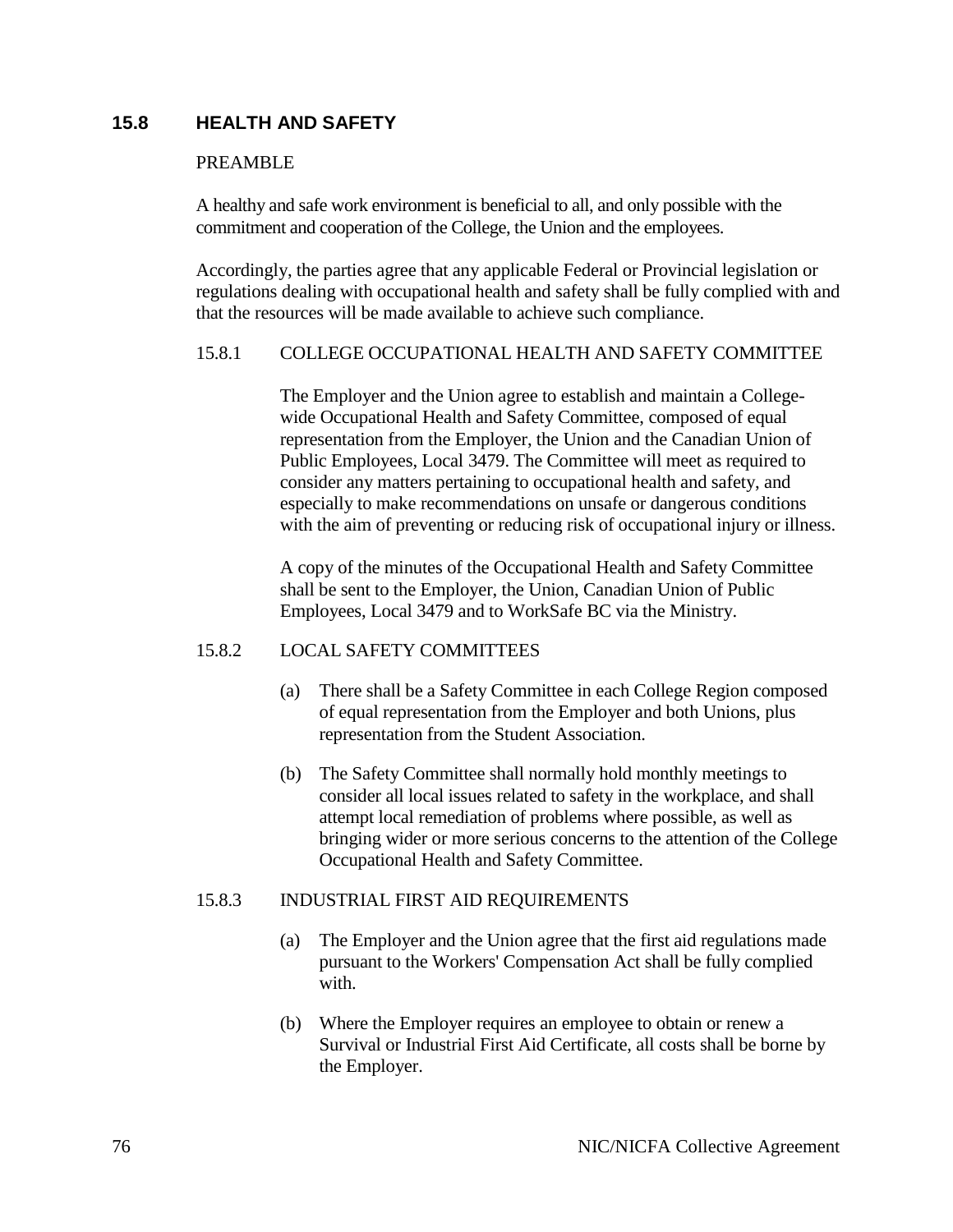#### 15.8.4 OCCUPATIONAL FIRST AID CERTIFICATE PREMIUM

A monthly premium shall be paid to employees who are required by the College to hold an Occupational First Aid Certificate. The premiums shall be as follows:

| Certificate Grade Required | <b>Monthly Premium</b> |
|----------------------------|------------------------|
| 3                          | \$55.00                |
|                            | \$45.00                |
|                            | \$35.00                |

#### 15.8.5 WORKPLACE VIOLENCE

The Employer and the Union agree to abide by all regulations concerning the prevention of violence in the workplace.

No employee shall be disciplined for refusing to work where the employee perceives that they are at risk of injury due to violence. Violence means the attempted or actual exercise by a person of any physical force so as to cause injury to a worker, and includes any threatening statement or behaviour which gives the worker reasonable cause to believe they are at risk of injury. Such incidents shall be reported immediately by the employee to the appropriate administrator.

#### **15.9 ACADEMIC FREEDOM**

Academic freedom includes the freedom to express views, to encourage and engage in discussion and to criticize ideas. Academic freedom carries with it the duty to use the freedom in a manner consistent with the scholarly obligation to base research and teaching on an honest search for knowledge.

Academic freedom cannot be used as a defence to promote hatred of any individual or group of persons, or to defend against such unlawful activity as personal and sexual harassment.

The Employer shall not infringe or abridge academic freedom of employees in teaching, carrying out research and publishing the results thereof. Materials used shall conform to acceptable societal norms.

# **15.10 SAFER CAMPUSES**

The parties agree to maintain a Safer Campuses Committee.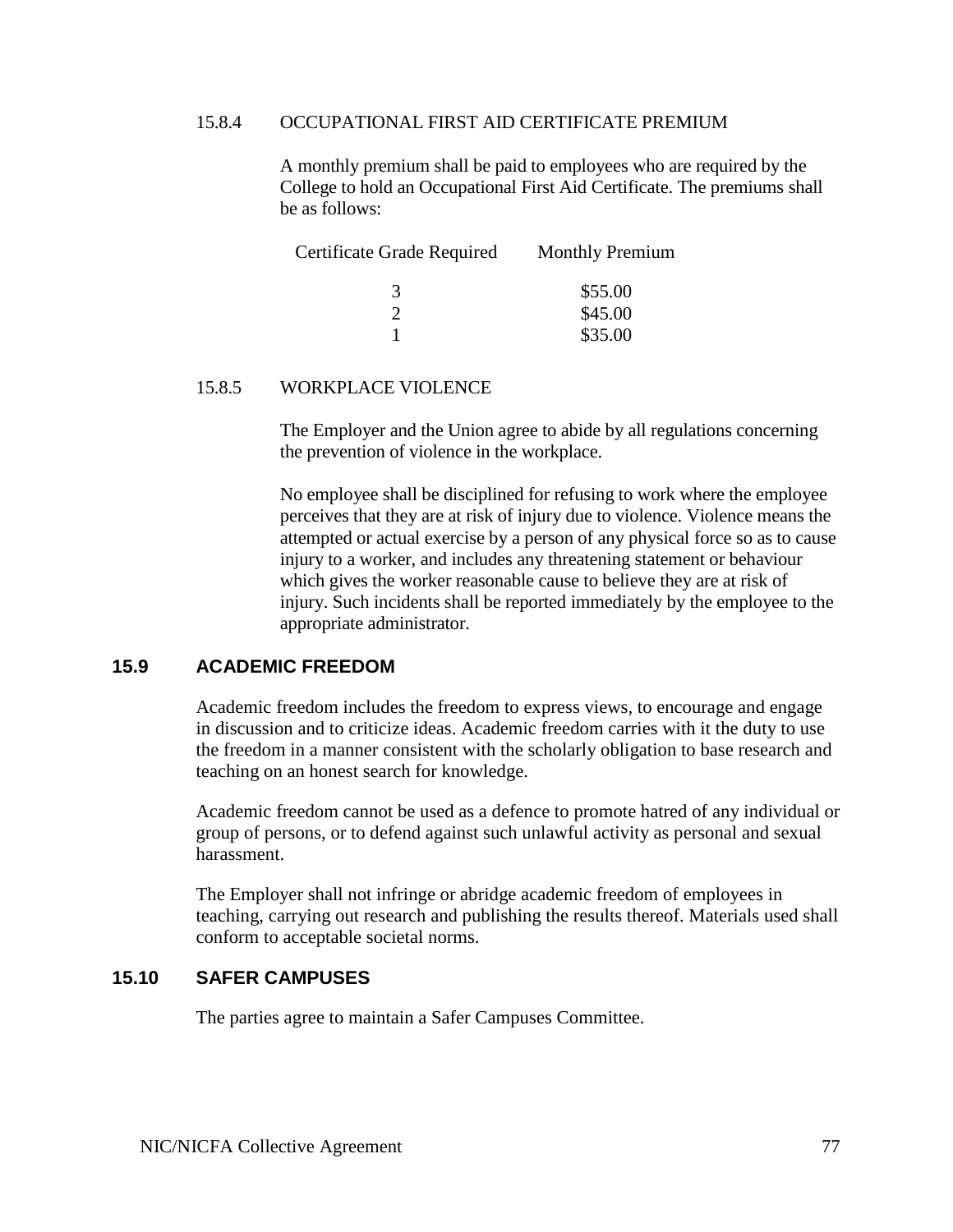# **15.11 TRANSFER EXPENSES**

- 15.11.1 Employees shall be considered as transferring when the College relocates them from one College centre or campus to another College centre or campus located more than sixty (60) kilometres distant. In the application of this Article, Campbell River and the Comox Valley shall be considered as one geographic region. The College shall reimburse an employee so transferred for actual expenses of moving household goods and possessions.
- 15.11.2 If the transfer is at the request of the employee or as the result of a displacement, no transfer allowances will be paid by the Employer.

# **15.12 CONFLICT OF INTEREST**

- 15.12.1 Conflicts of interest include situations where an employee's personal and private affairs or financial interests conflict with the employee's duties or responsibilities or obligations.
- 15.12.2 Employees shall be free to undertake other forms of employment provided these do not compromise, conflict with or impair their duties, responsibilities or obligations to the College. Full-time employees shall disclose to the College the nature of any non-College employment in which they are engaged.
- 15.12.3 Where an employee considers that a conflict of interest exists, the employee shall notify the Employer in writing.
- 15.12.4 In potential conflict of interest situations, the administrator responsible shall review the situation and, in consultation with the employee, shall attempt to determine whether or not a conflict of interest actually exists. Conflict of interest situations shall be mutually resolved with the employee whenever possible and the employee may request the presence of a Union representative at such discussions. In the event that the manner cannot be resolved in this way, the issue will be referred to the appropriate Dean who will make a determination and prescribe a course of action.

# **15.13 JOB SHARING**

The Employer and the Union agree that some employees may find job sharing desirable; however, the Employer and the Union are committed to maintaining fulltime positions where such positions exist. Accordingly, proposals regarding the sharing of work will only be considered when one regular, full-time position is shared equally between two employees, resulting in two 50% positions.

15.13.1 The affected employee shall indicate in writing the reason for the request including the hours and days of the week the employee wishes to share, and with whom the employee contemplates the job sharing arrangement. The request must be submitted at least three (3) months prior to the anticipated start of a normal work term.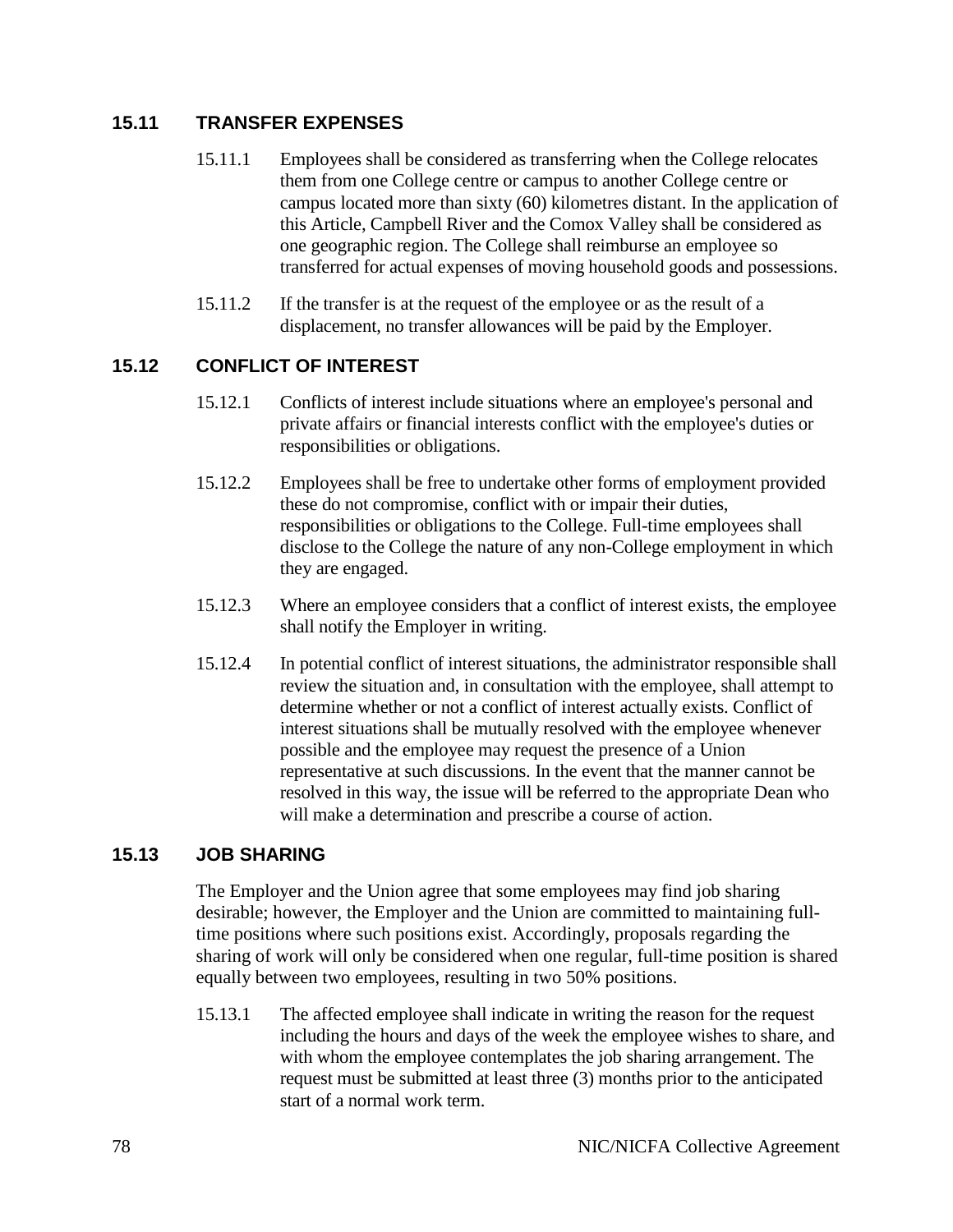- 15.13.2 The employee with whom it is contemplated the position shall be shared must be qualified to perform the duties and responsibilities of the position. In the event there is more than one qualified employee who wishes to engage in job sharing, seniority shall be the deciding factor.
- 15.13.3 Where the request is approved, the President shall provide each employee with a letter covering the terms and conditions of the Job Sharing arrangement.
- 15.13.4 Under normal circumstances, the regular daily and weekly hours of the position shall remain unchanged as a result of the Job Sharing arrangement unless otherwise varied by the terms and conditions outlined in the letter provided.
- 15.13.5 The Job Sharing arrangement shall be for an initial period of one (1) year, with an option of a one-time extension of one (1) additional year.
- 15.13.6 When one party requests termination of the job-sharing arrangement, then the job sharing arrangement shall be abandoned and the position revert to its original status.
- 15.13.7 The salary for the position shall be based on the instructional assignments worked by each employee and shall be paid accordingly.
- 15.13.8 Vacation and paid sick leave entitlements shall be pro-rated to the work assignments of each employee.
- 15.13.9 Employees in a job sharing arrangement will receive the health and welfare benefits appropriate to their workload assignments, as described in Article 12.

# **15.14 PROVINCIAL ARTICULATION**

The Employer will cover expenses for one Employee in each discipline, where provincially approved articulation meetings are held, to attend one (1) meeting per year.

# **15.15 EMPLOYER INITIATED UPGRADING**

15.15.1 In the event that the College requires an employee, as a condition of continued employment, to upgrade qualifications in order to meet changing program needs, and the training involved does not result in a substantial change in the employee's instructional assignment, the College shall normally pay one hundred percent (100%) of the direct costs associated with the training. Training time for this purpose may be deducted from the annual professional development allocation of twenty-two (22) days, up to a maximum of fifty percent (50%) of the annual allocation.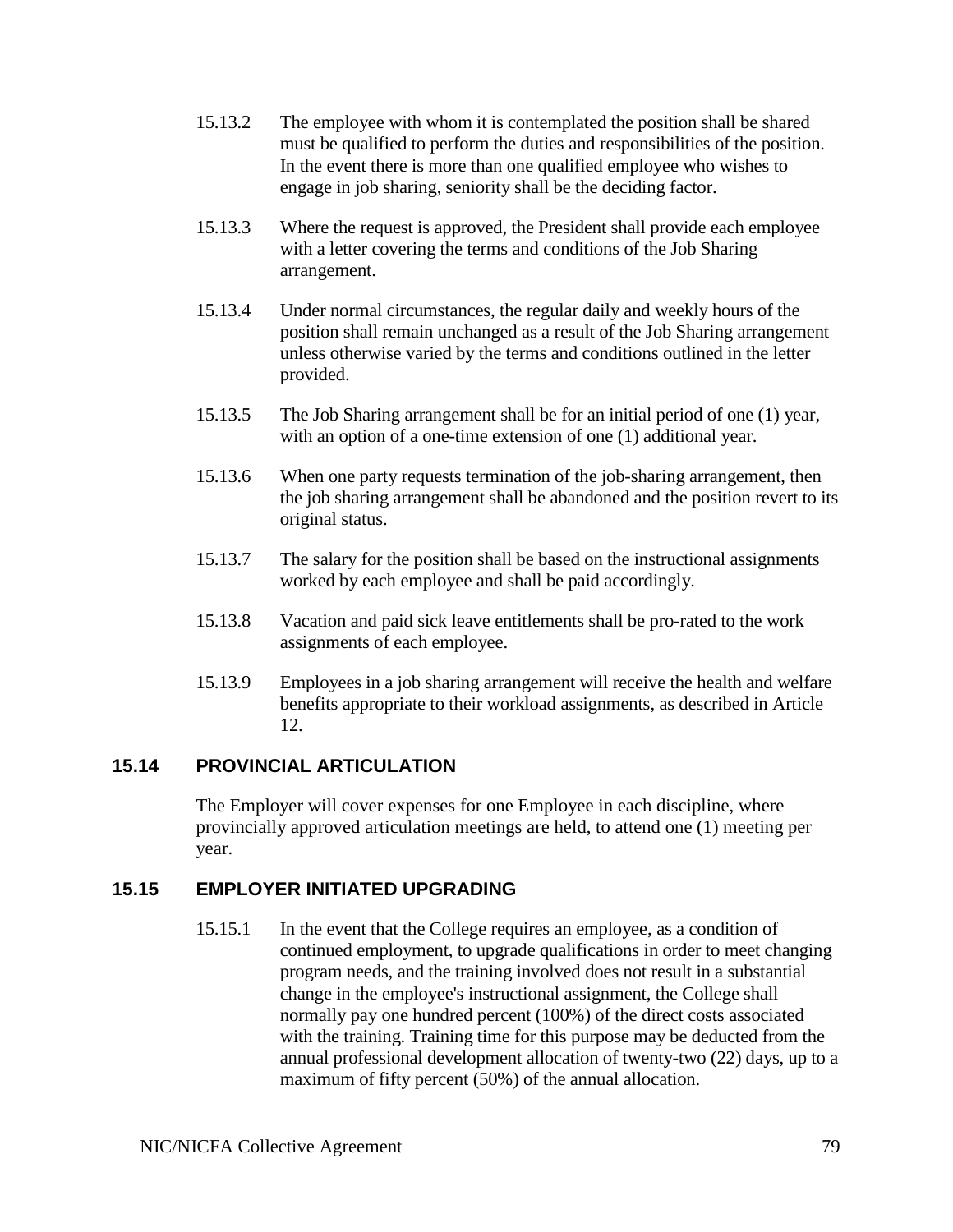15.15.2 Employees who are required by the College to obtain the Provincial Faculty member's Diploma as a condition of continued employment shall have one hundred percent (100%) of direct costs reimbursed by the Employer. Training time for this purpose may be deducted from the annual professional development allocation of twenty-two (22) days.

> Faculty seeking this credential for purposes of their own professional development should apply to the Professional Development Fund as outlined in Article 11 of this Agreement.

# **15.16 MOVEMENT OF FACULTY BETWEEN FACULTY AND ADMINISTRATIVE POSITIONS**

(a) In the event that regular faculty members of the Union apply for positions within Administration that have an instructional focus, the regular faculty members shall have priority over external applicants, provided they meet the criteria of the job description of the position, including qualifications and experience.

For the purposes of Article 15.16 (a) Instructional focus is defined as Dean and Associate Dean (if position is created).

- (b) Faculty shall cease to be a member of the Union during the period of time the administrative position is held.
- (c) During the period of probation of the administrative position, faculty will be permitted to return to the faculty position formerly held and will re-establish the seniority possessed at the time of leaving the Union. This may only occur at the conclusion of the sessional contract of the replacement faculty and after three (3) months notice in writing has been given.

# 16. GENERAL

# **16.1 DUTY TO PROVIDE COLLECTIVE AGREEMENTS**

The Employer shall, within sixty (60) days of the execution of the Collective Agreement, provide each member of the Union with a copy, and shall provide the Union with the number of copies it requests. The cost of producing the Collective Agreement shall be shared equally between the parties. The Employer shall provide a copy of the current Collective Agreement to employees when they are hired.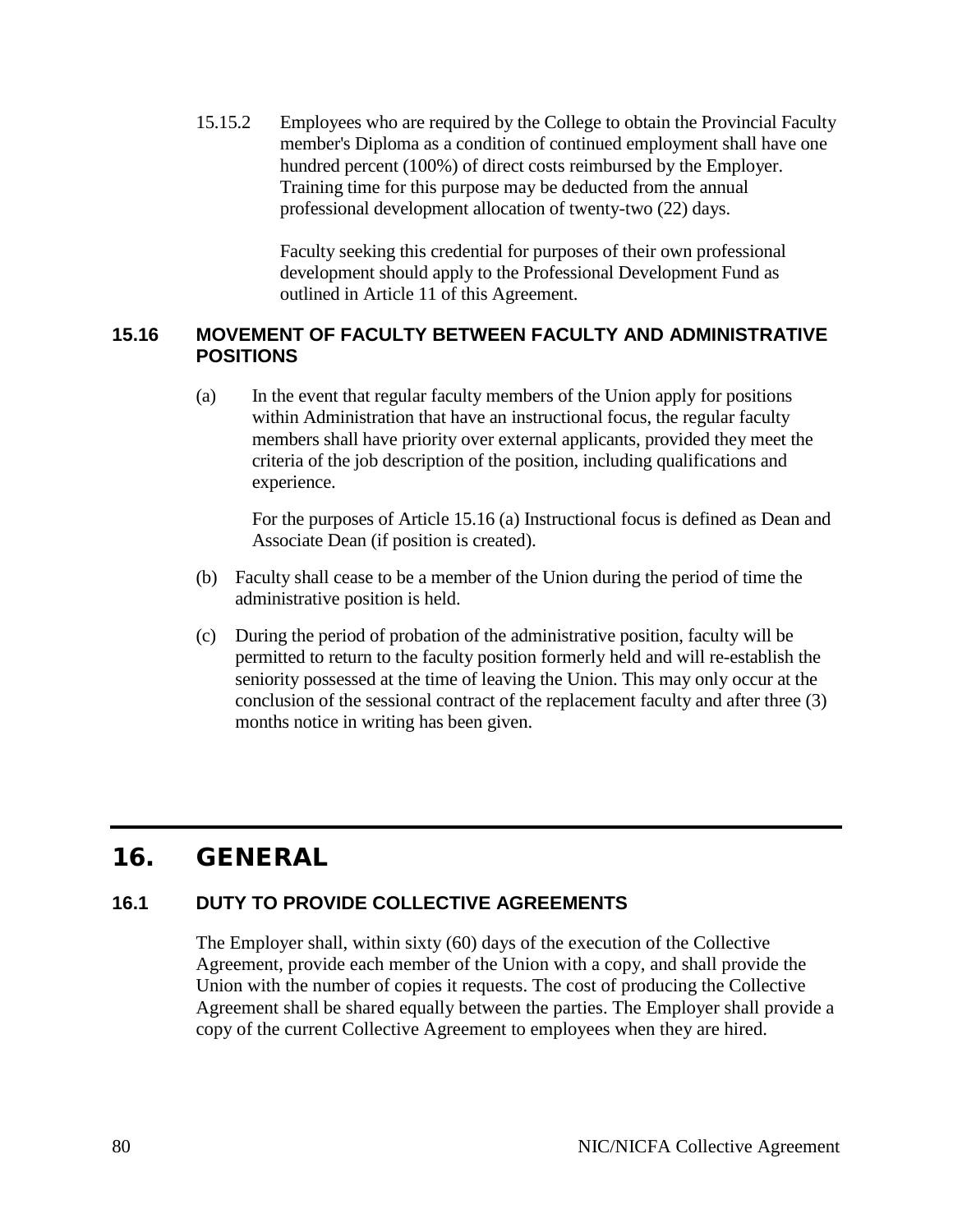# **16.2 WAIVER OF COURSE REGISTRATION FEES**

Upon receiving a written request from a faculty member or a member of their immediate family to enrol in a credit course, the Employee shall arrange for a fee waiver subject to the following conditions:

- (a) No fee-paying students shall be displaced from a course on account of this arrangement.
- (b) The total value of courses per family in any academic year shall not exceed twelve (12) credits.

# **16.3 COMPUTER PURCHASE PLAN**

- 16.3.1 The Employer will assist Regular employees through the College Computer Purchase Policy in the purchase of computers, software and peripheral equipment. The computer purchase shall be limited to four thousand dollars (\$4000.00) per employee per application. The Employer shall be reimbursed through a payroll deduction plan. The Employee shall pay at the time of purchase, ten percent (10%) of supplier price plus one hundred percent (100%) of PST, GST and delivery charges, and the remaining ninety percent (90%) shall be repaid in equal instalments over fifty-two pay periods.
- 16.3.2 All computer purchases shall be pre-approved by the Employer.
- 16.3.3 Priority shall be given to first time purchasers under this plan, the total sum of which shall not exceed one hundred thousand dollars (\$100,000) for all College employees at any time.
- 16.3.4 Should employment with the College terminate before a loan has been fully repaid, the unpaid balance will be deducted from any monies owing at that time. If the loan is still not fully repaid, the balance owing shall be repaid within one (1) month following the employee's departure date.

# **16.4 WORKING CONDITIONS**

16.4.1 PARKING

The Employer shall provide staff parking near the place of employment.

16.4.2 OFFICE SPACE

The Employer shall make every reasonable effort to provide employees teaching half time or more with adequate office facilities, furnishings, equipment and necessary supplies on the campus where the majority of their courses are taught.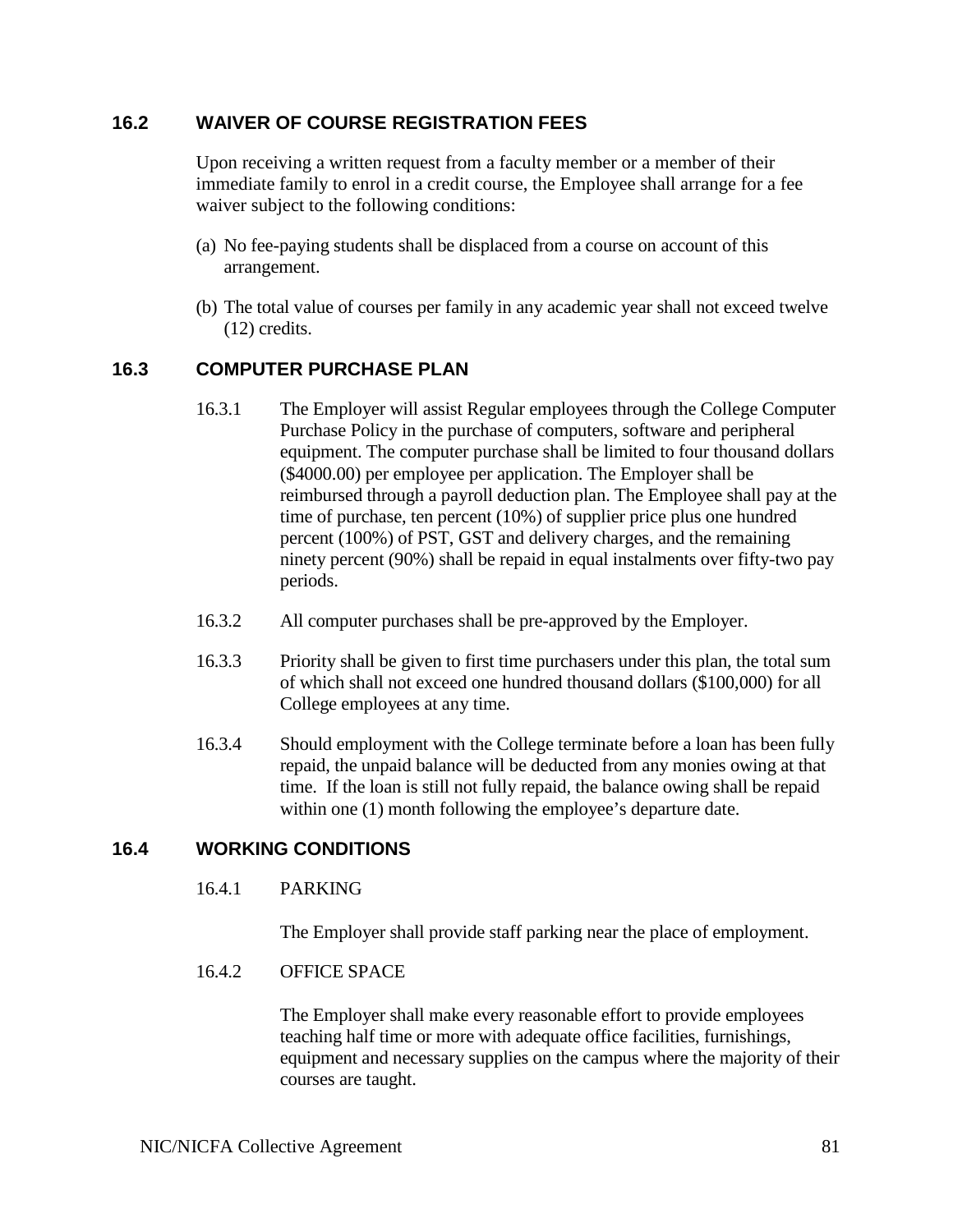#### 16.4.3 EMPLOYEE LOUNGES

The Employer shall make every reasonable effort to provide employee lounges in all major centres or campuses.

#### 16.4.4 BULLETIN BOARDS

The Employer shall provide at all College centres and campuses bulletin board space designated for the exclusive use of the Union. The locations will be determined by mutual agreement.

# **16.5 COMMUNITY EDUCATION**

A community education course is defined as any course offered by the College at its sole option, without the need for approval by the B.C. Ministry. Such courses are offered on a cost recovery basis, with separate pay scales for instruction. Such work is not covered by this Collective Agreement. At the request of the Union, the Employer and Union shall meet to determine whether specific courses rightfully belong to community education.

Faculty may teach community education courses, provided this does not conflict with a normal teaching assignment. Faculty will not be assigned community education courses as part of a teaching assignment except by mutual agreement, and shall retain the normal salaries and benefits set out in this Agreement.

# **16.6 TRAVEL EXPENSES**

- 16.6.1 The Employer will provide transportation using the most cost-effective method for faculty required to travel on Employer business. Employer business will not normally include travel to and from teaching assignments at the faculty member's assigned campus/center.
- 16.6.2 If the Employer requests a faculty member to accept a teaching assignment in a location other than their assigned campus/center, or when they are required to travel away from their assigned campus/center on approved Employer business, transportation will be provided using the most costeffective method.
- 16.6.3 Employees who have no other option than to use their own vehicles for approved travel shall be compensated at the rate stipulated in Appendix C.
- 16.6.4 Employees are entitled to claim reimbursement for single accommodation when required to remain overnight on College business. When possible, employees will use hotels with which the College has arranged special rates.
- 16.6.5 Reimbursement for meals shall be in accordance with Appendix C.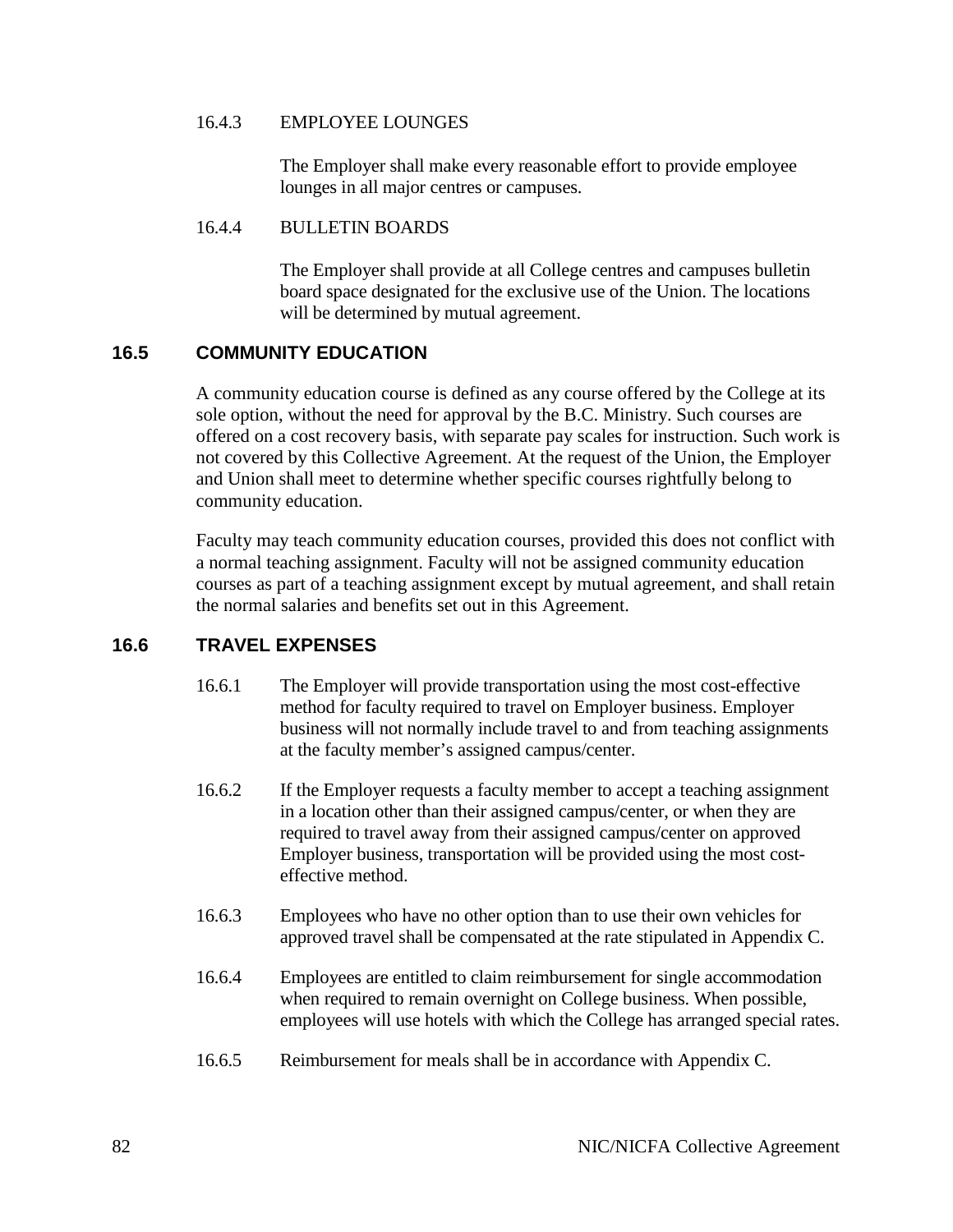### 16.6.6 CHILD CARE EXPENSES

In the event that a spouse, partner or other family member is not available to provide safe child care, additional child care expenses incurred on account of overnight travel shall be reimbursed to a maximum of twenty-five dollars (\$25.00) per night, to a maximum, cumulative annual cost to the College of two thousand dollars (\$2000).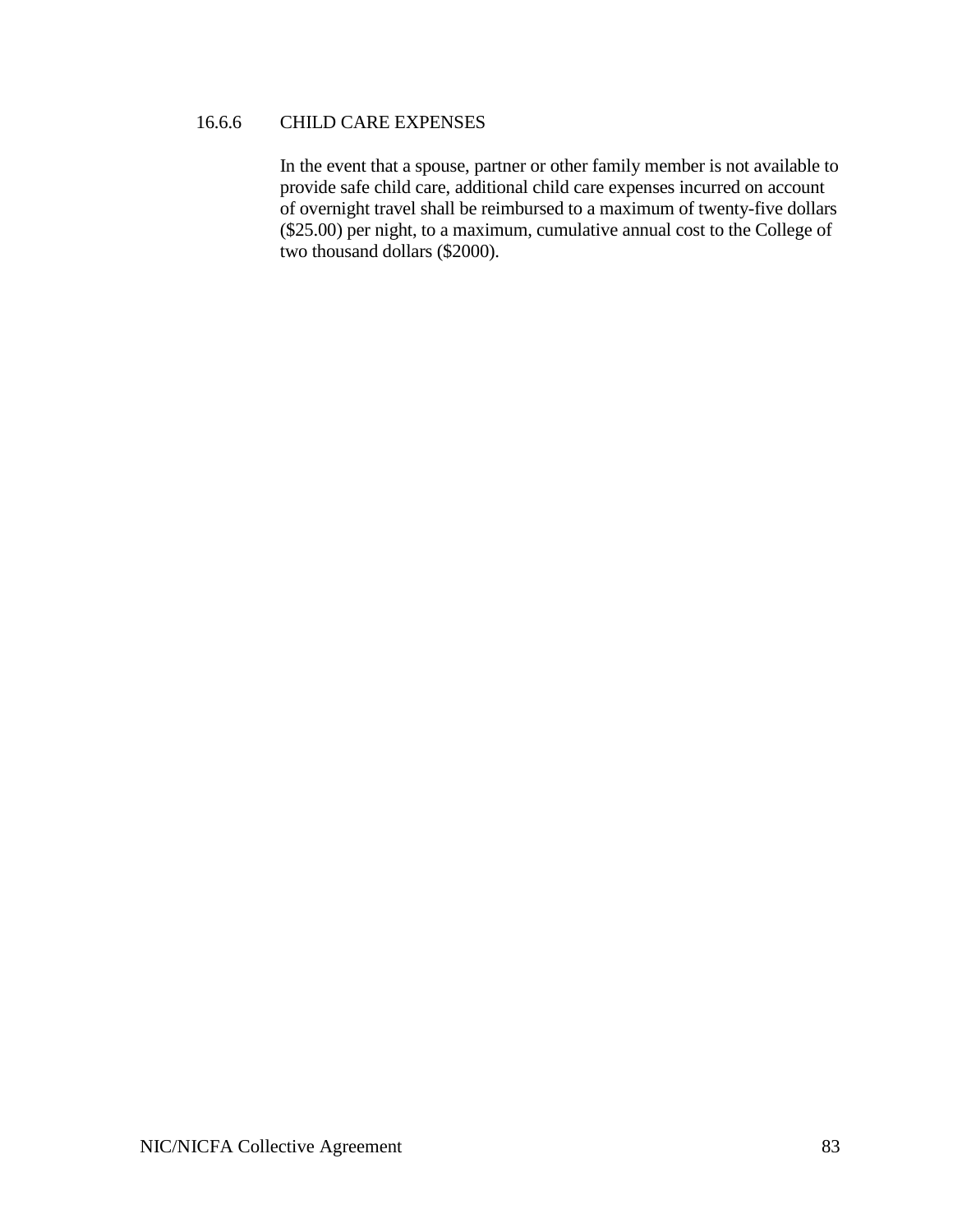Signed on behalf of Signed on behalf of

POST SECONDARY EMPLOYERS' ASSOCIATION

\_\_\_\_\_\_\_\_\_\_\_\_\_\_\_\_\_\_\_\_\_\_\_\_\_\_\_\_\_\_\_\_\_\_\_\_\_\_ Ralph Nilson, Vice-Chair, Board of Directors

# FACULTY ASSOCIATION

# NORTH ISLAND COLLEGE NORTH ISLAND COLLEGE

\_\_\_\_\_\_\_\_\_\_\_\_\_\_\_\_\_\_\_\_\_\_\_\_\_\_\_\_\_ \_\_\_\_\_\_\_\_\_\_\_\_\_\_\_\_\_\_\_\_\_\_\_\_\_\_\_\_\_ Anne Cumming, Chief Bargainer Ken Crewe,<br>North Island College Director, Hu Faculty Association North Island College

Director, Human Resources

\_\_\_\_\_\_\_\_\_\_\_\_\_\_\_\_\_\_\_\_\_\_\_\_\_\_\_\_\_ \_\_\_\_\_\_\_\_\_\_\_\_\_\_\_\_\_\_\_\_\_\_\_\_\_\_\_\_\_ Shirley Ackland, President, Jan Carrie, North Island College Vice-President, Education Faculty Association North Island College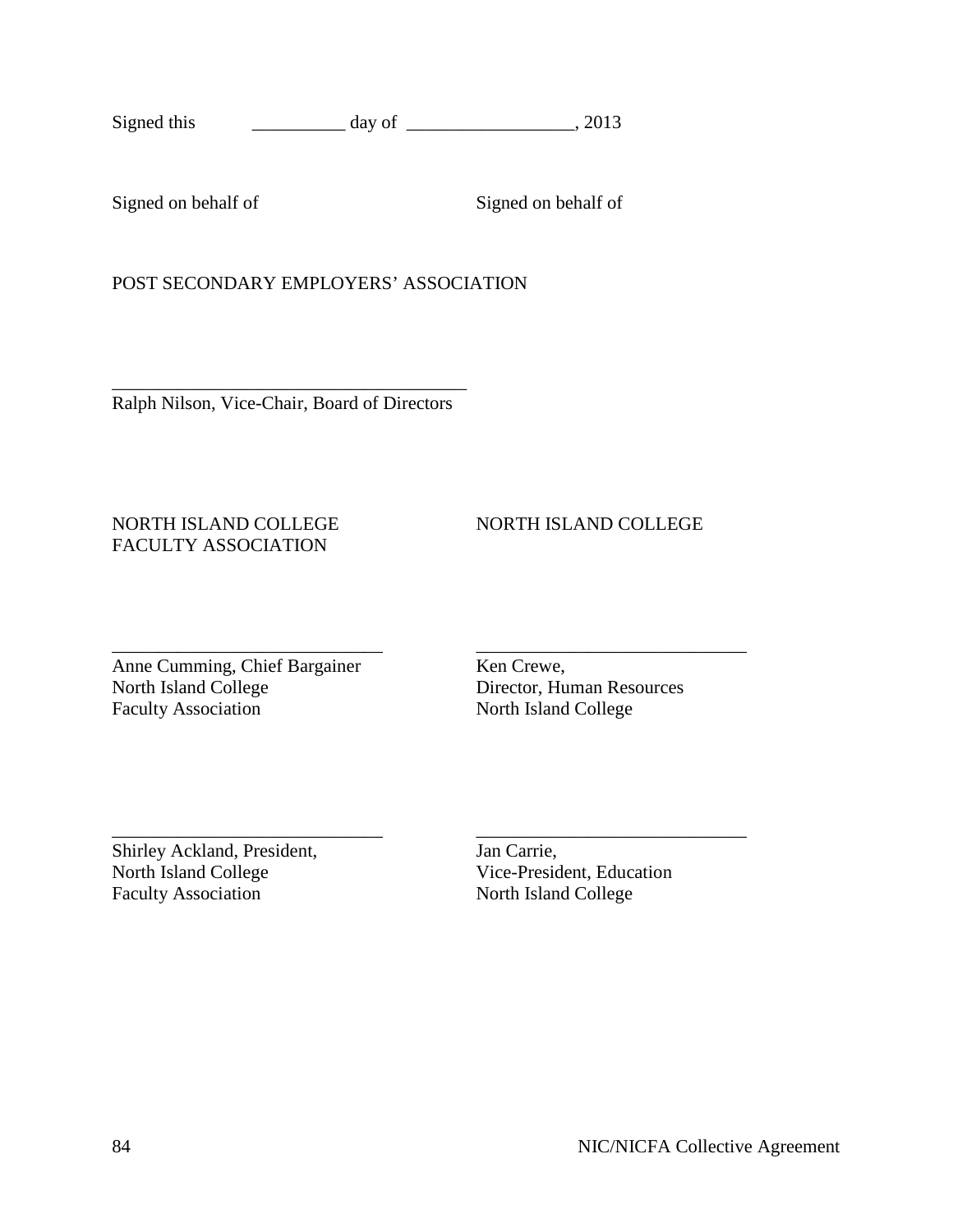# Appendix A: Department Chair Job Description

# **TITLE: DEPARTMENT CHAIR**

**REPORTS TO**: Dean or Associate Dean

**DATE:** November 11, 1992

- 1. Department Chairs in instructional areas perform regular teaching functions, and would normally have release time for administrative duties within the range of 20% to 60%. The amount of release time necessary will be determined by the Dean in consultation with the Department.
- 2. Department Chairs shall act independently in routine administrative matters pertaining to their program area.
- 3. Department Chairs assist in the identification and development of external contracts.
- 4. Department Chairs may, from time to time, supervise CUPE members.
- 5. Department Chairs may be required to facilitate across disciplines.
- 6. Department chairs are involved in establishing policies for the program areas.
- 7. Department Chairs provide work leadership to fulfill the day to day functions of the programs.
- 8. Department Chairs shall be elected by their peers.
- 9. The role of Department Chairs in the evaluation process will be negotiated by the parties under the Collective Agreement.
- 10. Department Chairs are responsible for ensuring departmental participation in the selection process.
- 11. Department Chairs do not have a role in the formal grievance procedure.
- 12. Department Chairs will recommend to the Dean on matters relating to vacations and short term leaves of absence within their department.
- 13. Department Chairs have the authority and responsibility for monitoring approved expense plans for their department.
- 14. Department Chairs shall advise students and the public with regards to the nature and scope of their program area.
- 15. Department Chairs shall participate in the recruitment of students.
- 16. Department Chairs shall provide input into program or service evaluation.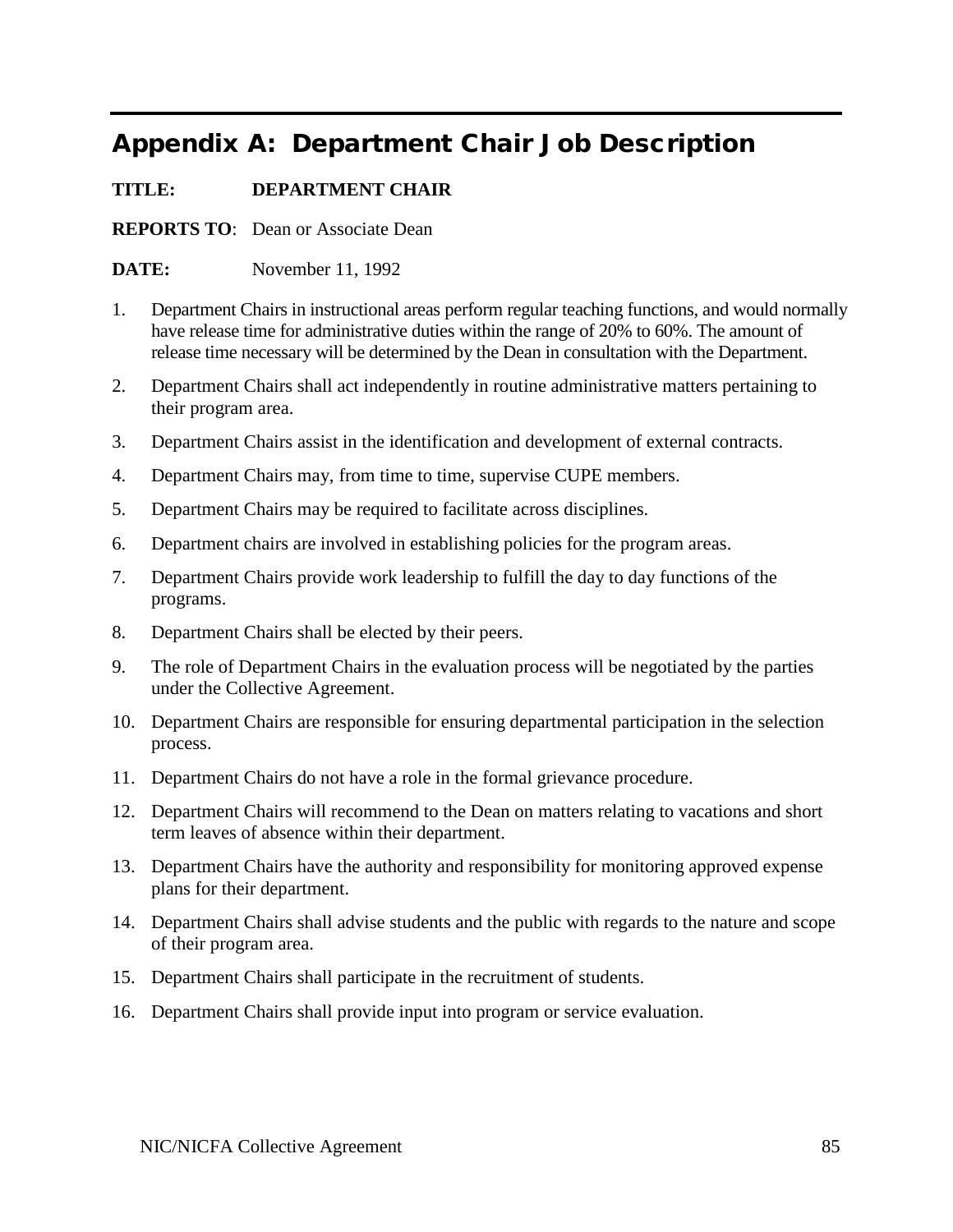# Appendix B: Displacement Form

*SAMPLE*

#### NOTICE TO HUMAN RESOURCES

#### **INTENTION TO DISPLACE A LESS SENIOR EMPLOYEE**

**NIC/NICFA Letter of Understanding – Article 6.6.4**

**Faculty members must complete and return this form to the Division of Human Resources within ten (10) working days of receipt of layoff notice. Should a faculty member fail to submit the completed form, it shall be deemed the faculty member is waiving all rights to displacement.**

**Note: An employee may only displace in another department, division, or area of work if deemed qualified**  *and* **there is no position to displace in their current department. An interview will be held to determine qualifications in accordance with Article 6.4.1(a).**

| <b>NAME:</b>                                                                                        |                                                                                                                                                                                                                                |                                                                                                                                                                   |
|-----------------------------------------------------------------------------------------------------|--------------------------------------------------------------------------------------------------------------------------------------------------------------------------------------------------------------------------------|-------------------------------------------------------------------------------------------------------------------------------------------------------------------|
| <b>DEPARTMENT:</b>                                                                                  |                                                                                                                                                                                                                                |                                                                                                                                                                   |
| <b>DECLINE RIGHTS TO</b><br><b>DISPLACE</b>                                                         | employee.                                                                                                                                                                                                                      | This is to confirm that I understand that I have the right to displace an employee<br>with less seniority and I exercise my rights to decline to displace another |
|                                                                                                     | <b>Signature</b>                                                                                                                                                                                                               | <b>Date</b>                                                                                                                                                       |
| <b>INTENTION TO</b><br><b>EXERCISE RIGHTS TO</b><br><b>DISPLACE IN CURRENT</b><br><b>DEPARTMENT</b> | seniority within my department.                                                                                                                                                                                                | This is to confirm that I will exercise my rights to displace an employee with less                                                                               |
|                                                                                                     | <b>Position</b>                                                                                                                                                                                                                |                                                                                                                                                                   |
|                                                                                                     | <b>Signature</b>                                                                                                                                                                                                               | <b>Date</b>                                                                                                                                                       |
| <b>INTENTION TO</b><br><b>EXERCISE RIGHTS TO</b><br><b>DISPLACE IN ANOTHER</b><br>DEPARTMENT.       | This is to confirm that I will exercise my rights to displace an employee with less<br>seniority in another department. I have identified the following departments and<br>attach an up-to-date resume for your consideration. |                                                                                                                                                                   |
|                                                                                                     | Department (1)                                                                                                                                                                                                                 | Department (2)                                                                                                                                                    |
|                                                                                                     | Department (3)                                                                                                                                                                                                                 | Department (4)                                                                                                                                                    |
|                                                                                                     | <b>Signature</b>                                                                                                                                                                                                               | <b>Date</b>                                                                                                                                                       |

If you wish to discuss your displacement options with your Union representative and a representative of Human Resources, please contact your union representative, or Human Resources. **Copy: President, NICFA**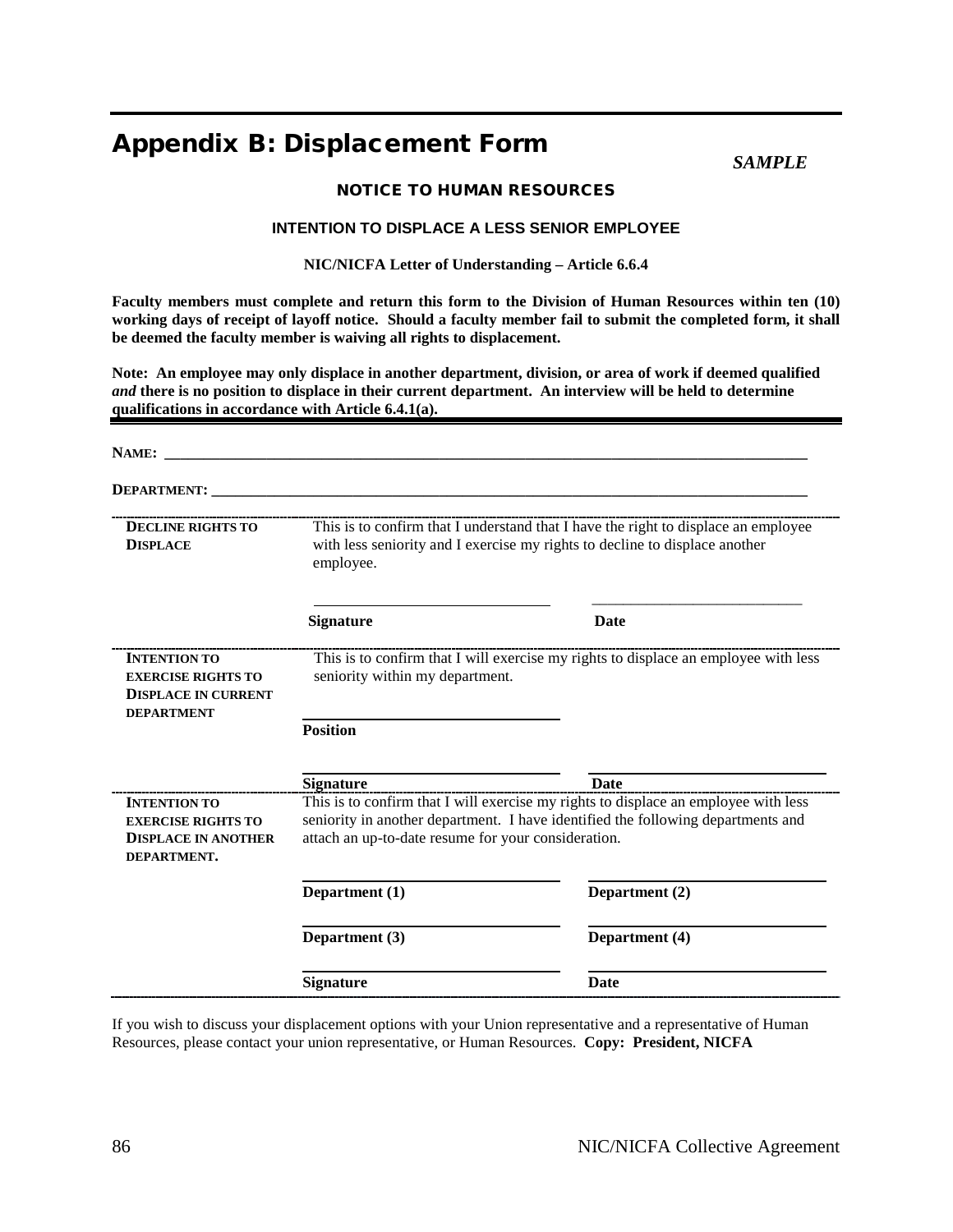# Appendix C: Travel Expenses

Refer to the North Island College [Policy 6.02 for Travel Expenses,](http://www.nic.bc.ca/policies/PDF/Policy_Section6.pdf) available from the North Island College website.

Travel Expense Form found on the NIC Intranet at:

[http://www1.nic.bc.ca/fin\\_fac/finance/forms/docs/travel.xls](http://www1.nic.bc.ca/fin_fac/finance/forms/docs/travel.xls)

# **Stipend**

A stipend of Twenty dollars (\$20.00) per day shall be paid to a faculty member who is away from home on expenses and delivering instruction in contract service or cost recovery. The stipend will be paid for each day where there is a hotel receipt.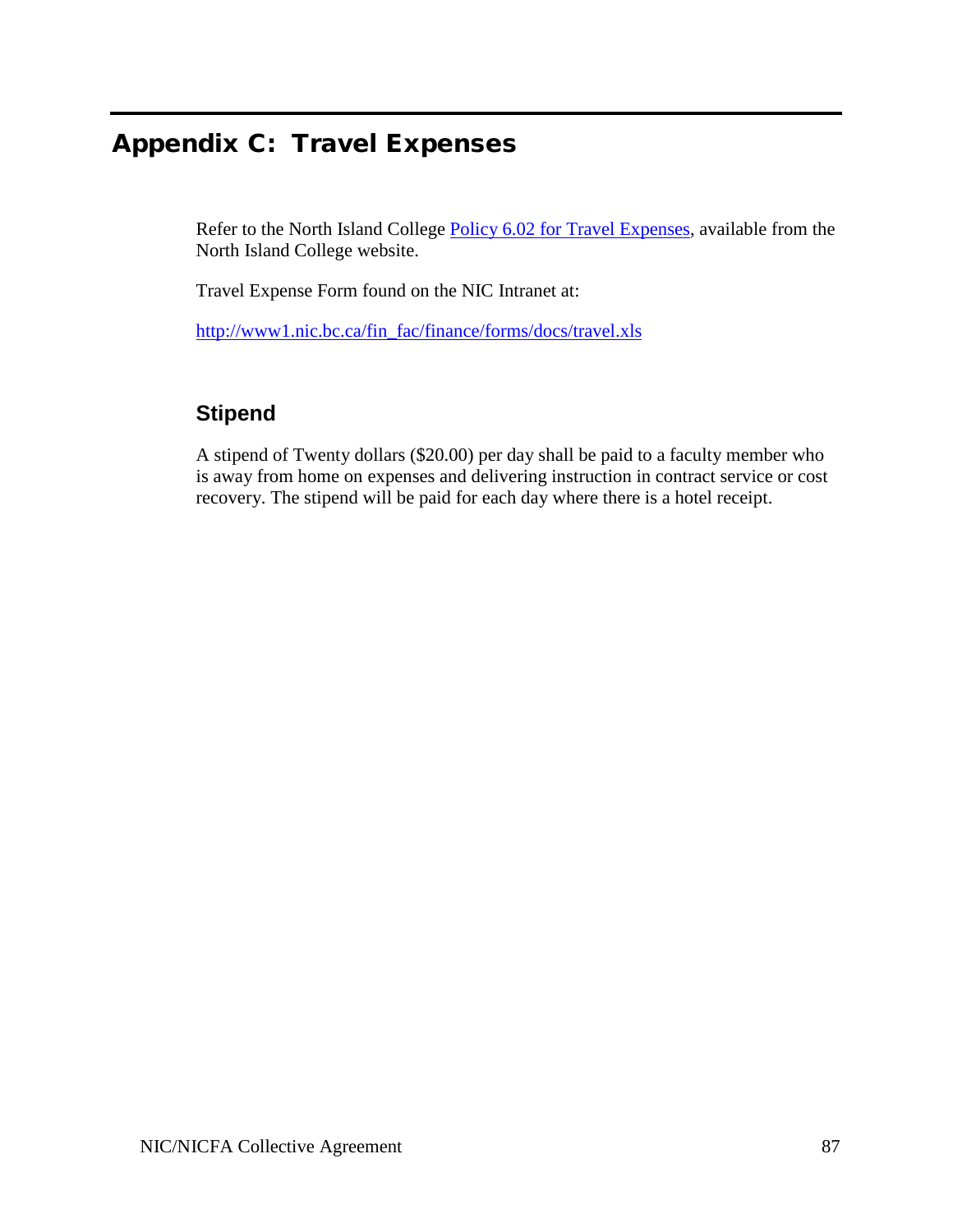# Appendix D: Provincial Salary Scale

| 2012 - 2014 Common Grid |                                         |                                     |                                           |                                             |                                     |
|-------------------------|-----------------------------------------|-------------------------------------|-------------------------------------------|---------------------------------------------|-------------------------------------|
| <b>Step</b>             | April 1, 2012 -<br>December 31,<br>2012 | January 1, 2013 -<br>March 31, 2013 | April 1, 2013 -<br><b>August 31, 2013</b> | September 1, 2013<br>- December 31,<br>2013 | January 1, 2014 -<br>March 31, 2014 |
| 1                       | \$83,231                                | \$84,063                            | \$84,904                                  | \$85,753                                    | \$86,611                            |
| $\mathbf{2}$            | \$77,970                                | \$78,750                            | \$79,538                                  | \$80,333                                    | \$81,136                            |
| 3                       | \$72,628                                | \$73,354                            | \$74,088                                  | \$74,829                                    | \$75,577                            |
| 4                       | \$69,655                                | \$70,352                            | \$71,056                                  | \$71,767                                    | \$72,485                            |
| 5                       | \$67,104                                | \$67,775                            | \$68,453                                  | \$69,138                                    | \$69,829                            |
| 6                       | \$64,553                                | \$65,199                            | \$65,851                                  | \$66,510                                    | \$67,175                            |
| $\overline{7}$          | \$62,002                                | \$62,622                            | \$63,248                                  | \$63,880                                    | \$64,519                            |
| 8                       | \$59,450                                | \$60,045                            | \$60,645                                  | \$61,251                                    | \$61,864                            |
| 9                       | \$56,899                                | \$57,468                            | \$58,043                                  | \$58,623                                    | \$59,209                            |
| 10                      | \$54,348                                | \$54,891                            | \$55,440                                  | \$55,994                                    | \$56,554                            |
| 11                      | \$51,797                                | \$52,315                            | \$52,838                                  | \$53,366                                    | \$53,900                            |

# **Instructional Assistant**

| <b>Step</b>   | April 1, 2012 -<br>December 31,<br>2012 | <b>January 1, 2013</b><br>- March 31, 2013 | April 1, 2013 -<br>August 31, 2013 | September 1,<br>2013 - December<br>31, 2013 | January 1, 2014 -<br>March 31, 2014 |
|---------------|-----------------------------------------|--------------------------------------------|------------------------------------|---------------------------------------------|-------------------------------------|
|               | \$28.91                                 | \$29.20                                    | \$29.49                            | \$29.78                                     | \$30.08                             |
| $\mathcal{P}$ | \$27.35                                 | \$27.62                                    | \$27.90                            | \$28.18                                     | \$28.46                             |
| 3             | \$26.55                                 | \$26.82                                    | \$27.09                            | \$27.36                                     | \$27.63                             |

 $\Gamma$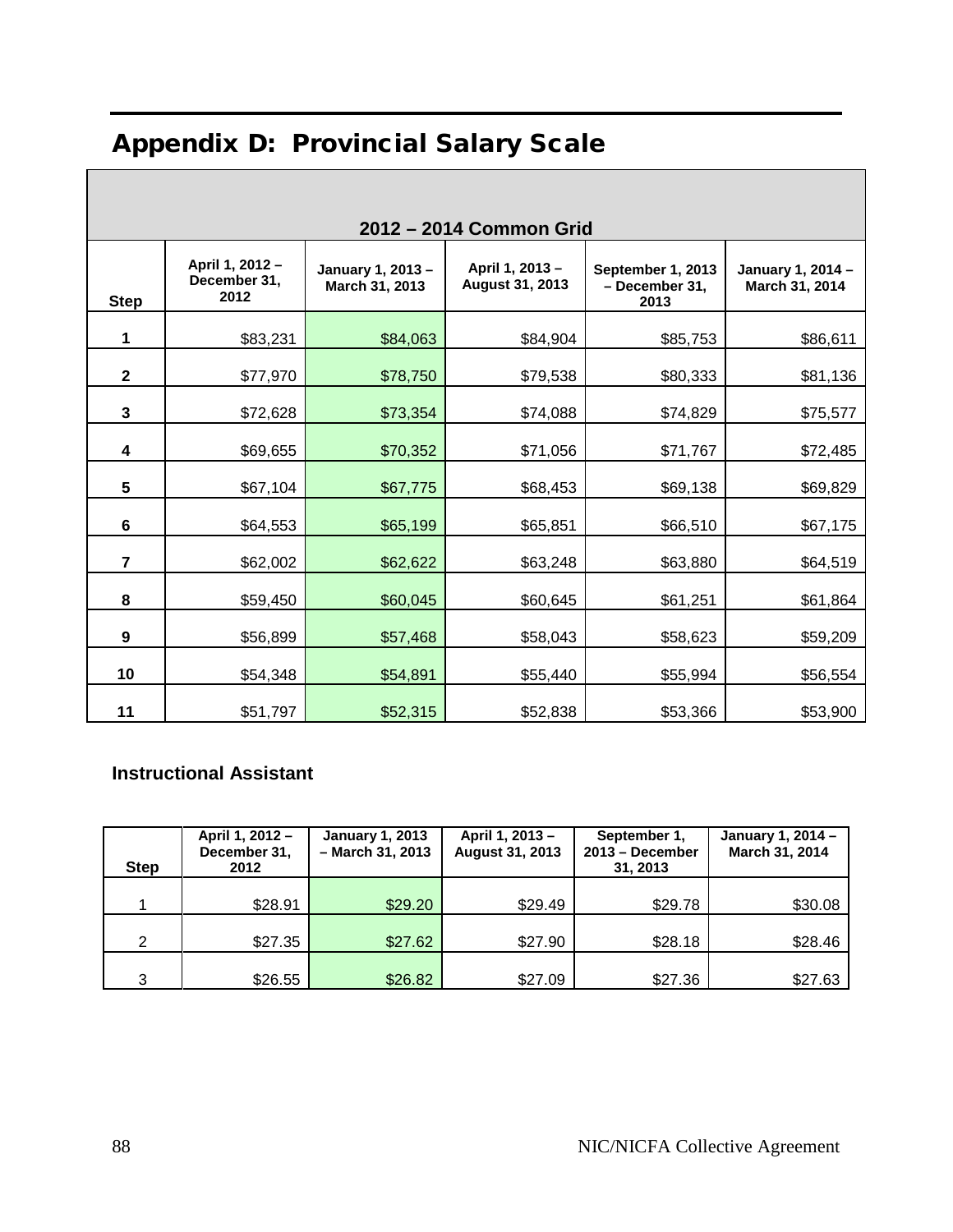### **Letter of Understanding**

#### **Between North Island College and the North Island College Faculty Association**

#### **Subject: Common Faculty Professional Development Fund**

Pursuant to Letter of Understanding #6 of the Common Agreement effective April 1, 2004 to March 31, 2007, the parties agree to the following:

The Common Faculty Professional Development fund process includes a committee of at least one (1) representative to a maximum of two (2) representatives elected by the Union (NICFA), and one (1) representative to a maximum of two (2) representatives appointed by North Island College.

The Committee will adjudicate applications and make recommendations for approval to the College's applicable senior administrator.

Th**e** Committee will operate on the basis of mutually agreed process and criteria established in Guidelines, which the parties will review annually, and amend as necessary.

\_\_\_\_\_\_\_\_\_\_\_\_\_\_\_\_\_\_\_\_\_\_\_\_\_\_\_ \_\_\_\_\_\_\_\_\_\_\_\_\_\_\_\_\_\_\_\_\_\_\_\_

Date: \_\_\_\_\_\_\_\_\_\_\_\_\_\_\_\_\_\_\_\_\_\_\_\_\_\_\_\_

Signed on behalf of: Signed on behalf of:

North Island College Faculty Association North Island College

\_\_\_\_\_\_\_\_\_\_\_\_\_\_\_\_\_\_\_\_\_\_\_\_\_\_\_ \_\_\_\_\_\_\_\_\_\_\_\_\_\_\_\_\_\_\_\_\_\_\_\_ Paul Whyte Jennifer Holden

Bill McConnell Martin Petter

**Chief Bargainer Director, Human Resources** NICFA North Island College

President **President** Vice-President, Education NICFA North Island College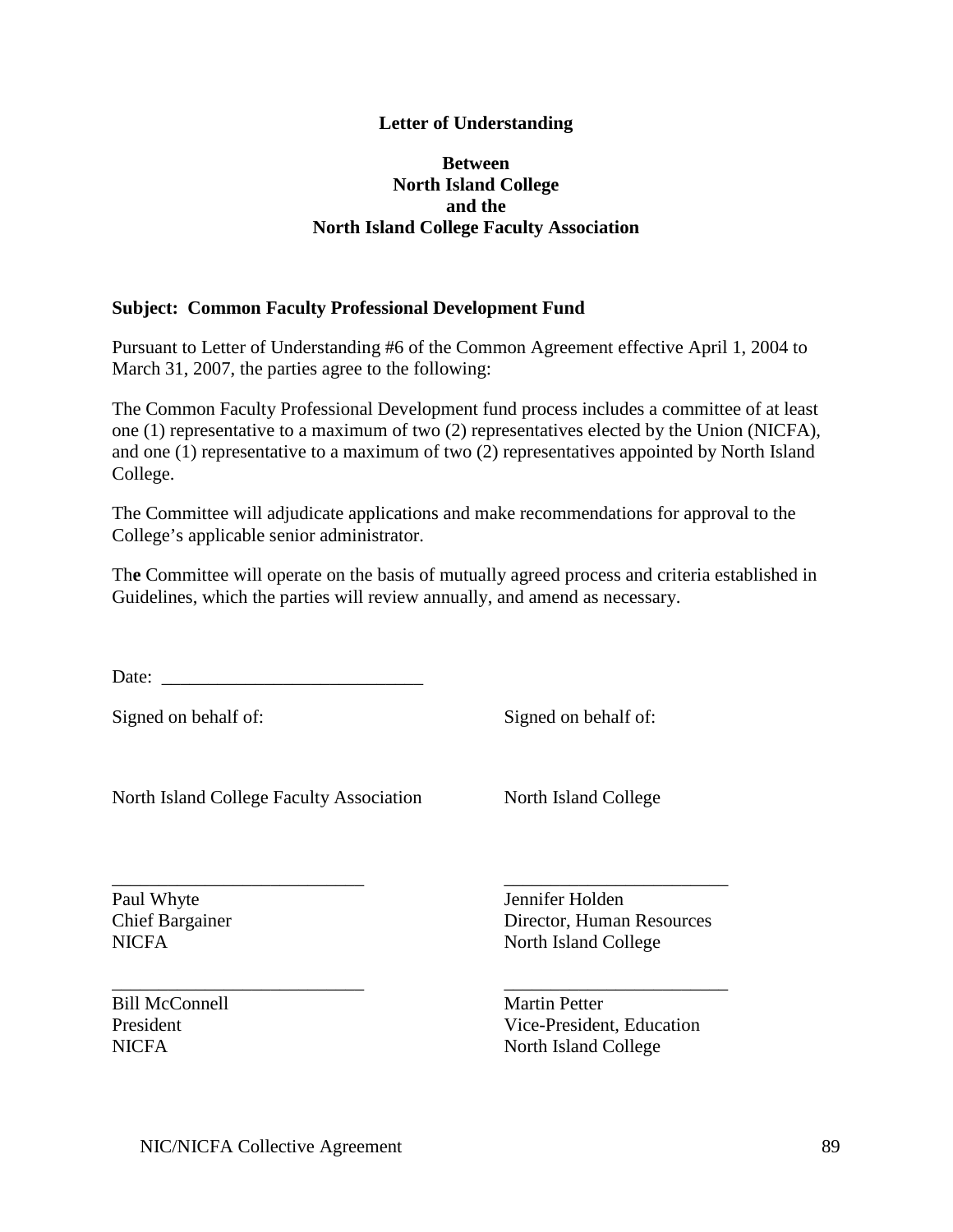# **GUIDELINES**

The Common Faculty Professional Development Fund is to support various types of professional development activities. Such professional development is for the maintenance and development of faculty's professional competence and effectiveness.

This fund is to be used for proposals in amounts greater than \$500 to a maximum of \$5000.

Proposals will be considered which assist faculty to remain current and active in their discipline and program and may include:

- Proposals with a scholarly activity focus
- Events or activities that realize or further the College's Education Plan
- Tuition for additional educational qualifications
- Speaking/presenting at conferences or events [including travel, registration, meals, and accommodation].
- Attending at a conference or event that supports a specific proposal.
- Events identified by a Dean, Director, or Vice-President as supporting the purpose of the Fund on a departmental, division-wide or program specific or College-wide basis.
- Proposals dependent on substitution for faculty not able to engage in regular professional development without such assistance. Such proposals will be limited to one-quarter of the funds available in any year.
- Other activities or events as may be approved by the Vice-President, Education.

The Fund is not to be used for the purchase of books, computers, software or activities not related to Professional Development, nor for fees to maintain professional association memberships (licenses, certification), or for other purchases considered to be a taxable benefit.

# **Eligibility**

All Regular employees who have successfully completed their probation. Activities must occur while in the employ of the College.

#### **Application Requirements**

All requests must be approved prior to the professional development event/activity.

Eligible faculty should ensure that all leave requests, as applicable, are completed, and approved by the appropriate Dean prior to application.

Applications should be submitted at least thirty-(30) days in advance of the professional development event/activity to allow time to process the application.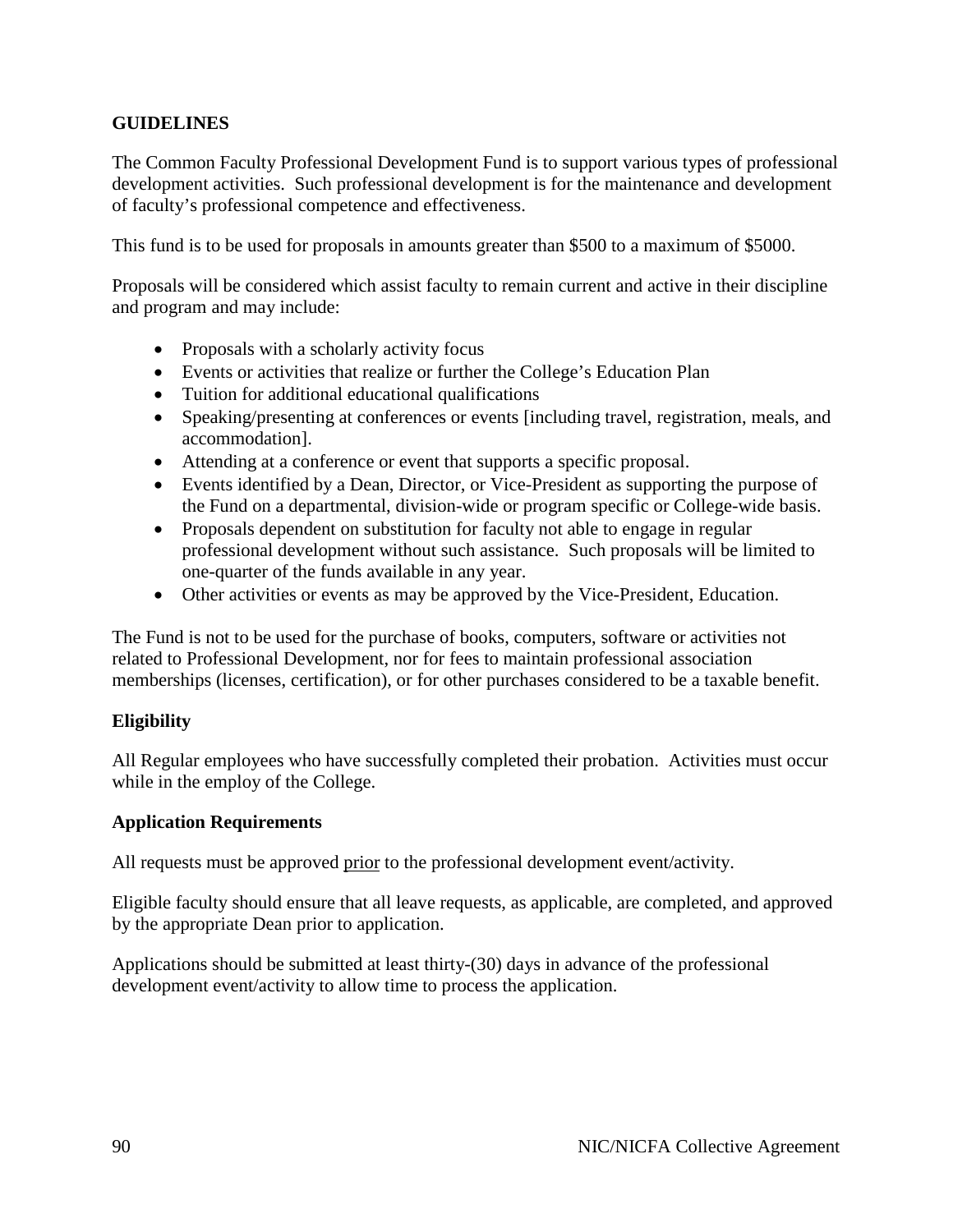# **Accessing the Fund**

- Complete the application for Common Faculty Professional Development Funds
- Submit the application to the appropriate Dean and the Department Chair for information only.
- Submit completed application to the NIC/NICFA Common PD Fund Committee.

If a group of faculty wishes to access the fund, the group shall submit one form for the entire group with all of their signatures.

Funds can be requested for activities that span more than one fiscal year.

Funds can be requested for activities that require funding over multiple years.

Funds can be requested for future professional development activities that require advanced payment.

# **Committee Membership**

There will be a maximum of two (2) administrators appointed by the College and two (2) faculty elected by NICFA. This Committee will make recommendations to the Vice-President, Education who is singularly responsible for the final approval of all applications.

# **Professional Development Report/Presentation**

After the professional development, event/activity is completed**,** the employee must submit to their Dean, a written report describing the activity by the employee to their department/division. In lieu of a written report, the Dean may accept, as an equivalent, a presentation of the professional development activity by the employee to the department and/or division. A copy of the presentation will be filed with the Dean.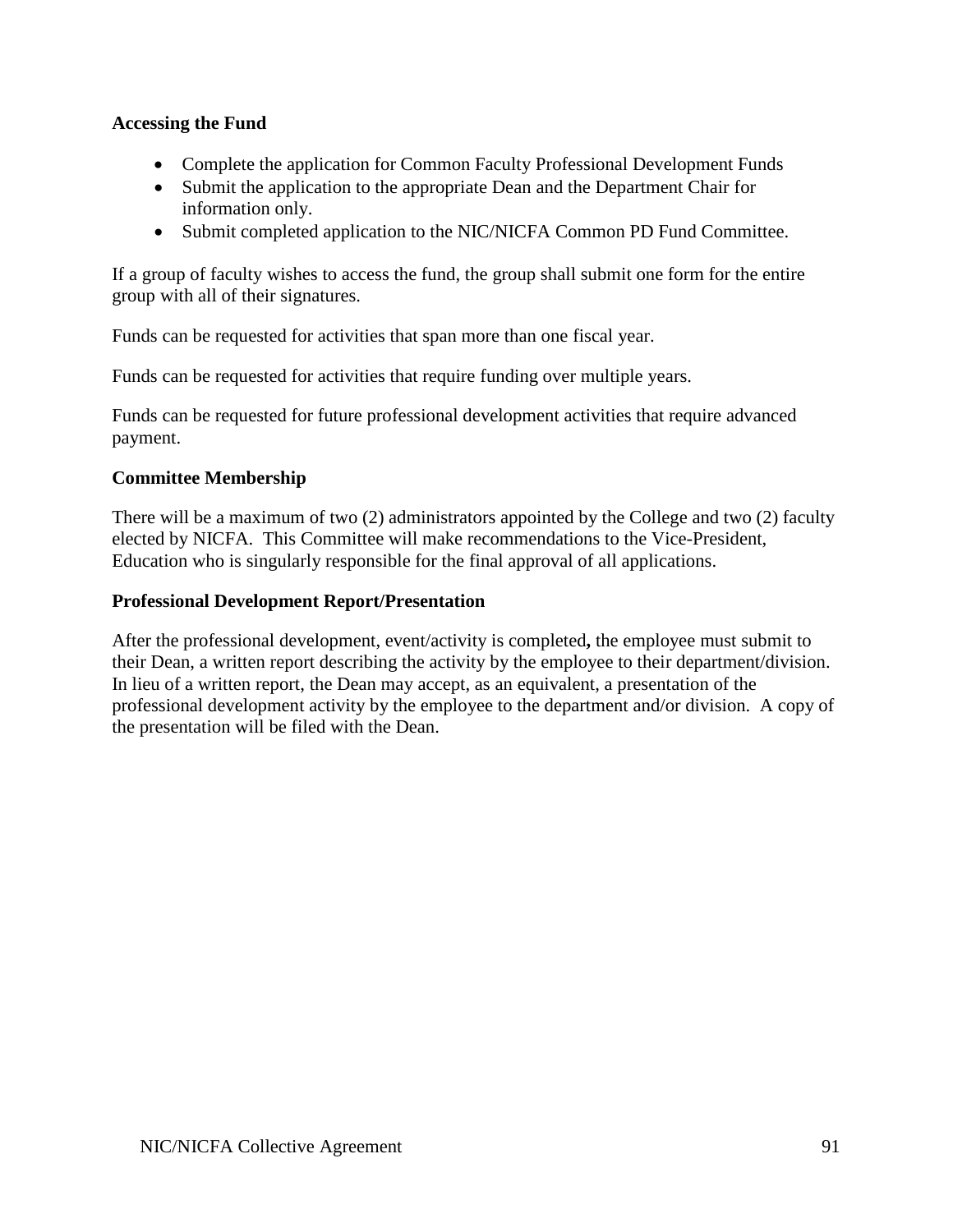### **Letter of Understanding**

#### **Between North Island College and the North Island College Faculty Association**

Re: Joint Committee on Workload

The parties will form a joint union-management committee to research and discuss in detail issues and cost neutral initiatives regarding Faculty workload.

- (a) The joint committee shall comprise three representatives appointed by management and three representatives appointed by NICFA. Both parties may invite a maximum of two other individuals to each of the meetings depending on the program area being discussed.
- (b) The parties will meet twice a month from the beginning of September 2013 to the end of November 2013. These timelines may be extended once by mutual agreement.
- (c) The joint committee shall share readily available information and data regarding course modes (blended, face-to-face, online, paper distance), courses, class size, student numbers, contact and non-contact hours, course preparation time, and other workload issues in all program areas.

Each party will report back to their constituent groups on the discussion. Any recommendations to be adopted by the parties are subject to ratification by the parties' principals.

This Letter of Understanding will terminate on March 31, 2014.

| Signed on behalf of:                            | Signed on behalf of: |
|-------------------------------------------------|----------------------|
| <b>North Island College Faculty Association</b> | North Island College |
| Anne Cumming                                    | Georgina Johnson     |
| Janis Almond                                    | Ken Crewe            |
| Patricia Corbett-Labatt                         | Jan Carrie           |
| Cory Batch                                      | Don Gillingham       |
| Date                                            | Alex Borthwick       |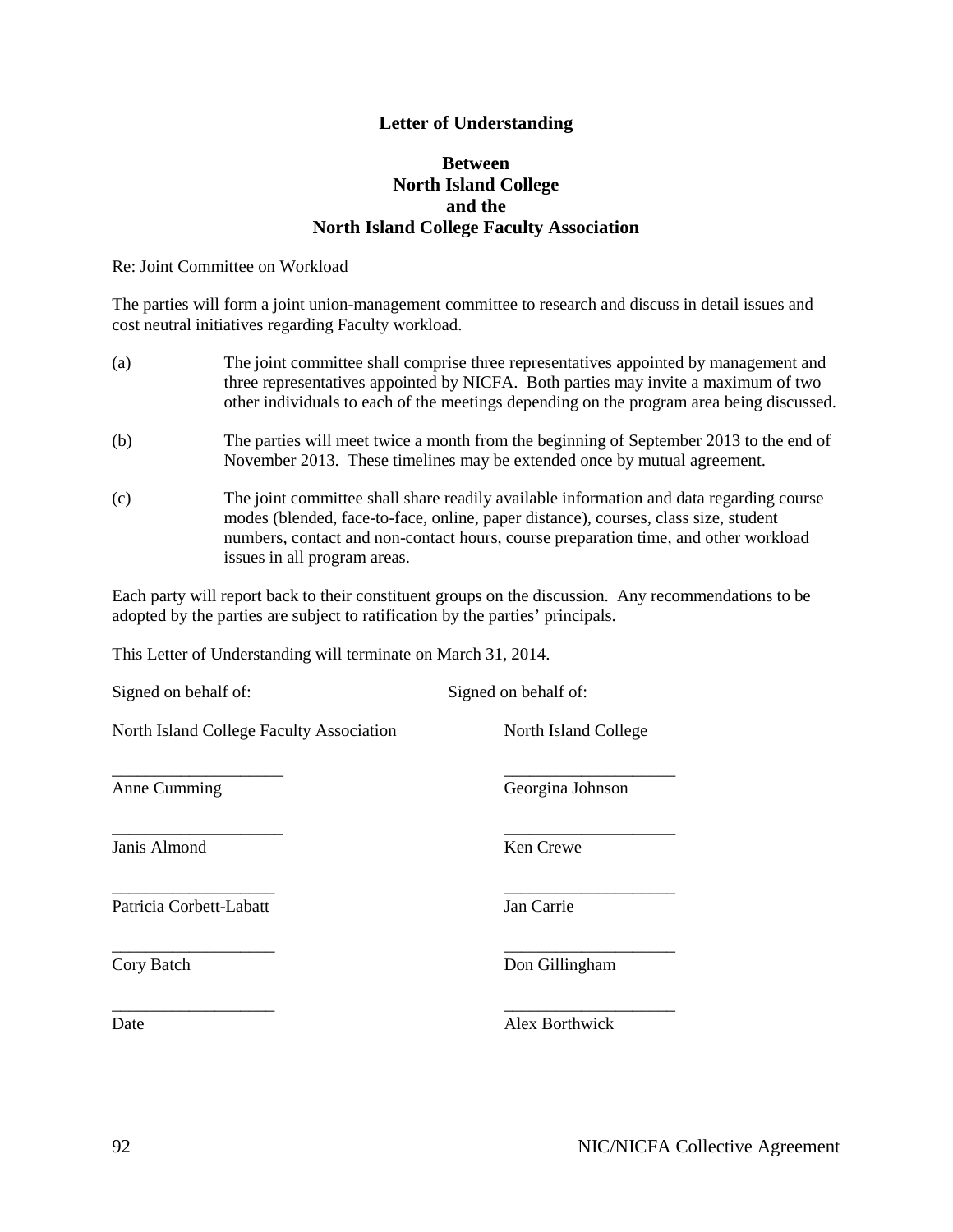#### **Letter of Understanding**

#### **Between North Island College and the North Island College Faculty Association**

Re: Joint Committee on Evaluation

The parties will form a joint union-management committee to research and discuss the Evaluation Process.

The joint committee shall comprise not more than three representatives appointed by management and not more than three representatives appointed by NICFA.

The joint committee will meet once per month beginning in October 2013 and completing their duties by the end of January, 2014. These timelines may be extended once by mutual agreement.

The discussion will be limited to the following:

(a) A review of evaluation forms and related processes to facilitate a more efficient and effective evaluation process that meets the purpose and principles outline in Article 7.

Each party will report back to their constituent groups on the discussion. Any recommendations to be adopted by the parties are subject to ratification by the parties' principals.

\_\_\_\_\_\_\_\_\_\_\_\_\_\_\_\_\_\_\_\_ \_\_\_\_\_\_\_\_\_\_\_\_\_\_\_\_\_\_\_\_\_\_

\_\_\_\_\_\_\_\_\_\_\_\_\_\_\_\_\_\_\_\_ \_\_\_\_\_\_\_\_\_\_\_\_\_\_\_\_\_\_\_\_\_\_

This Letter of Understanding will terminate on March 31, 2014.

Signed on behalf of: Signed on behalf of: Signed on behalf of:

North Island College Faculty Association North Island College

Janis Almond Ken Crewe

Patricia Corbett-Labatt Jan Carrie

Anne Cumming Georgina Johnson

\_\_\_\_\_\_\_\_\_\_\_\_\_\_\_\_\_\_\_\_ \_\_\_\_\_\_\_\_\_\_\_\_\_\_\_\_\_\_\_\_\_\_

\_\_\_\_\_\_\_\_\_\_\_\_\_\_\_\_\_\_\_\_ \_\_\_\_\_\_\_\_\_\_\_\_\_\_\_\_\_\_\_\_\_\_

Cory Batch Don Gillingham

\_\_\_\_\_\_\_\_\_\_\_\_\_\_\_\_\_\_\_\_ \_\_\_\_\_\_\_\_\_\_\_\_\_\_\_\_\_\_\_\_\_\_ Date Alex Borthwick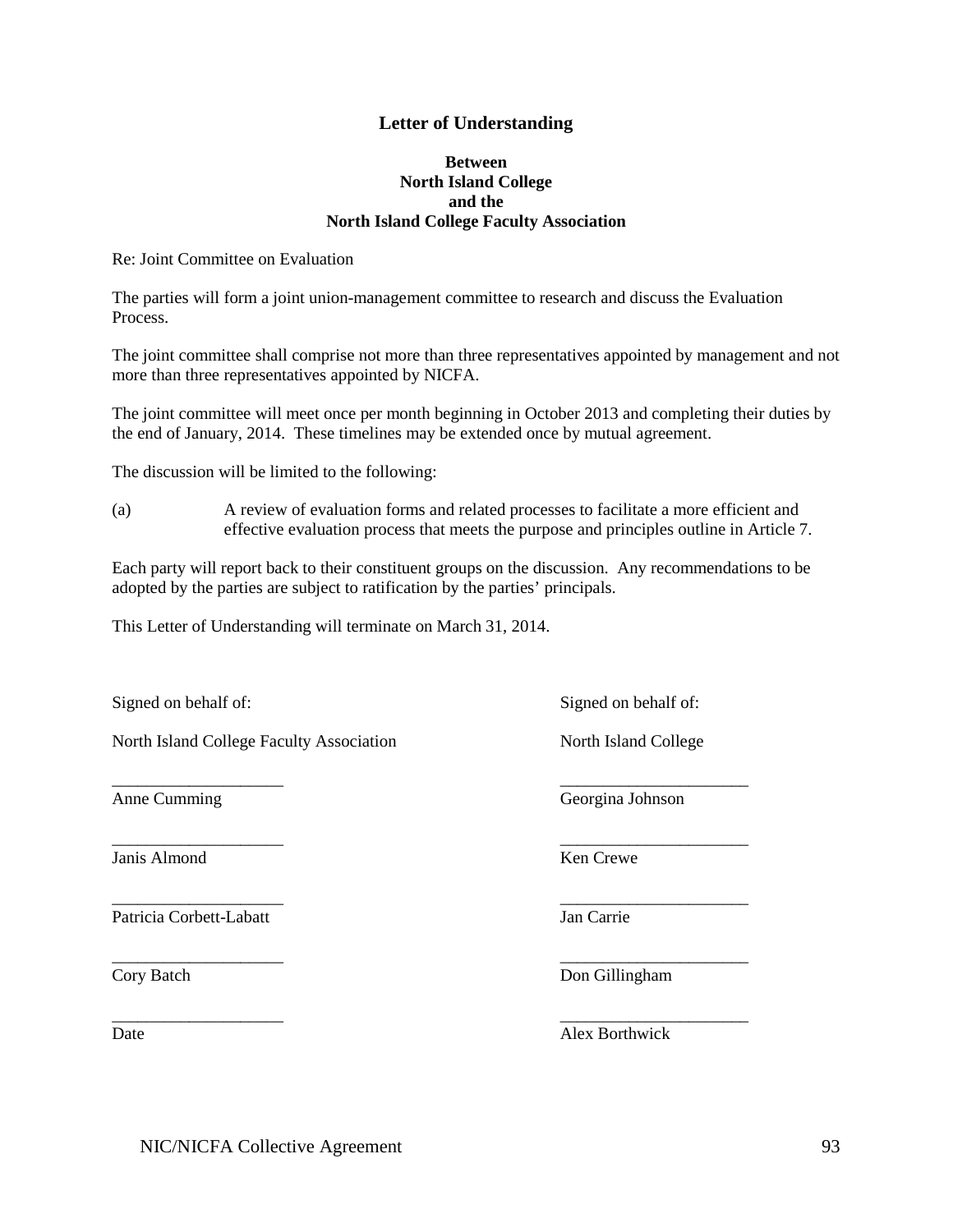| Abandonment of grievance 5.9                                                                                                                                                                                                                                            | 21                                           |
|-------------------------------------------------------------------------------------------------------------------------------------------------------------------------------------------------------------------------------------------------------------------------|----------------------------------------------|
| Academic freedom 15.9                                                                                                                                                                                                                                                   | 90                                           |
|                                                                                                                                                                                                                                                                         |                                              |
| Academic Freedom Related to Sexual<br>Harassment 15.3.2                                                                                                                                                                                                                 | 83                                           |
| Access to evaluation file 7.5                                                                                                                                                                                                                                           | 32                                           |
| Accrued seniority                                                                                                                                                                                                                                                       | 23                                           |
| Admission of students $3.2.1(c)$                                                                                                                                                                                                                                        | 14                                           |
| Advanced and provincial ABE<br>Student load 9.10<br>Underload adjustment 9.10.2(a)                                                                                                                                                                                      | 47<br>48                                     |
| Advancements on salary scale 14.2.8                                                                                                                                                                                                                                     | 80                                           |
| Alleged violation 5.3                                                                                                                                                                                                                                                   | 19                                           |
| Amend or terminate the Agreement 1.2.2                                                                                                                                                                                                                                  | 6                                            |
| Appendix D Salary Scale                                                                                                                                                                                                                                                 | 101                                          |
| Arbitrator<br>Expenses 5.11<br>Power 5.10                                                                                                                                                                                                                               | 21,84<br>21<br>21                            |
| Assessments<br>Related activities 9.8                                                                                                                                                                                                                                   | 10,43<br>46                                  |
| Assignment and scheduling of duties<br>Before assignment begins 9.2.1(b)<br>Chair in consultation with Dean or designate                                                                                                                                                | 39<br>40                                     |
| 9.2.1(a)<br>Faculty preferences 9.2.2(a)<br>Scheduling $9.2.2(a)$<br>Seniority factor 9.2.2(a)<br>Timetabling Standing Committee 9.2.3                                                                                                                                  | 40<br>40<br>40<br>40<br>41                   |
| Assisted exchange leave<br>Defined 11.9.1<br>Employee of the College 11.9.3<br>Length of leave 11.9.6<br>Procedures for implementation 11.9.4<br>Professional development activities 11.9.2<br>Regular assignment (considered) 11.9.4(b)<br>Selection process 11.9.4(f) | 68<br>68<br>69<br>70<br>69<br>69<br>69<br>70 |

| Index |                                                                                                                                     |                |                            |
|-------|-------------------------------------------------------------------------------------------------------------------------------------|----------------|----------------------------|
|       | Assisted exchange leave $11.5.1(d)$                                                                                                 |                | 66                         |
|       | Assisted PD $11.5.1(b)$                                                                                                             |                | 66                         |
|       | <b>Assisted PD leave</b><br>Regular employee eligibility 11.7.2<br>Wage $&$ benefits continue 11.7.1                                |                | 68<br>68                   |
|       | <b>B.C. Medical Services Plan</b><br>Equivalent coverage elsewhere 12.1.4<br>Regular employees 12.1.1<br>Sessional employees 12.1.2 |                | 72<br>72<br>72             |
|       | Bargaining Committee 2.8.4                                                                                                          |                | 11                         |
|       | Bargaining unit<br>Work 2.9                                                                                                         | 9, 11, 64      | 11                         |
|       | <b>Benefits while on Maternity/Paternity Leave</b>                                                                                  |                | 59                         |
|       | Bereavement leave<br>Additional leave 10.4.4<br>Immediate family 10.4.2<br>Length of leave 10.4.1<br>Visitation leave 10.4.3        |                | 58<br>59<br>58<br>58<br>58 |
|       | Best interests 3.2.1                                                                                                                |                | 13                         |
|       | <b>Binding</b><br>Agreement 1.2.1<br>Agreement 2.11.1<br>Arbitration 5.7                                                            |                | 6<br>12<br>21              |
|       | Canada savings bonds 12.14                                                                                                          |                | 76                         |
|       | Canadian citizenship hearing 10.11.1                                                                                                |                | 60                         |
|       | Career diploma programs<br>Instructional year 9.4.1<br>Maximum workload 9.9<br>Student load 9.10                                    |                | 46<br>42<br>46<br>47       |
|       | Casual employees                                                                                                                    | 26, 29, 80, 81 |                            |
|       | Categories of employees<br>Casual<br>Full-time regular 4.1<br>Full-time sessional 4.3                                               |                | 19<br>18<br>18             |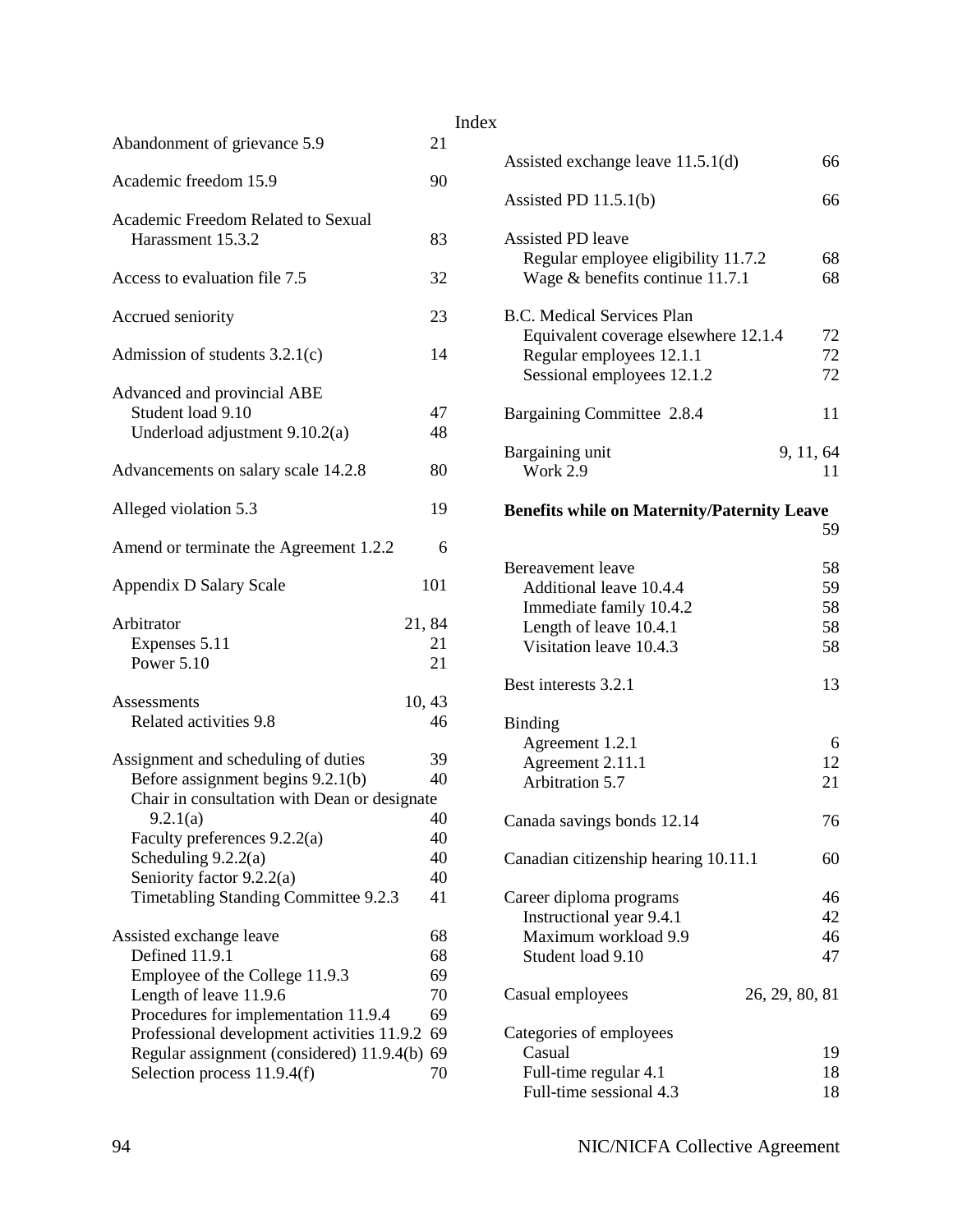| Part-time regular 4.2<br>Part-time sessional 4.4                                                                                                                                                                                                                          | 18<br>19                               |
|---------------------------------------------------------------------------------------------------------------------------------------------------------------------------------------------------------------------------------------------------------------------------|----------------------------------------|
| 6, 9, 11<br>Certificate of bargaining authority                                                                                                                                                                                                                           |                                        |
| Child Care Expenses 16.6.6                                                                                                                                                                                                                                                | 96                                     |
| Class sizes<br>Class size 9.11<br>Equipment 9.11.2<br>New programs 9.11.3                                                                                                                                                                                                 | 49<br>50<br>50                         |
| <b>Classification of Professional Development</b><br>Activities 11.5                                                                                                                                                                                                      | 66                                     |
| College harassment policy                                                                                                                                                                                                                                                 | 84                                     |
| <b>Community education 16.5</b>                                                                                                                                                                                                                                           | 95                                     |
| Computer graphics faculty                                                                                                                                                                                                                                                 | 47                                     |
| Computer purchase plan 16.3                                                                                                                                                                                                                                               | 94                                     |
| Computer science faculty                                                                                                                                                                                                                                                  | 46                                     |
| Conflict                                                                                                                                                                                                                                                                  | 8                                      |
| <b>Conflict of interest</b>                                                                                                                                                                                                                                               | 91                                     |
| Conflict of Regulations 1.7                                                                                                                                                                                                                                               | 8                                      |
| Consultative model of administration<br>Consensus $3.2.1(a)$<br>Curricular policy $&$ structure 3.2.1(a)<br>Definition 3.2.1<br>Recruitment of senior administrators 3.2.3<br>Resolution of education 3.2.1<br>Student recruitment $3.2.1(c)$<br>Workload reduction 3.2.2 | 14<br>14<br>13<br>15<br>14<br>14<br>14 |
| <b>Contract Service Work 9.12</b>                                                                                                                                                                                                                                         | 50                                     |
| Contracting out<br>Bargaining unit work 2.10.1<br>Faculty overload 2.10.2<br>special expertise 2.10.1                                                                                                                                                                     | 12<br>12<br>12                         |
| Cooperative Education 9.20                                                                                                                                                                                                                                                | 54                                     |
| Coordinator position<br>Evaluation 3.5.10<br>Hiring procedure 3.5.9                                                                                                                                                                                                       | 36, 37<br>18<br>18                     |

| Copyright                                                                                                         | 87,88    |
|-------------------------------------------------------------------------------------------------------------------|----------|
| Author ownership 15.5.4                                                                                           | 88       |
| College ownership 15.5.1                                                                                          | 87       |
| Royalties 15.5.3                                                                                                  | 87       |
| Transfer of copyright 15.5.3                                                                                      | 87       |
| Works defined 15.5.2                                                                                              | 87       |
| Correspondence 2.3                                                                                                | 9        |
| Course extensions $9.5.3(b)$                                                                                      | 45       |
| Course preparation in academic & career                                                                           |          |
| programs 9.7                                                                                                      | 45       |
| <b>Course registration waiver 16.2</b>                                                                            | 94       |
| Course supervisor                                                                                                 | 52       |
| Determination 9.15.2                                                                                              | 53       |
| Open students 9.5.4(b)(iii)                                                                                       | 45       |
| Underload $9.10.2(a)(iv)$                                                                                         | 48       |
| Workload calculation 9.15.4                                                                                       | 53       |
| Court duties or appearances 10.10                                                                                 | 60       |
| Cumulative working days 2.2                                                                                       | 9        |
| Curricular policy $&$ structure 3.2.1(a)                                                                          | 14       |
| Curriculum development<br>42, 51, 52, 53                                                                          |          |
| Definition 9.14.1                                                                                                 | 51       |
| Determined in consultation 9.14.2                                                                                 | 51       |
| Development hours/instructional unit 9.14.4                                                                       |          |
|                                                                                                                   | 52       |
| Maximum number of CD days 9.14.3                                                                                  | 52       |
| Report filed with Dean or designate                                                                               | 52       |
| Dean 16, 17, 20, 27, 31, 32, 35, 39, 40, 43, 44,<br>45, 46, 48, 49, 50, 52, 53, 54, 55, 65, 67, 69,<br>79, 81, 91 |          |
| Determine faculty duties 9.8                                                                                      | 46       |
| Deferred salary leave                                                                                             | 61       |
| Employer administrative expenses 11.10.3                                                                          | 61       |
| Health & welfare benefits 10.13.8                                                                                 | 63       |
| Leave of absence 11.10.7                                                                                          |          |
|                                                                                                                   | 62       |
|                                                                                                                   | 62       |
| Lump sum payment $11.10.7(a)$                                                                                     | 61       |
| Maximum period 11.10.2                                                                                            |          |
| Postpone $11.10.7(c)$                                                                                             | 62       |
| Withdrawal from the plan 11.10.9<br>Written application 11.10.1                                                   | 63<br>61 |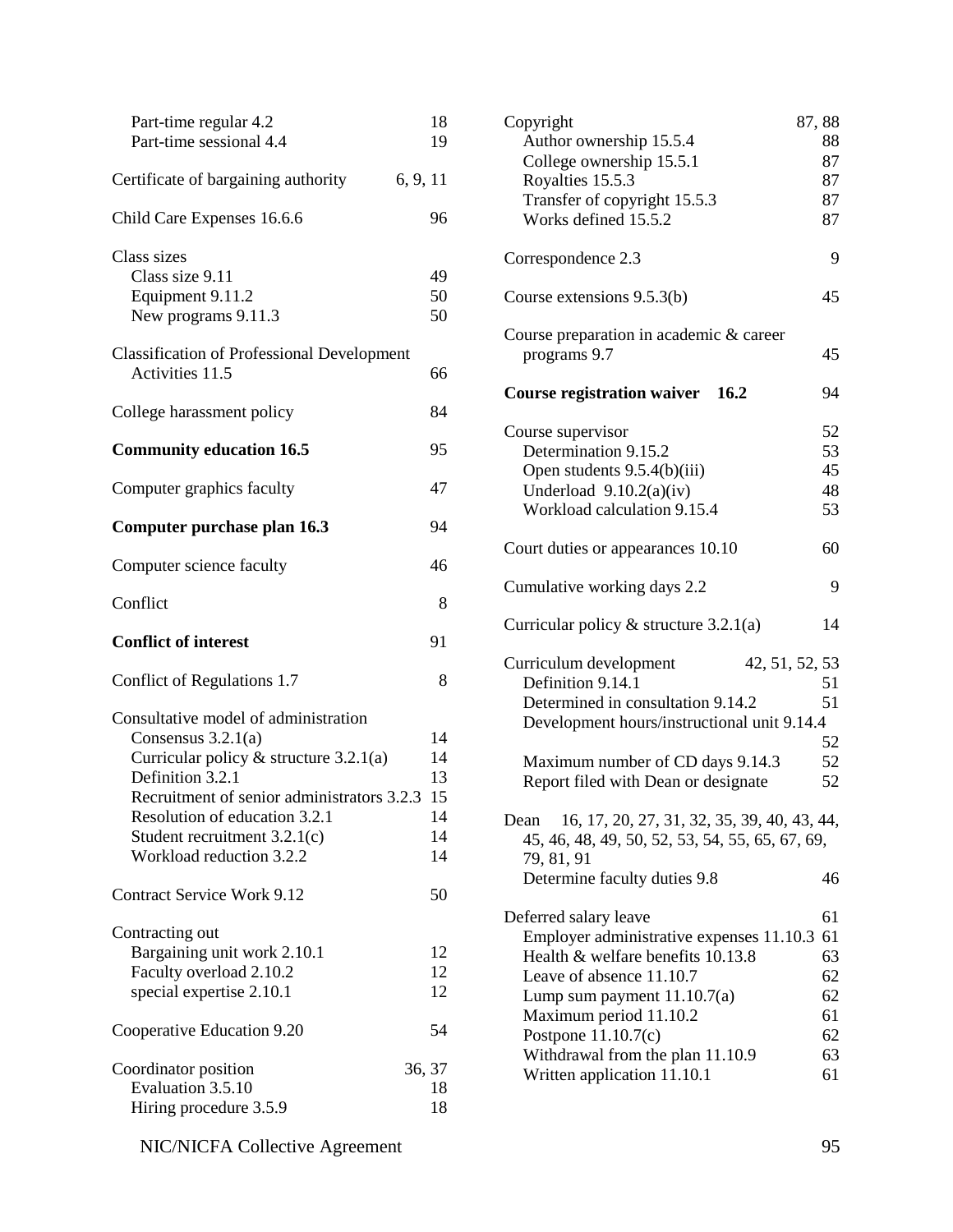| Definitions 1.3                                                                                                                                                                                                                                                                                                                                                                                                                                                                                             | 7                                                                                            |
|-------------------------------------------------------------------------------------------------------------------------------------------------------------------------------------------------------------------------------------------------------------------------------------------------------------------------------------------------------------------------------------------------------------------------------------------------------------------------------------------------------------|----------------------------------------------------------------------------------------------|
| Dental plan 12.3                                                                                                                                                                                                                                                                                                                                                                                                                                                                                            | 73                                                                                           |
| Department Chair 16, 17, 18, 22, 24, 31, 32, 33,<br>35, 36, 43, 44, 46, 48, 49, 50, 51, 52, 53, 54,<br>55, 67, 98                                                                                                                                                                                                                                                                                                                                                                                           |                                                                                              |
| Addition to work assignment 3.5.7(b)<br>Conditions for exceeding two terms 3.5.4<br>Course supervisor workload 9.15.4<br>Determine faculty duties 9.8<br>Duties 3.5.6<br>Election Committee 3.5.1(e)<br>Election process 3.5.1<br>Employee evaluation 7.4.1<br>Evaluation 3.5.8<br>Exceeding two terms 3.5.3<br>Interim Chair 3.5.5<br>Maximum number of terms 3.5.2(b)<br>Release time $3.5.7(a)(b)$<br>Sessional employee as chair $3.5.1(c)$<br>Term of office 3.5.2<br>Termination of assignment 7.11.4 | 18<br>17<br>53<br>46<br>17<br>16<br>16<br>31<br>18<br>17<br>17<br>16<br>17<br>16<br>16<br>36 |
| <b>Department Chairs</b>                                                                                                                                                                                                                                                                                                                                                                                                                                                                                    | 98                                                                                           |
| Designate 9, 13, 20, 24, 32, 39, 43, 44, 45, 46,<br>48, 50, 51, 52, 53, 54, 55, 67, 69, 79, 81                                                                                                                                                                                                                                                                                                                                                                                                              |                                                                                              |
| Disability benefits plan<br>Claims review committee $10.3.2(e)$<br>Eligibility requirements for enrolment 10.3.3                                                                                                                                                                                                                                                                                                                                                                                            | 57<br>57                                                                                     |
| Employer paid during $10.3.2(c)$ & (d)<br>Long-term $10.3.2(b)$<br>Long-term disability benefit initiative 10.3.2                                                                                                                                                                                                                                                                                                                                                                                           | 57<br>57<br>57                                                                               |
| Sick leave $10.3.2(a)$<br>Sick leave credits 10.3.6                                                                                                                                                                                                                                                                                                                                                                                                                                                         | 57<br>58                                                                                     |
| Disciplinary action 13, 14, 15, 22, 34, 37, 38, 88,<br>91<br>Just cause 8.3<br>Positive & supportive process 8.2<br>Procedure 8.4<br>Right to Union representation 8.4.1                                                                                                                                                                                                                                                                                                                                    | 37<br>37<br>38<br>38                                                                         |
| Discrimination                                                                                                                                                                                                                                                                                                                                                                                                                                                                                              | 82                                                                                           |
| Dismissal                                                                                                                                                                                                                                                                                                                                                                                                                                                                                                   | 34, 38                                                                                       |

| Displacement of less senior employees 6.6.4 26                                                      |             |
|-----------------------------------------------------------------------------------------------------|-------------|
| 27, 29, 87<br>Displacement rights                                                                   |             |
| Dispute resolution 5                                                                                | 19          |
| Divorce 10.11.1                                                                                     | 60          |
| Documentation for initial placement 14.2.4                                                          | 79          |
| Dues checkoff and initiation fees<br>Assessments 2.5.1<br>Initiation fees 2.5<br>Monthly dues 2.5.1 | 9<br>9<br>9 |
| Duty to provide collective agreements 16.1 93                                                       |             |
| Educational policies, practices and decisions<br>3.2.1                                              | 13          |
| Employee on leave $2.8.1(b)$                                                                        | 11          |
| <b>Employer initiated upgrading 15.15</b>                                                           | 92          |
| Employer paid substitute costs                                                                      | 11          |
| Employment appointments of individuals 6.4.4                                                        | 25          |
| Evaluation 18, 22, 29, 30, 31, 32, 33, 34, 35, 36,<br>69, 79, 98                                    |             |
| Access to file 7.5                                                                                  | 32          |
| Administrative classroom visits 7.6.5                                                               | 33          |
| Administrator summary 7.7.2                                                                         | 33          |
| Cause for concern 7.3.7                                                                             | 31          |
| Challenging 7.8                                                                                     | 34          |
| Concluding 7.7                                                                                      | 33          |
| Dean and Department Chair coordinate 7.4.1                                                          | 31          |
| Department $&$ college-wide activities $7.2.1(e)$                                                   | 30          |
| Department Chair 7.6.1(d)                                                                           | 32          |
| Department Chair evaluations 7.11                                                                   | 35          |
| Department Chair to be present 7.7.2                                                                | 33          |
| Discplinary action arising 7.9                                                                      | 34          |
| Employee requested 7.3.5                                                                            | 30          |
| Exceptions 7.11.3                                                                                   | 35          |
| Formal interview 7.7.1                                                                              | 33          |
| Formative process 7.3.6                                                                             | 31          |
| Initiation 7.4<br>Input to file 7.6                                                                 | 31<br>32    |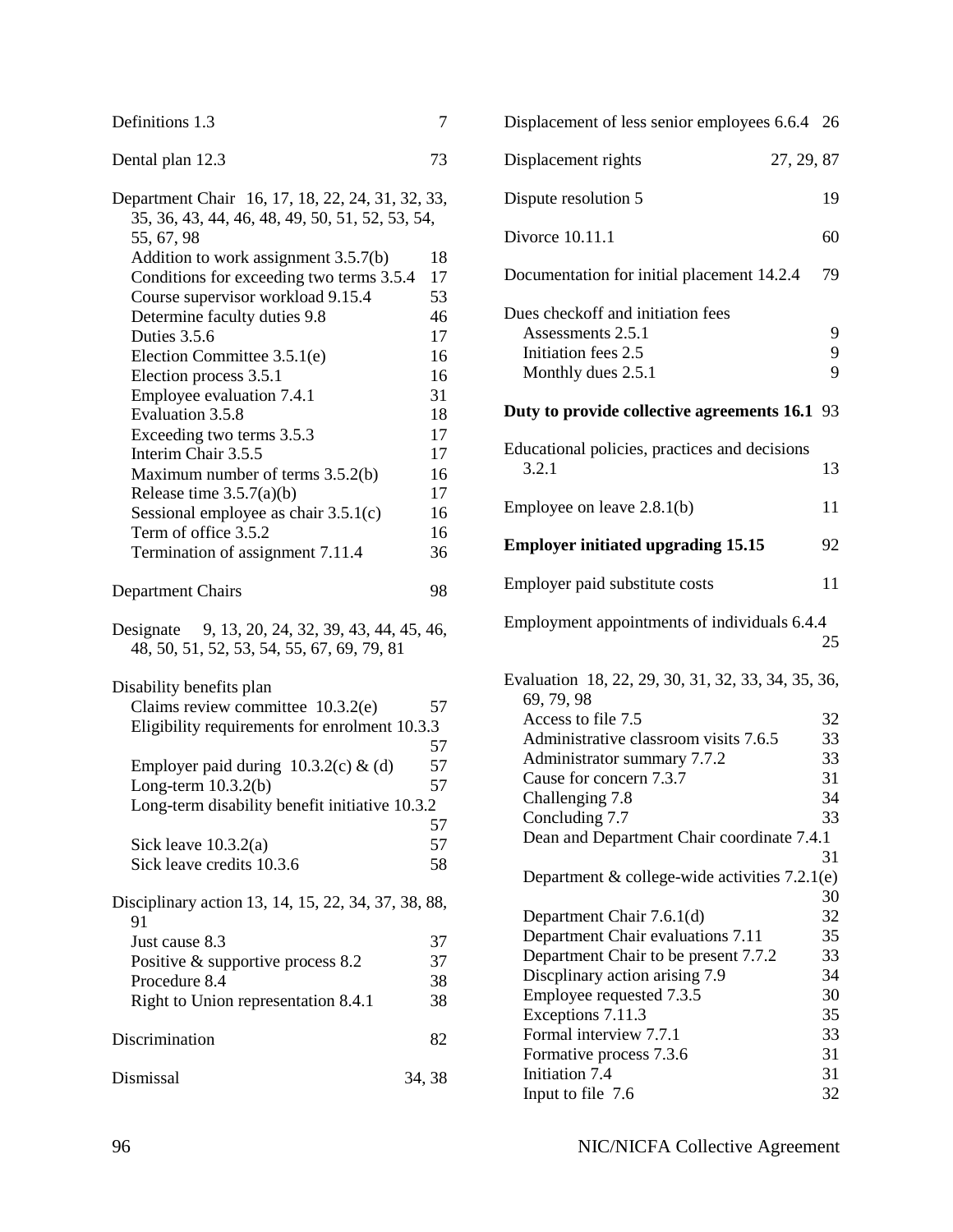| Interaction with students $7.2.1(c)$<br>Non-instructional coordinators 7.12 | 30<br>36 |
|-----------------------------------------------------------------------------|----------|
|                                                                             |          |
| Peer evaluation reports $7.6.1(c)$                                          | 32       |
| Performance of instructional assignments                                    | 30       |
| 7.2.1(a)                                                                    | 30       |
| Principles 7.2                                                              | 33       |
| Probationary employees 7.7.2(a)                                             |          |
| Probationary period                                                         | 30       |
| Professional expertise 7.2.1(b)                                             | 30       |
| Purpose 7.1                                                                 | 30       |
| Regular employees $7.3.2 \& 7.3.4$                                          | 30       |
| Regular employees $7.7.2(c)$                                                | 34       |
| Relevant forms 7.12.3                                                       | 37       |
| Reports $7.6.1(e)$                                                          | 32       |
| Sessional employees $7.3.2 \& 7.3.3$                                        | 30       |
| Sessional employees 7.7.2(b)                                                | 34       |
| <b>Summary 7.12.4</b>                                                       | 37       |
| Timing 7.3                                                                  | 30       |
| Unsatisfactory performance 7.9.2                                            | 35       |
| Working relationship with colleagues $7.2.1(d)$                             |          |
|                                                                             | 30       |
| <b>Evaluation process</b><br>30, 31, 35, 36, 98                             |          |
| <b>Evaluation Process</b>                                                   | 106      |
| Exempt and save harmless15.7                                                | 88       |
| Extended health care plan 12.2                                              | 72       |
| Faculty and management personnel 3.2.1                                      | 13       |
| Faculty electing to bump - same Division<br>6.6.4(g)                        | 27       |
| Faculty hired into Non-instructional positions<br>6.6.4(f)                  | 27       |
| <b>Faculty preferences</b>                                                  | 40       |
| <b>Faculty representation</b><br>Bumping or displacement procedures         |          |
| 6.6.4(f)(ii)                                                                | 27       |
| Department Chair election                                                   | 16       |
| Evaluation of Chair 7.11.1                                                  | 35       |
| Evaluation process 7.4.3(b)                                                 | 31       |
| Faculty evaluation 7.11.3(b)                                                | 36       |
| Hiring procedure                                                            | 24       |
| Recruitment of senior administrators 3.2.3                                  | 15       |
| Resolution of education 3.2.1                                               | 14       |
| Selection committee 6.3.2(d)                                                | 24       |
|                                                                             |          |

| Timetabling Standing Committee 9.2.3<br>Workload for new programscourses                                                                                                                                                                                                                                                                                                                                                                   | 41<br>55                                                                                     |
|--------------------------------------------------------------------------------------------------------------------------------------------------------------------------------------------------------------------------------------------------------------------------------------------------------------------------------------------------------------------------------------------------------------------------------------------|----------------------------------------------------------------------------------------------|
| Fair and reasonable                                                                                                                                                                                                                                                                                                                                                                                                                        | 6, 13                                                                                        |
| Fairness 3.3                                                                                                                                                                                                                                                                                                                                                                                                                               | 15                                                                                           |
| <b>Federation of Post Secondary Educators (FPSE)</b><br>2.7 & 2.8.1                                                                                                                                                                                                                                                                                                                                                                        | 10                                                                                           |
| Feminine                                                                                                                                                                                                                                                                                                                                                                                                                                   | 8                                                                                            |
| Formative evaluation process<br>NIC Intranet location 7.4.2                                                                                                                                                                                                                                                                                                                                                                                | 31<br>32                                                                                     |
| Full-time regular                                                                                                                                                                                                                                                                                                                                                                                                                          | 18                                                                                           |
| Full-time sessional                                                                                                                                                                                                                                                                                                                                                                                                                        | 18                                                                                           |
| Funding of PD 11.2                                                                                                                                                                                                                                                                                                                                                                                                                         | 64                                                                                           |
| <b>Funeral 10.11.1</b>                                                                                                                                                                                                                                                                                                                                                                                                                     | 60                                                                                           |
| Gender Equality 1.8                                                                                                                                                                                                                                                                                                                                                                                                                        | 8                                                                                            |
| Grievance<br>Abandonment 5.9<br>Abandonment of grievance 5.9<br>Alleged violation 5.3<br>Amending of time limits 5.7<br>Arbitration 5.7<br>Details in writing 5.5.1<br>Expenses of the arbitrator<br>Grieve the informal resolution 5.4<br>Information resolution 5.4<br>Meetings 5.2<br>Power of the arbitrator<br>President of College 5.6<br>Procedure and arbitration 5.3<br>Sole aribtrator 5.7<br>Stewards 5.2<br>Written notice 5.5 | 21<br>21<br>19<br>21<br>20<br>20<br>21<br>20<br>19<br>19<br>21<br>20<br>19<br>21<br>19<br>20 |
| Grievance/Arbitration 5                                                                                                                                                                                                                                                                                                                                                                                                                    | 19                                                                                           |
| Group advising 9.8                                                                                                                                                                                                                                                                                                                                                                                                                         | 46                                                                                           |
| Group life insurance 12.4                                                                                                                                                                                                                                                                                                                                                                                                                  | 74                                                                                           |
| Harassment<br>Complaint process 15.3.4                                                                                                                                                                                                                                                                                                                                                                                                     | 82, 83, 84<br>83                                                                             |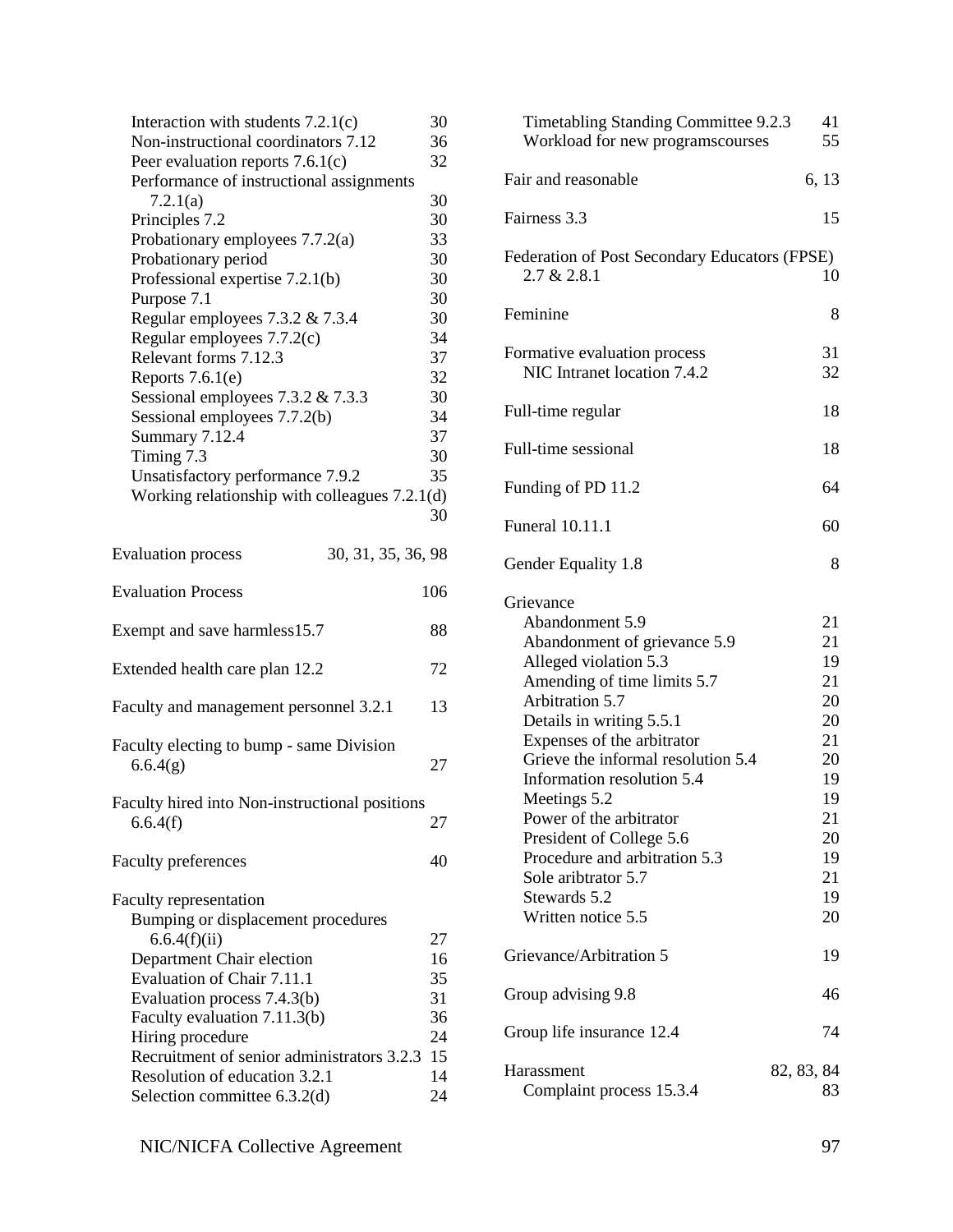| Grievance procedure 15.3.5<br>Personal 15.3.3                      | 84<br>83 |
|--------------------------------------------------------------------|----------|
| Sexual 15.3.1                                                      | 82       |
| Union representation 15.3.6                                        | 85       |
| Health and safety                                                  | 88       |
| First aid premium 15.8.5                                           | 89       |
| Industrial first aid requirements 15.8.4                           | 89       |
| Local safety committees 15.8.3                                     | 89       |
| OH&S 15.8.2                                                        | 89       |
| Preamble 15.8.1                                                    | 88       |
| Health and welfare benefits                                        | 72       |
| BC Medical 12.1                                                    | 72       |
| Benefits upon returning to work 12.10                              | 75       |
| Canada savings bonds 12.14                                         | 76       |
| Dental 12.3                                                        | 73       |
| Employee's responsiblity 12.11                                     | 75       |
| Extended health care 12.2                                          | 72       |
| Group life insurance 12.4<br>Information on policy contracts 12.12 | 74<br>76 |
| Optional insurance 12.6                                            | 74       |
| Pension and retirement provisions 12.7                             | 74       |
| <b>RRSP 12.8</b>                                                   | 75       |
| Sessional employees $<$ half-time 12.5                             | 74       |
| Subrogation 12.13                                                  | 76       |
| WCB claims and benefits 12.9                                       | 75       |
| Hiring procedure                                                   |          |
| Advice to internal candiates 6.4.3                                 | 25       |
| Job description $6.4.1(a)$                                         | 24       |
| Position less than 4 mos 6.4.5                                     | 25       |
| Selection committee 6.4.1                                          | 24       |
| Selection committee structure 6.4.2                                | 25       |
| Hospitality and tourism faculty                                    | 47       |
| Hours of operation $9.1.1(a)$                                      | 38       |
| Hours of work<br>24, 25, 38                                        |          |
| Elapse time 9.1.6                                                  | 39       |
| Fair and equitable practices 9.1.2                                 | 39       |
| Full-time instructional faculty 9.1.3                              | 39       |
| Maximum continuous hours 9.1.5                                     | 39       |
| Non-instructional faculty 9.1.4                                    | 39       |
| On-site presence 9.1.3                                             | 39       |
| Human Rights Act                                                   | 82, 84   |
| Illness of immediate family member 10.11.2                         | 60       |

| Immediate exempt supervisor 5.4             | 19             |
|---------------------------------------------|----------------|
| Imminent death of family member 10.4.3      | 58             |
| <b>Industrial Relations Council 2.1</b>     | 9              |
| In-service PD                               |                |
| Classification 11.5.1                       | 66             |
| Defined 11.6.1                              | 66             |
| Time allotment 11.6.3                       | 67             |
| Instructional assignments                   | 30             |
| <b>Instructional Assistant Salary Scale</b> | 101            |
| Instructional load $9.5.1(a)$               | 42             |
| Instructional unit                          | 42             |
| Adjustment 9.5.2(b)                         | 44             |
| Assessments $9.5.1(a)(12)$                  | 43             |
| Assigned 9.5.1                              | 42             |
| Defined $9.5.1(a)1$                         | 42             |
| Maximum $9.5.1(a)$                          | 42             |
| Oen courses-Regular lab 9.5.3(b)(ii)        | 44             |
| Open courses 9.5.3(b)(iii)                  | 45             |
| Open courses-non-lab 9.5.3(b)(i)            | 44             |
| Instructional year                          |                |
| Intersession 9.4.1                          | 42             |
| Normal 9.4.2                                | 42             |
| Regular instructional year 9.4.1            | 42             |
| Internal candidates                         | 24, 25         |
| Intersession                                | 41, 42, 47, 48 |
| Job postings                                |                |
| Description 6.3.2                           | 23             |
| External advertising 6.3.1                  | 23             |
| Hiring procedure $6.3.2(a)$                 | 24             |
| Over four $(4)$ months 6.3.1                | 23             |
| Reposting $6.3.2(c)$                        | 24             |
| Selection Committee 6.3.2(b)                | 24             |
| Job sharing 15.13                           | 91             |
| Joint Committee on Evaluation               |                |
| Evaluation                                  | 106            |
| <b>Joint Committees</b>                     |                |
| <b>Benefits Administration 10.3.2</b>       | 56             |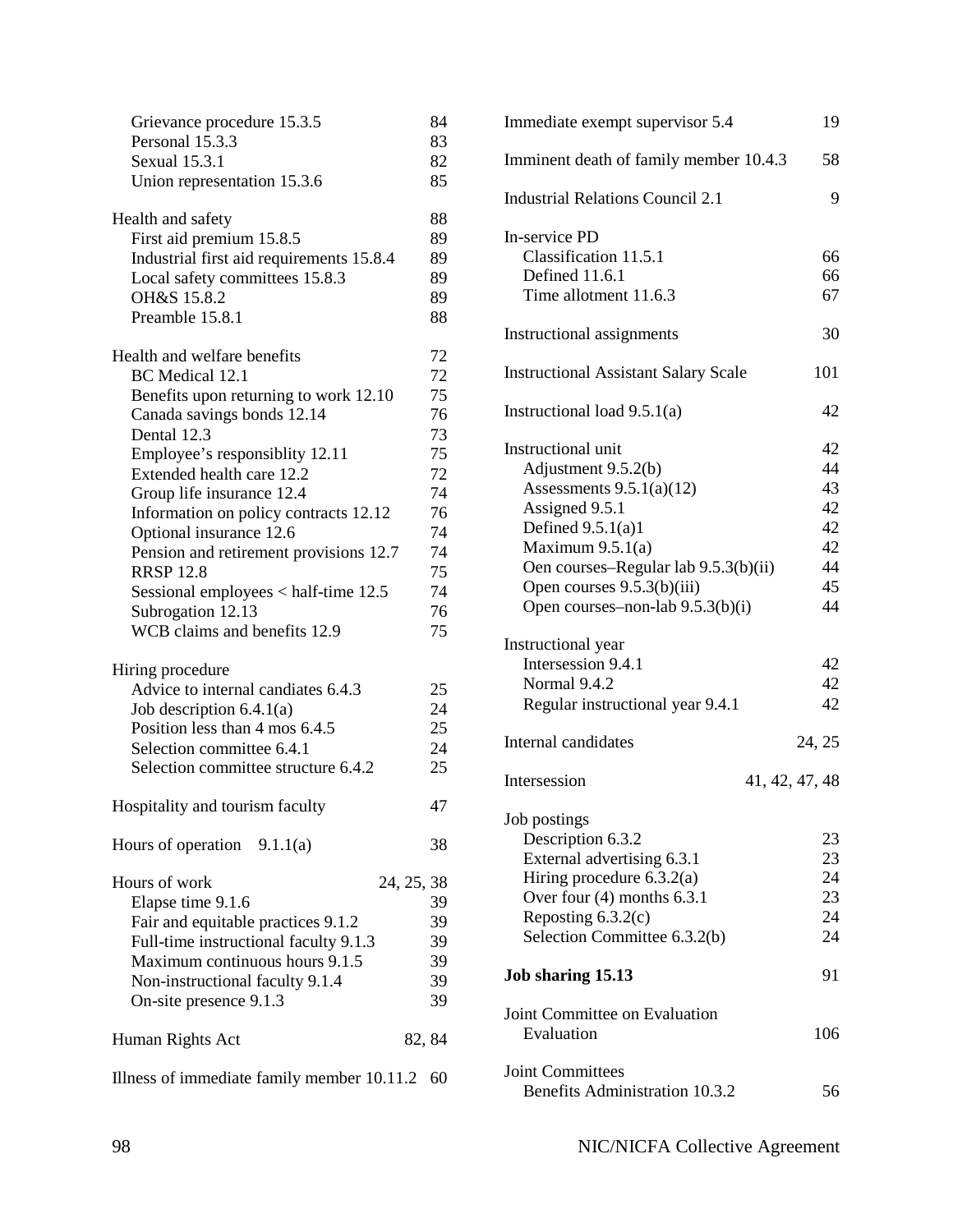| <b>Benefits Administration 10.3.5</b><br>Professional Development 11.4.1 | 58<br>65   |
|--------------------------------------------------------------------------|------------|
| Jury duty 10.10.1                                                        | 60         |
| Just cause                                                               | 37         |
| Labour dispute                                                           |            |
| Absent without pay $2.12.2(a)$                                           | 12         |
| Benefit premiums 2.12.4                                                  | 13         |
| Lockouts 2.12.1                                                          | 12         |
| Non-North Island College worksite 2.12.2(b)                              |            |
|                                                                          | 13         |
| Labour Management Committee 8, 15, 16, 32,<br>37, 41, 81                 |            |
| Employer paid substitution costs                                         | 16         |
| Membership 3.4.2                                                         | 16         |
| Union paid costs                                                         | 16         |
| Union-management relations 3.4                                           | 15         |
| Labour relations                                                         | 9, 12      |
| <b>Labour Relations</b>                                                  | 6          |
| <b>Labour Relations Board</b>                                            | 9          |
| Labour Relations Code 2.11.1                                             | 12         |
| Layoff                                                                   | 29, 85, 87 |
| Layoff & recall                                                          |            |
| Alternatives to layoff 6.6.2(b)                                          | 26         |
| Category of employee $6.6.2(c)$                                          | 26         |
| Definition 6.6.1                                                         | 25         |
| Displacement of less senior employees 6.6.4                              |            |
|                                                                          | 26         |
| Faculty hired into non-instructional positions                           |            |
| 6.6.4(f)                                                                 | 27         |
| For 2 years or more                                                      | 29         |
| Forfeit of recall rights 6.6.5(e)                                        | 28         |
| Length of service $6.6.2(c)$                                             | 26         |
| Notice of layoff 6.6.3                                                   | 26         |
| Notice of recall                                                         | 28         |
| Order of layoff                                                          | 26         |
| Order of recall                                                          | 29         |
| Probationary period 6.6.5(d)                                             | 28         |
| Procedure 6.6.2                                                          | 25         |
| Recall list $6.6.5(b)$                                                   | 28         |
| Seniority list 6.6.4(d)                                                  | 27         |
| Severance pay 6.7.2                                                      | 29         |

| Specific term of appointment $6.6.3(b)$<br><b>Workload Reduction</b><br>Written notice $6.6.3(a)$ | 26<br>14<br>26 |
|---------------------------------------------------------------------------------------------------|----------------|
| Layoff notice $6.6.4(a)$                                                                          | 27             |
| Leave<br>59, 60, 61, 68, 71                                                                       |                |
| <b>Adoption</b> leave                                                                             | 59             |
| Assisted exchange leave 11.9                                                                      | 68             |
| Assisted PD 11.7                                                                                  | 68             |
| Bereavement 10.4                                                                                  | 58             |
| Court duties or appearances 10.10                                                                 | 60             |
| During probation 11.13                                                                            | 71             |
| Eligibility for salary increments 11.14                                                           | 71<br>71       |
| Eligibility for salary increments 11.14                                                           |                |
| Illness of immediate family member 10.11.2                                                        | 61             |
|                                                                                                   | 61             |
| Leave of absence without pay 10.12.1                                                              |                |
| Maternity leave 10.5                                                                              | 59             |
| Other 11.12                                                                                       | 70             |
| Paid and unpaid                                                                                   | 55             |
| Parental leave 10.7                                                                               | 59             |
| Paternity leave 10.6                                                                              | 59             |
| Refusal to grant leave 11.15                                                                      | 71             |
| Section 11 11.12                                                                                  | 71             |
| Sessional - compensation 10.2.4                                                                   | 56             |
| Special leave 10.11                                                                               | 60             |
| Unassisted PD leave 11.8.1                                                                        | 68             |
| Vacation 10.2.1                                                                                   | 56             |
| Without pay 11.11.1                                                                               | 70             |
| Leave of absence $10, 11, 58, 60, 61, 62, 70, 71,$<br>77                                          |                |
| Salary increment delayed 14.2.7(b)                                                                | 80             |
| Legislation<br>8, 61, 88                                                                          |                |
| Effect of new legislation 1.5                                                                     | 8              |
| Future legislation changes 1.4                                                                    | 8              |
| Length of service $6.6.2(c)$                                                                      | 26             |
|                                                                                                   |                |
| Letter of Understanding                                                                           |                |
| <b>Common Faculty Professional Development</b><br>Fund                                            | 102            |
| Joint Committee on Workload                                                                       | 105            |
|                                                                                                   |                |
| Library policies 3.2.1(b)                                                                         | 14             |
| Lockouts 2.12.1                                                                                   | 12             |
| Management rights                                                                                 |                |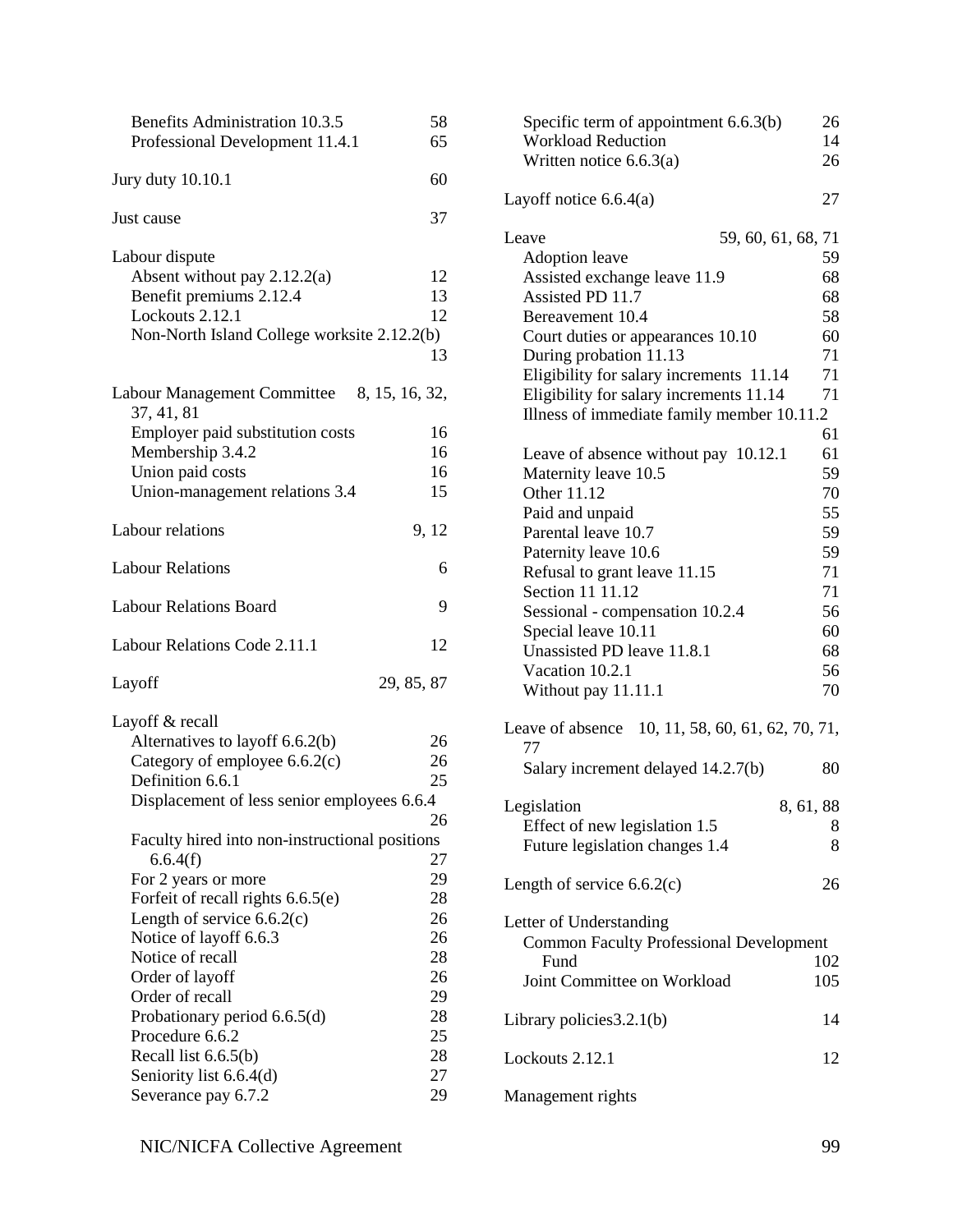| Direct the workforce 3.1<br>Fair & reasonable manner 3.1<br>Manage the College 3.1           | 13<br>13<br>13 |
|----------------------------------------------------------------------------------------------|----------------|
| Markers for U.T., provincial and advanced level<br>A.B.E.                                    | 52             |
| Marriage 10.11.1                                                                             | 60             |
| Masculine                                                                                    | 8              |
| Maternity leave                                                                              | 59             |
| Maximum initial placement 14.2.5                                                             | 79             |
| Monthly dues 2.5.1                                                                           | 9              |
| <b>Movement of Faculty Between Faculty and</b><br><b>Administrative Positions 15.16</b>      | 93             |
| Moving 10.11.1                                                                               | 60             |
| Names of employees 2.5.5                                                                     | 10             |
| New or changed legislation                                                                   | 8              |
| New programs/courses<br>Establishment of workload 9.21                                       | 55             |
| No other agreement<br>Written or oral 2.4                                                    | 9              |
| Non-bargaining unit work 2.9                                                                 | 11             |
| Non-instructional faculty                                                                    | 39             |
| Notice of layoff 6.6.3                                                                       | 26             |
| Number of Courses and Sections 9.9                                                           | 46             |
| 41, 42, 44, 45, 48<br>Open students<br>Peak periods 9.5.3(b)                                 | 45             |
| Optional insurance 12.6                                                                      | 74             |
| Other duties 9.8                                                                             | 46             |
| Overload<br>12, 48, 51<br>Definition 9.13<br>Faculty compensation 9.13.3<br>Other duties 9.8 | 51<br>51<br>46 |

| Parental leave 10.9                                                                                                                                                       | 59                         |
|---------------------------------------------------------------------------------------------------------------------------------------------------------------------------|----------------------------|
| Part-time employees<br>Sessional<br>Underload adjustment $9.10.2(a)$                                                                                                      | 19<br>48                   |
| Part-time employes<br>Regular                                                                                                                                             | 18                         |
| Past practice                                                                                                                                                             | 8                          |
| Patents 15.6                                                                                                                                                              | 88                         |
| Paternity Leave 10.6                                                                                                                                                      | 59                         |
| Pension and retirement provisions 12.7                                                                                                                                    | 74                         |
| Personnel records                                                                                                                                                         | 37                         |
| Picket line                                                                                                                                                               | 12, 13                     |
| Policies<br>Recruitment of students $3.2.1(c)$                                                                                                                            | 14                         |
| Political leave<br>Leave of absence without pay 10.12                                                                                                                     | 61                         |
| Political Leave 10.12                                                                                                                                                     | 61                         |
| Precedence                                                                                                                                                                | 8                          |
| Pre-registration counseling 9.8                                                                                                                                           | 46                         |
| Prior years of experience 14.2.3                                                                                                                                          | 78                         |
| 21, 30, 33<br>Probationary employees<br>Evaluation 6.1.2<br>Extension 6.1.3<br>Extension of Probation Period and<br>Termination 6.1.3<br>Regular 6.1.1<br>Sessional 6.1.1 | 22<br>22<br>22<br>22<br>22 |
| Probationary period 22, 26, 28, 31, 36, 68, 77                                                                                                                            |                            |
| Professional development 42, 52, 63, 64, 65, 66,<br>71, 93                                                                                                                |                            |
| Annual activities 11.6.4<br>Authorized by Dean or designate 11.6.4(c)<br>Carried forward 11.3.3<br>Expenses 11.6.1<br>Full-time faculty allotment 11.3.1                  | 67<br>67<br>65<br>66<br>64 |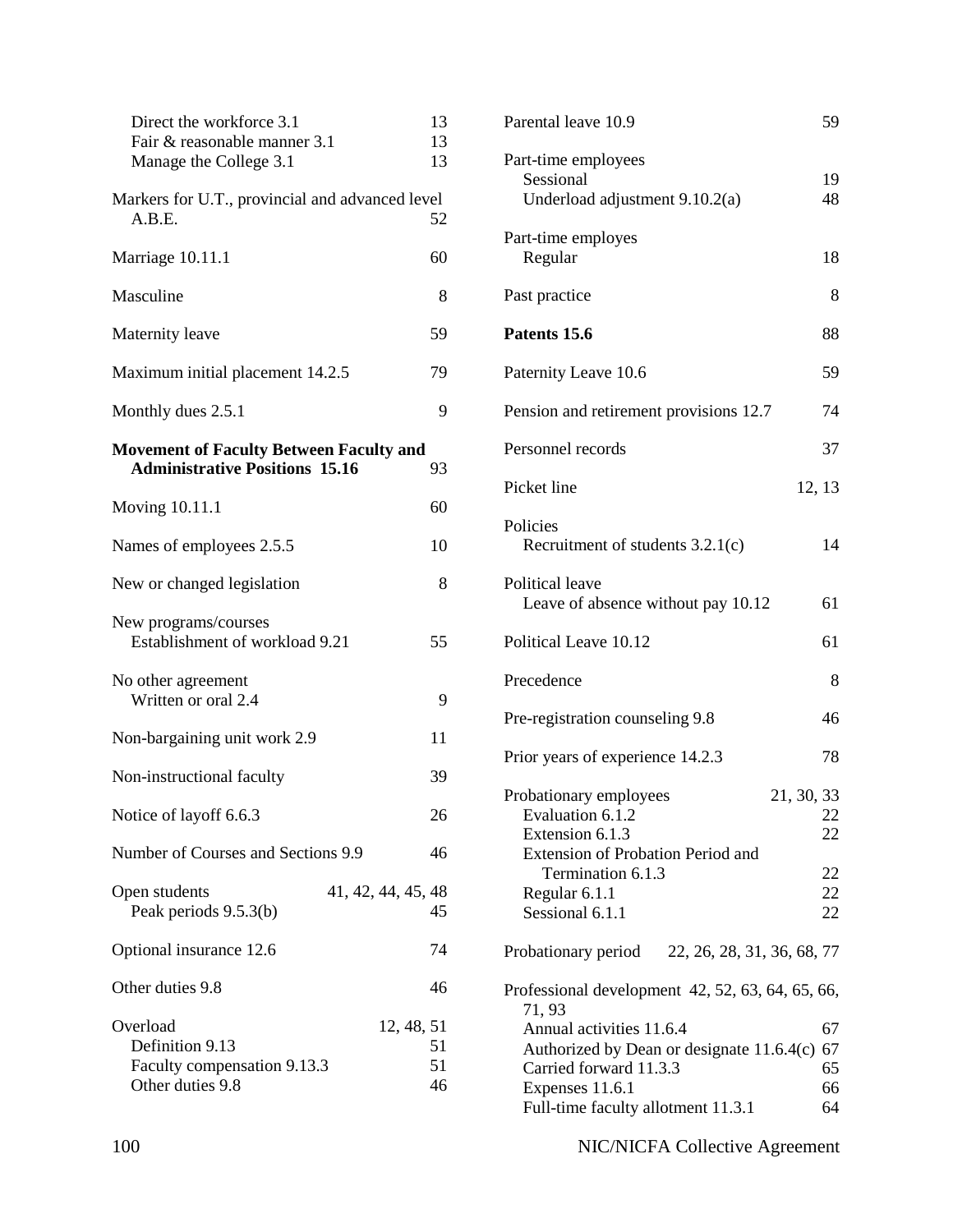| In-service $11.5.1(a)$<br>Part-time faculty allotment 11.3.2                                                              | 66<br>64 |
|---------------------------------------------------------------------------------------------------------------------------|----------|
| Purpose of 11.1                                                                                                           | 64       |
| Submit report 11.6.5                                                                                                      | 67       |
| Professional Development Committee64, 65, 67,                                                                             |          |
| 71<br>Coordinating duties 11.4.2                                                                                          | 65       |
| Coordinator 11.4.1                                                                                                        | 65       |
| Monthly accounting for expenditures 11.2.2                                                                                |          |
|                                                                                                                           | 64       |
| Requests for PD support 11.6.5(a)                                                                                         | 67       |
| Requests for PD support 11.6.5(b)                                                                                         | 67       |
|                                                                                                                           |          |
| Professional development fund                                                                                             | 64<br>64 |
| Allocation of funding 11.2.3<br>Formula 11.2                                                                              | 64       |
|                                                                                                                           |          |
| <b>Provincial articulation 15.14</b>                                                                                      | 92       |
| <b>Provincial Salary Scale</b><br><b>Salary Scale</b>                                                                     | 101      |
| Qualifications<br>At time of hiring 14.2.2<br>Existing employees 13.3                                                     | 78<br>77 |
| Recall list<br>28, 29, 77, 87                                                                                             |          |
| Recall rights 6.6.5                                                                                                       | 28       |
| Recruitment<br>14, 15, 24, 45, 79, 98<br>Recruitment of senior administrators 3.2.3<br>Recruitment of students $3.2.1(c)$ | 15<br>14 |
| Refusal to grant leave 11.15                                                                                              | 71       |
| Region-wide responsibilities 9.8                                                                                          | 46       |
| Regular employees 14, 21, 26, 29, 30, 32, 33, 34,<br>37, 56, 57, 58, 68, 72, 73, 74, 77, 80, 81, 94                       |          |
| Dismissal 7.9.1<br>Suspension 7.9.1                                                                                       | 35<br>35 |
| Regularisation and job security                                                                                           |          |
| Probationary period 13.1.2<br>Service increment 13.1.1                                                                    | 77<br>76 |
|                                                                                                                           |          |
| Regularisation and Job Security<br>New course offerings 13.2.1                                                            | 77       |

| Regularization and job security<br>Automatic conversion 13.1<br>Qualifications of existing employees 13.3                                                                                                                                                                                                                                                                                                                                                                                                                                                                                                                             | 76<br>76<br>77                                                                                     |
|---------------------------------------------------------------------------------------------------------------------------------------------------------------------------------------------------------------------------------------------------------------------------------------------------------------------------------------------------------------------------------------------------------------------------------------------------------------------------------------------------------------------------------------------------------------------------------------------------------------------------------------|----------------------------------------------------------------------------------------------------|
| 59, 89, 90<br>Regulations                                                                                                                                                                                                                                                                                                                                                                                                                                                                                                                                                                                                             |                                                                                                    |
| Regulations 1.7.1                                                                                                                                                                                                                                                                                                                                                                                                                                                                                                                                                                                                                     | 8                                                                                                  |
| Release time for elected union positions 2.8.2 11                                                                                                                                                                                                                                                                                                                                                                                                                                                                                                                                                                                     |                                                                                                    |
| Relocation requests 6.5                                                                                                                                                                                                                                                                                                                                                                                                                                                                                                                                                                                                               | 25                                                                                                 |
| Resolution of education 3.2.1                                                                                                                                                                                                                                                                                                                                                                                                                                                                                                                                                                                                         | 13                                                                                                 |
| Revision of courses 9.14.1                                                                                                                                                                                                                                                                                                                                                                                                                                                                                                                                                                                                            | 51                                                                                                 |
| Right to Union representation<br>Complaint allegations $15.3.6(a)(b)$                                                                                                                                                                                                                                                                                                                                                                                                                                                                                                                                                                 | 85                                                                                                 |
| <b>RRSP 12.8</b>                                                                                                                                                                                                                                                                                                                                                                                                                                                                                                                                                                                                                      | 75                                                                                                 |
| <b>Safer Campuses 15.10</b>                                                                                                                                                                                                                                                                                                                                                                                                                                                                                                                                                                                                           | 90                                                                                                 |
| <b>Salaries</b><br>Advancements on the scale 14.2.8<br>Determination of placement 14.2.4(b)<br>Increments granted 14.2.8(c)<br>Initial placement documentation 14.2.4<br>Maximum initial placement 14.2.5<br>Payment - regular 14.3.1<br>Payment - sessional 14.3.1<br>Payment for courses not taught 14.4<br>Payment of salary 14.3<br>PD referred to sub-committee 14.2.8(b)<br>Placement on salary scale 14.2<br>Prior years of experience 14.2.3<br>Qualifications at time of hiring 14.2.2<br>Recruit difficulties adjustment 14.2.5(b)<br>Salary Scale 14.1<br>Service increments 14.2.7<br>Sessional & casual employees 14.2.6 | 80<br>79<br>81<br>79<br>79<br>81<br>81<br>81<br>81<br>81<br>78<br>78<br>78<br>80<br>77<br>80<br>80 |
| Salary and benefits on leave $2.8.1(b)$                                                                                                                                                                                                                                                                                                                                                                                                                                                                                                                                                                                               | 11                                                                                                 |
| Salary deferral 11.10.2                                                                                                                                                                                                                                                                                                                                                                                                                                                                                                                                                                                                               | 61                                                                                                 |
| Salary Scale Appendix D                                                                                                                                                                                                                                                                                                                                                                                                                                                                                                                                                                                                               | 101                                                                                                |
| Scheduled section/class sizes<br>Partime vocational $9.11.1(a)$ & (b)                                                                                                                                                                                                                                                                                                                                                                                                                                                                                                                                                                 | 49<br>49                                                                                           |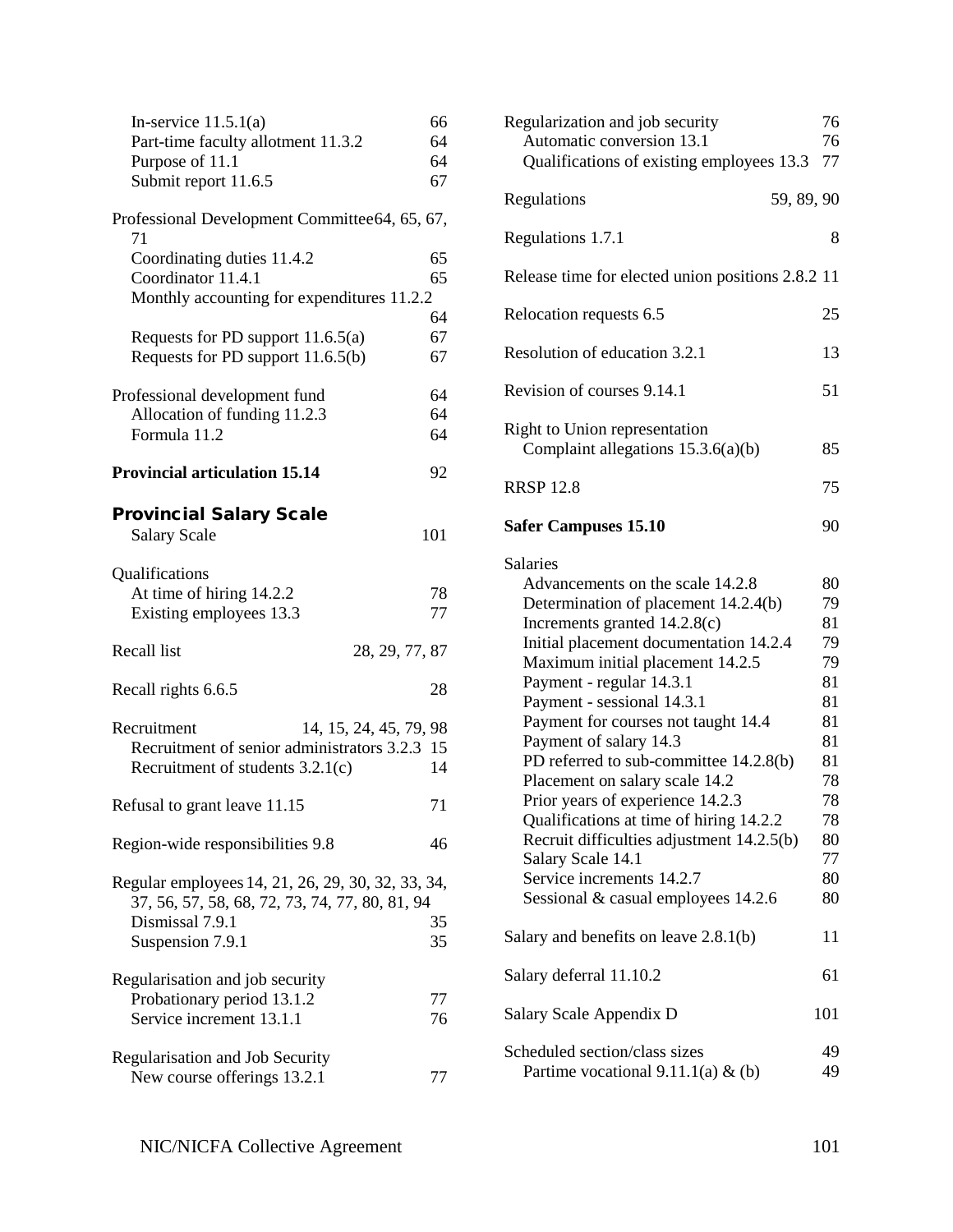| Scheduling of Courses 9.2.2                                                                   | 40     |
|-----------------------------------------------------------------------------------------------|--------|
| Secondments                                                                                   | 70     |
| Benefits 11.10.2                                                                              | 70     |
| Full-time release 11.10.1                                                                     | 70     |
| Seniority accrual 11.10.4                                                                     | 70     |
| Selection committee                                                                           |        |
| Advice to internal candiates 6.4.3                                                            | 25     |
| Department Chair or designate 6.4.1                                                           | 24     |
| Membership 6.4.1                                                                              | 24     |
| Refer choice to President 6.4.1(b)                                                            | 24     |
| Relocation requests 6.5                                                                       | 25     |
| Seniority                                                                                     |        |
| Calculation of 6.2                                                                            | 23     |
| Casual employees 6.2.2                                                                        | 23     |
| Forfeiture after termination $6.2.3(a)$                                                       | 23     |
| Forfeiture for sessional and casual 6.2.3(b) 23                                               |        |
| Full-time employees 6.2.1                                                                     | 23     |
| Regular part-time employee accrual 6.2.2                                                      | 23     |
| Seniority list 6.2                                                                            | 23     |
| Seniority list calculation dates 6.2.3                                                        | 23     |
| Sessional employees 6.2.2                                                                     | 23     |
| Ten months full-time service 6.2.2                                                            | 23     |
| Seniority, hiring, relocations & layoffs                                                      |        |
| Hiring procedure 6.4                                                                          | 24     |
| Job postings 6.3                                                                              | 23     |
| Layoff & recall 6.6                                                                           | 25     |
| Probationary employees 6.1                                                                    | 21     |
| Relocation 6.5                                                                                | 25     |
| Seniority calculation 6.2                                                                     | 23     |
| Severance 6.7                                                                                 | 29     |
| Sessional employees 14, 16, 21, 23, 26, 29, 30,<br>32, 33, 34, 35, 44, 58, 72, 73, 74, 77, 81 |        |
| Vacation pay 10.2.4                                                                           | 56     |
| Severance pay                                                                                 | 29, 87 |
| Amount 6.7.4                                                                                  | 29     |
| Election to accept 6.7.2                                                                      | 29     |
| Provision 6.7.1                                                                               | 29     |
| Severs relationship with college 6.7.3                                                        | 29     |
| <b>Sexual Harassment</b>                                                                      |        |
| Academic freedom 15.3.2                                                                       | 83     |
| Sexual Harassment 15.3.1                                                                      | 82     |
| Sick leave                                                                                    |        |

| Banks accrued 10.3.4<br>Claims Review Committee 10.3.2(e) | 58<br>57 |
|-----------------------------------------------------------|----------|
| Deferred salary leave 11.10.8(b)                          | 63       |
| Disability benefits 10.3                                  | 56       |
| ICBC wage loss payments 12.13                             | 76       |
| Salary increment $14.2.7(c)$                              | 80       |
| Sole Aribtrator 5.7                                       | 21       |
| Special leave 10.11                                       | 60       |
| Special program funding 9.2.4                             | 41       |
| Statutory holidays                                        | 55       |
| Christmas break 10.1.5                                    | 56       |
| Pro-rated for part-time 10.1.4                            | 55       |
| Vacation (during) 10.2.3                                  | 56       |
| <b>Strikes 2.12.1</b>                                     | 12       |
| Student consultation                                      |          |
| Department Chair's role 9.6                               | 45       |
| Hours 9.6                                                 | 45       |
| Student load                                              | 47       |
| English faculty $9.10.1(a)$                               | 47       |
| Laboratory science 9.10.1                                 | 47       |
| Limit 9.10.1                                              | 47       |
| Student underload 9.10.2                                  | 48       |
| Substitute costs                                          |          |
| Employer paid 2.8.5                                       | 11       |
| Union paid 2.8.3                                          | 11       |
| Substitute faculty                                        |          |
| Employer will provide 9.19.1                              | 54       |
| Preparation time allocated 9.19.2                         | 54       |
| Supervision                                               |          |
| Course supervisor 9.15.1                                  | 52       |
| Lab supervision 9.5.1(a3)                                 | 43       |
| Lab supervision/instruction $9.5.1(a2)$                   | 43       |
| Practicum supervision 9.5.1(a3)                           | 43       |
| Students in cooperative education 9.20                    | 55       |
| Work experience 9.8                                       | 46       |
| Suspension                                                | 34       |
| Teaching location assignment 9.17.1                       | 53       |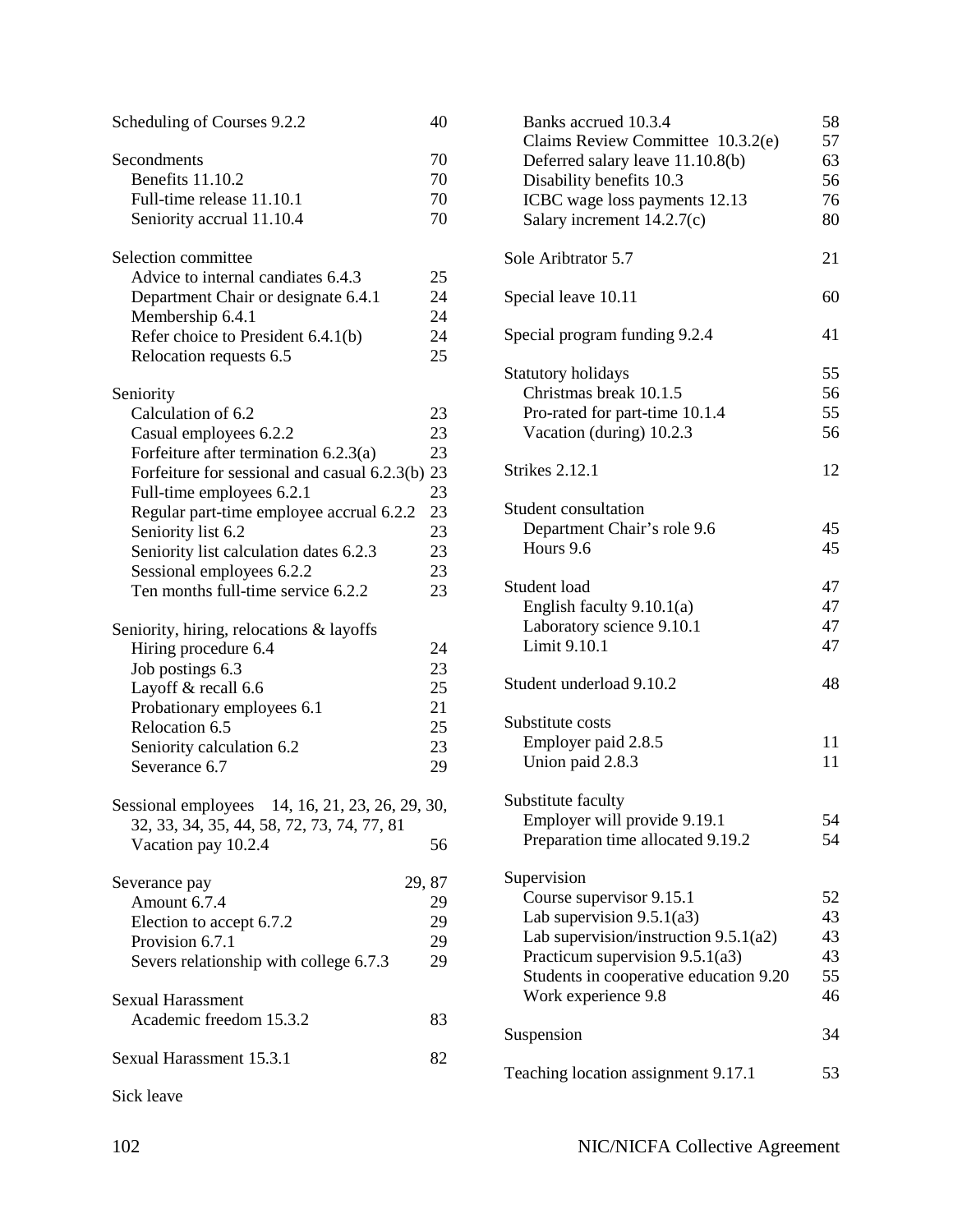| Technological change<br>120 day notice 15.4.7(a)<br>Consultation 15.4.6<br>Definition 15.4.1<br>Introduction 15.4.3<br>Layoff & recall rights $15.4.7(a)$<br>Notice in writing 15.4.4<br>Notice to affected employees 15.4.5<br>Options for position affected 15.4.7 | 85<br>86<br>86<br>85<br>85<br>86<br>86<br>86<br>86 |
|----------------------------------------------------------------------------------------------------------------------------------------------------------------------------------------------------------------------------------------------------------------------|----------------------------------------------------|
| Temporary duties<br>Assignment 9.17.1<br>Salary compensation 9.17.2                                                                                                                                                                                                  | 53<br>54                                           |
| Term of Agreement/Continuation 1.2                                                                                                                                                                                                                                   | 6                                                  |
| Time off with pay<br>Grievance meetings 5.2                                                                                                                                                                                                                          | 19                                                 |
| Timetabling Standing Committee 9.2.3                                                                                                                                                                                                                                 | 41                                                 |
| <b>Transfer expenses</b>                                                                                                                                                                                                                                             | 90                                                 |
| Transfers and mergers of colleges/institutes<br>Notice to Union 2.11.2                                                                                                                                                                                               | 12                                                 |
| Transfers and mergers of Colleges/Institutes<br>Collective agreement binding 2.11.1                                                                                                                                                                                  | 12                                                 |
| <b>Travel expenses 16.6</b>                                                                                                                                                                                                                                          | 95                                                 |
| Travel on College business<br>ICBC Insurance 9.18.2                                                                                                                                                                                                                  | 54<br>54                                           |
| <b>Travel on College Business</b><br>Substitutes provided 9.18.1                                                                                                                                                                                                     | 54                                                 |
| Tuition waiver                                                                                                                                                                                                                                                       | 94                                                 |
| <b>Unassisted PD</b>                                                                                                                                                                                                                                                 | 66                                                 |
| Unassisted PD leave<br>Application process 11.8.2<br>Benefits (payment of) 11.8.3<br>Defined 11.8.1                                                                                                                                                                  | 68<br>68<br>68                                     |
| Underload<br>46, 48, 52<br>Due to lack of space or facilities 9.10.2(b) 48                                                                                                                                                                                           |                                                    |
| Union - management relations<br>Labour Management Committee 3.4.1                                                                                                                                                                                                    | 15                                                 |

| Misunderstandings or greivances 3.4(b)                                                         | 15       |
|------------------------------------------------------------------------------------------------|----------|
| Union dues<br>On leave 2.5.2<br>Treasurer to remit 2.5.4                                       | 9<br>10  |
| Union advice employer 2.5.3                                                                    | 10       |
| <b>Union</b> leaves                                                                            | 10       |
| Elected Union positions 2.8.2                                                                  | 11       |
| Release time 2.8.1                                                                             | 10       |
| Union to reimburse employer $2.8.1(b)$                                                         | 11       |
| Union paid substitute costs 2.8.3                                                              | 11       |
| Union representation                                                                           |          |
| Defined 2.6                                                                                    | 10       |
| <b>FPSE 2.7</b><br>Right to Union representation 2.6.1                                         | 10<br>10 |
|                                                                                                |          |
| Union security                                                                                 |          |
| Bargaining unit description 2.1<br>Union recognition 2.1                                       | 9<br>9   |
|                                                                                                |          |
| University transfer<br>42, 46, 47                                                              |          |
| Unsatisfactory performance 7.9.2                                                               | 35       |
| Vacant positions<br>23, 24, 25, 27, 29, 86                                                     |          |
| Vacation<br>52, 55, 56, 58, 60                                                                 |          |
| WCB claims 12.9                                                                                | 75       |
| <b>Wedding 10.11.1</b>                                                                         | 60       |
|                                                                                                |          |
| <b>Working conditions</b><br>Bulletin boards 16.5.4                                            | 94<br>95 |
| Employee lounges 16.4.3                                                                        | 95       |
| Office space 16.4.2                                                                            | 94       |
| Parking 16.4.1                                                                                 | 94       |
| Workload 38, 39, 40, 41, 42, 44, 45, 46, 47, 48,<br>50, 51, 52, 53, 55, 57, 68, 76, 81, 85, 92 |          |
| Assignments $9.2.1(b)$                                                                         | 40       |
| Bank excess hours 9.12                                                                         | 50       |
| Calculation 9.15.4                                                                             | 53       |
| Computer Graphics 9.9.2                                                                        | 47       |
| Computer Science 9.9.1                                                                         | 47       |
| Department Chair 9.16<br>Determination 9.3.1                                                   | 53<br>41 |
| Faculty member's 9.1.5                                                                         | 39       |